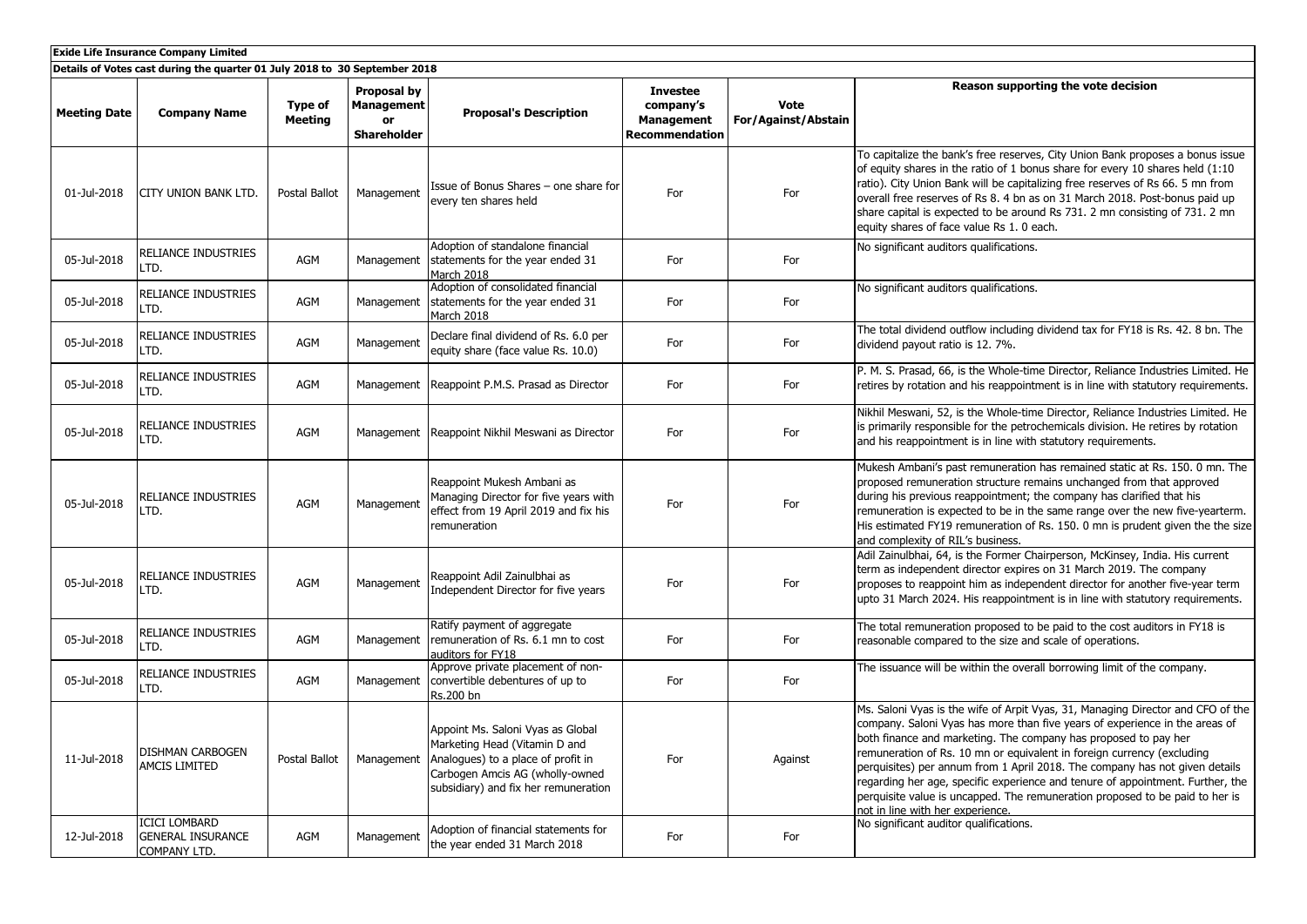| 12-Jul-2018 | <b>ICICI LOMBARD</b><br><b>GENERAL INSURANCE</b><br>COMPANY LTD.        | AGM | Management  | Confirm interim dividend of Rs.1.5 per<br>share and approve final dividend of<br>Rs.2.5 per share                                                                   | For | For     | ICICI Lombard proposes to pay final dividend of Rs. 2. 5 per share (of face<br>value Rs 10. 0). In addition, the company has paid Rs 1. 5 per share as an<br>interim dividend during the year. The total dividend for the year aggregates to<br>Rs. 2. 2 bn. which represents a payout ratio of 25, 4%.                                                                                                                                                                                                                                                                                                                               |
|-------------|-------------------------------------------------------------------------|-----|-------------|---------------------------------------------------------------------------------------------------------------------------------------------------------------------|-----|---------|---------------------------------------------------------------------------------------------------------------------------------------------------------------------------------------------------------------------------------------------------------------------------------------------------------------------------------------------------------------------------------------------------------------------------------------------------------------------------------------------------------------------------------------------------------------------------------------------------------------------------------------|
| 12-Jul-2018 | <b>ICICI LOMBARD</b><br><b>GENERAL INSURANCE</b><br>COMPANY LTD.        | AGM | Management  | Reappoint N S Kannan as non-<br>executive non-independent director                                                                                                  | For | Abstain | This resolution is withdrawn.                                                                                                                                                                                                                                                                                                                                                                                                                                                                                                                                                                                                         |
| 12-Jul-2018 | <b>ICICI LOMBARD</b><br><b>GENERAL INSURANCE</b><br><b>COMPANY LTD.</b> | AGM | Management  | Reappoint PKF Sridhar & Santhanam<br>LLP and Chaturvedi & Co as joint<br>statutory auditors for a period of<br>three years and five years<br>respectively           | For | For     | Chaturvedi & Co (C&C) has been the joint auditor since 2013 and their current<br>term ends<br>at this AGM (2018). PKF Sridhar & Santhanam LLP (PSS) was appointed as the<br>joint auditor<br>in 2016 and their current term is valid for another three years (till 2021). The<br>company now<br>proposes to reappoint C&C for a fresh term of five years and PSS for the<br>remainder of their<br>current term. The reappointments are in line with the statutory requirements.                                                                                                                                                       |
| 12-Jul-2018 | <b>ICICI LOMBARD</b><br><b>GENERAL INSURANCE</b><br>COMPANY LTD.        | AGM | Shareholder | Appoint Vishal Mahadevia as<br>Independent Director for five years<br>w.e.f 25 April 2018                                                                           | For | Abstain | It is not clear as to whether Vishal Mahadevia can qualify as an Independent<br>director considering that the fund he represents owns 9% stake in ICICI<br>Lombard.                                                                                                                                                                                                                                                                                                                                                                                                                                                                   |
| 12-Jul-2018 | <b>ICICI LOMBARD</b><br><b>GENERAL INSURANCE</b><br><b>COMPANY LTD.</b> | AGM | Management  | Revise remuneration of Bhargav<br>Dasqupta, MD & CEO, for FY19                                                                                                      | For | For     | The proposed remuneration of Rs. 129. 3 mn, including fair value of stock<br>options, is in line with peers and commensurate with the size and scale of<br>operation. Bhargav Dasgupta receives stock options only from ICICI Bank and<br>not from ICICI Lombard: such remuneration structures could potentially create<br>a conflict of interest.                                                                                                                                                                                                                                                                                    |
| 12-Jul-2018 | <b>ICICI LOMBARD</b><br><b>GENERAL INSURANCE</b><br><b>COMPANY LTD.</b> | AGM | Management  | Revise remuneration of Alok Kumar<br>Agarwal, ED-Wholesale, for FY19                                                                                                | For | For     | The proposed remuneration of Rs. 50. 0 mn, including fair value of stock<br>options, is in line with peers and commensurate with the size and scale of<br>operation. Alok Kumar Agarwal receives stock options only from ICICI Bank and<br>not from ICICI Lombard: such remuneration structures could potentially create<br>a conflict of interest.                                                                                                                                                                                                                                                                                   |
| 12-Jul-2018 | <b>ICICI LOMBARD</b><br><b>GENERAL INSURANCE</b><br>COMPANY LTD.        | AGM | Management  | Revise remuneration of Sanjeev<br>Mantri, ED-Retail, for FY19                                                                                                       | For | For     | The proposed remuneration of Rs. 67. 7 mn, including fair value of stock<br>options, is in line with peers and commensurate with the size and scale of<br>operation. Sanjeev Mantri receives stock options only from ICICI Bank and not<br>from ICICI Lombard: such remuneration structures could potentially create a<br>conflict of interest.                                                                                                                                                                                                                                                                                       |
| 12-Jul-2018 | <b>ICICI LOMBARD</b><br><b>GENERAL INSURANCE</b><br><b>COMPANY LTD.</b> | AGM | Management  | Ratify ICICI Lombard General<br>Insurance Company Limited-<br>Employee Stock Option Scheme 2005<br>(ESOP 2005) and approve proposed<br>reduction of exercise period | For | For     | Under ESOP 2005, the company can grant up to 5% of paid up capital as stock<br>options: it has headroom to grant another 8. 04mn options. The grants will be<br>at market price. The company also proposes to revise the exercise period for<br>the ungranted options to 5 years from date of vesting (earlier 10/13 years): the<br>proposed reduction in exercise period is in line with market practices.<br>Ratification of the ESOP 2005 scheme and the modification of the exercise<br>period are two distinct issues: therefore, the company should have split up the<br>resolution and sought shareholder approval separately. |
|             | <b>ICICI LOMBARD</b><br>12-Jul-2018 GENERAL INSURANCE<br>COMPANY LTD.   | AGM |             | Approve grant of stock options to<br>Management employees/directors of holding and<br>subsidiary companies                                                          | For | For     | The revised scheme is to be extended to employees of the holding company,<br>ICICI Bank. We generally do not encourage the practice of granting subsidiary<br>ESOPs to listed holding companies, where the costs associated with the scheme<br>will be borne by ICICI Lombard while the benefits will accrue to employees of<br>ICICI Bank. However, the company has confirmed that the resolution is only an<br>enabling one and they do not currently have a plan to grant options to<br>employees of ICICI Bank, nor have they done so in the past.                                                                                |
| 12-Jul-2018 | <b>ICICI LOMBARD</b><br><b>GENERAL INSURANCE</b><br><b>COMPANY LTD.</b> | AGM | Management  | Appoint Sandeep Bakhshi as a<br>Director                                                                                                                            | For | For     | As part of the leadership changes in the group, Sandeep Bakhshi (DIN:<br>00109206) has been appointed as the COO of ICICI Bank and will represent the<br>bank's interests on the board of ICICI Lombard. His appointment is in line with<br>the statutory requirements.                                                                                                                                                                                                                                                                                                                                                               |
| 12-Jul-2018 | <b>CYIENT LTD.</b>                                                      | AGM | Management  | Adoption of standalone and<br>consolidated financial statements for<br>the year ended 31 March 2018                                                                 | For | For     | No significant auditor qualifications.                                                                                                                                                                                                                                                                                                                                                                                                                                                                                                                                                                                                |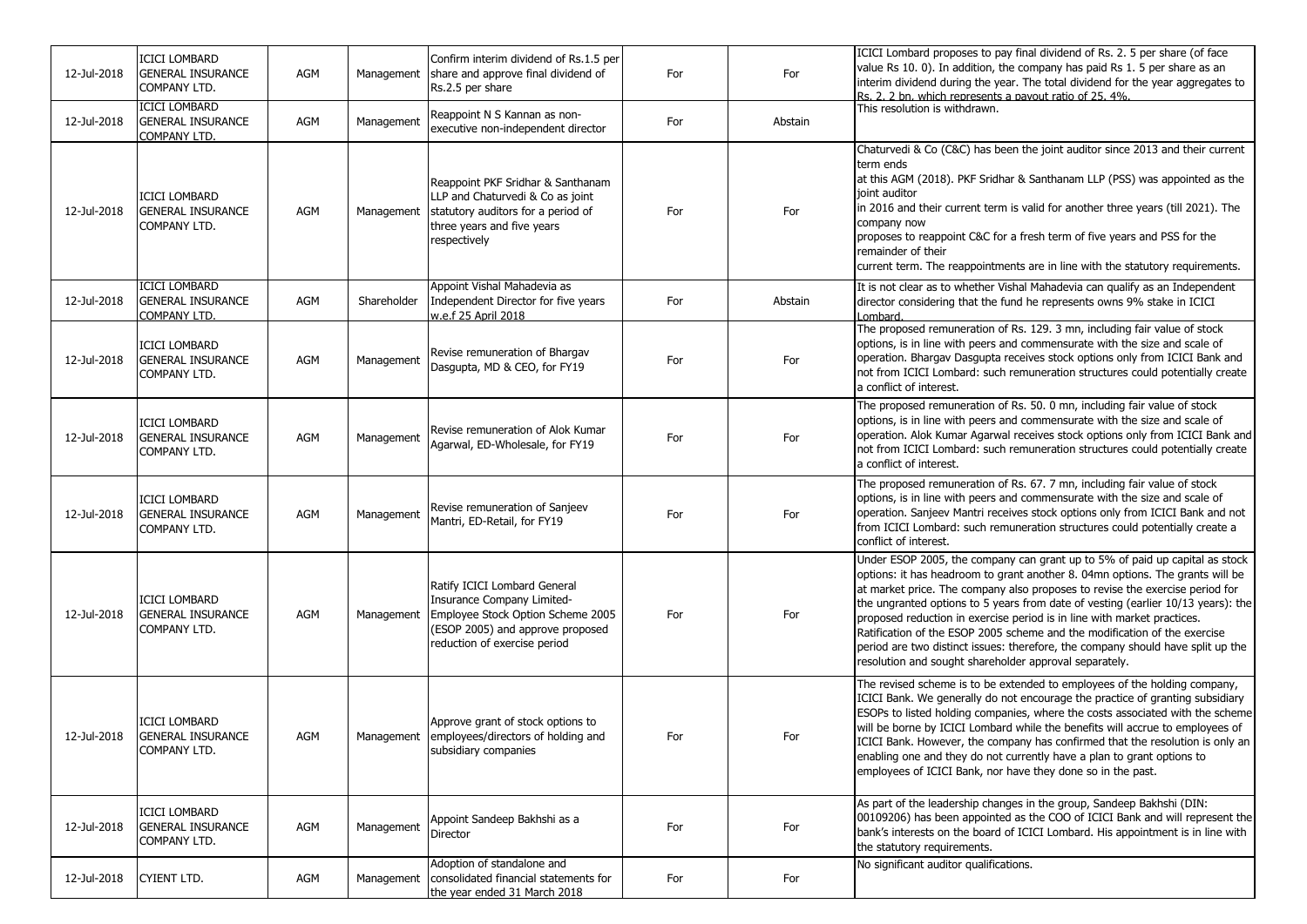| 12-Jul-2018 | <b>CYIENT LTD.</b>                                  | AGM | Management | To confirm interim dividends<br>aggregating Rs.9.0 per equity share<br>and to declare final dividend of Rs.4.0<br>per share on face value Rs.5.0                                             | For | For | The aggregate dividend is Rs. 13. 0 per share. The total dividend outflow<br>including dividend tax for FY18 is Rs. 1. 8 bn. The dividend payout ratio for<br>FY18 is 48. 1%.                                                                                                                                                                            |
|-------------|-----------------------------------------------------|-----|------------|----------------------------------------------------------------------------------------------------------------------------------------------------------------------------------------------|-----|-----|----------------------------------------------------------------------------------------------------------------------------------------------------------------------------------------------------------------------------------------------------------------------------------------------------------------------------------------------------------|
| 12-Jul-2018 | CYIENT LTD.                                         | AGM | Management | Reappoint B.V.R. Mohan Reddy (DIN:<br>00058215) as a Director                                                                                                                                | For | For | B. V. R. Mohan Reddy is the Promoter Chairperson. He is liable to retire by<br>rotation and his reappointment is in line with all statutory requirements.                                                                                                                                                                                                |
| 12-Jul-2018 | CYIENT LTD.                                         | AGM | Management | Ratify Deloitte Haskins & Sells'<br>reappointment as statutory auditors<br>and fix remuneration                                                                                              | For | For | Deloitte Haskins & Sells have been the statutory auditors of the company for<br>nine years. The ratification is in line with our Voting Policy on Auditor<br>(Re)Appointment and follows the spirit of Section 139 of the Companies Act,<br>2013. In FY18, audit fees aggregated Rs. 48 mn; we expect audit fees to<br>remain in the same range in FY19. |
| 12-Jul-2018 | CYIENT LTD.                                         | AGM | Management | Appoint branch auditors for any<br>branch office of the company and fix<br>remuneration                                                                                                      | For | For | The company has several branches outside India and considering the expansion<br>of the business, may open more branches/ offices outside India. To comply<br>with the requirements of Companies Act, 2013, the company proposes to<br>appoint branch auditors to audit those branches.                                                                   |
| 17-Jul-2018 | ASHOK LEYLAND LTD.                                  | AGM | Management | Adoption of standalone and<br>consolidated financial statements for<br>the year ended 31 March 2018                                                                                          | For | For | No significant auditor qualifications.                                                                                                                                                                                                                                                                                                                   |
| 17-Jul-2018 | ASHOK LEYLAND LTD.                                  | AGM | Management | Declare final dividend of Rs. 2.43 per<br>share (face value Re. 1.0) for FY18                                                                                                                | For | For | Total dividend for FY18 is Rs. 2. 43 (Rs. 1. 56 in FY17). The total dividend<br>outflow (including dividend tax for FY18) is Rs. 8. 6 bn and the dividend payout<br>ratio is 54. 8%.                                                                                                                                                                     |
| 17-Jul-2018 | ASHOK LEYLAND LTD.                                  | AGM | Management | Reappoint Dheeraj Hinduja (DIN:<br>00133410) as the Non-Executive Non-<br>Independent Chairperson                                                                                            | For | For | Dheeraj Hinduja, 47, represents the promoter family on the board and is<br>currently designated as the Chairperson. His reappointment meets all the<br>statutory requirements.                                                                                                                                                                           |
| 17-Jul-2018 | ASHOK LEYLAND LTD.                                  | AGM | Management | Ratify remuneration of Rs. 0.7 mn<br>paid to Geeyes & Co. as cost auditors<br>for FY18                                                                                                       | For | For | The total remuneration proposed is reasonable compared to the size and scale<br>of the company's operations.                                                                                                                                                                                                                                             |
| 17-Jul-2018 | <b>ZEE ENTERTAINMENT</b><br><b>ENTERPRISES LTD.</b> | AGM | Management | Adoption of financial statements for<br>the vear ended 31 March 2018                                                                                                                         | For | For | No significant auditor qualifications.                                                                                                                                                                                                                                                                                                                   |
| 17-Jul-2018 | ZEE ENTERTAINMENT<br><b>ENTERPRISES LTD.</b>        | AGM | Management | Confirm dividend on preference<br>shares                                                                                                                                                     | For | For | The company paid dividend at 6% per annum on preference shares of face<br>value Rs. 10. 0 Total outflow of the dividend paid on the preference shares in<br>FY18 amounted to Rs. 1, 2 bn.                                                                                                                                                                |
| 17-Jul-2018 | ZEE ENTERTAINMENT<br><b>ENTERPRISES LTD.</b>        | AGM | Management | Declare a final dividend of Rs 2.9 per<br>share of face value Re 1.0 each                                                                                                                    | For | For | The company has proposed a final dividend of Rs. 2. 9 per equity share of face<br>value Re. 1. 0 for the year ended 31 March 2018. The total dividend outflow<br>including dividend tax for FY18 is Rs. 3. 4 bn. The dividend payout ratio for<br>FY18 is 17. 5%.                                                                                        |
| 17-Jul-2018 | ZEE ENTERTAINMENT<br><b>ENTERPRISES LTD.</b>        | AGM | Management | Reappoint Ashok Kurien (DIN:<br>00002838) as Director                                                                                                                                        | For | For | Ashok Kurien is the founder. He retires by rotation, and his reappointment is in<br>line with the statutory requirements.                                                                                                                                                                                                                                |
|             | 17-Jul-2018 ZEE ENTERTAINMENT                       | AGM | Management | Ratify remuneration of Rs. 300,000<br>(plus service tax and out of pocket)<br>expenses) for Vaibhav P Joshi &<br>Associates, as cost auditors for the<br>financial year ending 31 March 2018 | For | For | The proposed remuneration is comparable to the size and complexity of the<br>business.                                                                                                                                                                                                                                                                   |
| 17-Jul-2018 | ZEE ENTERTAINMENT<br>ENTERPRISES LTD.               | AGM | Management | Reappoint Adesh Kumar Gupta (DIN:<br>00020403) as an Independent<br>Director for a period of three years<br>from 30 December 2018                                                            | For | For | Adesh Kumar Gupta is the former CFO of Grasim Industries Limited. He has<br>been an Independent Director since 30 December 2015. His reappointment is<br>in line with statutory requirements.                                                                                                                                                            |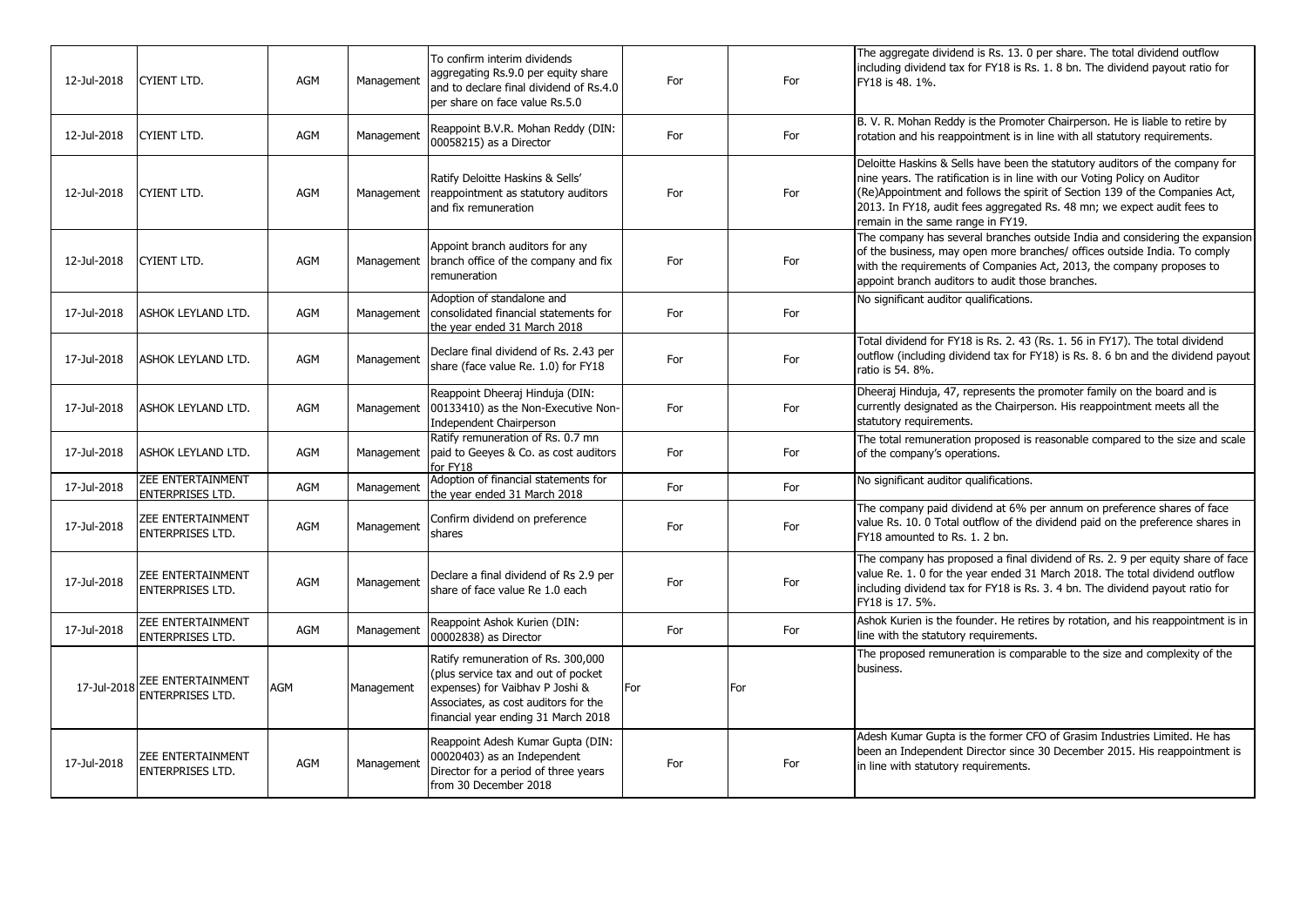| 17-Jul-2018 | <b>ZEE ENTERTAINMENT</b><br><b>ENTERPRISES LTD.</b> | <b>AGM</b> | Management | Appoint Amit Goenka to Office of<br>Place of Profit as CEO of Asia Today<br>Limited, Mauritius (wholly owned<br>subsidiary)                                | For | For | Amit Goenka, 40, belongs to the promoter family. Zee Entertainment<br>Enterprises Limited (Zee) proposes to reappoint him as the CEO of Asia Today<br>Limited. His estimated remuneration is Rs. 46. 8 mn. We note that variable pay<br>$\alpha$ accounts for $\sim$ 20 of fixed pay. Amit Goenka's proposed remuneration is<br>commensurate with the size and complexities of his responsibilities. As a good<br>practice, companies must consider setting a cap in absolute amounts on the<br>remuneration that will be paid to executive directors. |
|-------------|-----------------------------------------------------|------------|------------|------------------------------------------------------------------------------------------------------------------------------------------------------------|-----|-----|--------------------------------------------------------------------------------------------------------------------------------------------------------------------------------------------------------------------------------------------------------------------------------------------------------------------------------------------------------------------------------------------------------------------------------------------------------------------------------------------------------------------------------------------------------|
| 18-Jul-2018 | <b>ULTRATECH CEMENT</b><br>LTD.                     | AGM        | Management | Adoption of standalone and<br>consolidated financial statements for<br>the year ended 31 March 2018                                                        | For | For | No significant auditor qualifications.                                                                                                                                                                                                                                                                                                                                                                                                                                                                                                                 |
| 18-Jul-2018 | ULTRATECH CEMENT<br>LTD.                            | <b>AGM</b> | Management | Declare final dividend of Rs. 10.0 per<br>equity share (face value Rs. 10.0)                                                                               | For | For | The total dividend outflow (including dividend tax for FY18) is $\sim$ Rs. 3. 5 bn,<br>while the dividend payout ratio is 15. 6%.                                                                                                                                                                                                                                                                                                                                                                                                                      |
| 18-Jul-2018 | <b>ULTRATECH CEMENT</b><br>LTD.                     | <b>AGM</b> |            | Reappoint Kumar Mangalam Birla as<br>Management Non-Executive Non-Independent<br>Director                                                                  | For | For | Kumar Mangalam Birla, 51, is the promoter and Non-Executive Chairperson,<br>Ultratech Cement Limited. He retires by rotation and his reappointment in in<br>line with statutory requirements. He has attended 67% of the meetings in<br>FY18, and 70% of meetings (14 out of 20) held over the past three years. We<br>expect directors to take their responsibilities seriously and attend all board<br>meetings.                                                                                                                                     |
| 18-Jul-2018 | <b>ULTRATECH CEMENT</b><br>LTD.                     | <b>AGM</b> | Management | Ratify the appointment of BSR & Co<br>LLP as joint statutory auditors for one<br>year and fix their remuneration                                           | For | For | BSR & Co. LLP's ratification is in line with our Voting Guidelines on Auditor<br>(Re)appointments and complies with the requirements of Section 139 of the<br>Companies Act 2013.                                                                                                                                                                                                                                                                                                                                                                      |
| 18-Jul-2018 | <b>ULTRATECH CEMENT</b><br>LTD.                     | AGM        | Management | Ratify the appointment of Khimji<br>Kunverji & Co as joint statutory<br>auditors for one year and fix their<br>remuneration                                | For | For | Khimji Kunverji & Co's ratification is in line with our Voting Guidelines on<br>Auditor (Re)appointments and complies with the requirements of Section 139<br>of the Companies Act 2013.                                                                                                                                                                                                                                                                                                                                                               |
| 18-Jul-2018 | <b>ULTRATECH CEMENT</b><br>LTD.                     | AGM        | Management | Approve aggregate remuneration of<br>Rs. 2.5 mn payable to D C Dave & Co<br>and N D Birla & Co as cost auditors of<br>the company for FY19                 | For | For | The total remuneration proposed to be paid to the cost auditors in FY19 is<br>reasonable compared to the size and scale of operations.                                                                                                                                                                                                                                                                                                                                                                                                                 |
| 18-Jul-2018 | <b>ULTRATECH CEMENT</b><br>LTD.                     | <b>AGM</b> | Management | Approve private placement of secured<br>non-convertible debentures of up to<br><b>Rs.90 bn</b>                                                             | For | For | The NCDs which are proposed to be issued will be within the overall borrowing<br>limits of Rs. 60 bn over and above the paid up capital and free reserves of the<br>company.                                                                                                                                                                                                                                                                                                                                                                           |
| 19-Jul-2018 | <b>BANDHAN BANK LTD.</b>                            | AGM        | Management | Adoption of financial statements for<br>the year ended 31 March 2018                                                                                       | For | For | No significant auditor qualifications.                                                                                                                                                                                                                                                                                                                                                                                                                                                                                                                 |
| 19-Jul-2018 | <b>BANDHAN BANK LTD.</b>                            | <b>AGM</b> | Management | To declare dividend of Re.1 per share<br>of face value Rs.10 each                                                                                          | For | For | The Bank has proposed a dividend of Re. 1 per equity share of face value Rs.<br>10. 0 for the year ended 31 March 2018. The payout ratio is 10. 7% (Nil in the<br>previous year).                                                                                                                                                                                                                                                                                                                                                                      |
| 19-Jul-2018 | IBANDHAN BANK LTD.                                  | AGM        | Management | Reappoint Ranodeb Roy (DIN:<br>00328764) as Non-executive Non-<br>Independent director                                                                     | For | For | Ranodeb Roy is the Co-founder and CEO of RV Capital Management. He<br>attended 73% of meeting in FY18. We expect directors to take their<br>responsibilities seriously and attend all board meetings.                                                                                                                                                                                                                                                                                                                                                  |
| 19-Jul-2018 | <b>BANDHAN BANK LTD.</b>                            | <b>AGM</b> | Management | Reappoint SR Batliboi & Associates<br>LLP as statutory auditors for FY19<br>and fix their remuneration                                                     | For | For | SR Batliboi & Associates LLP were appointed as the statutory auditors of the<br>bank in June 2015. The Bank will reappoint them for another year (fifth year)<br>and proposes to pay an annual remuneration of Rs. 6. 25 mn. Their<br>appointment is in line with all statutory requirements.                                                                                                                                                                                                                                                          |
| 19-Jul-2018 | <b>BANDHAN BANK LTD.</b>                            | AGM        | Management | Appoint Harun Rasid Khan (DIN<br>07456806) as Independent Director<br>(Chairperson) for three years<br>beginning 27 March 2018 and fix his<br>remuneration | For | For | Harun Rasid Khan is the former Deputy Governor of Reserve Bank of India. His<br>appointment is in line with all statutory requirements. He is the bank's Non-<br>Executive Part-Time Chairperson. His proposed remuneration of Rs. 2.4 mn<br>plus sitting fees is in line with that paid to Chairpersons of other private sector<br>banks.                                                                                                                                                                                                             |
| 19-Jul-2018 | <b>BANDHAN BANK LTD.</b>                            | AGM        | Management | Reappoint Chandra Shekhar Ghosh as<br>Managing Director and Chief<br>Executive Officer for three years<br>effective 10 July 2018                           | For | For | Chandra Shekhar Ghosh is the founder of the Bank. He is the Managing<br>Director and Chief Executive Officer of the Bank since July 2015. His proposed<br>remuneration estimated at Rs. 43. 2 mn (including stock options) is<br>commensurate with the size and complexities of the business and comparable<br>to peers in the industry.                                                                                                                                                                                                               |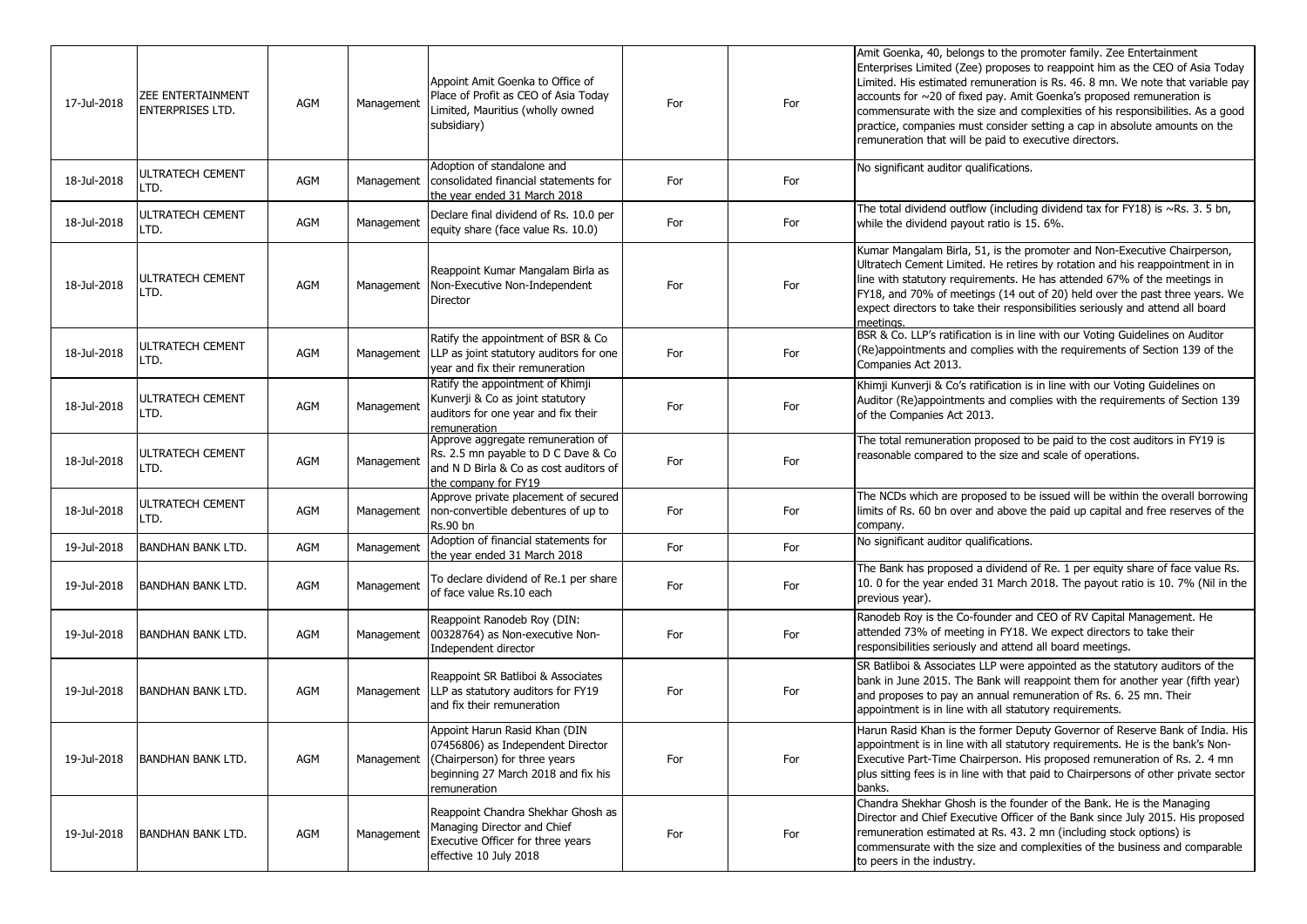| 19-Jul-2018 | BANDHAN BANK LTD.          | AGM | Management  | Reappoint Snehomoy Bhattacharya<br>(DIN:02422012) as Independent<br>Director for four years effective 9 July<br>2018                                                     | For | For     | Ms. Snehomoy Bhattacharya is the former Executive Director (Corporate<br>Affairs) of Axis Bank. Her reappointment is in line with all statutory<br>requirements.                                                                                                                                                                                                                                                                                                               |
|-------------|----------------------------|-----|-------------|--------------------------------------------------------------------------------------------------------------------------------------------------------------------------|-----|---------|--------------------------------------------------------------------------------------------------------------------------------------------------------------------------------------------------------------------------------------------------------------------------------------------------------------------------------------------------------------------------------------------------------------------------------------------------------------------------------|
| 19-Jul-2018 | <b>BANDHAN BANK LTD.</b>   | AGM | Management  | Reappoint Prof. Krishnamurthy<br>Venkata Subramanian<br>(DIN:00487747) as Independent<br>Director for five years effective 9 July<br>2018                                | For | For     | Prof. Krishnamurthy Venkata Subramanian is the Professor of Finance at ISB<br>(Hyderabad). His reappointment is in line with all statutory requirements.                                                                                                                                                                                                                                                                                                                       |
| 19-Jul-2018 | BANDHAN BANK LTD.          | AGM | Management  | Reappoint Chintaman Mahadeo Dixit<br>(DIN: 00524318) as Independent<br>Director for two years effective 9 July<br>2018                                                   | For | For     | Chintaman Mahadeo Dixit is the Senior Partner at GD Apte & Co. His<br>reappointment is in line with all statutory requirements.                                                                                                                                                                                                                                                                                                                                                |
| 19-Jul-2018 | <b>BANDHAN BANK LTD.</b>   | AGM | Management  | Reappoint Sisir Kumar Chakrabarti<br>(DIN: 02848624) as Independent<br>Director for three years effective 1<br>April 2018                                                | For | For     | Sisir Kumar Chakrabarti is the former Deputy Managing Director of Axis Bank.<br>His reappointment is in line with all statutory requirements.                                                                                                                                                                                                                                                                                                                                  |
| 19-Jul-2018 | <b>BANDHAN BANK LTD.</b>   | AGM | Management  | Reappoint Bhaskar Sen (DIN:<br>03193003) as Independent Director<br>for three years effective 1 April 2018                                                               | For | For     | Bhaskar Sen is the former Chairperson and Managing Director of United Bank of<br>India. His reappointment is in line with all statutory requirements.                                                                                                                                                                                                                                                                                                                          |
| 19-Jul-2018 | BANDHAN BANK LTD.          | AGM | Shareholder | Appoint Ms. Georgina Elizabeth Baker<br>as a Nominee Director of<br>International Finance Corporation and<br>IFC FIG Investment Company with<br>effect from 26 July 2016 | For | Abstain | Attendance has been low as she has attended 3 out of 11 (27%) board<br>meetings held in FY18, though no statutory violation.                                                                                                                                                                                                                                                                                                                                                   |
| 19-Jul-2018 | <b>BANDHAN BANK LTD.</b>   | AGM | Shareholder | Appoint Dr. Holger Dirk Michaelis as a<br>Nominee Director of Caladium<br>Investment Pte Ltd with effect from<br>12 February 2016                                        | For | For     | He has attended 64% of the board meetings held in FY18 and 67% of the<br>board meetings held since his appointment on 12 February 2016, despite being<br>a Director in 67 foreign companies.                                                                                                                                                                                                                                                                                   |
| 19-Jul-2018 | <b>BANDHAN BANK LTD.</b>   | AGM | Management  | Appoint Pravir Kumar Vohra (DIN:<br>00082545) as Independent Director<br>for three years effective 5 June 2018                                                           | For | For     | Pravin Kumar Vohra is the former President and Group CTO of ICICI Bank. He<br>was appointed on 5 June 2018. He resigned with effect from 25 June 2018 as<br>his responsibilities in the Bank would have been in conflict with another<br>opportunity he was considering in the financial services sector. His appointment<br>is noted.                                                                                                                                         |
| 19-Jul-2018 | <b>BAJAJ FINANCE LTD.</b>  | AGM | Management  | Adoption of standalone and<br>consolidated financial statements for<br>the year ended 31 March 2018                                                                      | For | For     | No significant auditor qualifications.                                                                                                                                                                                                                                                                                                                                                                                                                                         |
| 19-Jul-2018 | <b>BAJAJ FINANCE LTD.</b>  | AGM | Management  | To declare final dividend of Rs.4.0 per<br>share (face value of Rs. 2 each)                                                                                              | For | For     | Bajaj Finance Ltd. Proposes to pay final dividend of Rs. 4. 0 per share (of face<br>value Rs 2.0) for FY18. The total dividend outflow (including dividend tax for<br>FY18) is Rs. 2. 8bn and the payout for the year is 10. 5% (12. 9% in FY17).                                                                                                                                                                                                                              |
| 19-Jul-2018 | <b>BAJAJ FINANCE LTD.</b>  | AGM | Management  | To reappoint Rajeev Jain (DIN<br>01550158) as director                                                                                                                   | For | For     | Rajeev Jain is the Managing Director and has been since 2015. His<br>reappointment meets all statutory requirements.                                                                                                                                                                                                                                                                                                                                                           |
| 19-Jul-2018 | BAJAJ FINANCE LTD.         | AGM | Management  | Authorize the board to fix<br>remuneration for SRBC & Co LLP as<br>statutory auditors from FY19 till FY22<br>(end of tenure)                                             | For | For     | The auditors were paid Rs. 7. 4mn in FY18 and Rs. 6. 5mn in FY17. The<br>company has not disclosed the amount of remuneration that will be paid to the<br>statutory auditors in the future. Notwithstanding, we expect the company to be<br>judicious in future auditor payouts.                                                                                                                                                                                               |
| 19-Jul-2018 | BAJAJ FINANCE LTD.         | AGM | Management  | To issue non-convertible debentures<br>under private placement basis                                                                                                     | For | For     | The issuance of debt securities on private placement basis will be within the<br>overall borrowing limit of the company. However, the NBFC has not disclosed<br>the quantum of NCDs that it plans to issue: nevertheless, the NCD issuances<br>are unlikely to materially impact the NBFC's overall credit quality. An NBFC's<br>capital structure is reined in by RBI's capital adequacy requirements BFL's<br>outstanding bank loans are rated CRISIL AAA/Stable/CRISIL A1+. |
| 19-Jul-2018 | KOTAK MAHINDRA BANK<br>TD. | AGM | Management  | Adoption of financial statements for<br>the vear ended 31 March 2018                                                                                                     | For | For     | No significant auditor qualifications.                                                                                                                                                                                                                                                                                                                                                                                                                                         |
| 19-Jul-2018 | KOTAK MAHINDRA BANK<br>TD. | AGM | Management  | Declare a dividend of Rs 0.7 per<br>share of face value Rs 5.0 each                                                                                                      | For | For     | Kotak Mahindra Bank proposes to pay dividend of Rs 0. 7 per share. The<br>dividend payout is 3. 9% (- as in FY17).                                                                                                                                                                                                                                                                                                                                                             |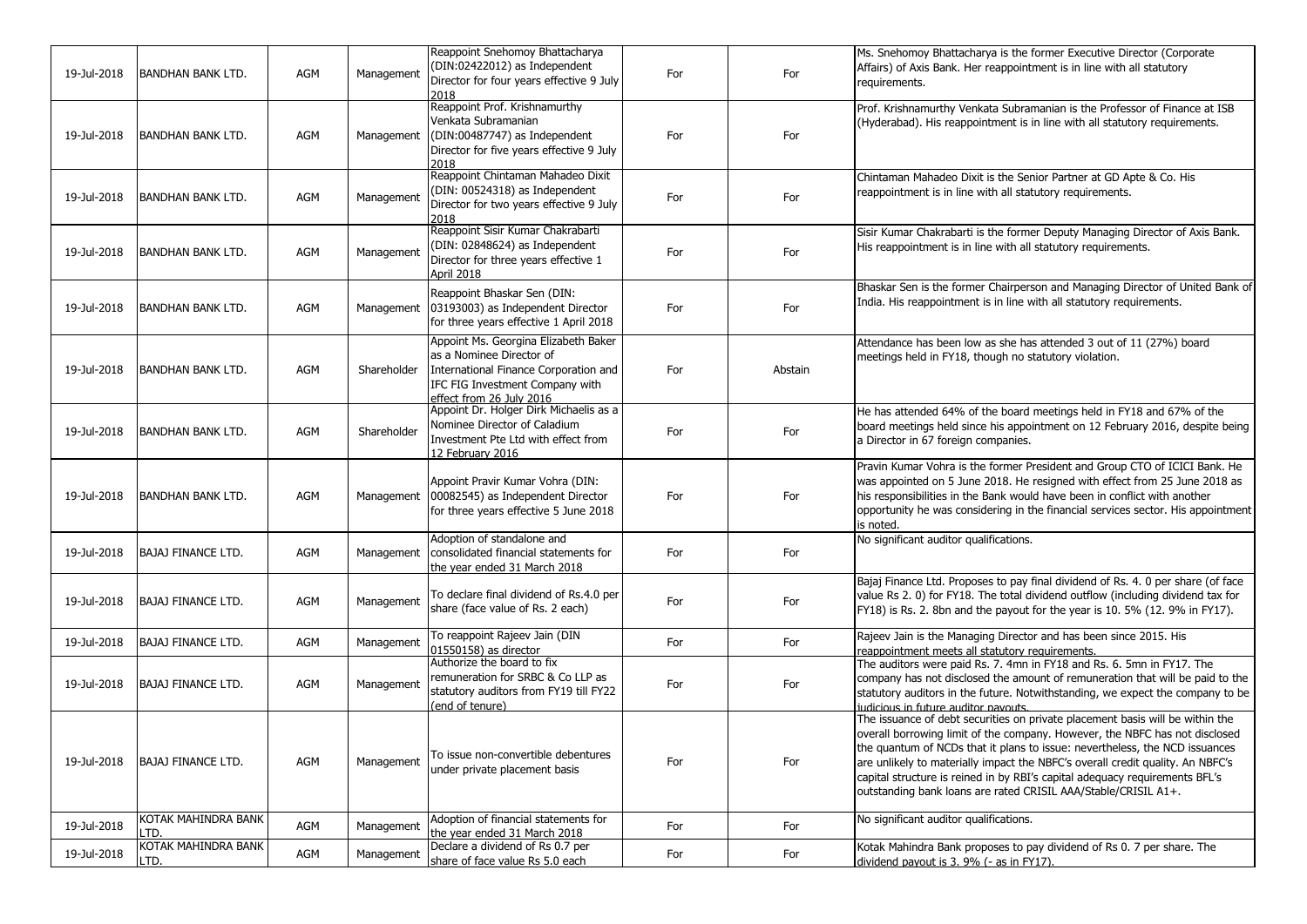| 19-Jul-2018 | KOTAK MAHINDRA BANK<br>LTD. | AGM        | Management | Resolve not to fill casual vacancy<br>caused by the retirement of Shankar<br>Acharva                                          | For | For | Shankar Acharya (DIN: 00033242), aged 72 years, is the Chairperson of the<br>bank. He retires by rotation at this AGM. However, given that he has crossed<br>the age threshold of 70 years, he has not offered himself up for reappointment.<br>The board will continue to remain compliant with the board composition norms<br>even after his retirement.             |
|-------------|-----------------------------|------------|------------|-------------------------------------------------------------------------------------------------------------------------------|-----|-----|------------------------------------------------------------------------------------------------------------------------------------------------------------------------------------------------------------------------------------------------------------------------------------------------------------------------------------------------------------------------|
| 19-Jul-2018 | KOTAK MAHINDRA BANK<br>LTD. | <b>AGM</b> | Management | Appoint Prakash Apte as Non-<br>Executive Chairperson w.e.f 20 July<br>2018 till 31 December 2020 and fix<br>his remuneration | For | For | Prakash Apte (DIN: 00196106) is currently an Independent Director in the<br>bank. He will be designated as Non-Executive (Independent) Part-Time<br>Chairperson after Shankar Acharya's retirement. His estimated remuneration of<br>Rs 3. 6 mn is reasonable, given the size and scale of operations.                                                                 |
| 19-Jul-2018 | KOTAK MAHINDRA BANK<br>LTD. | <b>AGM</b> | Management | Approve issuance of non-convertible<br>debentures (NCDs) up to Rs 50.0 bn<br>on private placement basis                       | For | For | The issuance of NCDs will be within the approved borrowing limit of Rs. 600<br>bn.                                                                                                                                                                                                                                                                                     |
| 19-Jul-2018 | KOTAK MAHINDRA BANK<br>LTD. | AGM        | Management | Approve increase in authorized share<br>capital from Rs.15 bn to Rs.19 bn                                                     | For | For | The present authorized share capital of the bank is Rs. 15 bn divided into 3 bn<br>equity shares of Rs. 5 each. The bank proposes to increase the authorized<br>share capital to Rs. 19. 0 bn divided into 2. 8 bn equity shares of Rs. 5 each<br>and 1 bn preference shares of Rs. 5 each. The amendment will help facilitate<br>the proposed preference share issue. |
| 19-Jul-2018 | KOTAK MAHINDRA BANK<br>LTD. | <b>AGM</b> | Management | Amend the Memorandum of<br>Association (MoA) to reflect the<br>change in the authorized share capital                         | For | For | The proposed increase in authorized capital would require amendment to the<br>existing Clause V of the Memorandum of Association.                                                                                                                                                                                                                                      |
| 19-Jul-2018 | KOTAK MAHINDRA BANK<br>LTD. | <b>AGM</b> | Management | Amend the Articles of Association<br>(AoA) to allow for issuance of<br>preference shares                                      | For | For | The bank proposes to insert a clause in the AoA to enable the issue of<br>preference shares.                                                                                                                                                                                                                                                                           |
| 19-Jul-2018 | KOTAK MAHINDRA BANK<br>LTD. | <b>AGM</b> | Management | Approve issuance of non-convertible<br>preference shares (NCPS) up to Rs<br>5.0 bn on private placement basis                 | For | For | The bank will issue a maximum of 1 bn NCPS for an aggregate amount of Rs. 5<br>bn. The rate of dividend will be decided by the board based on rates prevailing<br>for similar instruments. The objective of the issue is to diversify the sources of<br>capital and to improve the asset liability management.                                                         |
| 19-Jul-2018 | BAJAJ FINSERV LTD.          | AGM        | Management | Adoption of standalone and<br>consolidated financial statements for<br>the year ended 31 March 2018                           | For | For | No significant auditor qualifications.                                                                                                                                                                                                                                                                                                                                 |
| 19-Jul-2018 | <b>BAJAJ FINSERV LTD.</b>   | AGM        | Management | Declare dividend of Rs.1.75 per<br>equity share of face value Rs.5 each                                                       | For | For | Dividend per share is unchanged in the past three years at Rs. 1. 75 per equity<br>share. Dividend payout ratio for FY18 is 23. 7%.                                                                                                                                                                                                                                    |
| 19-Jul-2018 | <b>BAJAJ FINSERV LTD.</b>   | <b>AGM</b> | Management | Reappoint Rajiv Bajaj as Director                                                                                             | For | For | Rajiv Bajaj 51, Managing Director of Bajaj Auto Ltd has attended 67% of the<br>board meetings in FY18, and 79% of board meetings over the last three years.<br>We expect directors to take their responsibilities seriously and attend all board<br>meetings.                                                                                                          |
| 19-Jul-2018 | <b>BAJAJ FINSERV LTD.</b>   | AGM        | Management | Authorize the board to fix<br>remuneration for SRBC & Co LLP as<br>statutory auditors from FY19 till FY22                     | For | For | The auditors were paid Rs. 10mn in FY18 and Rs. 9. 4mn in FY17. The<br>company has not disclosed the amount of remuneration that will be paid to the<br>statutory auditors in the future. Notwithstanding, we expect the company to be<br>judicious in future auditor payouts.                                                                                         |
| 19-Jul-2018 | BAJAJ FINSERV LTD.          | AGM        | Management | Approve remuneration of Rs.55,000<br>payable to Dhananjay V Joshi &<br>Associates, Cost auditors for FY19                     | For | For | The total remuneration proposed to be paid to the cost auditors is reasonable<br>compared to the size and scale of operations.                                                                                                                                                                                                                                         |
| 19-Jul-2018 | <b>BAJAJ FINSERV LTD.</b>   | <b>AGM</b> | Management | Appoint Naushad Forbes as an<br>independent director for a period of<br>five years with effect from 13<br>September 2017      | For | For | Naushad Forbes, 57, is currently the Co-Chairperson of Forbes Marshall (a<br>leading steam engineering and control instrumentation firm). He is an<br>independent director on the board of other Bajaj companies. His appointment<br>as an independent director meets all the statutory requirements.                                                                  |
| 19-Jul-2018 | <b>BAJAJ FINSERV LTD.</b>   | AGM        | Management | Approve for Bajaj Finserv Ltd.<br>Employee Stock Option Scheme 'BFS-<br>ESOS'                                                 | For | For | The options under BFS-ESOS will be issued at market price, so the impact on<br>the profitability will not be significant.                                                                                                                                                                                                                                              |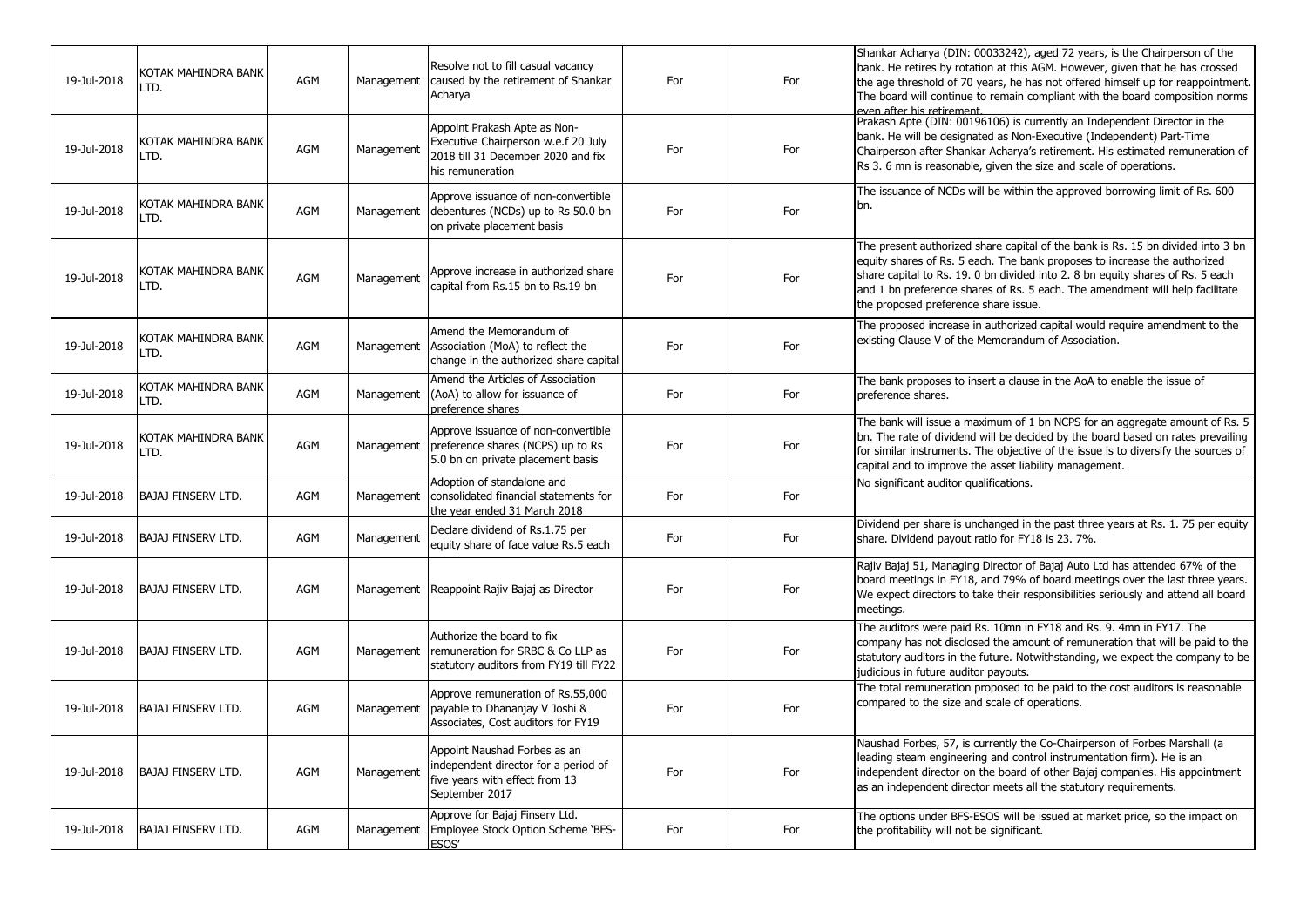| 19-Jul-2018 | BAJAJ FINSERV LTD.        | AGM | Management | Approve grant of employee stock<br>options to the employees of holding<br>and subsidiary(ies) of the company<br>under 'BFS-ESOS'                           | For | For | The options under BFS-ESOS will be issued at market price, so the impact on<br>the profitability will not be significant.                                                                                                                                                            |
|-------------|---------------------------|-----|------------|------------------------------------------------------------------------------------------------------------------------------------------------------------|-----|-----|--------------------------------------------------------------------------------------------------------------------------------------------------------------------------------------------------------------------------------------------------------------------------------------|
| 19-Jul-2018 | <b>BAJAJ FINSERV LTD.</b> | AGM | Management | Approve acquisition of company<br>shares from secondary acquisition for<br>implementation of 'BFS-ESOS'                                                    | For | For | The options under BFS-ESOS will be issued at market price, so the impact on<br>the profitability will not be significant.                                                                                                                                                            |
| 19-Jul-2018 | WIPRO LTD.                | AGM | Management | Adoption of financial statements for<br>the year ended 31 March 2018                                                                                       | For | For | No significant auditor qualifications.                                                                                                                                                                                                                                               |
| 19-Jul-2018 | WIPRO LTD.                | AGM | Management | Confirm interim dividend of Re.1 per<br>share                                                                                                              | For | For | The dividend for the year aggregates to Rs. 5. 4 bn, which represents a payout<br>ratio of 7. 1% (7. 2% in FY17).                                                                                                                                                                    |
| 19-Jul-2018 | WIPRO LTD.                | AGM | Management | Reappoint Rishad A Premji as Director                                                                                                                      | For | For | Rishad A Premji (DIN: 02983899) is part of the promoter group and the Chief<br>Strategy Officer of Wipro. His reappointment is line with the statutory<br>requirements.                                                                                                              |
| 19-Jul-2018 | WIPRO LTD.                | AGM | Management | Reappoint Ms. Ireena Vittal as an<br>Independent Director for a period of<br>five years w.e.f 1 October 2018                                               | For | For | Ms. Ireena Vittal (DIN: 05195656) has been an independent director since<br>October 2013. She is a former partner at McKinsey & Co and is currently<br>recognized as a global consultant. Her reappointment is in line with the<br>statutory requirements.                           |
| 20-Jul-2018 | BAJAJ AUTO LTD.           | AGM | Management | Adoption of standalone and<br>consolidated financial statements for<br>the year ended 31 March 2018                                                        | For | For | No significant auditor qualification.                                                                                                                                                                                                                                                |
| 20-Jul-2018 | <b>BAJAJ AUTO LTD.</b>    | AGM | Management | Declare final dividend of Rs. 60.0 per<br>equity share (face value Rs. 10.0) for<br><b>FY18</b>                                                            | For | For | The total dividend outflow (including dividend tax for FY18) is Rs. 20. 9 bn,<br>while the dividend payout ratio is 51. 4%.                                                                                                                                                          |
| 20-Jul-2018 | BAJAJ AUTO LTD.           | AGM | Management | Reappoint Niraj Bajaj (DIN:<br>00028261) as a Non-Executive Non-<br><b>Independent Director</b>                                                            | For | For | Niraj Bajaj, 63, is part of the promoter family and Chairperson and Managing<br>Director, Mukand Limited. He retires by rotation and his reappointment is in<br>line with statutory requirements.                                                                                    |
| 20-Jul-2018 | <b>BAJAJ AUTO LTD.</b>    | AGM | Management | Reappoint Manish Kejriwal (DIN:<br>00040055) as a Non-Executive Non-<br><b>Independent Director</b>                                                        | For | For | Manish Kejriwal, 50, is Managing Partner, Kedaara Capital, a private equity<br>investment fund. He retires by rotation and his reappointment is in line with<br>statutory requirements.                                                                                              |
| 20-Jul-2018 | BAJAJ AUTO LTD.           | AGM | Management | Authorize the board to fix<br>remuneration for SRBC & Co LLP as<br>statutory auditors from FY19 till FY22                                                  | For | For | The auditors were paid Rs. 16. 7 mn in FY18 and Rs. 15. 8 mn in FY17. The<br>company has not disclosed the amount of remuneration that will be paid to the<br>statutory auditors in the future. Notwithstanding, we expect the company to be<br>judicious in future auditor payouts. |
| 20-Jul-2018 | BAJAJ AUTO LTD.           | AGM | Management | Appoint Anami Roy (DIN: 01361110)<br>as Independent Director for five years<br>with effect from 14 September 2017                                          | For | For | Anami Roy, 68, is the Former Director General of Police, Maharashtra. His<br>appointment as Independent Director for five years is in line with statutory<br>requirements.                                                                                                           |
| 20-Jul-2018 | TATA STEEL LTD.           | AGM | Management | Adoption of standalone financial<br>statements for the year ended 31<br>March 2018                                                                         | For | For | No significant auditor qualification.                                                                                                                                                                                                                                                |
| 20-Jul-2018 | <b>TATA STEEL LTD.</b>    | AGM | Management | Adoption of consolidated financial<br>statements for the year ended 31<br>March 2018                                                                       | For | For | No significant auditor qualification.                                                                                                                                                                                                                                                |
| 20-Jul-2018 | TATA STEEL LTD.           | AGM | Management | Declare dividend of Rs.10 per fully<br>paid equity share of face value Rs.10<br>each and Rs.2.504 per partly paid<br>equity share of face value Rs.10 each | For | For | Tata Steel proposes to pay a final dividend of Rs. 10 per equity share. The total<br>outflow on account of dividend was Rs. 13. 8 bn and the dividend payout ratio<br>was 33. 1%.                                                                                                    |
| 20-Jul-2018 | TATA STEEL LTD.           | AGM | Management | Reappoint N Chandrasekaran (DIN:<br>00121863) as a Non-Executive Non-<br>Independent Director, liable to retire<br>by rotation                             | For | For | N Chandrasekaran (DIN: 00121863) is the Chairperson of Tata Sons Limited -<br>the holding company and former CEO and Managing Director of Tata<br>Consultancy Services Limited. His reappointment is in line with all statutory<br>requirements.                                     |
| 20-Jul-2018 | TATA STEEL LTD.           | AGM | Management | Appoint Saurabh Agrawal (DIN:<br>02144558) as a Non-Executive Non-<br>Independent Director, liable to retire<br>by rotation                                | For | For | Saurabh Agrawal is Group Chief Financial Officer. His appointment is in line with<br>all statutory requirements.                                                                                                                                                                     |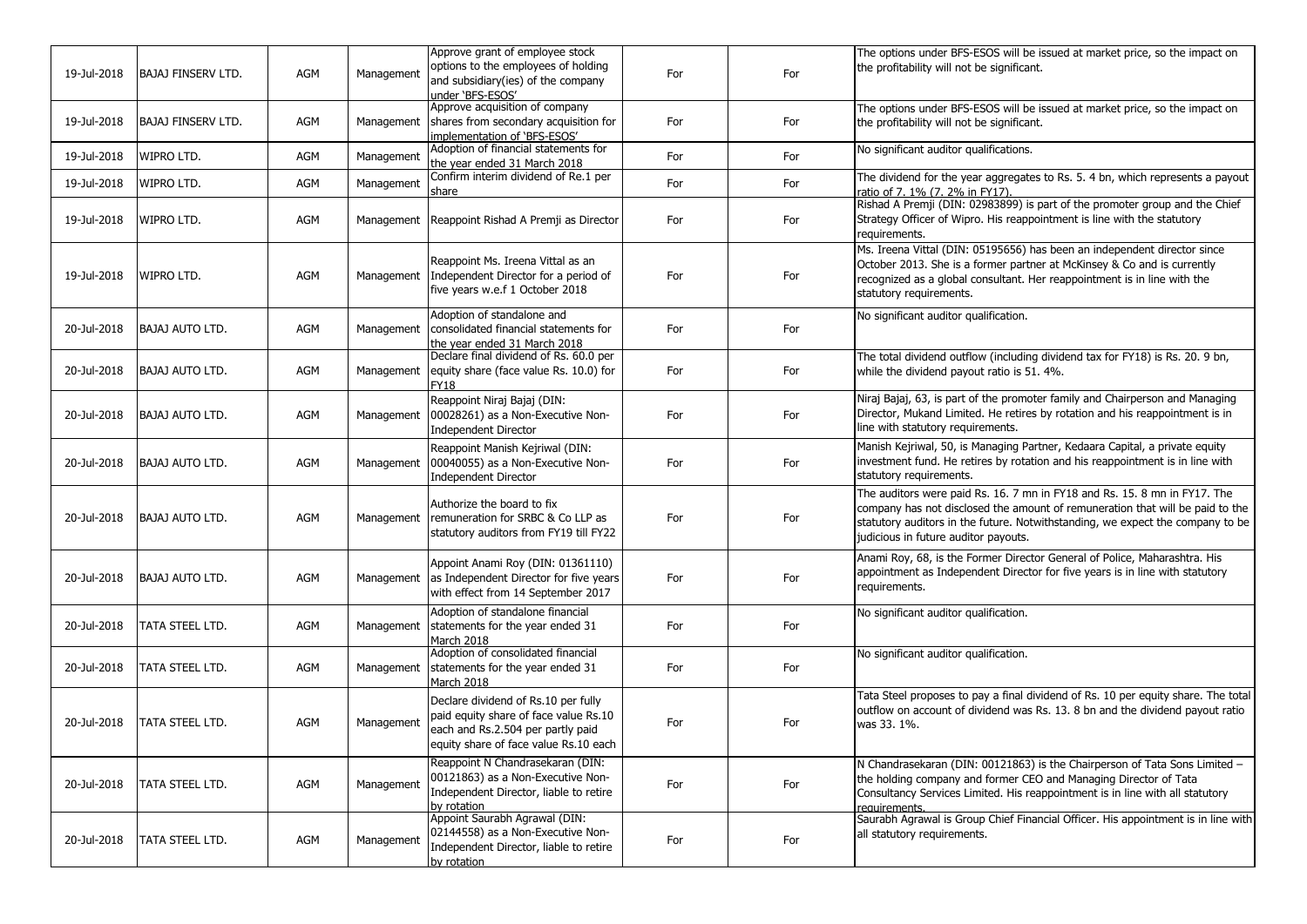| 20-Jul-2018 | <b>TATA STEEL LTD.</b>    | AGM | Management  | Reappoint Koushik Chatterjee as<br>Wholetime Director designated as<br>Chief Financial Officer for five years<br>with effect from 9 November 2017 | For | For     | Koushik Chatterjee is a Tata group veteran. His proposed remuneration<br>including bonus is estimated at Rs. 106. 2 mn. This is comparable to peers, and<br>commensurate with the size and complexity of the business. The company                                                                                                                                                                                                                                                                                            |
|-------------|---------------------------|-----|-------------|---------------------------------------------------------------------------------------------------------------------------------------------------|-----|---------|-------------------------------------------------------------------------------------------------------------------------------------------------------------------------------------------------------------------------------------------------------------------------------------------------------------------------------------------------------------------------------------------------------------------------------------------------------------------------------------------------------------------------------|
|             |                           |     |             | and fix his remuneration                                                                                                                          |     |         | must consider disclosing performance metrics that determines variable pay.                                                                                                                                                                                                                                                                                                                                                                                                                                                    |
| 20-Jul-2018 | TATA STEEL LTD.           | AGM | Management  | Approve remuneration of Rs.1.87 mn<br>payable to Shome & Banerjee, cost<br>auditors for FY19                                                      | For | For     | The total remuneration proposed is reasonable compared to the size and scale<br>of the company's operations.                                                                                                                                                                                                                                                                                                                                                                                                                  |
| 20-Jul-2018 | TATA STEEL LTD.           | AGM | Management  | Issue Non-Convertible Debentures<br>upto Rs.120 bn on private placement<br>basis                                                                  | For | For     | The proposed issuance will be carved out of the company's Rs. 700 bn<br>borrowing limit, which was approved by shareholders in August 2014 postal<br>ballot.                                                                                                                                                                                                                                                                                                                                                                  |
| 24-Jul-2018 | HERO MOTOCORP LTD.        | AGM | Management  | Adoption of financial statements for<br>the year ended 31 March 2018                                                                              | For | For     | No significant auditor qualifications.                                                                                                                                                                                                                                                                                                                                                                                                                                                                                        |
| 24-Jul-2018 | HERO MOTOCORP LTD.        | AGM | Management  | Ratify interim dividend of Rs. 55.0<br>and declare final dividend of Rs. 40.0<br>per equity share (face value Rs. 2.0)<br>for FY18                | For | For     | The total dividend for FY18 is Rs. 95. 0 per share, while it was Rs. 85. 0 in<br>FY17. The total dividend outflow (including dividend tax for FY18) is Rs. 22. 8<br>bn, while the dividend payout ratio is 61. 8%.                                                                                                                                                                                                                                                                                                            |
| 24-Jul-2018 | HERO MOTOCORP LTD.        | AGM | Management  | Reappoint Suman Kant Munjal as Non-<br>Executive Non-Independent Director                                                                         | For | For     | Sunil Kant Munjal, 65, is part of the promoter family and Managing Director,<br>Rockman Industries. He retires by rotation and his reappointment is in line with<br>statutory requirements.                                                                                                                                                                                                                                                                                                                                   |
| 24-Jul-2018 | hero motocorp Ltd.        | AGM | Management  | Approve remuneration of Rs. 0.75 mn<br>for Ramanath Iyer & Co. as cost<br>auditors for FY19                                                       | For | For     | The total remuneration proposed is reasonable compared to the size and scale<br>of the company's operations.                                                                                                                                                                                                                                                                                                                                                                                                                  |
| 24-Jul-2018 | BHARTI INFRATEL LTD.      | AGM | Management  | Adoption of standalone and<br>consolidated financial statements for<br>the year ended 31 March 2018                                               | For | For     | No significant auditor qualifications.                                                                                                                                                                                                                                                                                                                                                                                                                                                                                        |
| 24-Jul-2018 | BHARTI INFRATEL LTD.      | AGM | Management  | Approve final dividend of Rs 14.0 per<br>share of face value Rs 10.0 each                                                                         | For | For     | The total dividend payout (including dividend distribution tax) for FY18<br>laggregates to Rs 31. 2 bn. The dividend payout ratio for FY18 was 129. 1%.                                                                                                                                                                                                                                                                                                                                                                       |
| 24-Jul-2018 | BHARTI INFRATEL LTD.      | AGM | Management  | Reappoint Tao Yih Arthur Lang as<br>Non-Executive Non-Independent<br><b>Director</b>                                                              | For | For     | Tao Yih Arthur Lang, 47, is CEO, Singapore Telecommunications Limited. He<br>retires by rotation and his reappointment is in line with statutory requirements.                                                                                                                                                                                                                                                                                                                                                                |
| 24-Jul-2018 | BHARTI INFRATEL LTD.      | AGM | Management  | Ratify Deloitte Haskins & Sells LLP as<br>statutory auditors for four years and<br>fix their remuneration                                         | For | For     | Their ratification is in line with IiAS Voting Guidelines on Auditor Rotation and<br>with the requirements of Section 139 of the Companies Act 2013.                                                                                                                                                                                                                                                                                                                                                                          |
| 24-Jul-2018 | BHARTI INFRATEL LTD.      | AGM | Shareholder | Appoint Anita Kapur as Independent<br>Director for five years with effect<br>from 17 January 2018                                                 | For | For     | Anita Kapur, 62, is the Former Chairperson, Central Board of Direct Taxes. Her<br>appointment as Independent Director is in line with statutory requirements.                                                                                                                                                                                                                                                                                                                                                                 |
| 24-Jul-2018 | BHARTI INFRATEL LTD.      | AGM | Management  | Reappoint Akhil Gupta as Executive<br>Chairperson for five years with effect<br>from 1 August 2018 and fix his<br>remuneration                    | For | For     | Akhil Gupta was paid Rs. 87. 8 mn in FY18. Based on past trends, his proposed<br>salary is estimated to range around Rs. 119. 7 mn, which is in line with peers<br>and commensurate with the size and scale of operations. The company must<br>consider disclosing the maximum number of stock options Akhil Gupta will be<br>eligible to receive over his five-vear term                                                                                                                                                     |
| 24-Jul-2018 | BHARTI INFRATEL LTD.      | AGM | Management  | Approve related party transactions<br>with Bharti Airtel Limited                                                                                  | For | Against | The company has not disclosed a quantum for the transactions nor a period for<br>which the approval is being sought. Although we recognize the operational<br>nature of the transactions, we do not support resolutions that seek blanket<br>approvals on related party transactions.                                                                                                                                                                                                                                         |
| 24-Jul-2018 | TEJAS NETWORKS LTD        | AGM | Management  | Adoption of financial statements for<br>the vear ended 31 March 2018                                                                              | For | For     | No significant auditor qualifications.                                                                                                                                                                                                                                                                                                                                                                                                                                                                                        |
| 24-Jul-2018 | TEJAS NETWORKS LTD        | AGM |             | Reappoint Dr. Gururaj Deshpande<br>Management (DIN: 01979383) as a Non-Executive<br>Director                                                      | For | For     | Dr. Gururaj Deshpande is the President and Chairperson of Sparta Group MA<br>LLC. He is liable to retire by rotation and his reappointment is in line with all<br>statutory requirements.                                                                                                                                                                                                                                                                                                                                     |
| 24-Jul-2018 | <b>TEJAS NETWORKS LTD</b> | AGM | Management  | Ratify appointment of Price<br>Waterhouse Chartered Accountants<br>LLP as statutory auditors for FY19                                             | For | For     | The ratification of Price Waterhouse Chartered Accountants LLP's appointment<br>is in line with our Voting Guidelines on Auditor (Re)appointment, the<br>requirements of Section 139 of the Companies Act 2013 and SEBI's order in<br>case of Satyam Computer Services Limited. However, Tejas Networks Limited<br>must consider appointing a joint auditor for smooth handover to new auditors,<br>since Price Waterhouse Chartered Accountants LLP may be unable to undertake<br>the audit next year, under the SEBI Order. |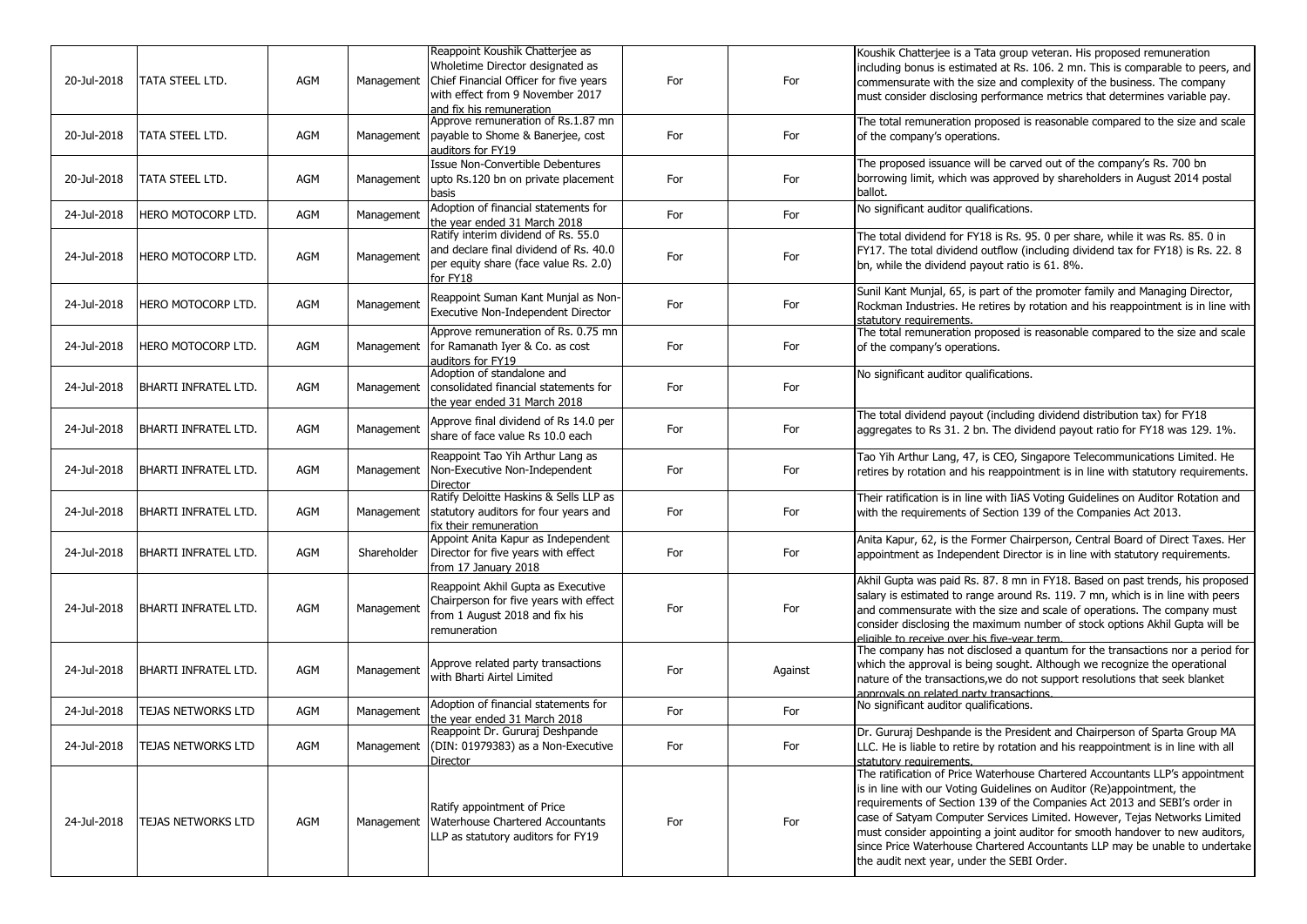| 24-Jul-2018 | TEJAS NETWORKS LTD                                                  | AGM | Management | Appoint Chetan Gupta (DIN:<br>07704601) as a Non-Executive<br>Director                                                      | For | For     | Chetan Gupta is a Managing Director of Samena Capital Investments Limited in<br>Dubai. He is liable to retire by rotation and his appointment is in line with all<br>statutory requirements.                                                                                                                                                                                                                                                   |
|-------------|---------------------------------------------------------------------|-----|------------|-----------------------------------------------------------------------------------------------------------------------------|-----|---------|------------------------------------------------------------------------------------------------------------------------------------------------------------------------------------------------------------------------------------------------------------------------------------------------------------------------------------------------------------------------------------------------------------------------------------------------|
| 24-Jul-2018 | <b>TEJAS NETWORKS LTD</b>                                           | AGM | Management | Reappoint Leela K Ponappa (DIN:<br>07433990) as an Independent<br>Director for five years from 15<br>February 2018          | For | For     | Leela K Ponappa served as Deputy National Security Adviser and Secretary,<br>National Security Council Secretariat. She has been Additional Secretary in the<br>Ministry of External Affairs, Ambassador of India to Thailand and to the<br>Netherlands and Permanent Representative of India to UN-ESCAP and to the<br>Organisation for the Prohibition of Chemical Weapons. Her reappointment is in<br>line with all statutory requirements. |
| 24-Jul-2018 | TEJAS NETWORKS LTD                                                  | AGM | Management | Appoint branch auditors for any<br>branch offices of the company and fix<br>remuneration                                    | For | For     | The company has branches outside India and may open new branches in<br>future. It may be necessary to appoint branch auditors for carrying out the<br>audit of the accounts of the branches. The shareholders are requested to<br>authorize the board to appoint branch auditors in consultation with the<br>company's auditors and fix their remuneration.                                                                                    |
| 25-Jul-2018 | <b>CROMPTON GREAVES</b><br>CONSUMER ELECTRICAL<br>LTD.              | AGM | Management | Adoption of standalone and<br>consolidated financial statements for<br>the year ended 31 March 2018                         | For | For     | No significant auditor qualifications.                                                                                                                                                                                                                                                                                                                                                                                                         |
| 25-Jul-2018 | <b>CROMPTON GREAVES</b><br><b>CONSUMER ELECTRICAL</b><br><b>LTD</b> | AGM | Management | Declare final dividend of Rs. 1.8 per<br>share (face value Rs. 2.0) for FY18                                                | For | For     | Total dividend for FY18 is Rs. 1. 8 (Rs. 1. 5 in FY17). The total dividend outflow<br>(including dividend tax for FY18) is Rs. 1. 3 bn and the dividend payout ratio is<br>41.0%.                                                                                                                                                                                                                                                              |
| 25-Jul-2018 | <b>CROMPTON GREAVES</b><br>CONSUMER ELECTRICAL<br>LTD               | AGM | Management | Reappoint Ms. Shweta Jalan (DIN:<br>00291675) as a Non-Executive Non-<br><b>Independent Director</b>                        | For | For     | Ms. Shweta Jalan, 42, represents Advent India PE Advisors on the board. Her<br>appointment as a Non-Executive Non-Independent Director meets all statutory<br>requirements.                                                                                                                                                                                                                                                                    |
| 25-Jul-2018 | <b>CROMPTON GREAVES</b><br>CONSUMER ELECTRICAL<br>LTD               | AGM | Management | Approve remuneration of Rs. 0.4 mn<br>for Ashwin Solanki & Associates as<br>cost auditors for FY19                          | For | For     | The total remuneration proposed is reasonable compared to the size and scale<br>of the company's operations.                                                                                                                                                                                                                                                                                                                                   |
| 26-Jul-2018 | <b>INDUSIND BANK LTD.</b>                                           | AGM | Management | Adoption of financial statements for<br>the year ended 31 March 2018                                                        | For | Abstain | No significant auditor qualifications but Reserve Bank of India (RBI) has<br>imposed a penalty of Rs. 30 mn for non-compliance with the directions issued<br>by RBI on Income Recognition and Asset Classification (IRAC) norms and Know<br>Your Customer (KYC) norms and hence we abstain from the voting.                                                                                                                                    |
| 26-Jul-2018 | INDUSIND BANK LTD.                                                  | AGM | Management | Declare a dividend of Rs 7.5 per<br>share of face value Rs.10.0 each                                                        | For | For     | IndusInd Bank proposes to pay dividend of Rs. 7. 5 per share. The dividend<br>payout is 15% (15. 1% in FY17).                                                                                                                                                                                                                                                                                                                                  |
| 26-Jul-2018 | <b>INDUSIND BANK LTD.</b>                                           | AGM | Management | Reappoint R. Seshasayee as a Non-<br><b>Executive Director</b>                                                              | For | For     | R. Seshasayee (DIN: 00047985) is the non-executive Chairperson of the bank.<br>His reappointment is in line with statutory requirements.                                                                                                                                                                                                                                                                                                       |
| 26-Jul-2018 | INDUSIND BANK LTD.                                                  | AGM | Management | Appoint S. R. Batliboi & Co. LLP as<br>statutory auditors for FY19 and fix<br>their remuneration                            | For | For     | S. R. Batliboi & Co. LLP (of the Ernst & Young Group) are replacing Price<br>Waterhouse as the statutory auditors. Their appointment is in line with<br>statutory requirements.                                                                                                                                                                                                                                                                |
| 26-Jul-2018 | <b>INDUSIND BANK LTD.</b>                                           | AGM | Management | Reappoint Romesh Sobti as MD and<br>CEO for the period from 1 February<br>2018 to 23 March 2020 and fix his<br>remuneration | For | For     | His proposed remuneration of Rs. 67. 8 mn is in line with peers and<br>commensurate with the size and scale of operations. Further he will also be<br>paid an annual performance bonus as may be determined by the board the<br>quantum of which has not been capped. As a good practice banks must<br>disclose an upper-cap on the amount of remuneration (including commission)<br>that is proposed to be paid to directors.                 |
| 26-Jul-2018 | INDUSIND BANK LTD.                                                  | AGM | Management | Reappoint Yashodhan M. Kale as a<br>Non-Executive Director for the period<br>from 20 December 2017 to 15 April<br>2019      | For | For     | Yashodhan M. Kale (DIN: 00013782) is Group President, Corporate Governance<br>& Development, in the Hinduja Group. He has been on the board of the bank<br>since 16 April 2015. His reappointment is in line with the statutory<br>requirements.                                                                                                                                                                                               |
| 26-Jul-2018 | INDUSIND BANK LTD.                                                  | AGM | Management | Approve increase in the borrowing<br>limit from Rs 500 bn to Rs 750 bn                                                      | For | For     | Given the growth in advances, IndusInd will need fresh funds to meet its<br>capital requirements. The bank's infrastructure bonds are rated CRISIL<br>AA+/Stable, which indicates a high degree of safety regarding timely servicing<br>of financial obligations.                                                                                                                                                                              |
| 26-Jul-2018 | <b>INDUSIND BANK LTD.</b>                                           | AGM |            | Approve issuance of debt securities<br>Management up to Rs.200.0 bn on private<br>placement basis                           | For | For     | The issuance of debt securities on private placement basis will be within the<br>bank's proposed borrowing limit of Rs 750 bn.                                                                                                                                                                                                                                                                                                                 |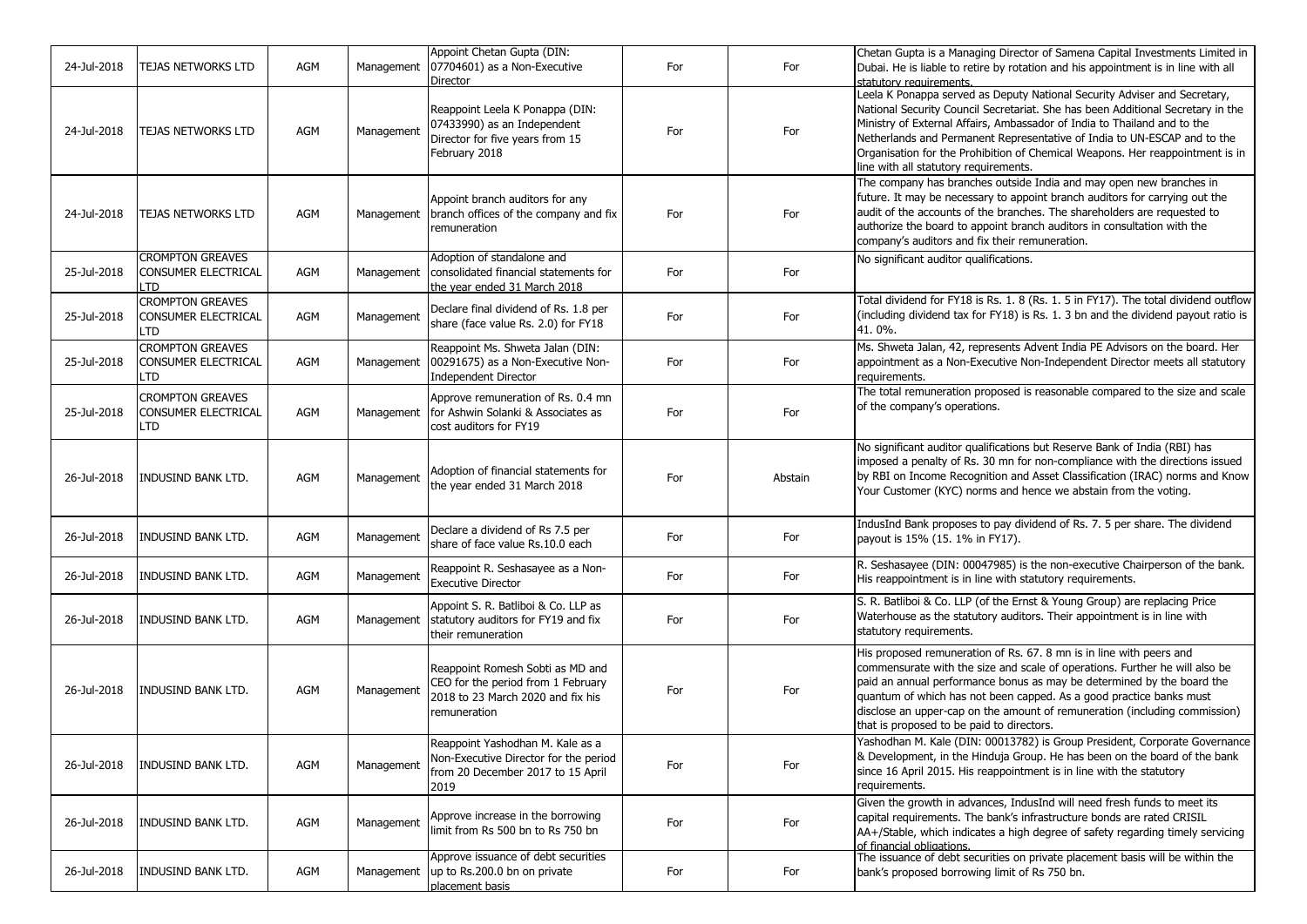| 26-Jul-2018 | <b>INDUSIND BANK LTD.</b>                                           | AGM        | Management  | Approve increase in the investment<br>limit for Foreign Portfolio Investors<br>(FPIs) and Foreign Institutional<br>Investors (FIIs) to 74% from 49% of<br>the paid-up capital | For | For | As on 31 March 2018, FPIs/ FIIs held 46. 45% (excluding ADR/GDR) stake in<br>IndusInd Bank. The increased shareholding limit for foreign investors will give<br>the company additional flexibility in raising capital.                                                                                                |
|-------------|---------------------------------------------------------------------|------------|-------------|-------------------------------------------------------------------------------------------------------------------------------------------------------------------------------|-----|-----|-----------------------------------------------------------------------------------------------------------------------------------------------------------------------------------------------------------------------------------------------------------------------------------------------------------------------|
| 26-Jul-2018 | <b>BHARAT FINANCIAL</b><br><b>INCLUSION LTD</b>                     | AGM        | Management  | Adoption of financial statements for<br>the year ended 31 March 2018                                                                                                          | For | For | No significant auditor qualifications.                                                                                                                                                                                                                                                                                |
| 26-Jul-2018 | <b>BHARAT FINANCIAL</b><br><b>INCLUSION LTD</b>                     | AGM        | Management  | Reappoint Ashish Lakhanpal as a<br>Director                                                                                                                                   | For | For | Ashish Lakhanpal (DIN: 02410201) is the founder and MD of Kismet Capital,<br>LLC. His reappointment is in line with the statutory requirements.                                                                                                                                                                       |
| 26-Jul-2018 | <b>BHARAT FINANCIAL</b><br><b>INCLUSION LTD</b>                     | AGM        | Management  | Ratify BSR & Associates LLP as<br>statutory auditors for FY19                                                                                                                 | For | For | BSR & Associates LLP replaced S. R Batliboi & Co., LLP as the auditors in the<br>previous AGM. Their ratification is in line with the statutory requirements.                                                                                                                                                         |
| 26-Jul-2018 | <b>BHARAT FINANCIAL</b><br><b>INCLUSION LTD</b>                     | <b>AGM</b> | Management  | Reappoint M. Ramachandra Rao as<br>the MD & CEO for a period of three<br>years w.e.f 4 October 2018 and fix his<br>remuneration                                               | For | For | His proposed pay of Rs. 56. 3 mn (without ESOPs) is in line with peers and<br>commensurate with the size and scale of operations.                                                                                                                                                                                     |
| 26-Jul-2018 | <b>BHARAT FINANCIAL</b><br><b>INCLUSION LTD</b>                     | AGM        | Management  | Approve issuance of debt securities<br>up to Rs.10.0 bn on private<br>placement basis                                                                                         | For | For | The issuance of debt securities on private placement basis will be within the<br>company's proposed borrowing limit of Rs. 125 bn.                                                                                                                                                                                    |
| 26-Jul-2018 | <b>CHOLAMANDALAM</b><br><b>INVESTMENT &amp; FINANCE</b><br>CO. LTD. | AGM        | Management  | Adoption of standalone and<br>consolidated financial statements for<br>the year ended 31 March 2018                                                                           | For | For | No significant auditor qualifications.                                                                                                                                                                                                                                                                                |
| 26-Jul-2018 | <b>CHOLAMANDALAM</b><br><b>INVESTMENT &amp; FINANCE</b><br>CO. LTD. | AGM        | Management  | Confirm interim dividend of Rs.4.5 per<br>share and declare final dividend of<br>Rs.2 per share                                                                               | For | For | The dividend per share for the year is Rs. 6. 5, aggregating to a total dividend<br>of Rs. 1. 2 bn. The dividend payout is 12. 6% (14. 4% in FY17).                                                                                                                                                                   |
| 26-Jul-2018 | CHOLAMANDALAM<br><b>INVESTMENT &amp; FINANCE</b><br>CO. LTD.        | AGM        |             | Management Reappoint N. Srinivasan as a Director                                                                                                                              | For | For | N. Srinivasan (DIN: 00123338) is the MD of the company. His reappointment is<br>in line with the statutory requirements.                                                                                                                                                                                              |
| 26-Jul-2018 | CHOLAMANDALAM<br><b>INVESTMENT &amp; FINANCE</b><br>CO. LTD.        | AGM        | Management  | Ratify S. R. Batliboi & Associates LLP<br>as statutory auditors and fix their<br>remuneration at Rs.4.1 mn for FY19                                                           | For | For | S. R. Batliboi & Associates LLP replaced Deloitte Haskins & Sells LLP as the<br>auditors in the previous AGM. Their ratification is in line with the statutory<br>requirements and the proposed remuneration is commensurate with the size<br>and complexity of the business.                                         |
| 26-Jul-2018 | <b>CHOLAMANDALAM</b><br><b>INVESTMENT &amp; FINANCE</b><br>CO. LTD. | AGM        | Shareholder | Appoint Ashok Kumar Barat as an<br>Independent Director for a period of<br>five years w.e.f 31 October 2017                                                                   | For | For | Ashok Kumar Barat (DIN: 00492930) is the former MD and CEO of Forbes &<br>Company Limited. His appointment is in line with the statutory requirements.                                                                                                                                                                |
| 26-Jul-2018 | <b>CHOLAMANDALAM</b><br><b>INVESTMENT &amp; FINANCE</b><br>CO. LTD. | AGM        | Shareholder | Appoint M. M. Murugappan as a<br>Director                                                                                                                                     | For | For | M. M. Murugappan (DIN: 00170478) is part of the promoter group. He had<br>earlier served as a non-executive director on the board from January 2015 till<br>October 2017. He was inducted again on the board as an additional director on<br>31 May 2018. His appointment is in line with the statutory requirements. |
| 26-Jul-2018 | <b>CHOLAMANDALAM</b><br><b>INVESTMENT &amp; FINANCE</b><br>CO. LTD. | AGM        | Management  | Approve increase in the borrowing<br>limit from Rs 400 bn to Rs.600 bn                                                                                                        | For | For | Given the growth in advances, Cholamandalam will need fresh funds to meet its<br>capital requirements. The company's long term debt is rated CRISIL<br>AA+/Stable, which indicates a high degree of safety regarding timely servicing<br>of financial obligations.                                                    |
| 26-Jul-2018 | CHOLAMANDALAM<br><b>INVESTMENT &amp; FINANCE</b><br>CO. LTD.        | AGM        | Management  | Approve issuance of debt securities<br>up to Rs.180.0 bn on private<br>placement basis                                                                                        | For | For | The issuance of debt securities on private placement basis will be within the<br>company's proposed borrowing limit of Rs. 600 bn.                                                                                                                                                                                    |
| 27-Jul-2018 | DR. REDDY'S<br>LABORATORIES LTD.                                    | AGM        | Management  | Adoption of financial statements for<br>the year ended 31 March 2018                                                                                                          | For | For | No significant auditor qualifications.                                                                                                                                                                                                                                                                                |
| 27-Jul-2018 | DR. REDDY'S<br>LABORATORIES LTD.                                    | AGM        | Management  | Declare dividend of Rs.20 per equity<br>share of Rs.5 each                                                                                                                    | For | For | Dr. Reddy's proposes to declare a dividend of Rs. 20. 0 per share. In FY18, the<br>total dividend including dividend distribution tax amounts to Rs. 4. 0 bn. The<br>dividend payout ratio is 70. 5% v/s 28. 8% in FY17.                                                                                              |
| 27-Jul-2018 | DR. REDDY'S<br>LABORATORIES LTD.                                    | AGM        | Management  | Reappoint K. Satish Reddy (DIN:<br>00129701) as Director liable to retire<br>by rotation                                                                                      | For | For | K. Satish Reddy, 51, is promoter Chairperson. His reappointment is in line with<br>statutory requirements.                                                                                                                                                                                                            |
| 27-Jul-2018 | DR. REDDY'S<br>LABORATORIES LTD.                                    | AGM        | Management  | Reappoint Anupam Puri (DIN:<br>00209113) as an Independent<br>Director for a period of one year until<br>26 July 2019                                                         | For | For | Anupam Puri has been on the company's board in an independent capacity for<br>a period of 16 years. This will ensure continuity as an independent director.                                                                                                                                                           |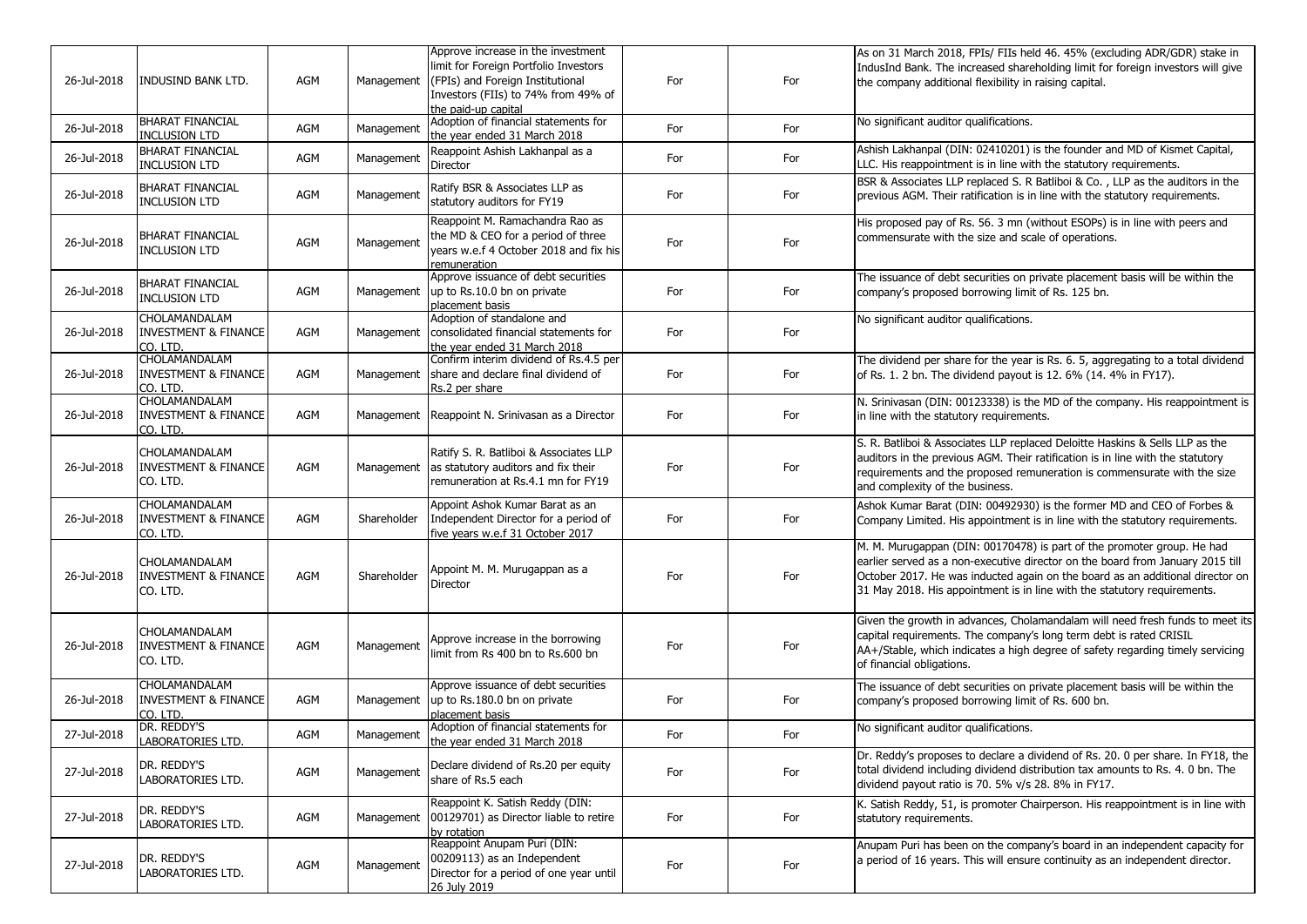| 27-Jul-2018 | DR. REDDY'S<br><b>LABORATORIES LTD.</b> | AGM | Shareholder | Appoint Prasad R. Menon (DIN:<br>00005078) as an Independent<br>Director for a period of five years<br>beginning 30 October 2017                      | For | For | Prasad R. Menon, 72, has over 40 years of experience in the chemical and<br>power industry. His appointment is in line with statutory requirements.                                                                                                                                                                                                                                                                                                                                                                                                                                                                                           |
|-------------|-----------------------------------------|-----|-------------|-------------------------------------------------------------------------------------------------------------------------------------------------------|-----|-----|-----------------------------------------------------------------------------------------------------------------------------------------------------------------------------------------------------------------------------------------------------------------------------------------------------------------------------------------------------------------------------------------------------------------------------------------------------------------------------------------------------------------------------------------------------------------------------------------------------------------------------------------------|
| 27-Jul-2018 | DR. REDDY'S<br><b>LABORATORIES LTD.</b> | AGM | Management  | Approve Dr. Reddy's Employees Stock<br>Option Scheme, 2018 (2018 ESOS)<br>under which upto 5.0 mn stock<br>options will be issued                     | For | For | The 5 mn options represents about 3% of the total share capital. The 2018<br>ESOS will result in a dilution of up to $\sim$ 1. 5% for the existing shareholders. As<br>the options under the scheme will be issued at market price, the cost impact on<br>the company will be reasonable, and it will align employee incentives to<br>shareholder returns.                                                                                                                                                                                                                                                                                    |
| 27-Jul-2018 | DR. REDDY'S<br><b>LABORATORIES LTD.</b> | AGM | Management  | Approve grant of stock options to the<br>employees of subsidiaries of the<br>company under 2018 ESOS                                                  | For | For | Through a separate resolution, the company seeks approval to grant options to<br>the employees of its subsidiary companies (existing and future) within the<br>overall ceiling of 5.0 mn options under 2018 ESOS.                                                                                                                                                                                                                                                                                                                                                                                                                             |
| 27-Jul-2018 | DR. REDDY'S<br>LABORATORIES LTD.        | AGM |             | Approval and implementation of the<br>Management 2018 ESOS through Dr. Reddy's<br>Employees ESOS Trust (ESOS Trust)                                   | For | For | In the event that Dr. Reddy's chooses to implement 2018 ESOS through the<br>trust route, it seeks to approve secondary acquisition of equity shares by the<br>trust. The company plans to issue 5. 0 mn options which will be issued at<br>market price. This aligns employee incentives to shareholder returns.                                                                                                                                                                                                                                                                                                                              |
| 27-Jul-2018 | DR. REDDY'S<br><b>LABORATORIES LTD.</b> | AGM | Management  | Authorize trust to implement 2018<br>ESOS through secondary acquisition<br>of equity shares up to 2.5 mn                                              | For | For | Dr. Reddy's is seeking shareholders' approval for the trust created in resolution<br>#8 above to be allowed acquisition of equity shares up to 2. 5 mn, through<br>secondary market, to award employees stock options under 2018 ESOS.                                                                                                                                                                                                                                                                                                                                                                                                        |
| 27-Jul-2018 | DR. REDDY'S<br><b>LABORATORIES LTD.</b> | AGM |             | Approve remuneration of Rs. 700,000<br>Management to be paid to Sagar & Associates, cost<br>auditor for FY19                                          | For | For | The remuneration to be paid to the cost auditor is reasonable compared to the<br>size and scale of operations.                                                                                                                                                                                                                                                                                                                                                                                                                                                                                                                                |
| 27-Jul-2018 | IT CLTD.                                | AGM | Management  | Adoption of standalone and<br>consolidated financial statements for<br>the year ended 31 March 2018                                                   | For | For | No significant auditor qualifications.                                                                                                                                                                                                                                                                                                                                                                                                                                                                                                                                                                                                        |
| 27-Jul-2018 | I T C LTD.                              | AGM | Management  | Approve final dividend of Rs 5.15 per<br>share of face value Re 1.0 each                                                                              | For | For | The total dividend payout (including dividend distribution tax) for FY18<br>aggregates to Rs 75. 8 bn. The dividend payout ratio for FY18 was 67. 4%.                                                                                                                                                                                                                                                                                                                                                                                                                                                                                         |
| 27-Jul-2018 | IT CLTD.                                | AGM | Management  | Reappoint Nakul Anand (DIN:<br>00022279) as a Director                                                                                                | For | For | Nakul Anand oversees the Lifestyle Retailing, Hospitality, Travel & Tourism<br>Businesses. He retires by rotation and his reappointment is in line with the<br>statutory requirements.                                                                                                                                                                                                                                                                                                                                                                                                                                                        |
| 27-Jul-2018 | IT CLTD.                                | AGM | Management  | Reappoint Sanjiv Puri (DIN:<br>00280529) as a Director                                                                                                | For | For | Sanjiv Puri has been re-designated as the Managing Director. He retires by<br>rotation and his reappointment is in line with the statutory requirements.                                                                                                                                                                                                                                                                                                                                                                                                                                                                                      |
| 27-Jul-2018 | IT CLTD.                                | AGM | Management  | Ratification of Deloitte Haskins & Sells<br>as statutory auditor and to fix their<br>remuneration at Rs.29.5mn for FY19                               | For | For | ITC proposes to ratify Deloitte Haskins & Sells as statutory auditors: Deloitte<br>Haskins & Sells were first appointed as the statutory auditors for ITC in FY10,<br>and last reappointed at the FY14 AGM for a period of five years.                                                                                                                                                                                                                                                                                                                                                                                                        |
| 27-Jul-2018 | IT CLTD.                                | AGM | Management  | Appoint John Pulinthanam (DIN:<br>07881040) as Non-Executive Director<br>for a period of three years from 27<br><b>July 2018</b>                      | For | For | John Pulinthanam was appointed as an Additional Director from 16 May 2018.<br>He is the Chairperson and Managing Director of National Insurance Company<br>Limited (NIC). He has been appointed as the representative of the General<br>Insurers' (Public Sector) Association of India. His appointment is in line with the<br>statutory requirements                                                                                                                                                                                                                                                                                         |
| 27-Jul-2018 | IT CLTD.                                | AGM | Management  | Approve re-designation of Sanjiv Puri<br>(DIN: 00280529) to Managing<br>Director from CEO & Whole-time<br>Director from 16 May 2018                   | For | For | Sanjiv Puri was appointed as CEO on 5 February 2017. The company now<br>proposes to re-designate him as Managing Director.                                                                                                                                                                                                                                                                                                                                                                                                                                                                                                                    |
| 27-Jul-2018 | I T C LTD.                              | AGM | Management  | Reappoint Sanjiv Puri (DIN:<br>00280529) as Managing Director for a<br>period of five years with effect from<br>22 July 2019 and fix his remuneration | For | For | Sanjiv Puri has been re-designated as Managing Director from 16 May 2018. He<br>is a professional. His estimated remuneration in FY20 at Rs. 258 mn is<br>commensurate with the size and performance of the company. Further, a large<br>proportion of his remuneration is variable since it is expected to emanate from<br>stock options. Given that stock options form a large part of Sanjiv Puri's<br>remuneration structure, the company must consider disclosing the maximum<br>number of stock options it proposes to grant or set a cap (in value terms) on<br>the aggregate value of stock options he will be granted as part of his |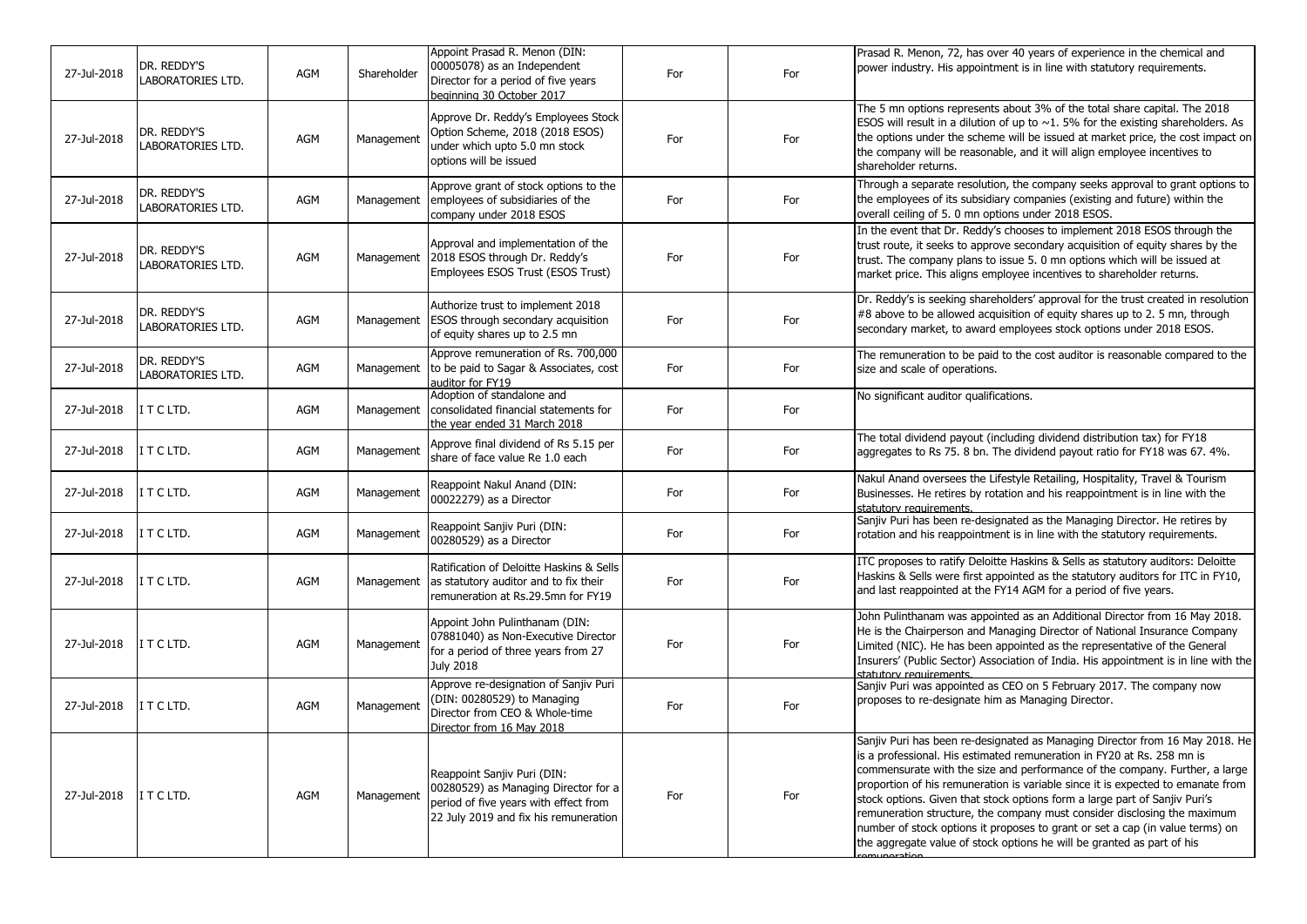| 27-Jul-2018 | I T C LTD. | <b>AGM</b> | Management | Reappoint Nakul Anand (DIN:<br>00022279) as Whole-time Director for<br>a period of two years with effect from<br>3 January 2019 and fix his<br>remuneration                                                                                                                       | For | For     | His estimated remuneration of around Rs. 145 is commensurate with the size<br>and performance of the company. Further, a large proportion of his<br>remuneration is variable since it is expected to emanate from stock options.<br>Given that stock options form a large part of Nakul Anand's remuneration<br>structure, the company must consider disclosing the maximum number of stock<br>options it proposes to grant or set a cap (in value terms) on the aggregate<br>value of stock options he will be granted as part of his remuneration.      |
|-------------|------------|------------|------------|-----------------------------------------------------------------------------------------------------------------------------------------------------------------------------------------------------------------------------------------------------------------------------------|-----|---------|-----------------------------------------------------------------------------------------------------------------------------------------------------------------------------------------------------------------------------------------------------------------------------------------------------------------------------------------------------------------------------------------------------------------------------------------------------------------------------------------------------------------------------------------------------------|
| 27-Jul-2018 | I T C LTD. | <b>AGM</b> | Management | Reappoint Rajiv Tandon (DIN:<br>00042227) as Whole-time Director for<br>a period of two years with effect from<br>22 July 2019 and fix his remuneration                                                                                                                           | For | For     | His estimated remuneration of around Rs. 140 mn, is commensurate with the<br>size and performance of the company. Further, a large proportion of his<br>remuneration is variable since it is expected to emanate from stock options.<br>Given that stock options form a large part of Rajiv Tandon's remuneration<br>structure, the company must consider disclosing the maximum number of stock<br>options it proposes to grant or set a cap (in value terms) on the aggregate<br>value of stock options he will be granted as part of his remuneration. |
| 27-Jul-2018 | ITCLTD.    | <b>AGM</b> | Management | Approve remuneration benefits of<br>Yogesh Chander Deveshwar (DIN:<br>00044171) as a Non-Executive<br>Chairperson from 1 April 2019 to 4<br>February 2020                                                                                                                         | For | Against | Yogesh Chander Deveshwar's aggregate remuneration was about Rs. 194 mn in<br>FY18. With the value of stock options, his aggregate remuneration in FY18 was<br>almost in the same range of that of the CEO, and higher than the other<br>executive directors. We believe that this, along with the fact that he is paid a<br>monthly salary and granted stock options, does not convey that a well-ordered<br>succession has taken place.                                                                                                                  |
| 27-Jul-2018 | ITCLTD.    | <b>AGM</b> |            | Reappoint Yogesh Chander<br>Deveshwar (DIN: 00044171) as the<br>Management Non-Executive Chairperson of the<br>company from 5 February 2020 to 3<br>February 2022                                                                                                                 | For | Against | The resolution requires us to approve an extension of Yogesh Chander<br>Deveshwar's term that gets over a year and a half in the future, for further two<br>years into the future. The NRC's and the board's rationale (for the term<br>extension) that 'the size and complexity of the business' is increasing does not<br>sufficiently explain the need to extend his tenure almost two years before it<br>gets over: we consider it premature for the board to extend Yogesh<br>Deveshwar's term.                                                      |
| 27-Jul-2018 | ITCLTD.    | <b>AGM</b> | Management | Approve the continuation of<br>Sahibzada Syed Habib-ur-Rehman<br>(DIN: 00050862) as an Independent<br>Director from 20 March 2019 to 14<br>September 2019                                                                                                                         | For | For     | Recent changes in SEBI's LODR require directors having attained the age of 75<br>to be reapproved by shareholders through a special resolution. In line with this<br>regulatory change, Sahibzada Syed Habib-ur-Rehman's (S S Rehman) term as<br>an Independent Director requires shareholder approval: he will cross 75 years<br>on 20 March 2019. His continuation is in line with statutory requirements.                                                                                                                                              |
| 27-Jul-2018 | ITCLTD.    | <b>AGM</b> | Management | Reappoint Shilabhadra Banerjee (DIN:<br>02922331) as an Independent<br>Director for a period of five years<br>with effect from 30 July 2019                                                                                                                                       | For | For     | Shilabhadra Banerjee, 70, has been associated with the company since 4<br>February 2010: reappointing him for another five years will result in a<br>cumulative tenure of over 10 years. We believe that the tenure of directors is<br>inversely proportionate to their independence. Therefore, we will consider him<br>as non-independent once he crosses tenure of 10 years.                                                                                                                                                                           |
| 27-Jul-2018 | I T C LTD. | <b>AGM</b> | Management | To set annual commission at a<br>maximum of Rs. 10.0 mn for each<br>non-executive director for a period of<br>five years                                                                                                                                                          | For | For     | ITC proposes to pay annual commission to each non-executive director<br>between Rs. 7 mn and Rs. 10 mn, subject to the aggregate commission not<br>exceeding 1% of profits. Having a cap on the amount of commission to be paid<br>to non-executive directors is a good practice.                                                                                                                                                                                                                                                                         |
| 27-Jul-2018 | I T C LTD. | <b>AGM</b> |            | Ratify remuneration of Rs. 450,000<br>(plus reimbursement of actual<br>expenses) for P. Raju Iyer, cost<br>Management auditors for the 'Paper and<br>Paperboard' and 'Nicotine Gum'<br>products of the company for the<br>financial year ending 31 March 2019                     | For | For     | The proposed remuneration is comparable to the size and complexity of the<br>business.                                                                                                                                                                                                                                                                                                                                                                                                                                                                    |
| 27-Jul-2018 | I T C LTD. | AGM        | Management | Ratify remuneration of Rs. 575,000<br>(plus reimbursement of actual<br>expenses) for Shome & Banerjee,<br>cost auditors for all products other<br>than the 'Paper and Paperboard' and<br>'Nicotine Gum' products of the<br>company for the financial year ending<br>31 March 2019 | For | For     | The proposed remuneration is comparable to the size and complexity of the<br>business.                                                                                                                                                                                                                                                                                                                                                                                                                                                                    |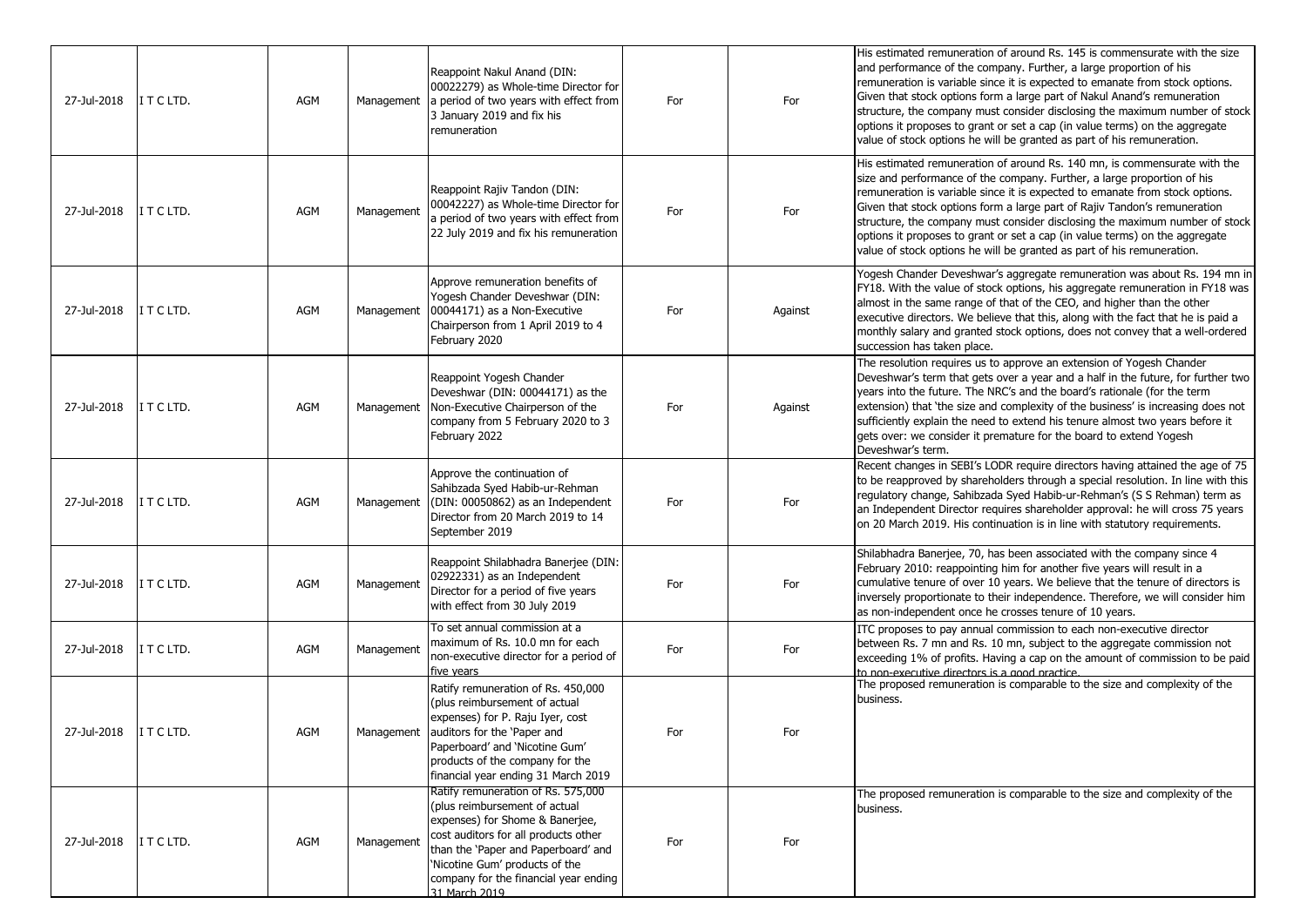| 27-Jul-2018 | PNB HOUSING FINANCE<br>LTD                                          | <b>AGM</b> | Management  | Adoption of financial statements for<br>the year ended 31 March 2018                                                                                                                    | For | For | No significant auditor qualifications.                                                                                                                                                                                                                                                                                                                                                                                                                                                                                                                                                                                                                                                                                                                                                                                                                                                                                        |
|-------------|---------------------------------------------------------------------|------------|-------------|-----------------------------------------------------------------------------------------------------------------------------------------------------------------------------------------|-----|-----|-------------------------------------------------------------------------------------------------------------------------------------------------------------------------------------------------------------------------------------------------------------------------------------------------------------------------------------------------------------------------------------------------------------------------------------------------------------------------------------------------------------------------------------------------------------------------------------------------------------------------------------------------------------------------------------------------------------------------------------------------------------------------------------------------------------------------------------------------------------------------------------------------------------------------------|
| 27-Jul-2018 | PNB HOUSING FINANCE<br>LTD                                          | <b>AGM</b> | Management  | Approve dividend of Rs.9.0 per share<br>of face value Rs.10.0 each                                                                                                                      | For | For | The total dividend payout (including dividend distribution tax) for FY18<br>aggregates to Rs. 1. 8 bn. The dividend payout ratio for FY18 is 21. 7%.                                                                                                                                                                                                                                                                                                                                                                                                                                                                                                                                                                                                                                                                                                                                                                          |
| 27-Jul-2018 | PNB HOUSING FINANCE<br>LTD                                          | <b>AGM</b> | Management  | Reappoint Sunil Mehta as Non-<br>Executive Non-Independent Director                                                                                                                     | For | For | Sunil Mehta, 59, is MD & CEO, Punjab National Bank. He retires by rotation and<br>his reappointment is in line with statutory requirements.                                                                                                                                                                                                                                                                                                                                                                                                                                                                                                                                                                                                                                                                                                                                                                                   |
| 27-Jul-2018 | PNB HOUSING FINANCE<br>LTD                                          | <b>AGM</b> | Management  | Reappoint B R Maheswari & Co LLP as<br>statutory auditors for five years and<br>fix their remuneration                                                                                  | For | For | B R Maheswari & Co LLP were first appointed as the statutory auditors in FY13.<br>The reappointment is in line with our Voting Guidelines on Auditor Rotation and<br>with the requirements of Section 139 of the Companies Act 2013.                                                                                                                                                                                                                                                                                                                                                                                                                                                                                                                                                                                                                                                                                          |
| 27-Jul-2018 | PNB HOUSING FINANCE<br>LTD                                          | <b>AGM</b> | Shareholder | Appoint Jayant Dang as Independent<br>Director for five years with effect<br>from 15 March 2018                                                                                         | For | For | Jayant Dang, 68, is a Financial Consultant and Former Managing Director,<br>Escorts Finance Limited. His appointment as Independent Director for five<br>years is in line with the statutory requirements.                                                                                                                                                                                                                                                                                                                                                                                                                                                                                                                                                                                                                                                                                                                    |
| 27-Jul-2018 | PNB HOUSING FINANCE<br>LTD                                          | <b>AGM</b> | Management  | Increase borrowing limit to Rs.900 bn<br>from Rs.800 bn, authorize board to<br>create charges on assets to secure<br>borrowings and issue non-convertible<br>debentures upto Rs. 450 bn | For | For | On 31 March 2018, the company had outstanding borrowings of Rs. 540. 7 bn,<br>and the capital adequacy ratio was 16. 7% against a minimum 12% as required<br>by regulatory norms. Debt levels in an NBFC are typically reined in by the<br>regulatory requirement of maintaining a slated minimum capital adequacy ratio.<br>The increased borrowing limit will enable the NBFC to focus on growth.<br>Further, the company proposes to issue bonds including non-convertible<br>debentures upto Rs. 450 bn, which will be carved out of the borrowing limits.<br>Against the increase in borrowing limit, the company also proposes to secure<br>its assets, which is an essential debt-raising requirement. While we support the<br>resolution, we believe the company should have sought approvals for<br>borrowings and non-convertible debentures via separate resolutions as a<br>measure of good corporate governance. |
| 27-Jul-2018 | PNB HOUSING FINANCE<br>LTD                                          | <b>AGM</b> |             | Increase the investment limit for<br>Management   Foreign Portfolio Investors (FPIs) to<br>74% from 24% of the paid-up capital                                                          | For | For | PNB Housing falls under the ambit of 'other financial services' where 100% of<br>foreign investment is allowed under the automatic route. The company is<br>therefore proposing to enhance the FPI investment limit up to 74% of the paid-<br>up equity capital. The current FPI investment in the company (on 31 March<br>2018) is over 19%.                                                                                                                                                                                                                                                                                                                                                                                                                                                                                                                                                                                 |
| 27-Jul-2018 | PNB HOUSING FINANCE<br>LTD                                          | AGM        | Management  | Approve PNB Housing Employees<br>Stock Option Scheme II, 2018 (ESOP<br>2018) under which 2.4 mn stock<br>options will be issued                                                         | For | For | The company proposes to issue 2. 413 mn stock options. The exercise price<br>will be equivalent to the fair market value on date of grant; consequently, the<br>cost impact of the scheme will be limited.                                                                                                                                                                                                                                                                                                                                                                                                                                                                                                                                                                                                                                                                                                                    |
| 27-Jul-2018 | <b>MAHINDRA &amp; MAHINDRA</b><br><b>FINANCIAL SERVICES</b><br>LTD. | <b>AGM</b> | Management  | Adoption of standalone and<br>consolidated financial statements for<br>the year ended 31 March 2018                                                                                     | For | For | No significant auditor qualifications.                                                                                                                                                                                                                                                                                                                                                                                                                                                                                                                                                                                                                                                                                                                                                                                                                                                                                        |
| 27-Jul-2018 | <b>MAHINDRA &amp; MAHINDRA</b><br><b>FINANCIAL SERVICES</b><br>LTD. | AGM        | Management  | To declare dividend of Rs. 4.0 on<br>equity share of face value Rs. 2.0<br>each                                                                                                         | For | For | MMFSL has proposed a dividend of Rs. 4. 0 per equity share of face value Rs.<br>2. 0 for FY18, up 67% from that paid in FY17 due to a 122. 9% increase in<br>profitability 122, 9%. The total dividend proposed to be paid (including<br>dividend tax) is Rs. 2. 9 bn and the navout ratio is 32. 9%                                                                                                                                                                                                                                                                                                                                                                                                                                                                                                                                                                                                                          |
| 27-Jul-2018 | MAHINDRA & MAHINDRA<br><b>FINANCIAL SERVICES</b><br>LTD.            | <b>AGM</b> |             | To reappoint Dr. Anish Shah (DIN:<br>Management 02719429), as a director liable to<br>retire by rotation                                                                                | For | For | Dr. Anish Shah is the Group President (Strategy) for the Mahindra Group. His<br>reappointment, as director liable to retire by rotation, is in line with all statutory<br>requirements. Dr. Anish Shah has attended 5 of 7 board meetings (71%) in<br>FY18 and 11 of 14 meetings (79%) since his appointment in March 2016. We<br>expect directors to take their responsibilities seriously and attend all board<br>meetings.                                                                                                                                                                                                                                                                                                                                                                                                                                                                                                 |
| 27-Jul-2018 | MAHINDRA & MAHINDRA<br><b>FINANCIAL SERVICES</b><br>LTD.            | AGM        | Management  | To ratify the appoint BSR & Co LLP as<br>statutory auditors for one year                                                                                                                | For | For | BSR & Co. Were appointed as statutory auditors in the AGM of FY17. The<br>ratification of BSR & Co LLP as statutory auditors is in line with provisions of<br>section 139 of the Companies Act 2013.                                                                                                                                                                                                                                                                                                                                                                                                                                                                                                                                                                                                                                                                                                                          |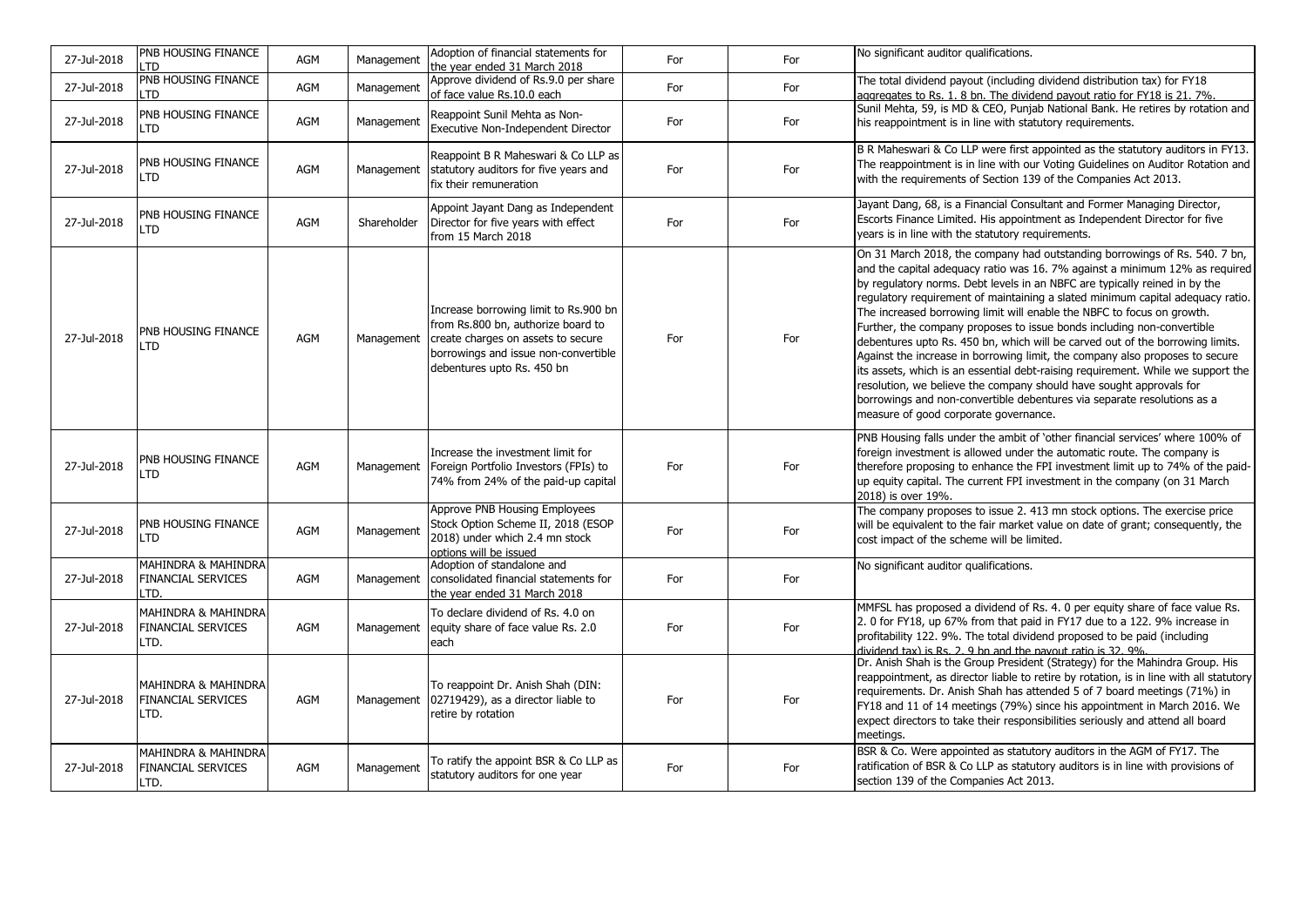| 30-Jul-2018 | <b>BHARTI AIRTEL LTD.</b>                            | <b>NCM</b> | Management | Approve slump sale of optical fibre<br>cable undertaking to Telesonic<br>Networks Limited, an indirect wholly-<br>owned subsidiary | For | For | Since the transfer is to an indirect wholly-owned subsidiary, there will be no<br>impact on consolidated financials. The separation of the optical fibre cable<br>business will allow greater focus on the segment. Further, it will provide Bharti<br>Airtel the ability to hive-off and monetize the business in the future. The<br>company has clarified that Telesonic is likely to fund the transaction primarily<br>through internal/external short-term borrowings. The incremental debt is<br>unlikely to materially impact the company's consolidated performance.                                                                                                         |
|-------------|------------------------------------------------------|------------|------------|------------------------------------------------------------------------------------------------------------------------------------|-----|-----|-------------------------------------------------------------------------------------------------------------------------------------------------------------------------------------------------------------------------------------------------------------------------------------------------------------------------------------------------------------------------------------------------------------------------------------------------------------------------------------------------------------------------------------------------------------------------------------------------------------------------------------------------------------------------------------|
| 30-Jul-2018 | SHREE CEMENT LTD.                                    | AGM        | Management | Adoption of standalone and<br>consolidated financial statements for<br>the year ended 31 March 2018                                | For | For | No significant auditor qualifications.                                                                                                                                                                                                                                                                                                                                                                                                                                                                                                                                                                                                                                              |
| 30-Jul-2018 | SHREE CEMENT LTD.                                    | AGM        | Management | Ratify interim dividend of Rs. 20.0 per<br>share (face value Rs. 10.0)                                                             | For | For | The company has paid an interim dividend of Rs. 20. 0 per share for FY18. The<br>outflow on account of interim dividend is Rs. 0. 8 bn.                                                                                                                                                                                                                                                                                                                                                                                                                                                                                                                                             |
| 30-Jul-2018 | SHREE CEMENT LTD.                                    | AGM        | Management | Declare final dividend of Rs. 30.0 per<br>equity share (face value Rs. 10.0)                                                       | For | For | The company has proposed a final dividend of Rs. 30. 0 per equity share of<br>face value Rs. 10. 0 for the year ended 31 March 2018, in addition to the<br>interim dividend of Rs. 20. 0 per share. In FY17, the total dividend was Rs.<br>140. 0 per equity share. The aggregate dividend outflow including dividend tax<br>for FY18 is Rs. 2. 1 bn (including interim and final dividends). The dividend<br>payout ratio is 15. 2%.                                                                                                                                                                                                                                               |
| 30-Jul-2018 | SHREE CEMENT LTD.                                    | AGM        | Management | Reappoint B G Bangur as Non-<br>Executive Non-Independent Director                                                                 | For | For | B G Bangur, 84, is part of the promoter family and Chairperson, Shree Cement<br>Limited. He retires by rotation and his reappointment is in line with statutory<br>requirements.                                                                                                                                                                                                                                                                                                                                                                                                                                                                                                    |
| 30-Jul-2018 | SHREE CEMENT LTD.                                    | AGM        | Management | Ratify remuneration of Rs. 450,000<br>payable to K G Goyal & Associates as<br>cost auditors for FY19                               | For | For | The total remuneration proposed to be paid to the cost auditors in FY19 is<br>reasonable compared to the size and scale of operations.                                                                                                                                                                                                                                                                                                                                                                                                                                                                                                                                              |
| 30-Jul-2018 | SHREE CEMENT LTD.                                    | AGM        | Management | Increase borrowing limit to Rs. 100.0<br>bn from Rs. 75.0 bn                                                                       | For | For | The company has not disclosed any information on its borrowing programme.<br>Notwithstanding, the company has been judicious in raising debt in the past<br>with debt of Rs. 34 bn on 31 March 2018. Further, the company has clarified<br>that it is unlikely to increase debt to levels that would increase the debt/equity<br>ratio to over 1x. As a good practice companies must approach shareholders<br>periodically for an increase in borrowing limit, with sufficient justification for<br>such an increase. The company has a credit rating of CRISIL AAA/Stable/CRISIL<br>A1+, which denotes highest degree of safety regarding timely servicing of debt<br>obligations. |
| 30-Jul-2018 | SHREE CEMENT LTD.                                    | AGM        | Management | Create charges on the company's<br>assets upto Rs. 100.0 bn                                                                        | For | For | Secured loans generally have easier repayment terms, less restrictive<br>covenants, and lower interest rates.                                                                                                                                                                                                                                                                                                                                                                                                                                                                                                                                                                       |
| 30-Jul-2018 | SHREE CEMENT LTD.                                    | AGM        | Management | Approve private placement of non-<br>convertible debentures                                                                        | For | For | The issuance will be within the proposed borrowing limit of Rs. 100 bn.<br>However, the company has not disclosed the quantum of NCDs that it plans to<br>issue.                                                                                                                                                                                                                                                                                                                                                                                                                                                                                                                    |
| 30-Jul-2018 | <b>HOUSING</b><br>DEVELOPMENT FINANCE<br>CORPN. LTD. | AGM        | Management | Adoption of standalone and<br>consolidated financial statements for<br>the year ended 31 March 2018                                | For | For | No significant auditor qualifications.                                                                                                                                                                                                                                                                                                                                                                                                                                                                                                                                                                                                                                              |
| 30-Jul-2018 | <b>HOUSING</b><br>DEVELOPMENT FINANCE<br>Corpn. LTD. | AGM        | Management | Confirm interim dividend of Rs. 3.5<br>per share and approve final dividend<br>of Rs 16.5 per share of face value Rs<br>$2.0$ each | For | For | The total dividend payout (including dividend distribution tax) for FY18<br>aggregates to $\sim$ Rs<br>40. 3 bn. The dividend payout ratio for FY18 was 33. 2%.                                                                                                                                                                                                                                                                                                                                                                                                                                                                                                                     |
| 30-Jul-2018 | Housing<br>DEVELOPMENT FINANCE<br>Corpn. LTD.        | AGM        | Management | Appoint Upendra Kumar Sinha<br>(DIN:00010336) as Independent<br>Director for five years from 30 April<br>2018                      | For | For | U K Sinha is the former Chairman of SEBI. His appointment as Independent<br>Director is in line<br>with the statutory requirements.                                                                                                                                                                                                                                                                                                                                                                                                                                                                                                                                                 |
| 30-Jul-2018 | <b>HOUSING</b><br>DEVELOPMENT FINANCE<br>CORPN. LTD. | AGM        | Management | Appoint Jalaj Ashwin Dani<br>(DIN:00019080) as Independent<br>Director for five years from 30 April<br>2018                        | For | For | Jalaj Dani is co-promoter of Asian Paints Ltd. His appointment as Independent<br>Director is in<br>line with the statutory requirements.                                                                                                                                                                                                                                                                                                                                                                                                                                                                                                                                            |
| 30-Jul-2018 | <b>HOUSING</b><br>DEVELOPMENT FINANCE<br>CORPN. LTD. | AGM        | Management | Ratify the directorship of B S Mehta<br>(DIN: 00035019) till 20 July 2019<br>(present term as Independent<br>Director)             | For | For | B. S Mehta, Naseer Munjee, J. J. Irani and Dr. Bimal Jalan's tenures are<br>exceeding ten years on the board but it is legally compliant.                                                                                                                                                                                                                                                                                                                                                                                                                                                                                                                                           |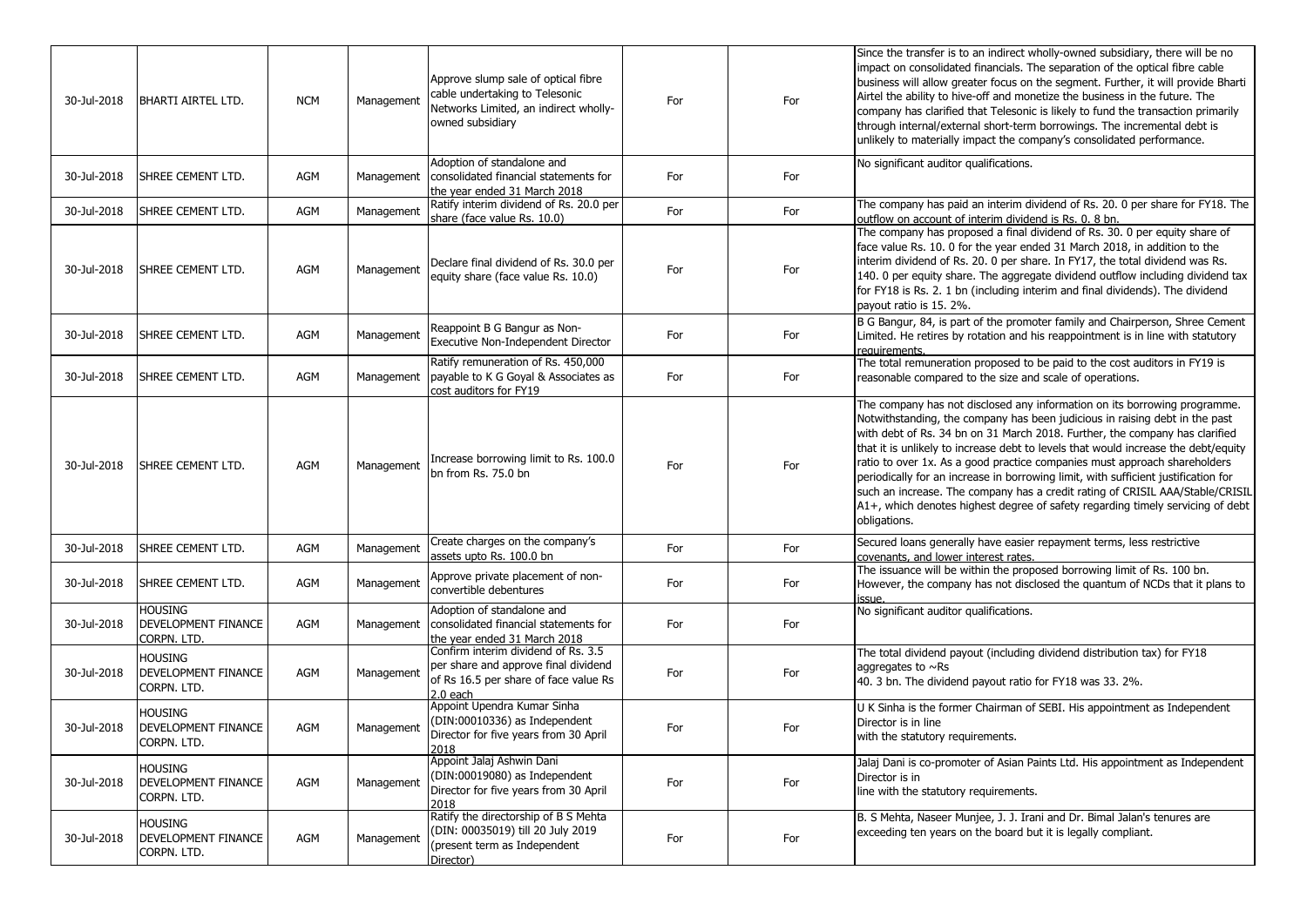| 30-Jul-2018 | <b>HOUSING</b><br>DEVELOPMENT FINANCE<br>CORPN. LTD. | <b>AGM</b> | Management | Ratify the directorship of Dr. Bimal<br>Jalan (DIN: 00449491) till 20 July<br>2019 (present term as Independent<br>Director)                     | For | For | B. S Mehta, Naseer Munjee, J. J. Irani and Dr. Bimal Jalan's tenures are<br>exceeding ten years on the board but it is legally compliant.                                                                                                                                                                                                                                                                                                                                                                                                                                                                                                                                                                                                                                                                                                 |
|-------------|------------------------------------------------------|------------|------------|--------------------------------------------------------------------------------------------------------------------------------------------------|-----|-----|-------------------------------------------------------------------------------------------------------------------------------------------------------------------------------------------------------------------------------------------------------------------------------------------------------------------------------------------------------------------------------------------------------------------------------------------------------------------------------------------------------------------------------------------------------------------------------------------------------------------------------------------------------------------------------------------------------------------------------------------------------------------------------------------------------------------------------------------|
| 30-Jul-2018 | Housing<br>DEVELOPMENT FINANCE<br>CORPN. LTD.        | <b>AGM</b> | Management | Ratify the directorship of J. J. Irani<br>(DIN: 00311104) till 20 July 2019<br>(present term as Independent<br>Director)                         | For | For | B. S Mehta, Naseer Munjee, J. J. Irani and Dr. Bimal Jalan's tenures are<br>exceeding ten years on the board but it is legally compliant.                                                                                                                                                                                                                                                                                                                                                                                                                                                                                                                                                                                                                                                                                                 |
| 30-Jul-2018 | Housing<br>DEVELOPMENT FINANCE<br>Corpn. LTD.        | <b>AGM</b> |            | Approve reappointment of Deepak<br>Management   Parekh (DIN: 00009078) as director<br>liable to retire by rotation                               | For | For | Deepak Parekh joined HDFC in 1978. He retired as the MD in December 2009.<br>He has been a non-executive director on the board since January 2010. Recent<br>changes in SEBI's LODR require directors having attained the age of 75 to be re-<br>approved by shareholders through a special resolution. Deepak Parekh will be<br>75 years on 18 October 2019. In line with this regulatory change, Deepak<br>Parekh's reappointment as Non-Executive Director requires shareholder<br>approval. The reappointment is in line with the statutory requirements.                                                                                                                                                                                                                                                                             |
| 30-Jul-2018 | <b>HOUSING</b><br>DEVELOPMENT FINANCE<br>Corpn. LTD. | AGM        | Management | Approve issuance of Non-Convertible<br>Debentures of up to Rs. 850 bn                                                                            | For | For | The issuance will be within the overall borrowing limit.                                                                                                                                                                                                                                                                                                                                                                                                                                                                                                                                                                                                                                                                                                                                                                                  |
| 30-Jul-2018 | Housing<br>DEVELOPMENT FINANCE<br>CORPN. LTD.        | <b>AGM</b> | Management | Approve related party transactions<br>with HDFC Bank for FY19                                                                                    | For | For | HDFC Bank sources home loans for HDFC through its branches across India.<br>HDFC, after necessary due diligence, approves and disburses the loans. The<br>loans are booked with HDFC and HDFC Bank is paid commission for its<br>services. Further HDFC Bank periodically purchases the loans and HDFC is paid<br>a fee for servicing the home loans assigned by it. The audit committee has<br>already granted approval for assignment/sale of home loans to the bank up to<br>an overall limit of Rs. 320. 0 bn for FY19. The transactions are in the ordinary<br>course of business and will be conducted on an arm's length basis. It will<br>enable HDFC to expand its reach, leverage on group expertise and cross-sell its<br>aroducte                                                                                             |
| 30-Jul-2018 | Housing<br>DEVELOPMENT FINANCE<br>CORPN. LTD.        | <b>AGM</b> | Management | Approve increase in borrowing limits<br>from Rs 3.5 trillion to Rs 5.0 trillion                                                                  | For | For | As on 31 March 2018, the corporation had outstanding borrowings of Rs. 3. 2<br>trillion. In order to support its growing loan portfolio, HDFC needs to increase<br>its borrowing limit to Rs. 5. 0 trillion. The capital adequacy ratio as on 31 March<br>2018 is 19. 2% (Tier I - 17. 3%) against a minimum of 12% (Tier I - 6%) as<br>required by regulatory norms. Debt levels in an NBFC are typically reined in by<br>the regulatory requirement of maintaining a slated minimum capital adequacy<br>ratio. The corporation has a credit rating of CRISIL AAA/Stable/CRISIL A1+ and<br>ICRA AAA/Stable/ICRA A1+, which denotes highest degree of safety regarding<br>timely servicing of debt obligations.                                                                                                                           |
| 30-Jul-2018 | <b>HOUSING</b><br>DEVELOPMENT FINANCE<br>CORPN. LTD. | <b>AGM</b> | Management | Approve reappointment of Keki Mistry<br>(DIN: 00008886) as MD (VC & CEO)<br>for three years from 14 November<br>2018 and to fix his remuneration | For | For | Keki Mistry has been the Vice Chairman & Managing Director since October<br>2007. His proposed pay comprises both short term (commission) and long-term<br>incentives (stock options). His proposed fixed remuneration is estimated at Rs<br>128. 3 mn in FY19 (Rs 119. 3 mn in FY18). His total pay, including the entire<br>value of ESOP's granted during the year, computed at fair value, is estimated at<br>Rs 528. 3 mn, (FY18 Rs 510. 4 mn). ESOPs are granted every two years and<br>form 70-75% of the total pay. We observe that in the past, remuneration paid<br>to Keki Mistry has been aligned with the performance of the company. While<br>the company does not have comparable peers in the industry, the proposed<br>remuneration is in line with peers in the financial services sector of similar size<br>and scale. |
| 30-Jul-2018 | <b>GODREJ CONSUMER</b><br>PRODUCTS LTD.              | AGM        | Management | Adoption of financial statements for<br>the year ended 31 March 2018                                                                             | For | For | No significant auditor qualifications.                                                                                                                                                                                                                                                                                                                                                                                                                                                                                                                                                                                                                                                                                                                                                                                                    |
| 30-Jul-2018 | <b>GODREJ CONSUMER</b><br>PRODUCTS LTD.              | AGM        | Management | To confirm interim dividend of Rs.<br>10.0 per share (face value Re. 1.0)<br>for FY18                                                            | For | For | The total dividend for FY18 is Rs. 10. 0 per equity share (Rs. 7. 5 in FY17). The<br>total dividend outflow (including dividend tax for FY18) is Rs. 8. 2 bn and the<br>dividend pavout ratio is 82, 0%.                                                                                                                                                                                                                                                                                                                                                                                                                                                                                                                                                                                                                                  |
| 30-Jul-2018 | <b>GODREJ CONSUMER</b><br>PRODUCTS LTD.              | AGM        | Management | Reappoint Vivek Gambhir (DIN:<br>06527810) as the Managing Director                                                                              | For | For | Vivek Gambhir, 50, has been on the board as the Managing Director and CEO,<br>for the past five years. His reappointment meets all statutory requirements.                                                                                                                                                                                                                                                                                                                                                                                                                                                                                                                                                                                                                                                                                |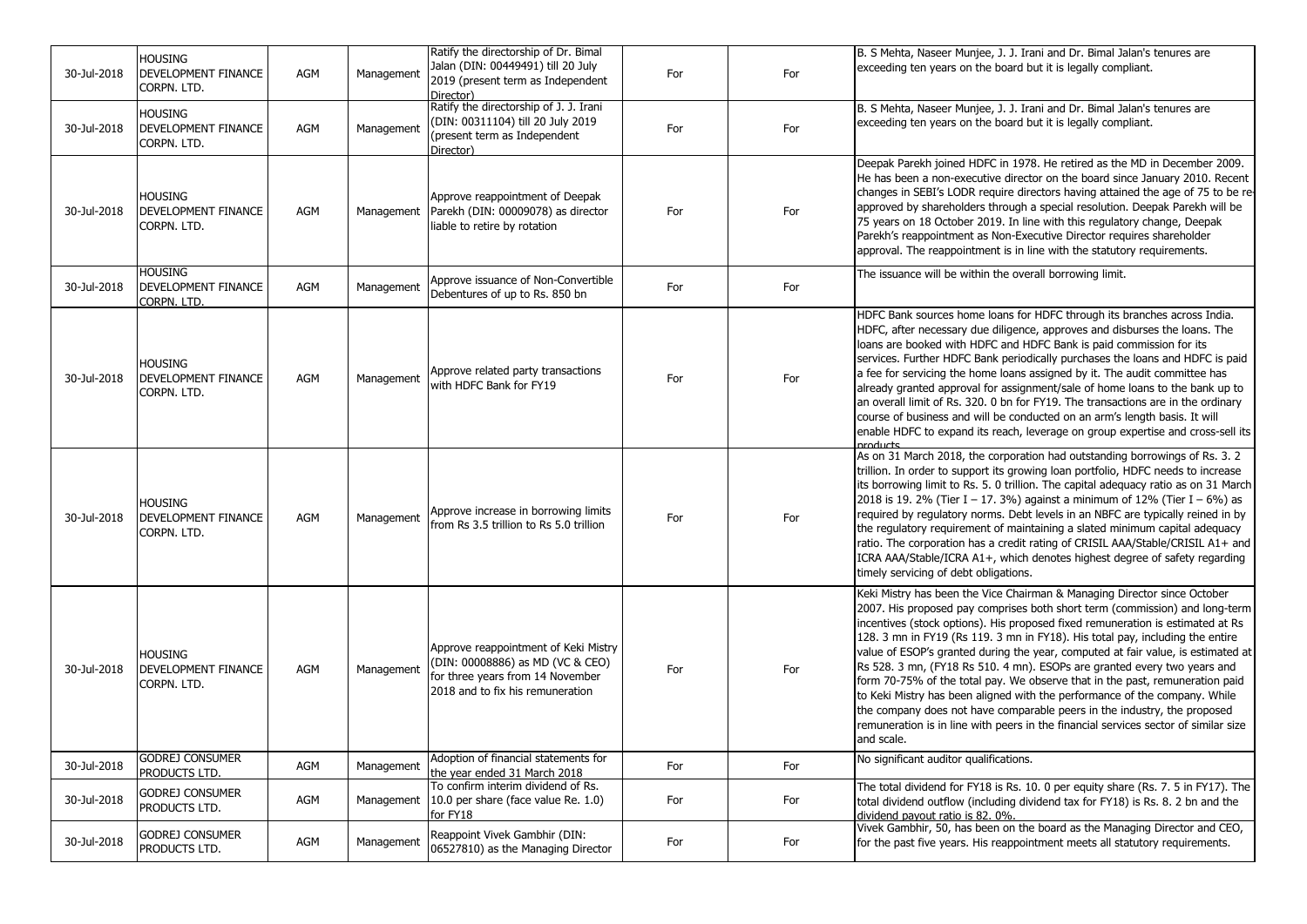| 30-Jul-2018 | <b>GODREJ CONSUMER</b><br>PRODUCTS LTD. | AGM | Management  | Reappoint Tanya Dubash (DIN:<br>00026028) as a Non-Executive Non-<br>Independent Director                                    | For | For     | Ms. Tanya Dubash, 50, represents the promoter family on the board. She is<br>currently the Chief Branding Officer for the Godrej Group. Her reappointment<br>meets all statutory requirements.                                                                                                                                                                                                                                                        |
|-------------|-----------------------------------------|-----|-------------|------------------------------------------------------------------------------------------------------------------------------|-----|---------|-------------------------------------------------------------------------------------------------------------------------------------------------------------------------------------------------------------------------------------------------------------------------------------------------------------------------------------------------------------------------------------------------------------------------------------------------------|
| 30-Jul-2018 | <b>GODREJ CONSUMER</b><br>PRODUCTS LTD. | AGM | Management  | Ratify appointment of BSR & Co. LLP<br>as statutory auditors for FY19 and fix<br>their remuneration                          | For | For     | The ratification of BSR & Co. LLP's appointment is in line with our Voting<br>Guidelines on Auditor (Re)appointments and with the requirements of Section<br>139 of the Companies Act 2013.                                                                                                                                                                                                                                                           |
| 30-Jul-2018 | <b>GODREJ CONSUMER</b><br>PRODUCTS LTD. | AGM | Management  | Approve remuneration of Rs. 0.6 mn<br>for PM Nanabhoy & Co. as cost<br>auditors for FY19                                     | For | For     | The total remuneration proposed is reasonable compared to the size and scale<br>of the company's operations.                                                                                                                                                                                                                                                                                                                                          |
| 30-Jul-2018 | <b>GODREJ CONSUMER</b><br>PRODUCTS LTD. | AGM | Shareholder | Appoint Ms. Pippa Armerding (DIN:<br>08054033) as an Independent<br>Director for a term of five years,<br>w.e.f. 30 Jan 2018 | For | For     | Ms. Pippa Armerding, 50, did her bachelor's in arts from Harvard University and<br>graduated from Harvard Business School General Management Programme.<br>She is a lawyer and a business professional and has over 20 years of<br>experience working in Africa, Asia, Europe and America. Her appointment as an<br>Independent Director for a term of five years meets all statutory requirements.                                                   |
| 30-Jul-2018 | <b>GODREJ CONSUMER</b><br>PRODUCTS LTD. | AGM | Management  | Fix commission for Non-Executive<br>Directors at an amount not exceeding<br>1% of net profits, till FY20                     | For | For     | In FY17 AGM, the shareholders accorded their approval to pay commission of<br>upto Rs. 2. 0 mn per director, within an overall limit of 1% of net profits, to its<br>Non-Executive Directors. The company now proposes to remove this limit of<br>Rs. 2. 0 mn. The commission paid to Non-Executive Directors in the past has<br>been reasonable. However, instead of removing the limit of Rs. 2. 0 mn, it<br>should consider setting a higher limit |
| 30-Jul-2018 | K E C INTERNATIONAL<br>LTD.             | AGM | Management  | Adoption of standalone and<br>consolidated financial statements for<br>the year ended 31 March 2018                          | For | For     | No significant auditor qualifications.                                                                                                                                                                                                                                                                                                                                                                                                                |
| 30-Jul-2018 | K E C INTERNATIONAL<br>LTD.             | AGM | Management  | Approve dividend of Rs 2.4 per share<br>of face value Rs. 2 each                                                             | For | For     | The total dividend payout (including dividend distribution tax) for FY18<br>aggregates to Rs 743 mn. The dividend payout ratio for FY18 was 17. 3%.                                                                                                                                                                                                                                                                                                   |
| 30-Jul-2018 | <b>K E C INTERNATIONAL</b><br>LTD.      | AGM | Management  | Reappoint R. D. Chandak as a<br>Director                                                                                     | For | For     | R. D. Chandak (DIN: 00026581), is a Former MD, KEC International Limited. He<br>retires by rotation and his reappointment is in line with the statutory<br>requirements.                                                                                                                                                                                                                                                                              |
| 30-Jul-2018 | K E C INTERNATIONAL<br>LTD.             | AGM | Management  | Authorize the board to appoint branch<br>auditors and to fix their remuneration<br>for FY19                                  | For | For     | The proposal will allow the company to comply with the regulations which state<br>that companies with foreign branches will need to appoint branch auditors to<br>conduct the audit for the branches outside India.                                                                                                                                                                                                                                   |
| 30-Jul-2018 | K E C INTERNATIONAL<br>LTD.             | AGM | Management  | Approve remuneration of Rs. 600,000<br>for Kirit Mehta & Co. as cost auditors<br>for FY19                                    | For | For     | The remuneration to be paid to the cost auditor is reasonable compared to the<br>size and scale of the company's operations.                                                                                                                                                                                                                                                                                                                          |
| 30-Jul-2018 | K E C INTERNATIONAL<br>LTD.             | AGM | Management  | Appoint Ms. Manisha Girotra (DIN:<br>00774574) as Independent Director<br>for five years with effect from 6<br>February 2018 | For | For     | Ms. Manisha Girotra is CEO, Moelis & Company, India. Her appointment is in<br>line with statutory requirements.                                                                                                                                                                                                                                                                                                                                       |
| 30-Jul-2018 | K E C INTERNATIONAL<br>LTD.             | AGM | Management  | Continue Directorship of A. T.<br>Vaswani (DIN: 00057953) as an<br><b>Independent Director</b>                               | For | Abstain | A. T. Vaswani, S. M. Kulkarni and G. L. Mirchandani are 80, 79 and 75 years of<br>age respectively. All three of them have been on the board for more than 10<br>consecutive years, though it is not clear whether it is illegal, hence abstaining<br>from the same.                                                                                                                                                                                  |
| 30-Jul-2018 | K E C INTERNATIONAL<br>LTD.             | AGM | Management  | Continue Directorship of S. M.<br>Kulkarni (DIN: 00003640) as an<br><b>Independent Director</b>                              | For | Abstain | A. T. Vaswani, S. M. Kulkarni and G. L. Mirchandani are 80, 79 and 75 years of<br>age respectively. All three of them have been on the board for more than 10<br>consecutive years, though it is not clear whether it is illegal, hence abstaining<br>from the same.                                                                                                                                                                                  |
| 30-Jul-2018 | K E C INTERNATIONAL<br>LTD.             | AGM | Management  | Continue Directorship of G. L.<br>Mirchandani (DIN: 00026664) as an<br>Independent Director                                  | For | Abstain | A. T. Vaswani, S. M. Kulkarni and G. L. Mirchandani are 80, 79 and 75 years of<br>age respectively. All three of them have been on the board for more than 10<br>consecutive years, though it is not clear whether it is illegal, hence abstaining<br>from the same.                                                                                                                                                                                  |
| 30-Jul-2018 | K E C INTERNATIONAL<br>LTD.             | AGM | Management  | Issue Non-convertible debentures<br>upto Rs. 5 bn through private<br>placement                                               | For | For     | The NCDs which are proposed to be issued are within the permissible<br>borrowing limit of Rs. 200 bn.                                                                                                                                                                                                                                                                                                                                                 |
| 31-Jul-2018 | TECH MAHINDRA LTD.                      | AGM | Management  | Adoption of standalone financial<br>statements for the year ended 31<br>March 2018                                           | For | Abstain | Erstwhile Satyam had received letters from 37 companies claiming repayment<br>of Rs. 12. 3 bn allegedly given as temporary advances. In addition, there are<br>certain non-compliances and breaches of various laws and regulations by the<br>erstwhile Satyam. Since we are not aware of the quantum and severity of case,<br>we would abstain.                                                                                                      |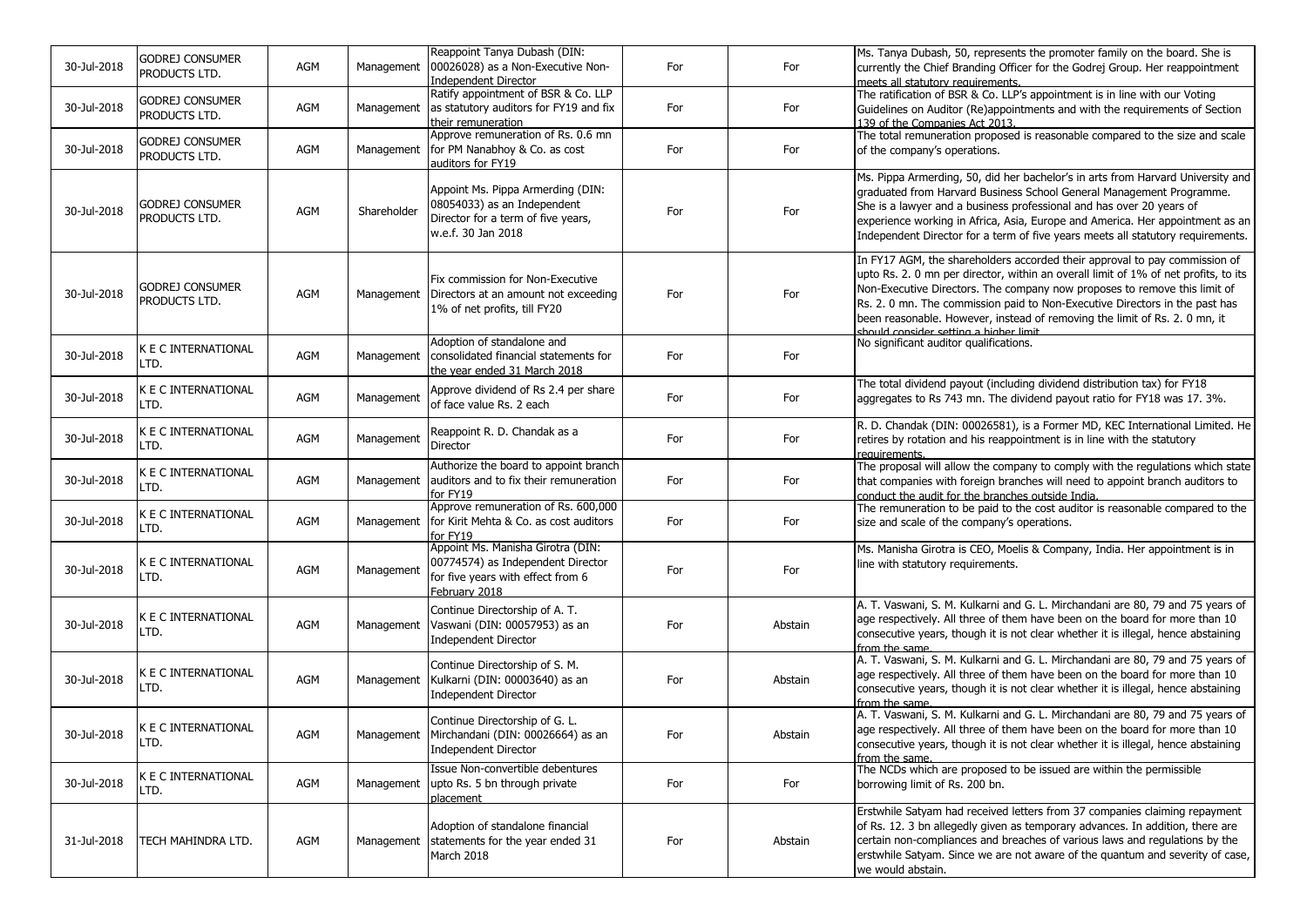| 31-Jul-2018 | TECH MAHINDRA LTD.                | AGM | Management | Adoption of consolidated financial<br>statements for the year ended 31<br>March 2018                                               | For | Abstain | Erstwhile Satyam had received letters from 37 companies claiming repayment<br>of Rs. 12. 3 bn allegedly given as temporary advances. In addition, there are<br>certain non-compliances and breaches of various laws and regulations by the<br>erstwhile Satyam. Since we are not aware of the quantum and severity of case,<br>we would abstain.                                                                                                                                                                                                                                                                                                                                                                                        |
|-------------|-----------------------------------|-----|------------|------------------------------------------------------------------------------------------------------------------------------------|-----|---------|-----------------------------------------------------------------------------------------------------------------------------------------------------------------------------------------------------------------------------------------------------------------------------------------------------------------------------------------------------------------------------------------------------------------------------------------------------------------------------------------------------------------------------------------------------------------------------------------------------------------------------------------------------------------------------------------------------------------------------------------|
| 31-Jul-2018 | TECH MAHINDRA LTD.                | AGM | Management | Declare dividend of Rs. 14.0 per<br>share (FV Rs.5.0)                                                                              | For | For     | Tech Mahindra proposes to pay a dividend of Rs. 14. 0 per equity share of face<br>value Rs. 5. The dividend payout ratio was 41. 3%.                                                                                                                                                                                                                                                                                                                                                                                                                                                                                                                                                                                                    |
| 31-Jul-2018 | TECH MAHINDRA LTD.                | AGM | Management | Not to fill casual vacancy caused by<br>the retirement of Vineet Nayyar (DIN:<br>00018243)                                         | For | For     | Vineet Nayyar has been on the board of Tech Mahindra since January 2005. He<br>was the MD & CEO till August 2012 and then Executive Vice Chairman till<br>August 2015. He has been on the board as Non-Executive Vice Chairman since.<br>Vineet Nayyar is liable to retire by rotation and does not offer himself for<br>reappointment. The Board has decided not to fill the vacancy caused.                                                                                                                                                                                                                                                                                                                                           |
| 31-Jul-2018 | TECH MAHINDRA LTD.                | AGM | Management | Reappointment of C P Gurnani (DIN:<br>00018234) as MD & CEO for five<br>years from 10 August 2017 and to fix<br>his remuneration   | For | For     | C P Gurnani has been the Managing Director & CEO since August 2012. His<br>proposed fixed remuneration is estimated at Rs 47. 5 mn in FY19 (Rs 38. 7 mn<br>in FY18). His total pay, including the entire value of ESOP's granted during the<br>year, computed at fair value, is estimated at Rs 717. 5 mn, (FY18 Rs 707. 5<br>mn). ESOPs are granted every 2-3 years and form 90-95% of the total pay. For<br>greater clarity, the company should have provided details on the quantum of<br>ESOPs it proposes to grant to C P Gurnani in the next five years. We observe<br>that in the past, remuneration paid to C P Gurnani has been aligned with the<br>performance of the company.                                                |
| 31-Jul-2018 | TECH MAHINDRA LTD.                | AGM | Management | To approve Employee Stock Option<br>Scheme 2018 for employees and<br>directors under which 5.0 mn stock<br>options will be granted | For | Against | Under ESOP 2018, 5. 0 mn options will be granted at a price decided by the<br>board but not below the face value of the shares. In the past Tech Mahindra<br>has granted ESOPs at a significant discount to market price and in some cases<br>at face value also. We do not favour stock option schemes where the exercise<br>price is at a significant discount to market price. ESOPs are 'pay at risk' options<br>that employees accept at the time of grant. The inherent assumption of an<br>ESOP scheme is that there could be possible downside risks - and that<br>employees may not be rewarded in case of adverse stock price movements.<br>Here the downside risk is protected by issuing options at a significant discount. |
| 31-Jul-2018 | TECH MAHINDRA LTD.                | AGM | Management | To approve Employee Stock Option<br>Scheme 2018 for employees and<br>directors of subsidiary companies                             | For | Against | Our view on this resolution emanates from Resolution #6 as above.                                                                                                                                                                                                                                                                                                                                                                                                                                                                                                                                                                                                                                                                       |
| 31-Jul-2018 | <b>V-GUARD INDUSTRIES</b><br>LTD. | AGM | Management | Adoption of standalone and<br>consolidated financial statements for<br>the year ended 31 March 2018                                | For | For     | No significant auditor qualifications.                                                                                                                                                                                                                                                                                                                                                                                                                                                                                                                                                                                                                                                                                                  |
| 31-Jul-2018 | <b>V-GUARD INDUSTRIES</b><br>LTD. | AGM | Management | Declare dividend of Rs.0.7 per share                                                                                               | For | For     | The total dividend for the year amounts to Rs. 358. 6 mn. The dividend payout<br>is 26. 9% (24. 7% in FY17).                                                                                                                                                                                                                                                                                                                                                                                                                                                                                                                                                                                                                            |
| 31-Jul-2018 | <b>V-GUARD INDUSTRIES</b><br>LTD. | AGM | Management | Reappoint Ramachandran V as a<br>Director                                                                                          | For | For     | Ramachandran V (DIN: 06576300) is the COO of the company. His<br>reappointment is in line with the statutory requirements.                                                                                                                                                                                                                                                                                                                                                                                                                                                                                                                                                                                                              |
| 31-Jul-2018 | <b>V-GUARD INDUSTRIES</b><br>LTD. | AGM | Management | Reappoint Mithun K Chittilappilly as<br>MD for a period of three years w.e.f 1<br>April 2018 and fix his remuneration              | For | For     | His proposed remuneration of Rs. 40. 1 mn is commensurate with the size and<br>scale of operations. Further, a large portion of his pay is variable, which will<br>help align pay with performance.                                                                                                                                                                                                                                                                                                                                                                                                                                                                                                                                     |
| 31-Jul-2018 | <b>V-GUARD INDUSTRIES</b><br>LTD. | AGM | Management | Ratify remuneration of Rs.0.33 mn for<br>RA & Co as cost auditors for FY19                                                         | For | For     | The remuneration to be paid to the cost auditor is reasonable compared to the<br>size and scale of the company's operations.                                                                                                                                                                                                                                                                                                                                                                                                                                                                                                                                                                                                            |
| 31-Jul-2018 | <b>V-GUARD INDUSTRIES</b><br>LTD. | AGM | Management | Ratify A K Nair as Independent<br>Director for his remaining tenure (till<br>July 2019)                                            | For | For     | Recent changes in SEBI's LODR require directors having attained the age of 75<br>to be reapproved by shareholders through a special resolution. In line with this<br>regulatory change, A K Nair's (DIN: 00009148) term as an Independent<br>Director requires shareholder approval:<br>he will cross 75 years in August 2018. He has been on the board of V-Guard as<br>an Independent Director since May 2009. The ratification is in line with the<br>tatutoru requirements                                                                                                                                                                                                                                                          |
| 01-Aug-2018 | APOLLO TYRES LTD.                 | AGM | Management | Adoption of standalone and<br>consolidated financial statements for<br>the year ended 31 March 2018                                | For | For     | No significant auditor qualifications.                                                                                                                                                                                                                                                                                                                                                                                                                                                                                                                                                                                                                                                                                                  |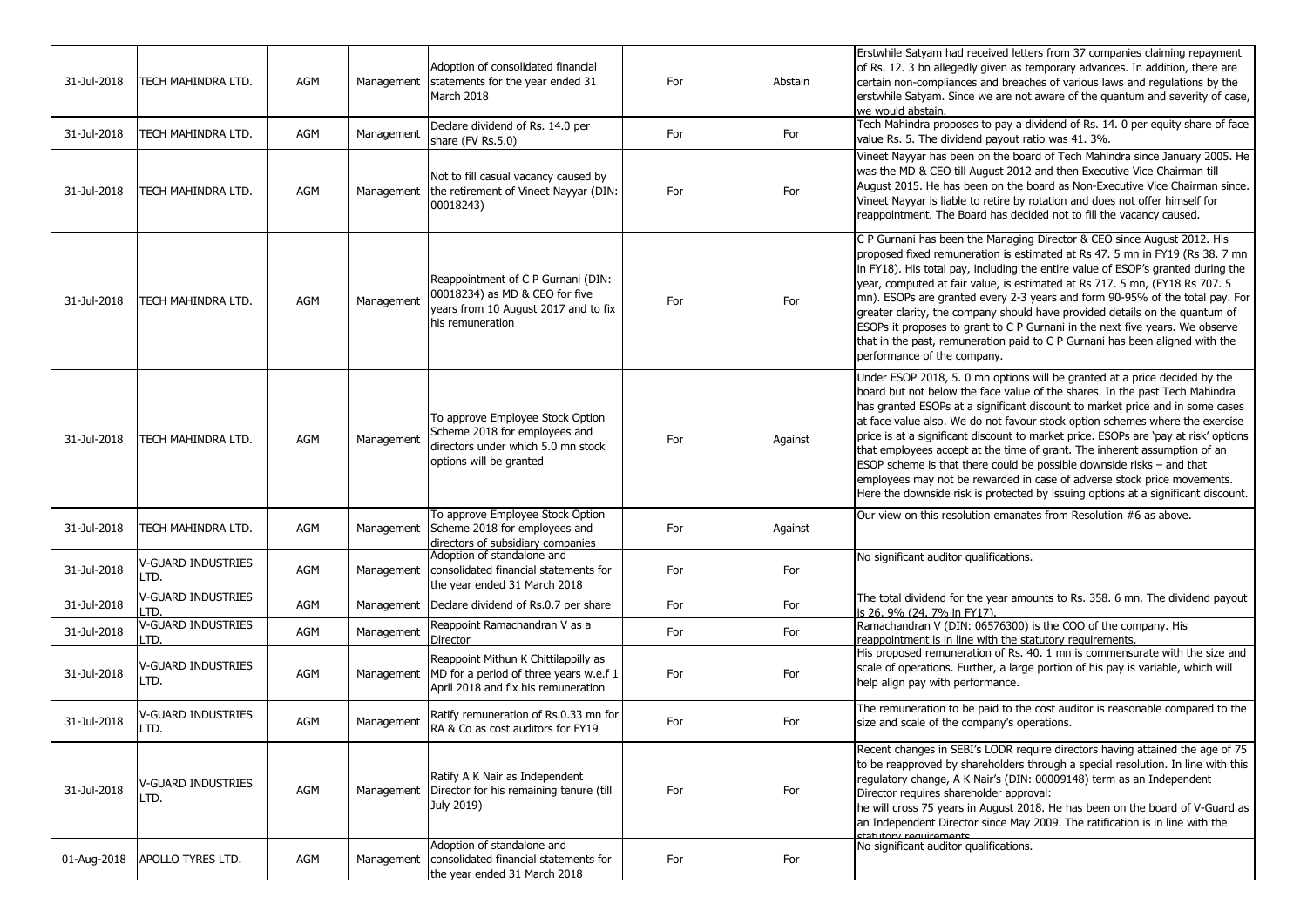| 01-Aug-2018 | APOLLO TYRES LTD.         | AGM        | Management | Declare dividend of Rs.3 per share<br>(FV Re.1)                                                                                | For     | For     | The total outflow on account of dividend payout is Rs. 2. 1 bn. The dividend<br>payout ratio is 33. 2% (22. 9% in FY17).                                                                                                                                                                                                                                                                                                                                                                                                                      |
|-------------|---------------------------|------------|------------|--------------------------------------------------------------------------------------------------------------------------------|---------|---------|-----------------------------------------------------------------------------------------------------------------------------------------------------------------------------------------------------------------------------------------------------------------------------------------------------------------------------------------------------------------------------------------------------------------------------------------------------------------------------------------------------------------------------------------------|
| 01-Aug-2018 | APOLLO TYRES LTD.         | AGM        | Management | Reappoint Sunam Sarkar (DIN<br>00058859) as a Non-Executive, Non-<br><b>Independent Director</b>                               | For     | For     | Sunam Sarkar is the President & Chief Business Officer of Apollo Tyres Holdings<br>(Singapore) Pte. Ltd. His reappointment is in line with all statutory<br>requirements.                                                                                                                                                                                                                                                                                                                                                                     |
| 01-Aug-2018 | <b>APOLLO TYRES LTD.</b>  | AGM        | Management | Ratify the remuneration of<br>Rs.300,000 payable to NP<br>Gopalakrishnan & Co, cost auditor for<br>FY19                        | For     | For     | The remuneration of Rs. 300,000 proposed to be paid to the cost auditor is<br>reasonable compared to the size and scale of operations.                                                                                                                                                                                                                                                                                                                                                                                                        |
| 01-Aug-2018 | APOLLO TYRES LTD.         | AGM        | Management | Appoint Anjali Bansal (DIN:<br>00207746) as Independent Director<br>for two years beginning 1 November<br>2017                 | For     | For     | Ms. Anjali Bansal is the former global partner and Managing Director of TPG<br>Private Equity. Her appointment is in line with all statutory requirements.                                                                                                                                                                                                                                                                                                                                                                                    |
| 01-Aug-2018 | APOLLO TYRES LTD.         | AGM        | Management | Issuance of non-convertible<br>debentures (NCDs) on a private<br>placement basis aggregating up to<br>Rs.15.0 bn               | For     | For     | The issuance of Non-Convertible Debentures on private placement basis will be<br>within the overall borrowing limit of the company.                                                                                                                                                                                                                                                                                                                                                                                                           |
| 03-Aug-2018 | <b>BHARTI AIRTEL LTD.</b> | <b>NCM</b> | Management | Approve acquisition of Tata<br>Teleservices (Maharashtra) Limited's<br>(TTML) consumer mobile business                         | For     | For     | With the acquisition of the consumer mobile undertaking of TTML, Bharti Airtel<br>will add TTML's 29 mn subscribers (on April 2018) to its subscriber base. Bharti<br>Airtel does not assume any debt on account of the acquisition and will instead<br>only issue equity shares to the shareholders of TTML. Further, it allows Bharti<br>Airtel to increase its market share at a time when consolidation is taking place<br>across the telecom industry. The valuation of the consumer mobile undertaking<br>of TTML is in line with neers |
| 03-Aug-2018 | TITAN COMPANY LTD.        | AGM        | Management | Adoption of standalone and<br>consolidated financial statements for<br>the year ended 31 March 2018                            | For     | For     | No significant auditor qualifications.                                                                                                                                                                                                                                                                                                                                                                                                                                                                                                        |
| 03-Aug-2018 | TITAN COMPANY LTD.        | AGM        | Management | Approve dividend of Rs.3.75 per<br>equity share of face value Re.1 each                                                        | For     | For     | The company proposes final dividend of Rs. 3. 75 per equity share, an increase<br>from Rs. 2. 60 per share paid in the previous year. The total dividend is Rs. 4.<br>0 bn. The dividend payout ratio is 34. 5% v/s 36. 5% in FY17.                                                                                                                                                                                                                                                                                                           |
| 03-Aug-2018 | TITAN COMPANY LTD.        | AGM        | Management | Reappoint Noel Tata (DIN: 00024713)<br>as Non-Executive Non-Independent<br>Director, liable to retire by rotation              | For     | Abstain | Noel Tata attended 60% of the board meetings held in FY18 and 69% of board<br>meetings held over the past three years, would have been preferable if it was<br>more than 75%.                                                                                                                                                                                                                                                                                                                                                                 |
| 03-Aug-2018 | TITAN COMPANY LTD.        | AGM        | Management | Appoint B Santhanam (DIN:<br>00494806) as Independent Director<br>for five years beginning 3 August<br>2018                    | Against | For     | B Santhanam is the Managing Director of Saint-Gobain Glass India Private<br>Limited and President, Flat Glass - Malaysia & Egypt. His appointment is in line<br>with all statutory<br>requirements.                                                                                                                                                                                                                                                                                                                                           |
| 03-Aug-2018 | TITAN COMPANY LTD.        | AGM        | Management | Appoint K Gnanadesikan (DIN:<br>00111798) as Non-Executive Non-<br>Independent Director with effect from<br>1 February 2018    | For     | For     | K Gnanadesikan is the Chairperson of the company. He is Additional Chief<br>Secretary of the Industries Department of Government of Tamil Nadu. He is the<br>nominee of Tamilnadu Industrial Development Corporation Limited (TIDCO),<br>which is a co-promoter. His<br>directorship will be liable to retire by rotation. The appointment is in line with<br>all statutory                                                                                                                                                                   |
| 03-Aug-2018 | TITAN COMPANY LTD.        | AGM        | Management | Appoint Ramesh Chand Meena (DIN:<br>08009394) as Non-Executive Non-<br>Independent Director with effect from<br>3 January 2018 | For     | For     | Ramesh Chand Meena is the Chairperson and Managing Director of Tamilnadu<br>Industrial Development Corporation Limited. He is the nominee of TIDCO,<br>which is a co-promoter. His directorship will be liable to retire by rotation. The<br>annointment is in line with all statutory requirements.                                                                                                                                                                                                                                          |
| 03-Aug-2018 | TITAN COMPANY LTD.        | AGM        | Management | Authorize the board to appoint branch<br>auditors                                                                              | For     | For     | The company seeks approval to authorize the Board of Directors to appoint<br>branch auditors in consultation with the company's auditors - these auditors<br>will audit the branches outside India.                                                                                                                                                                                                                                                                                                                                           |
| 03-Aug-2018 | <b>TATA MOTORS LTD.</b>   | AGM        | Management | Adoption of standalone financial<br>statements for the year ended 31<br>March 2018                                             | For     | For     | No significant auditor qualifications.                                                                                                                                                                                                                                                                                                                                                                                                                                                                                                        |
| 03-Aug-2018 | TATA MOTORS LTD.          | AGM        | Management | Adoption of consolidated financial<br>statements for the year ended 31<br>March 2018                                           | For     | For     | No significant auditor qualifications.                                                                                                                                                                                                                                                                                                                                                                                                                                                                                                        |
| 03-Aug-2018 | TATA MOTORS LTD.          | AGM        | Management | Reappoint Guenter Butschek as a<br>Director                                                                                    | For     | For     | Guenter Butschek (DIN: 07427375) is the MD of Tata Motors. His<br>reappointment is in line with the statutory requirements.                                                                                                                                                                                                                                                                                                                                                                                                                   |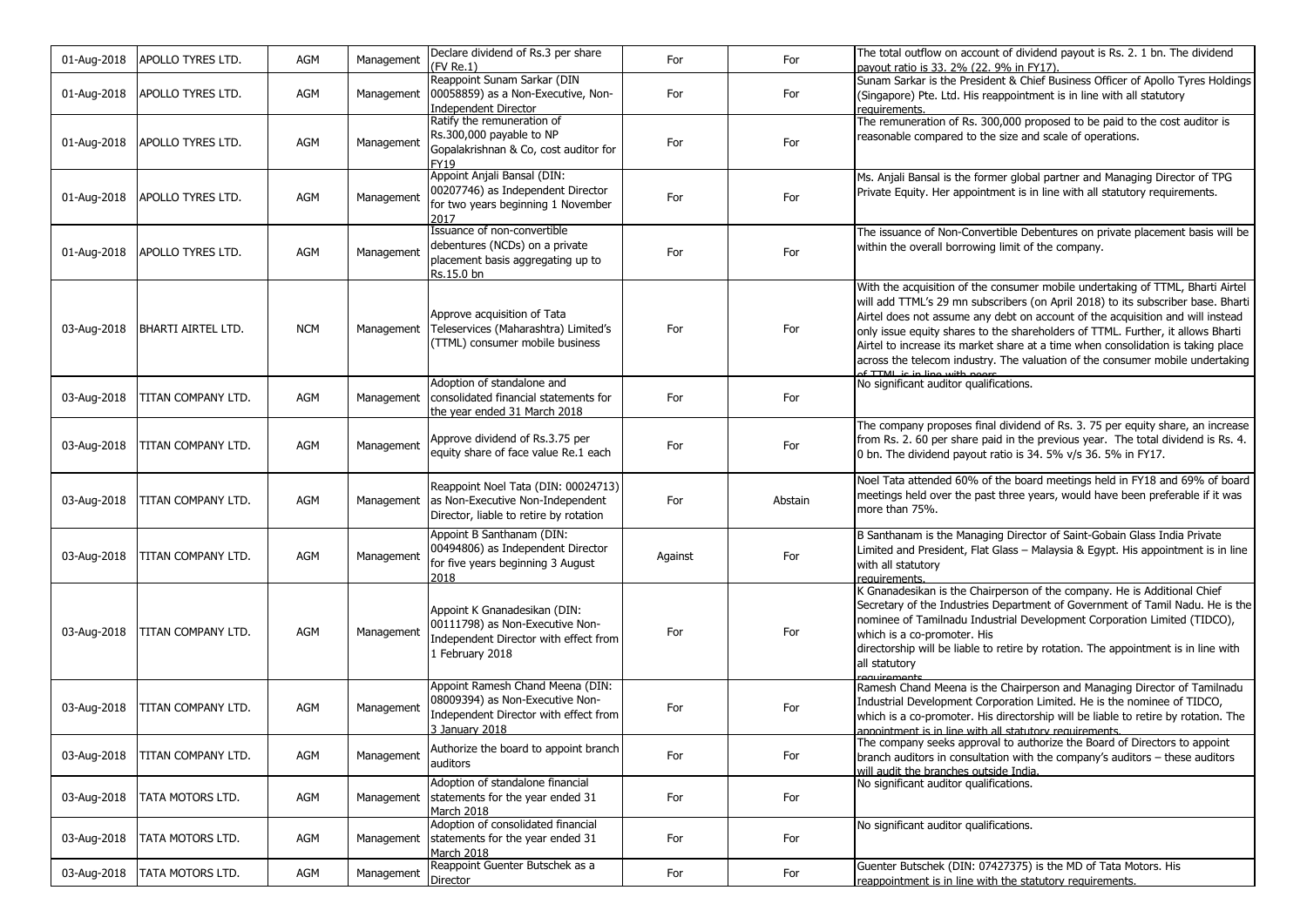| 03-Aug-2018 | TATA MOTORS LTD.                            | AGM           | Shareholder | Appoint Ms Hanne Birgitte Sorensen<br>as an Independent Director for a<br>period of five years w.e.f 3 January<br>2018                                              | For | For     | Ms Hanne Birgitte Sorensen (DIN: 08035439) is the former CEO of Maersk<br>Tankers. Her appointment is in line with the statutory requirements.                                                                                                                                                                                                                                                                                                                                                                                                                                                                                                                                                                                                  |
|-------------|---------------------------------------------|---------------|-------------|---------------------------------------------------------------------------------------------------------------------------------------------------------------------|-----|---------|-------------------------------------------------------------------------------------------------------------------------------------------------------------------------------------------------------------------------------------------------------------------------------------------------------------------------------------------------------------------------------------------------------------------------------------------------------------------------------------------------------------------------------------------------------------------------------------------------------------------------------------------------------------------------------------------------------------------------------------------------|
| 03-Aug-2018 | TATA MOTORS LTD.                            | AGM           | Management  | Ratify remuneration of Rs.0.5 mn for<br>Mani & Co. as cost auditors for FY19                                                                                        | For | For     | The remuneration to be paid to the cost auditor is reasonable compared to the<br>size and scale of the company's operations.                                                                                                                                                                                                                                                                                                                                                                                                                                                                                                                                                                                                                    |
| 03-Aug-2018 | TATA MOTORS LTD.                            | AGM           | Management  | Approve issuance of non-convertible<br>debentures (NCDs) on a private<br>placement basis up to Rs.25 bn                                                             | For | For     | The issuance will be within the approved borrowing limit of Rs. 300 bn.                                                                                                                                                                                                                                                                                                                                                                                                                                                                                                                                                                                                                                                                         |
| 03-Aug-2018 | TATA MOTORS LTD.                            | AGM           | Management  | Approve Tata Motors Limited<br>Employees Stock Option Scheme<br>2018 under which 138 mn stock<br>options will be granted                                            | For | For     | The company plans to issue 13. 8 mn options, which aggregate 0. 406% of the<br>paid-up share capital. The exercise price will be linked to preceding 90-day<br>average market price. Vesting will be subject to the company achieving pre-<br>defined performance targets. This aligns employee incentives to shareholder<br>returns                                                                                                                                                                                                                                                                                                                                                                                                            |
| 04-Aug-2018 | TATA CONSULTANCY<br>SERVICES LTD.           | Postal Ballot | Management  | Buyback of upto 76.2 mn equity<br>shares at Rs. 2100 per share (face<br>value Rs. 1) through a tender offer,<br>aggregate consideration not to<br>exceed Rs. 160 bn | For | For     | The buyback will be open to all equity shareholders, including promoters.<br>Promoter participation will be to the extent of their shareholding: Tata<br>Consultancy Services' promoters currently hold 2753. 3 mn equity shares (71.<br>9% of total equity). The proposed buyback aggregates $\sim$ 1. 99% of issued and<br>paid-up equity capital and will result in funds usage of an estimated Rs. 160. 0<br>bn, which is within the statutory limit of being less than 25% of the aggregate<br>of the paid-up share capital and free reserves as per the audited accounts of<br>the company as on 31 March 2018. The buyback will return surplus funds to its<br>shareholders. It will improve the balance-sheet and profitability ratios. |
| 06-Aug-2018 | ADANI PORTS & SPECIAL<br>ECONOMIC ZONE LTD. | AGM           | Management  | Adoption of financial statements for<br>the year ended 31 March 2018                                                                                                | For | Abstain | We believe that a comprehensive review of the financials of a company is a<br>critical exercise which often requires first-hand information and proper due<br>diligence. We do not comment on resolutions for adoption of financial<br>statements, given the limited time between receipt of the annual report and the<br>shareholder meeting but provide analysis of critical ratios.                                                                                                                                                                                                                                                                                                                                                          |
| 06-Aug-2018 | ADANI PORTS & SPECIAL<br>ECONOMIC ZONE LTD. | AGM           | Management  | Declare final dividend of Rs. 2.0 per<br>share (face value Rs. 2.0) for FY18                                                                                        | For | For     | The total dividend for FY18 is Rs. 2. 0 per equity share (Rs. 1. 3 paid in FY17).<br>The total dividend (including dividend tax) amounts to Rs. 5. 0 bn and the<br>dividend payout ratio is 20, 7%.                                                                                                                                                                                                                                                                                                                                                                                                                                                                                                                                             |
| 06-Aug-2018 | ADANI PORTS & SPECIAL<br>ECONOMIC ZONE LTD. | AGM           | Management  | Declare dividend on 0.01% non-<br>cumulative redeemable preference<br>shares                                                                                        | For | For     | The company proposes to pay a dividend of Rs. 0. 001 per share on 0. 01%<br>non-cumulative redeemable preference shares, which aggregates Rs. 2,811. 0.                                                                                                                                                                                                                                                                                                                                                                                                                                                                                                                                                                                         |
| 06-Aug-2018 | ADANI PORTS & SPECIAL<br>ECONOMIC ZONE LTD. | AGM           | Management  | Reappoint Malay Mahadevia (DIN:<br>00064110) as an Executive Director                                                                                               | For | For     | Malay Mahadevia, 55, is an Executive Director and has been on the board for<br>the past nine years. His reappointment meets all statutory requirements.                                                                                                                                                                                                                                                                                                                                                                                                                                                                                                                                                                                         |
| 06-Aug-2018 | ADANI PORTS & SPECIAL<br>ECONOMIC ZONE LTD. | AGM           | Management  | Ratify appointment of Deloitte<br>Haskins & Sells LLP as statutory<br>auditors for FY19 and fix their<br>remuneration                                               | For | For     | The ratification of Deloitte & Sells LLP's appointment is in line with our Voting<br>Guidelines on Auditor (Re)appointments and with the requirements of Section<br>139 of the Companies Act 2013.                                                                                                                                                                                                                                                                                                                                                                                                                                                                                                                                              |
| 06-Aug-2018 | ADANI PORTS & SPECIAL<br>ECONOMIC ZONE LTD. | AGM           |             | Management Issue securities up to Rs. 50.0 bn                                                                                                                       | For | For     | The maximum potential dilution is estimated to be 6. 1%. The company has<br>taken similar approvals in the past but has not issued securities during the<br>validity period of the approval. However, we expect the company to clearly<br>state the reasons for raising funds.                                                                                                                                                                                                                                                                                                                                                                                                                                                                  |
| 06-Aug-2018 | ADANI PORTS & SPECIAL<br>ECONOMIC ZONE LTD. | AGM           | Management  | Approve private placement of non-<br>convertible debentures (NCDs)                                                                                                  | For | For     | The issuance will be within the overall borrowing limit of the company<br>(currently at Rs. 250, 0 bn). However, the company has not disclosed the<br>l quantum of NCDs that it plans to issue.                                                                                                                                                                                                                                                                                                                                                                                                                                                                                                                                                 |
| 06-Aug-2018 | <b>BRITANNIA INDUSTRIES</b><br>LTD.         | AGM           | Management  | Adoption of standalone and<br>consolidated financial statements for<br>the year ended 31 March 2018                                                                 | For | For     | No significant auditor qualifications.                                                                                                                                                                                                                                                                                                                                                                                                                                                                                                                                                                                                                                                                                                          |
| 06-Aug-2018 | BRITANNIA INDUSTRIES<br>LTD.                | AGM           | Management  | Declare final dividend of Rs. 25 per<br>equity share (face value Rs. 2.0)                                                                                           | For | For     | The company has proposed a final dividend of Rs. 25. 0 per equity share of<br>face value Rs. 2. 0 for the year ended 31 March 2018. The total dividend<br>outflow including dividend tax for FY18 is Rs. 3. 6 bn. The dividend payout ratio<br>is 38.1%.                                                                                                                                                                                                                                                                                                                                                                                                                                                                                        |
| 06-Aug-2018 | BRITANNIA INDUSTRIES<br>LTD.                | AGM           | Management  | Reappoint Jehangir N. Wadia (DIN:<br>00088831) as Non-Executive Non-<br>Independent Director                                                                        | For | For     | Jehangir N. Wadia is MD, Bombay Dyeing. He retires by rotation and his<br>reappointment is in line with statutory requirements.                                                                                                                                                                                                                                                                                                                                                                                                                                                                                                                                                                                                                 |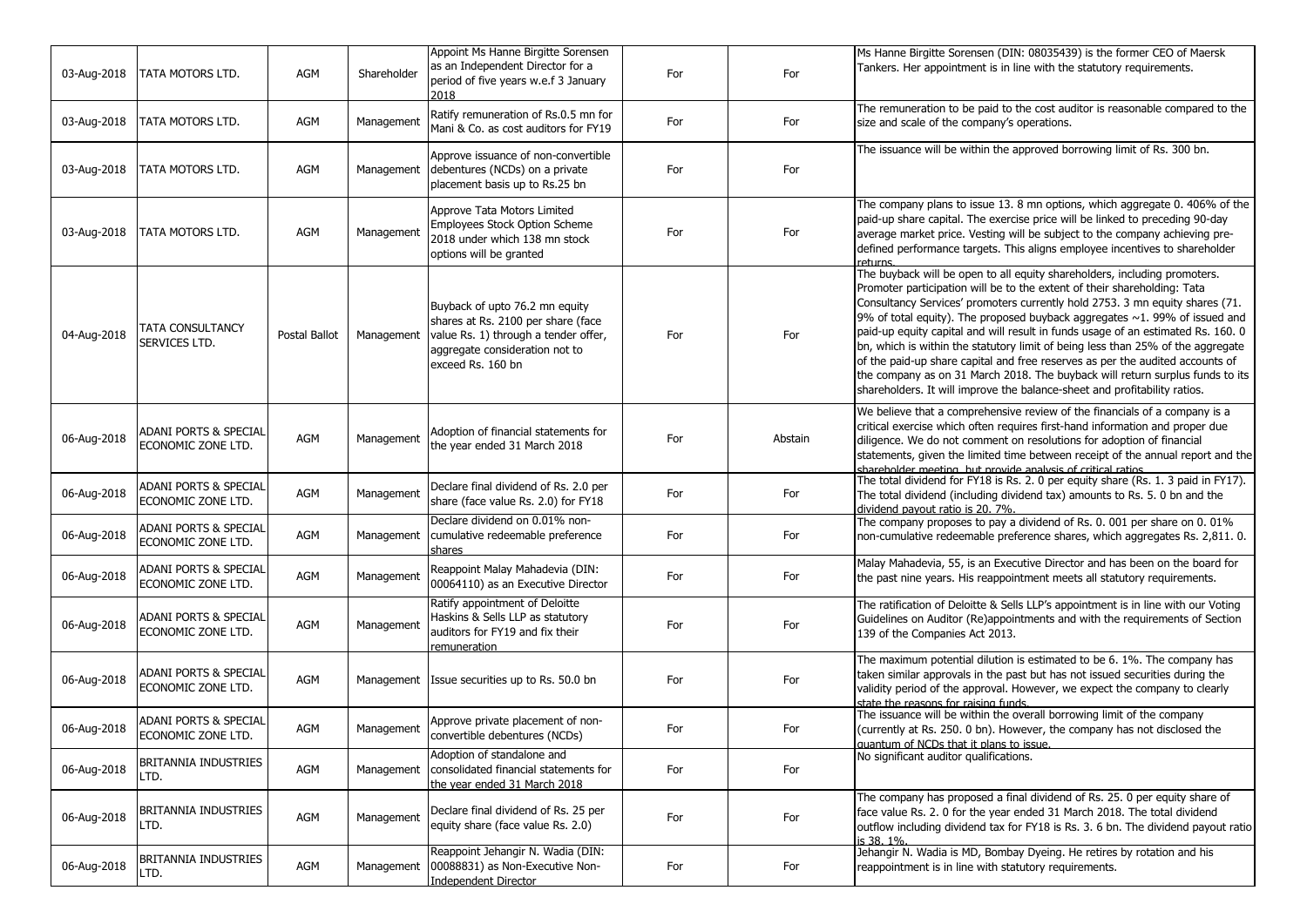| 06-Aug-2018 | BRITANNIA INDUSTRIES<br>LTD.           | AGM           | Management | Appoint Keki Elavia (DIN:00003940)<br>as an Independent Director for a<br>period of five years from 7 August<br>2017                                                   | For | For     | Keki Elavia is the Retired Senior Partner, Kalyaniwalla & Mistry. His appointment<br>is in line with statutory requirements.                                                                                                                                                                                                                                                                                                                                                                                                                                                                                                                                                                                     |
|-------------|----------------------------------------|---------------|------------|------------------------------------------------------------------------------------------------------------------------------------------------------------------------|-----|---------|------------------------------------------------------------------------------------------------------------------------------------------------------------------------------------------------------------------------------------------------------------------------------------------------------------------------------------------------------------------------------------------------------------------------------------------------------------------------------------------------------------------------------------------------------------------------------------------------------------------------------------------------------------------------------------------------------------------|
| 06-Aug-2018 | BRITANNIA INDUSTRIES<br>LTD.           | AGM           | Management | Reappoint Varun Berry (DIN<br>05208062) as Managing Director of<br>the Company for a period of five<br>years with effect from 1 April 2019<br>and fix his remuneration | For | For     | Given that stock options form a large part of his remuneration structure, the<br>company must consider disclosing the maximum number of stock options it<br>proposes to grant or set a cap (in value terms) on the aggregate value of stock<br>options he will be granted as part of his remuneration.                                                                                                                                                                                                                                                                                                                                                                                                           |
| 06-Aug-2018 | BRITANNIA INDUSTRIES<br>LTD.           | AGM           | Management | To continue directorship of Nusli<br>Neville Wadia (DIN: 00015731) as<br>Non- Executive Director                                                                       | For | For     | Recent changes in SEBI's LODR require directors having attained the age of 75<br>to be re-approved by shareholders through a special resolution. In line with this<br>regulatory change, Nusli Neville Wadia's continuation on board requires<br>shareholder approval: he is 74 years old. He will turn 75 on 1 April 2019. The<br>ratification is in line with the statutory requirements                                                                                                                                                                                                                                                                                                                       |
| 06-Aug-2018 | BRITANNIA INDUSTRIES<br>LTD.           | AGM           | Management | To continue directorship of A. K.<br>Hirjee (DIN- 00044765) as Non-<br><b>Executive Director</b>                                                                       | For | Abstain | A. K. Hirjee attended 71% of board meetings held in 2018 and 73% of the<br>board meetings over the past three years, though would prefer 75%<br>attendance.                                                                                                                                                                                                                                                                                                                                                                                                                                                                                                                                                      |
| 06-Aug-2018 | BRITANNIA INDUSTRIES<br>LTD.           | AGM           | Management | Approve amendments to Britannia<br>Industries Limited Employee Stock<br>Option Scheme ("BIL ESOS")                                                                     | For | For     | Britannia proposes to increase the scheme size from 8,75,000 to 17,75,000<br>stock options. Out of the current pool 825,000 options have been granted. The<br>other modifications include making a provision of financial assistance to<br>employees for subscribing to granted options and to align the scheme with<br>SEBI (Share Based Employee Benefits) Regulations, 2014. Exercise will<br>continue to remain at market price, which aligns employee incentives to<br>chareholder returns                                                                                                                                                                                                                  |
| 06-Aug-2018 | JUBILANT LIFE<br>SCIENCES LTD.         | Postal Ballot | Management | Approve JLL Employees Stock Option<br>Plan 2018 (ESOP Plan 2018) under<br>which up to 1.5 mn stock options will<br>be issued                                           | For | Against | Under the ESOP 2018 Plan, the company proposes to grant upto 1. 5 mn<br>options. Assuming all the options are granted at face value, the cost of the<br>scheme will be Rs. 221. 5 mn per annum. The scheme will lead to a dilution of<br>0. 3%. We do not favour stock option schemes where the exercise price is at a<br>significant discount to market price. ESOPs are 'pay at risk' options that<br>employees accept at the time of grant. The inherent assumption of an ESOP<br>scheme is that there could be possible downside risks – and that employees<br>may not be rewarded in case of adverse stock price movements. The downside<br>risk is protected by issuing options at a significant discount. |
| 06-Aug-2018 | JUBILANT LIFE<br>SCIENCES LTD.         | Postal Ballot | Management | Approve grant of stock options to the<br>employees of subsidiaries of the<br>company under JLL Employees Stock<br>Option Plan 2018 (ESOP Plan 2018)                    | For | Against | The company proposes to extend the ESOP 2018 scheme to the employees of<br>its subsidiary companies. Our view on this resolution is linked to our opinion on<br>resolution #1.                                                                                                                                                                                                                                                                                                                                                                                                                                                                                                                                   |
| 06-Aug-2018 | JUBILANT LIFE<br><b>SCIENCES LTD.</b>  | Postal Ballot | Management | Approval and implementation of the<br>ESOP Plan 2018 through Jubilant<br>Employees Welfare Trust or a new<br>trust                                                     | For | Against | In the event that Jubilant Life Sciences' chooses to implement ESOP Plan 2018<br>through the trust route. Our view on this resolution is linked to our opinion on<br>resolution #1.                                                                                                                                                                                                                                                                                                                                                                                                                                                                                                                              |
| 06-Aug-2018 | JUBILANT LIFE<br><b>SCIENCES LTD.</b>  | Postal Ballot | Management | Authorize trust to implement ESOP<br>Plan 2018 through secondary<br>acquisition of equity shares up to 1.5                                                             | For | Against | In the event that Jubilant chooses to implement ESOP Plan 2018 through the<br>trust route, it seeks to approve secondary acquisition of equity shares by the<br>trust. Our view on this resolution is linked to our opinion on resolution #1.                                                                                                                                                                                                                                                                                                                                                                                                                                                                    |
| 06-Aug-2018 | JUBILANT LIFE<br><b>SCIENCES LTD.</b>  | Postal Ballot | Management | To approve provisioning of funds to<br>Jubilant Employees Welfare Trust or a<br>new trust                                                                              | For | Against | The company also seeks approval to give loan to the trust of up to 5% of the<br>paid up capital and free reserves of the previous financial years to enable the<br>trust to acquire shares from the secondary market if required. Our view on this<br>resolution is linked to our opinion on resolution #1                                                                                                                                                                                                                                                                                                                                                                                                       |
| 06-Aug-2018 | <b>JUBILANT LIFE</b><br>SCIENCES LTD.  | Postal Ballot | Management | Approve issuance of Non-Convertible<br>Debentures of up to Rs.3.5 bn                                                                                                   | For | For     | The proposed NCD issuance and existing borrowings will not exceed the<br>borrowing limits of the company.                                                                                                                                                                                                                                                                                                                                                                                                                                                                                                                                                                                                        |
| 07-Aug-2018 | <b>MAHINDRA &amp; MAHINDRA</b><br>LTD. | AGM           | Management | Adoption of financial statements for<br>the year ended 31 March 2018                                                                                                   | For | For     | No significant auditor qualifications.                                                                                                                                                                                                                                                                                                                                                                                                                                                                                                                                                                                                                                                                           |
| 07-Aug-2018 | MAHINDRA & MAHINDRA<br>_TD.            | AGM           | Management | Declare dividend of Rs.7.5 per share                                                                                                                                   | For | For     | The total dividend for the year amounts to Rs. 10. 5 bn. The dividend payout is<br>24. 2% (23. 5% in FY17).                                                                                                                                                                                                                                                                                                                                                                                                                                                                                                                                                                                                      |
| 07-Aug-2018 | MAHINDRA & MAHINDRA<br>LTD.            | AGM           | Management | Reappoint Anand G. Mahindra as a<br><b>Director</b>                                                                                                                    | For | For     | Anand G. Mahindra (DIN: 00004695) is the promoter Chairperson of M&M. His<br>reappointment is in line with the statutory requirements.                                                                                                                                                                                                                                                                                                                                                                                                                                                                                                                                                                           |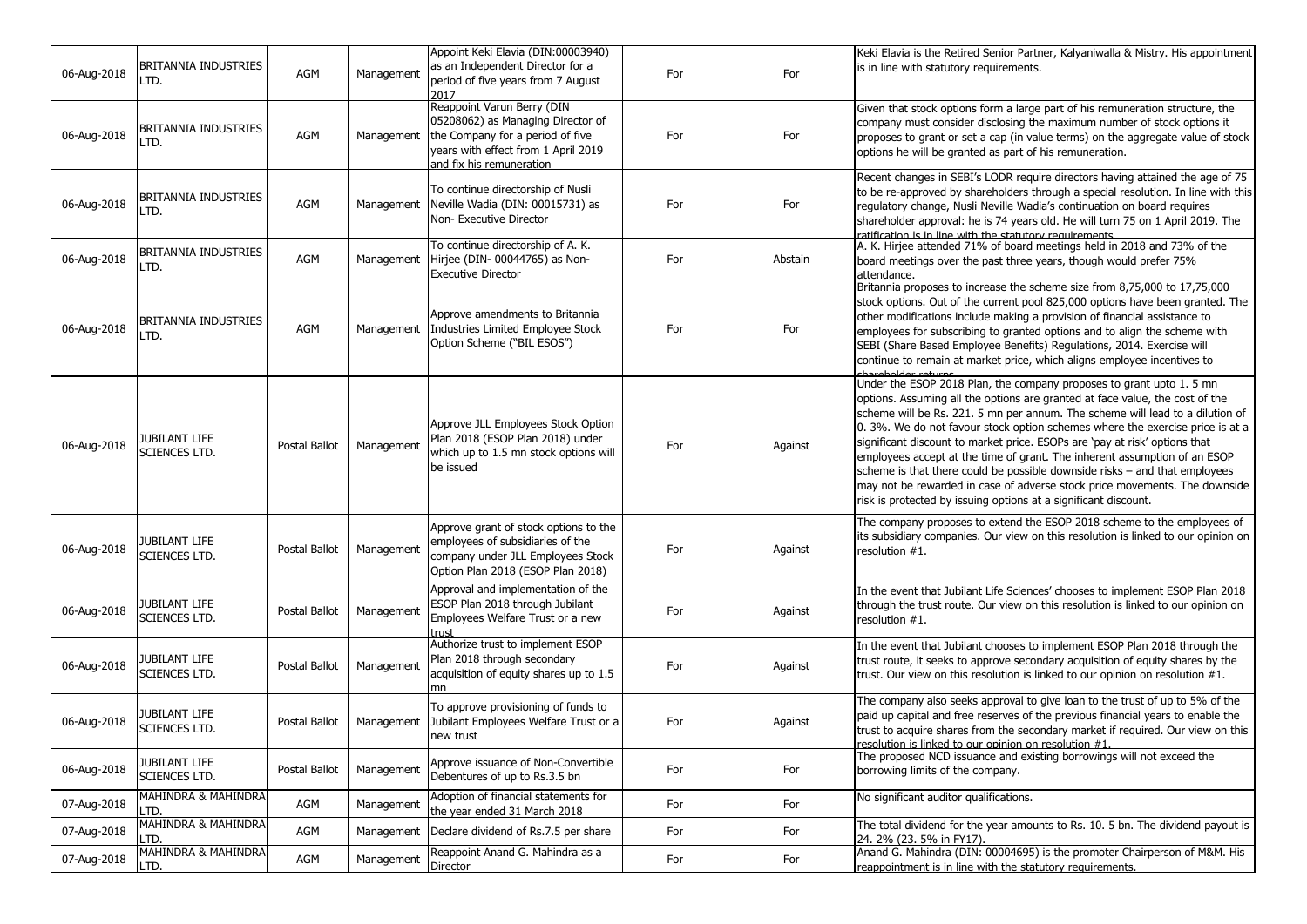| 07-Aug-2018 | MAHINDRA & MAHINDRA<br>LTD. | AGM        | Management | Ratify remuneration of Rs.0.75 mn for<br>D C Dave & Co. as cost auditors for<br>FY19                                                      | For | For     | The remuneration to be paid to the cost auditor is reasonable compared to the<br>size and scale of the company's operations.                                                                                                                                                                                                                                                                                                 |
|-------------|-----------------------------|------------|------------|-------------------------------------------------------------------------------------------------------------------------------------------|-----|---------|------------------------------------------------------------------------------------------------------------------------------------------------------------------------------------------------------------------------------------------------------------------------------------------------------------------------------------------------------------------------------------------------------------------------------|
| 07-Aug-2018 | MAHINDRA & MAHINDRA<br>LTD. | AGM        | Management | Reappoint M M Murugappan as an<br>Independent Director for a period of<br>two years w.e.f 8 August 2018                                   | For | Abstain | He has been an Independent Director on the company's board for 26 years,<br>would have been more appropriate as a non-independent director.                                                                                                                                                                                                                                                                                  |
| 07-Aug-2018 | MAHINDRA & MAHINDRA<br>LTD. | AGM        | Management | Reappoint Nadir B. Godrej as an<br>Independent Director for a period of<br>two years w.e.f 8 August 2018                                  | For | Abstain | He has been an Independent Director on the company's board for 26 years,<br>would have been more appropriate as a non-independent director.                                                                                                                                                                                                                                                                                  |
| 07-Aug-2018 | MAHINDRA & MAHINDRA<br>LTD. | AGM        | Management | Approve issuance of non-convertible<br>debentures (NCDs) on a private<br>placement basis up to Rs.50 bn                                   | For | For     | The issuance will be within the approved borrowing limits of the company.                                                                                                                                                                                                                                                                                                                                                    |
| 08-Aug-2018 | LUPIN LTD.                  | AGM        | Management | Adoption of standalone financial<br>statements for the year ended 31<br>March 2018                                                        | For | For     | No significant auditor qualifications.                                                                                                                                                                                                                                                                                                                                                                                       |
| 08-Aug-2018 | LUPIN LTD.                  | AGM        | Management | Adoption of consolidated financial<br>statements for the year ended 31<br>March 2018                                                      | For | For     | No significant auditor qualifications.                                                                                                                                                                                                                                                                                                                                                                                       |
| 08-Aug-2018 | LUPIN LTD.                  | <b>AGM</b> | Management | Declare final dividend of Rs.5 per<br>equity share (face value of Rs.2.0)                                                                 | For | For     | The total dividend outflow including dividend tax is Rs. 2. 7 bn. The dividend<br>payout ratio is 20. 2% v/s 13% in FY17.                                                                                                                                                                                                                                                                                                    |
| 08-Aug-2018 | LUPIN LTD.                  | AGM        | Management | Reappoint Ramesh Swaminathan<br>(DIN: 01833346) as Director retiring<br>by rotation                                                       | For | For     | Ramesh Swaminathan is the Chief Financial Officer of the company. His<br>reappointment is in line with statutory requirements.                                                                                                                                                                                                                                                                                               |
| 08-Aug-2018 | LUPIN LTD.                  | <b>AGM</b> | Management | Reappoint Nilesh Deshbandhu Gupta<br>as Managing Director for five years<br>with effect from 1 September 2018<br>and fix his remuneration | For | For     | Nilesh Deshbandhu Gupta is a chemical engineer and a graduate from the<br>Wharton School. He was appointed as the Managing Director of the company<br>for five years beginning 31 August 2013. The company proposes to reappoint<br>him for another five-year term. His proposed remuneration aggregating to Rs.<br>95. 7 mn remuneration is commensurate with the size and complexity of<br>husiness and in line with neers |
| 08-Aug-2018 | LUPIN LTD.                  | AGM        | Management | Ratify remuneration of Rs.600,000<br>payable to SD Shenoy as cost auditor<br>for FY19                                                     | For | For     | The proposed remuneration to be paid to the cost auditor in FY18 is reasonable<br>compared to the size and scale of operations.                                                                                                                                                                                                                                                                                              |
| 08-Aug-2018 | LUPIN LTD.                  | AGM        | Management | To keep registers, returns, etc. with<br>the registrars and share transfer<br>agent, instead of the Registered<br>Office of the company   | For | For     | The company has appointed Link Intime India Pvt. Ltd. (Link Intime) as its<br>Registrar and Share Transfer Agent with effect from. Link Intime will maintain<br>the company's registers, returns, etc at: C 101, 247 Park, LBS Marg, Vikhroli<br>(West), Mumbai - 400083. The records will be maintained in Mumbai; the<br>company has its registered office in Mumbai as well.                                              |
| 08-Aug-2018 | BHARTI AIRTEL LTD.          | AGM        | Management | Adoption of standalone and<br>consolidated financial statements for<br>the year ended 31 March 2018                                       | For | Abstain | Rs.<br>DoT issued a demand on the company and one of its subsidiaries for<br>52. 0 bn towards levy of one time spectrum charge, since the severity is<br>uncertain we abstain.                                                                                                                                                                                                                                               |
| 08-Aug-2018 | <b>BHARTI AIRTEL LTD.</b>   | <b>AGM</b> | Management | Declare final dividend of Rs. 2.5 per<br>equity share (face value Rs. 5.0)                                                                | For | For     | Bharti Airtel has proposed a final dividend of Rs. 2. 5 per equity share of face<br>value Rs. 5. 0 for the year ended 31 March 2018. It has already paid an interim<br>dividend of Rs. 2. 84 per equity share in FY18. Therefore, the total dividend per<br>share in FY18 was Rs. 5. 34 per share. The total dividend outflow including<br>dividend tax for FY18 is Rs. 25. 7 bn.                                            |
| 08-Aug-2018 | <b>BHARTI AIRTEL LTD.</b>   | AGM        | Management | Reappoint Rakesh Mittal as Non-<br>Executive Non-Independent Director                                                                     | For | For     | Rakesh Mittal is part of the promoter family and Chairperson, Bharti AXA Life<br>Insurance Company Limited. He retires by rotation and his reappointment is in<br>line with statutory requirements.                                                                                                                                                                                                                          |
| 08-Aug-2018 | BHARTI AIRTEL LTD.          | AGM        | Management | Reappoint Ms. Tan Tong Choo as Non-<br>Executive Non-Independent Director                                                                 | For | For     | Ms. Tan Yong Choo is VP (Group Finance), Singtel Group. She retires by<br>rotation and her reappointment is in line with statutory requirements.                                                                                                                                                                                                                                                                             |
| 08-Aug-2018 | <b>BHARTI AIRTEL LTD.</b>   | AGM        | Management | Ratify Deloitte Haskins & Sells as<br>statutory auditors for four years and<br>fix their remuneration                                     | For | For     | Their ratification is in line with our Voting Guidelines on Auditor<br>(Re)appointments and with the requirements of Section 139 of the Companies<br>Act 2013.                                                                                                                                                                                                                                                               |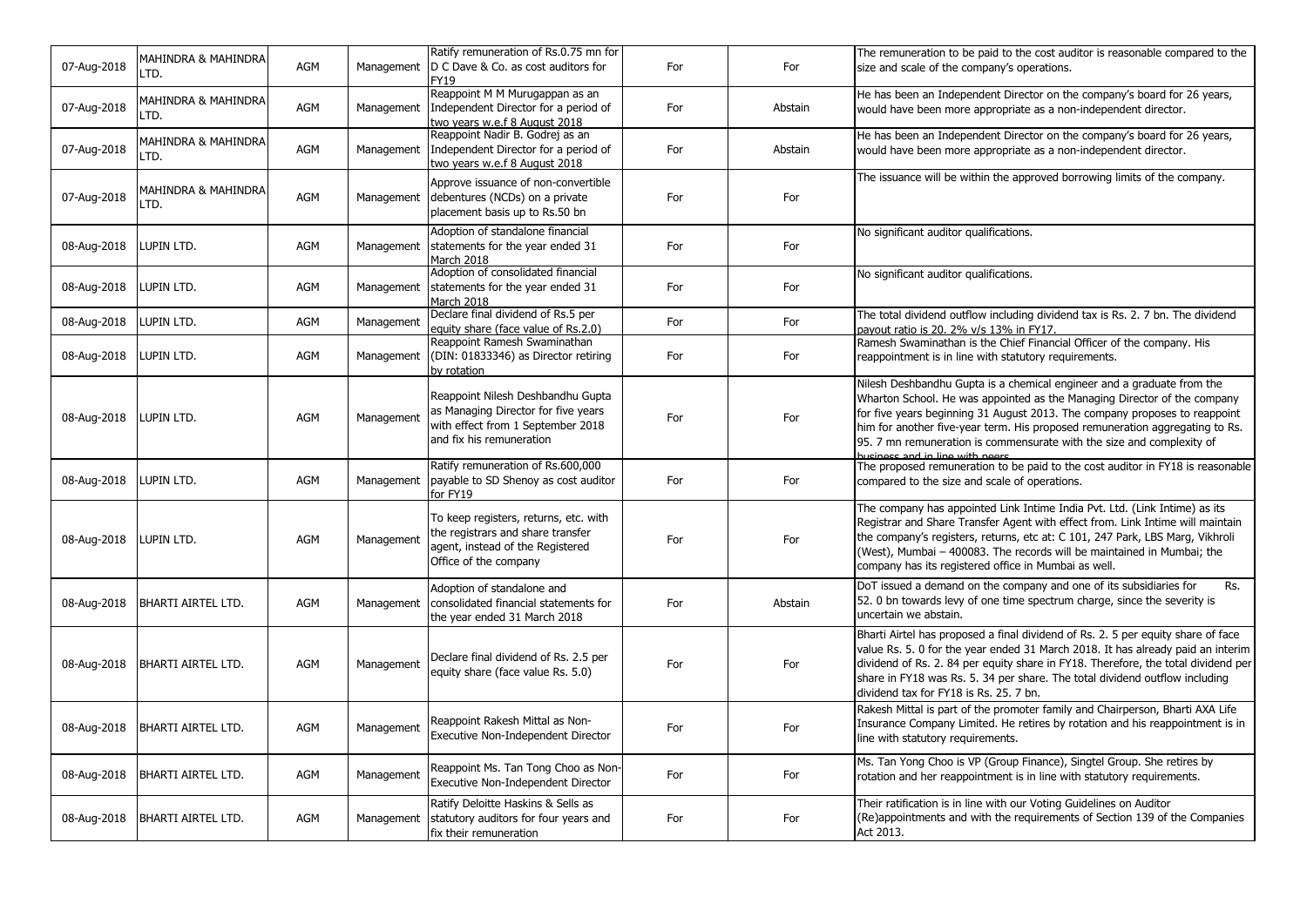| 08-Aug-2018 | <b>BHARTI AIRTEL LTD.</b> | AGM        | Management | Reappoint Craig Ehrlich as<br>Independent Director for five years<br>with effect from 29 April 2018                                                                                       | For | For | Craig Ehrlich, 63, is the Chairperson of Carmel Venture Asia, a venture capital<br>company. He has been on the board for nine years. The company confirms that<br>including his attendance via audio presence, his attendance over the past three<br>years is 85% (17 out of 20 meetings). His reappointment is in line with<br>statutory requirements. We will consider him as Non-Independent once his<br>overall tenure on the board exceeds ten years.                                                                                                                                               |
|-------------|---------------------------|------------|------------|-------------------------------------------------------------------------------------------------------------------------------------------------------------------------------------------|-----|-----|----------------------------------------------------------------------------------------------------------------------------------------------------------------------------------------------------------------------------------------------------------------------------------------------------------------------------------------------------------------------------------------------------------------------------------------------------------------------------------------------------------------------------------------------------------------------------------------------------------|
| 08-Aug-2018 | <b>BHARTI AIRTEL LTD.</b> | AGM        | Management | Alter Article 133 of the Articles of<br>Association (AoA) to empower the<br>board to decide if the Managing<br>Director or Whole Time Directors will<br>be eligible to retire by rotation | For | For | In the proposed alteration to the AoA, the company has empowered the board<br>to decide if executive directors will be liable to retire by rotation: the proposed<br>change is an improvement over the existing articles which did not require the<br>office of the Managing Director and Whole-time Directors to be liable to retire<br>by rotation. We believe that companies must seek periodic shareholder<br>approval for continuity and reappointment of all directors.                                                                                                                            |
| 08-Aug-2018 | <b>BHARTI AIRTEL LTD.</b> | AGM        | Management | Make the directorship of Gopal Vittal,<br>MD and CEO (India and South Asia)<br>liable to retire by rotation                                                                               | For | For | Gopal Vittal, MD and CEO (India and South Asia) was not liable to retire by<br>rotation for the duration of his tenure. The company proposes to make his<br>office liable to retire by rotation. This practice allows shareholders to<br>periodically approve his continuation on the board.                                                                                                                                                                                                                                                                                                             |
| 08-Aug-2018 | <b>BHARTI AIRTEL LTD.</b> | AGM        | Management | Revise commission for non-executive<br>directors to upto 1% of net profits<br>from 0.5% of net profits                                                                                    | For | For | The proposed payments to non-executive directors are reasonable. As its<br>profits grow, the company must consider setting a cap in absolute terms on the<br>commission pavable.                                                                                                                                                                                                                                                                                                                                                                                                                         |
| 08-Aug-2018 | <b>BHARTI AIRTEL LTD.</b> | <b>AGM</b> | Management | Approve remuneration of Rs.880,000<br>payable to RJ Goel & Co as cost<br>auditors for FY19                                                                                                | For | For | The total remuneration proposed to be paid to the cost auditors in FY19 is<br>reasonable compared to the size and scale of operations.                                                                                                                                                                                                                                                                                                                                                                                                                                                                   |
| 09-Aug-2018 | <b>BHARAT FORGE LTD.</b>  | <b>AGM</b> | Management | Adoption of financial statements for<br>the year ended 31 March 2018                                                                                                                      | For | For | No significant auditor qualifications.                                                                                                                                                                                                                                                                                                                                                                                                                                                                                                                                                                   |
| 09-Aug-2018 | <b>BHARAT FORGE LTD.</b>  | AGM        | Management | To confirm interim dividend of Rs. 2.0<br>per share and declare final dividend<br>of Rs. 2.5 (face value Rs. 2.0) for<br><b>FY18</b>                                                      | For | For | The total dividend for FY18 is Rs. 4. 5 per equity share, while it paid a dividend<br>of Rs. 3. 75 in the previous year. The total dividend outflow (including dividend<br>tax for FY18) is Rs. 2. 5 bn and the dividend payout ratio is 35. 7%.                                                                                                                                                                                                                                                                                                                                                         |
| 09-Aug-2018 | <b>BHARAT FORGE LTD.</b>  | AGM        | Management | Reappoint Prakash Bhalerao (DIN:<br>00037754) as a Non-Executive Non-<br><b>Independent Director</b>                                                                                      | For | For | Prakash Bhalerao, 68, is a former executive of Kalyani Group, and has been on<br>the board for the past 20 years. His reappointment as a Non-Executive Non-<br>Independent Director meets all statutory requirements.                                                                                                                                                                                                                                                                                                                                                                                    |
| 09-Aug-2018 | <b>BHARAT FORGE LTD.</b>  | AGM        | Management | Reappoint Subodh Tandale (DIN:<br>00266833) as a Non-Executive Non-<br><b>Independent Director</b>                                                                                        | For | For | Subodh Tandale, 50, has been on the board for the past 12 years. His<br>reappointment as an Executive Director meets all statutory requirements.                                                                                                                                                                                                                                                                                                                                                                                                                                                         |
| 09-Aug-2018 | <b>BHARAT FORGE LTD.</b>  | AGM        | Management | Ratify SRBC & Co. LLP as statutory<br>auditors for the next four years and<br>fix their remuneration                                                                                      | For | For | SRBC & Co. LLP replaced Price Waterhouse as the auditors in the previous<br>AGM. They were appointed for a period of five years – the company proposes<br>to ratify the remaining tenure (four years) of the appointment. The ratification<br>is in line with the statutory requirements.                                                                                                                                                                                                                                                                                                                |
| 09-Aug-2018 | <b>BHARAT FORGE LTD.</b>  | AGM        | Management | Approve remuneration of Rs. 1.1 mn<br>for Dhananjay V Joshi & Associates,<br>as cost auditors for FY19                                                                                    | For | For | The total remuneration proposed is reasonable compared to the size and scale<br>of the company's operations.                                                                                                                                                                                                                                                                                                                                                                                                                                                                                             |
| 09-Aug-2018 | BHARAT FORGE LTD.         | AGM        | Management | Reappoint Babasaheb Kalyani (DIN:<br>00089380) as the Executive<br>Chairperson and Managing Director<br>for a term of five years, w.e.f. 30<br>March 2018 and fix his remuneration        | For | For | Babasaheb Kalyani, 70, is the promoter of Bharat Forge. He has been the<br>Chairperson and Managing Director of the company since 1993. The company<br>proposes to extend his term by another five years. We believe his proposed<br>remuneration of Rs. 211. 8 mn, estimated for his term is higher compared to<br>peers but commensurate with the size and complexity of his role. Further<br>~57% of his remuneration is variable and linked with the performance of the<br>company. As a good practice, Bharat Forge must cap the absolute amount of<br>bonus or overall pay to Executive Directors. |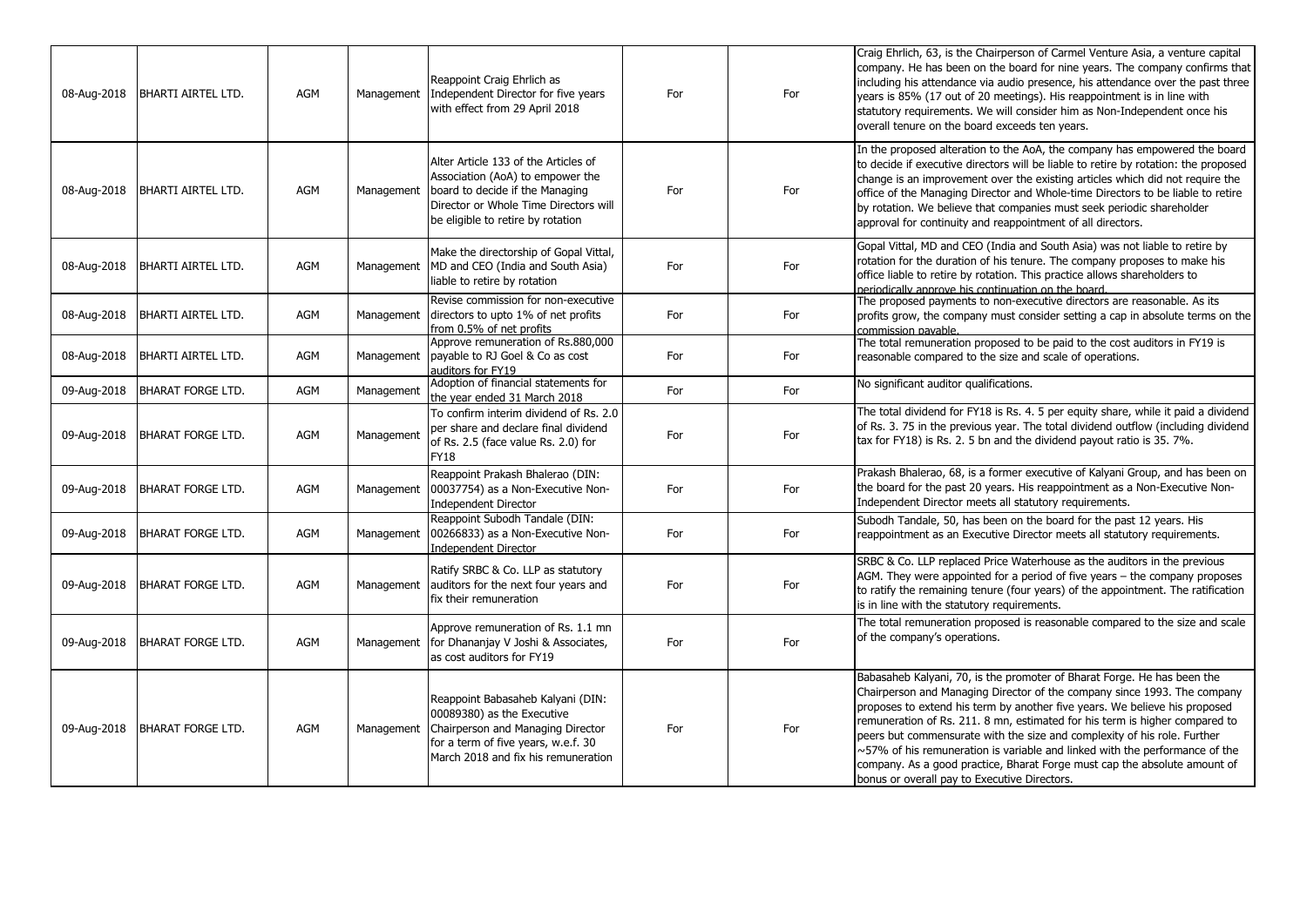| 09-Aug-2018 | <b>BHARAT FORGE LTD.</b>  | AGM        | Management | Reappoint Gopal Agarwal (DIN:<br>00037678) as the Deputy Managing<br>Director for a term of five years,<br>w.e.f. 1 April 2018 and fix his<br>remuneration         | For | For | Gopal Agarwal, 67, has been associated with Bharat Forge for the past 42<br>years. He was last reappointed as the Deputy Managing Director for a term of<br>five years in the FY13 AGM. The company proposes to extend his term by<br>another five years. We believe his proposed remuneration of Rs. 69. 6 mn,<br>estimated for his term is comparable to peers, and commensurate with the size<br>and complexity of his role. Further $\sim$ 38% of his remuneration is variable and<br>linked with the performance of the company. As a good practice, Bharat Forge<br>must cap the absolute amount of bonus or overall pay to Executive Directors.                                                                                                                                                                                                                                            |
|-------------|---------------------------|------------|------------|--------------------------------------------------------------------------------------------------------------------------------------------------------------------|-----|-----|---------------------------------------------------------------------------------------------------------------------------------------------------------------------------------------------------------------------------------------------------------------------------------------------------------------------------------------------------------------------------------------------------------------------------------------------------------------------------------------------------------------------------------------------------------------------------------------------------------------------------------------------------------------------------------------------------------------------------------------------------------------------------------------------------------------------------------------------------------------------------------------------------|
| 09-Aug-2018 | <b>BHARAT FORGE LTD.</b>  | <b>AGM</b> | Management | Approve related party transactions of<br>upto Rs. 20.0 bn per annum with<br>Kalyani Steels Ltd., a promoter owned<br>entity for five years, w.e.f. 1 April<br>2018 | For | For | Kalyani Steels Ltd. (KSL) is a promoter-owned listed entity in which promoters<br>own 64. 7% and balance 35. 3% is held by public shareholders. Bharat Forge<br>needs speciality steel as one of the major raw material for the production. It<br>buys majority of raw material requirement from KSL, a speciality steel<br>manufacturer, and are in close proximity of the company which benefits in just-<br>in-time supplies. The transactions with KSL have been in the range of Rs. 3.6<br>bn to Rs. 5. 4 bn in the last five years. Further, the transactions will be in the<br>ordinary course of business and at arm's length. The proposed limit for RPTs in<br>$\sim$ 3. 7x the quantum of transactions entered in FY18, which is high. IiAS<br>believes that the company must approach shareholders for a reasonable<br>increase in limit, rather than get a large limit pre-approved. |
| 10-Aug-2018 | EICHER MOTORS LTD.        | <b>AGM</b> | Management | Adoption of financial statements for<br>the year ended 31 March 2018                                                                                               | For | For | No significant auditor qualifications.                                                                                                                                                                                                                                                                                                                                                                                                                                                                                                                                                                                                                                                                                                                                                                                                                                                            |
| 10-Aug-2018 | EICHER MOTORS LTD.        | AGM        | Management | Declare final dividend of Rs. 110.0<br>per share (face value Rs. 10.0) for<br><b>FY18</b>                                                                          | For | For | The total dividend for FY18 is Rs. 110. 0 per equity share, (Rs. 100. 0 in FY17).<br>The total dividend (including dividend tax) amounts to Rs. 3. 6 bn and the<br>dividend payout ratio is 21. 1%.                                                                                                                                                                                                                                                                                                                                                                                                                                                                                                                                                                                                                                                                                               |
| 10-Aug-2018 | EICHER MOTORS LTD.        | AGM        | Management | Ratify remuneration of Rs. 0.25 mn<br>for V Kalyanaraman, as cost auditors<br>for FY18                                                                             | For | For | The total remuneration proposed is reasonable compared to the size and scale<br>of the company's operations.                                                                                                                                                                                                                                                                                                                                                                                                                                                                                                                                                                                                                                                                                                                                                                                      |
| 10-Aug-2018 | EICHER MOTORS LTD.        | <b>AGM</b> | Management | Approval for reclassifying certain<br>members of the promoter group as<br>public shareholders                                                                      | For | For | Ms. Rukmani Joshi, deceased member of promoter group was holding 1. 12%<br>equity shares of the company. After her demise, her stake in the company was<br>transmitted to her three descendants by way of inheritance in equal proportion<br>(0. 37%) equity shares each to Arjun Joshi, Ms. Nihar Joshi and Ms. Shonar<br>Joshi in FY18. By virtue of acquisition, Arjun Joshi, Ms. Shonar Joshi and Ms.<br>Nihar Joshi are considered as promoters. Other than the shares acquired<br>through inheritance, as above Arjun Joshi, Ms. Shonar Joshi and Ms. Nihar Joshi<br>are not holding any shares in the company. These three do not exercise any<br>control over the affairs of the company either directly or indirectly. The change<br>will not materially impact non-promoter shareholders.                                                                                               |
| 13-Aug-2018 | CADILA HEALTHCARE<br>LTD. | AGM        | Management | Adoption of financial statements for<br>the year ended 31 March 2018                                                                                               | For | For | No significant auditor qualifications.                                                                                                                                                                                                                                                                                                                                                                                                                                                                                                                                                                                                                                                                                                                                                                                                                                                            |
| 13-Aug-2018 | CADILA HEALTHCARE<br>LTD. | <b>AGM</b> |            | Management   Declare dividend of Rs.3.5 per share                                                                                                                  | For | For | The total dividend for the year amounts to Rs. 4. 3 bn. The dividend payout is<br>39. 5% (59. 6% in FY17).                                                                                                                                                                                                                                                                                                                                                                                                                                                                                                                                                                                                                                                                                                                                                                                        |
| 13-Aug-2018 | CADILA HEALTHCARE<br>LTD. | AGM        | Management | Reappoint Pankaj R. Patel as a<br>Director                                                                                                                         | For | For | Pankaj R. Patel (DIN: 00131852) is the promoter Chairperson of Cadila. His<br>reappointment is in line with the statutory requirements.                                                                                                                                                                                                                                                                                                                                                                                                                                                                                                                                                                                                                                                                                                                                                           |
| 13-Aug-2018 | CADILA HEALTHCARE<br>LTD. | AGM        |            | Ratify remuneration of Rs.1.1 mn for<br>Management   Dalwadi & Associates as cost auditors<br>for FY19                                                             | For | For | The remuneration to be paid to the cost auditor is reasonable compared to the<br>size and scale of the company's operations.                                                                                                                                                                                                                                                                                                                                                                                                                                                                                                                                                                                                                                                                                                                                                                      |
| 13-Aug-2018 | CADILA HEALTHCARE<br>LTD. | AGM        | Management | Approve issuance of equity linked<br>securities up to Rs.100 bn                                                                                                    | For | For | If we assume entire amount is raised, it will result in equity dilution of $\sim$ 20%<br>for existing shareholders. The company has taken similar approvals in the past -<br>but has not issued securities during the validity period of the approval. The<br>company spent Rs. 9. 8 bn on capex in FY18. In its latest telecon, the company<br>has stated that it envisages capex of Rs. 10 bn over the next two years. In this<br>context, we recognize this as an operational decision of the<br>company which will help it expand its business further.                                                                                                                                                                                                                                                                                                                                       |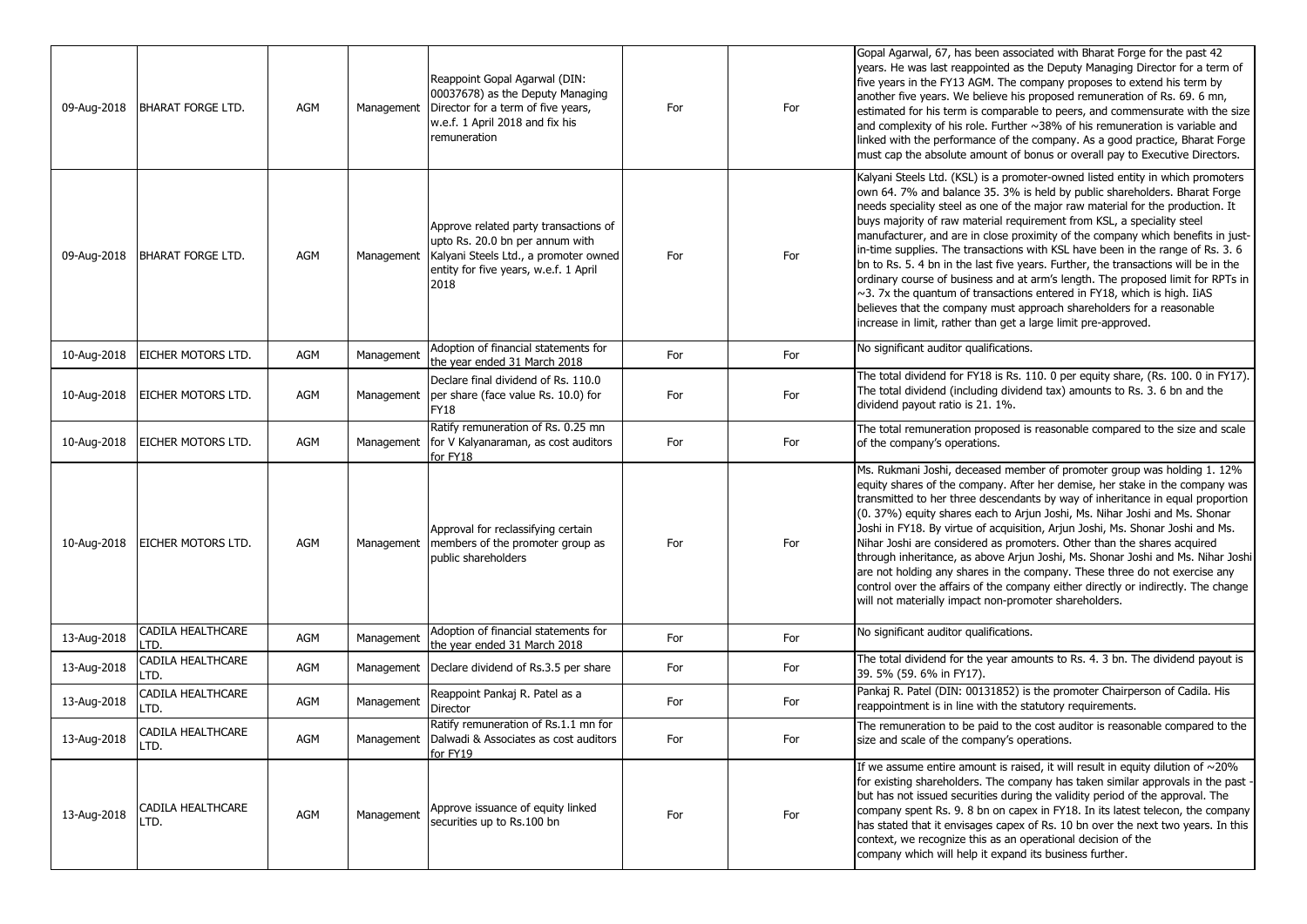|             |                                |               |            | Approve issuance of non-convertible                                                                                                                    |     |         | The issuance will be within the approved borrowing limit of Rs. 100 bn.                                                                                                                                                                                                                                                                                                                                                                                                                                                      |
|-------------|--------------------------------|---------------|------------|--------------------------------------------------------------------------------------------------------------------------------------------------------|-----|---------|------------------------------------------------------------------------------------------------------------------------------------------------------------------------------------------------------------------------------------------------------------------------------------------------------------------------------------------------------------------------------------------------------------------------------------------------------------------------------------------------------------------------------|
| 13-Aug-2018 | CADILA HEALTHCARE<br>LTD.      | AGM           | Management | debentures (NCDs) on a private<br>placement basis up to Rs.35 bn                                                                                       | For | For     |                                                                                                                                                                                                                                                                                                                                                                                                                                                                                                                              |
| 13-Aug-2018 | MOTHERSON SUMI<br>SYSTEMS LTD. | AGM           | Management | Adoption of standalone &<br>consolidated financial statements for<br>the year ended 31 March 2018                                                      | For | For     | No significant auditor qualifications.                                                                                                                                                                                                                                                                                                                                                                                                                                                                                       |
| 13-Aug-2018 | MOTHERSON SUMI<br>SYSTEMS LTD. | AGM           | Management | Confirm final dividend of Rs. 2.25 per<br>equity share (face value Re.1.0)                                                                             | For | For     | The total dividend outflow including dividend tax for FY18 is Rs. 5. 7 bn. The<br>dividend payout ratio is 64. 8%.                                                                                                                                                                                                                                                                                                                                                                                                           |
| 13-Aug-2018 | MOTHERSON SUMI<br>SYSTEMS LTD. | AGM           | Management | Reappoint Laksh Sehgal as Non-<br>Executive Non-Independent Director                                                                                   | For | For     | Laksh Sehgal, 36, is part of the promoter family and is involved in strategic<br>management at the Samvardhana Motherson group. He retires by rotation and<br>his reappointment is in line with statutory requirements.                                                                                                                                                                                                                                                                                                      |
| 13-Aug-2018 | MOTHERSON SUMI<br>SYSTEMS LTD. | AGM           | Management | Appoint Shunichiro Nishimura as Non-<br>Executive Non-Independent Director<br>to fill the casual vacancy caused by<br>resignation of Toshimi Shirakawa | For | For     | Shunichiro Nishimura, 52, is nominee of Sumitomo Wiring Systems Limited and<br>is currently associated with Sumitomo Electric Industries Limited. His<br>appointment is in line with statutory requirements.                                                                                                                                                                                                                                                                                                                 |
| 13-Aug-2018 | MOTHERSON SUMI<br>SYSTEMS LTD. | <b>AGM</b>    | Management | Adoption of new Articles of<br>Association (AoA) that conform with<br>the Companies Act, 2013                                                          | For | Abstain | The company proposes to adopt a new set of Articles of Association to align<br>with the provisions of Companies Act, 2013. The company has uploaded the<br>revised AoA on its website. We believe certain articles grant indiscriminate<br>power to the board in deciding whether specific shareholders may attend<br>meetings or not. This power may be used to the detriment of shareholders and<br>infringe on their rights. However, we would abstain as we would not know the<br>severity of the same.                  |
| 13-Aug-2018 | MOTHERSON SUMI<br>SYSTEMS LTD. | AGM           | Management | Approve remuneration of Rs.1.38 mn<br>for M. R. Vyas and Associates as cost<br>auditors for FY19                                                       | For | For     | The total remuneration proposed to be paid to the cost auditors in FY19 is<br>reasonable compared to the size and scale of the company's operations.                                                                                                                                                                                                                                                                                                                                                                         |
| 16-Aug-2018 | H C L TECHNOLOGIES<br>LTD.     | Postal Ballot | Management | To buyback upto Rs.40.0 bn, at a<br>price of Rs. 1100 per equity share<br>through a tender offer                                                       | For | For     | At the buyback price of upto Rs. 1100 per share (10. 4% premium to CMP), the<br>company will buyback around 36. 4 mn equity shares resulting in a 2. 61%<br>reduction in the equity share capital. The promoters will participate in the<br>buyback upto the extent of their shareholding. The buyback will enable the<br>company to distribute surplus cash to its shareholders and may improve return<br>ratios.                                                                                                           |
|             | 22-Aug-2018   INFOSYS LTD.     | Postal Ballot |            | Management Increase in authorized share capital                                                                                                        | For | For     | Infosys has proposed a bonus issue in ratio of 1:1, in Resolution #3. The<br>current issued and paid up capital of the bank is Rs 10. 9 bn (divided into 2. 18<br>bn shares of Rs 5. 0 each). The company proposes to increase its authorised<br>capital from Rs 12. 0 bn (divided into 2. 4 bn shares of Rs 5. 0 each) to Rs 24.<br>0 bn (divided into 4.8 bn shares of Rs 5.0 each).                                                                                                                                       |
|             | 22-Aug-2018   INFOSYS LTD.     | Postal Ballot | Management | Alteration of Clause V of<br>Memorandum of Association to reflect<br>the increase in the authorized share<br>capital                                   | For | For     | The increase in authorised share capital requires a consequent change in<br>Clause V of the MoA.                                                                                                                                                                                                                                                                                                                                                                                                                             |
| 22-Aug-2018 | <b>INFOSYS LTD.</b>            | Postal Ballot | Management | Issue of one bonus share / stock<br>dividend on ADS for every share /<br>ADS held                                                                      | For | For     | The bonus shares are being issued to improve stock liquidity and to celebrate<br>the 25th year of the company's public listing in India. Infosys will be<br>capitalizing general reserves / retained earnings of Rs 10. 9 bn from overall<br>general reserves / retained earnings of Rs 573. 5 bn (standalone basis) and Rs<br>612. 1 bn (consolidated basis) as on 31 March 2018. Post-bonus paid up share<br>capital is expected to be around Rs 21. 8 bn consisting of 4. 36 bn equity<br>shares of face value Rs 5 each. |
| 22-Aug-2018 | <b>INFOSYS LTD.</b>            | Postal Ballot | Management | Appoint Michael Gibbs (DIN:<br>08177291), as Independent Director<br>for a tenure of 3 years upto 12 July<br>2021                                      | For | For     | Michael Gibbs is former CIO - BP plc. He was responsible for setting and<br>implementing BP's IT strategy and providing computing and<br>telecommunications technology services worldwide. His appointment as<br>Independent Director is in line with all statutory requirements.                                                                                                                                                                                                                                            |
| 23-Aug-2018 | MARUTI SUZUKI INDIA<br>LTD.    | AGM           | Management | Adoption of standalone and<br>consolidated financial statements for<br>the year ended 31 March 2018                                                    | For | For     | No significant auditor qualifications.                                                                                                                                                                                                                                                                                                                                                                                                                                                                                       |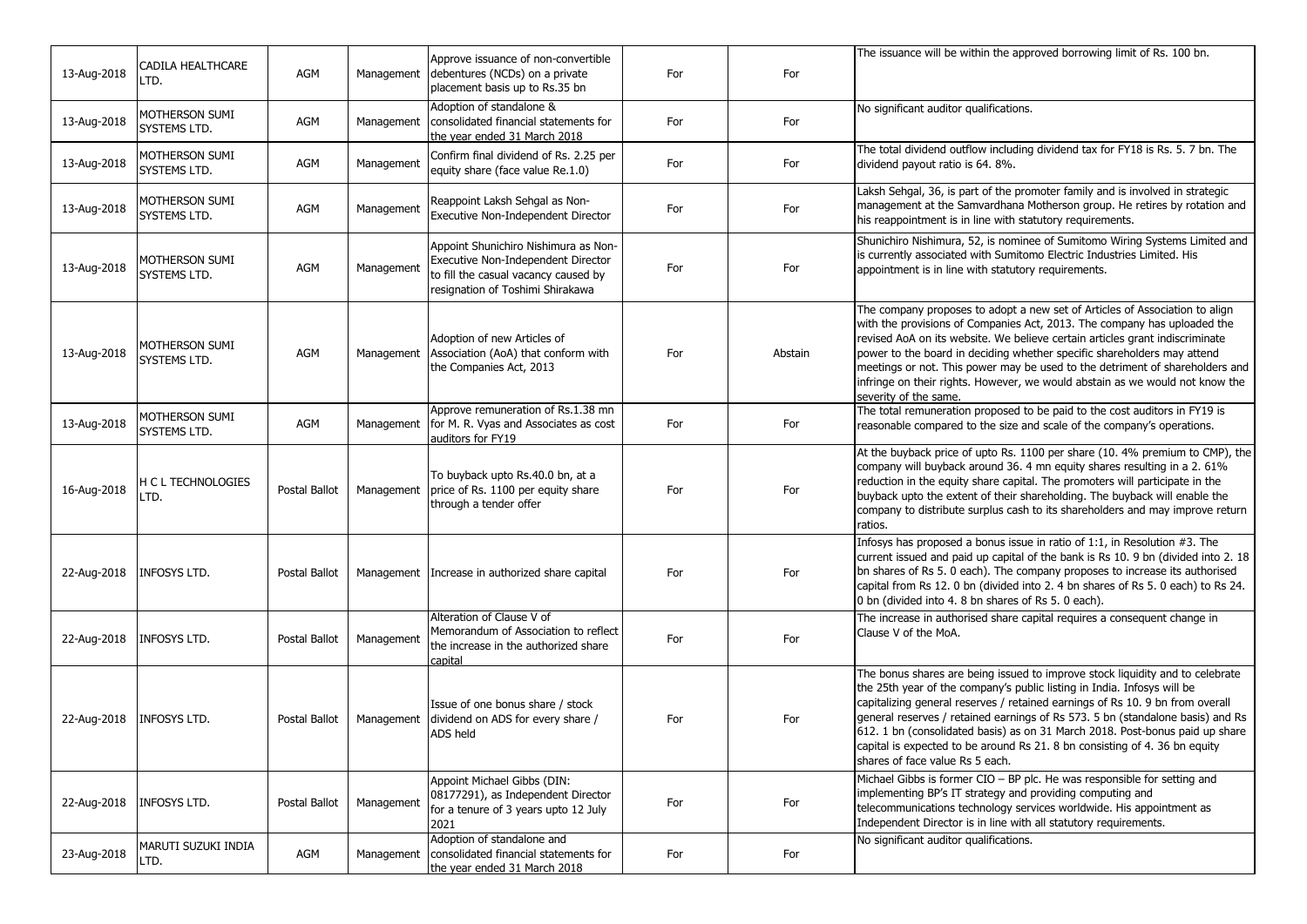| 23-Aug-2018              | MARUTI SUZUKI INDIA<br>LTD. | AGM        | Management | Declare final dividend of Rs.80 per<br>share (face value Rs. 5.0)                                                                                  | For | For | The dividend in FY18 increased to Rs. 80. 0 per share from Rs. 75. 0 in FY17.<br>The total outflow (including dividend tax for FY18) is Rs. 29. 1bn, and the<br>dividend payout ratio is 37. 7%.                                                                                                                                                                  |
|--------------------------|-----------------------------|------------|------------|----------------------------------------------------------------------------------------------------------------------------------------------------|-----|-----|-------------------------------------------------------------------------------------------------------------------------------------------------------------------------------------------------------------------------------------------------------------------------------------------------------------------------------------------------------------------|
| 23-Aug-2018              | MARUTI SUZUKI INDIA<br>LTD. | AGM        | Management | Reappoint Toshiaki Hasuike as<br>Director, liable to retire by rotation                                                                            | For | For | Toshiaki Hasuike, 60, has been on the board of MSIL for the past eleven years.<br>He is the Senior Managing Officer and Executive General Manager of Suzuki<br>Motor Corporation. His reappointment is in line with statutory requirements.                                                                                                                       |
| 23-Aug-2018              | MARUTI SUZUKI INDIA<br>LTD. | AGM        | Management | Reappoint Kinji Saito as Director,<br>liable to retire by rotation                                                                                 | For | For | Kinji Saito, 60 has been on the board of MSIL for the past six years. He is the<br>Executive General Manager- Global Automobile Marketing and Division General<br>Manager- Asia Automobile Division at Suzuki Motor Corporation. His<br>reappointment is in line with statutory requirements.                                                                     |
| 23-Aug-2018              | MARUTI SUZUKI INDIA<br>LTD. | <b>AGM</b> | Management | Appoint Kazunari Yamaguchi as<br>Director (Production) with effect from<br>26 January 2018 for a period of three<br>years and fix his remuneration | For | For | Kazunari Yamaguchi, 55 has been associated with Suzuki Motor Corporation<br>since 1986 and his area of expertise is Production Engineering. His proposed<br>remuneration of would range between Rs. 36 mn and Rs. 52 mn during his<br>term. The proposed remuneration is comparable to peers, and commensurate<br>with the size and complexity of the business.   |
| 23-Aug-2018              | MARUTI SUZUKI INDIA<br>LTD. | AGM        | Management | Ratify remuneration of Rs. 0.23 mn<br>for RJ Goel & Co. as cost auditors for<br>FY19                                                               | For | For | The total remuneration proposed is reasonable compared to the size and scale<br>of the company's operations.                                                                                                                                                                                                                                                      |
| 23-Aug-2018              | MARUTI SUZUKI INDIA<br>LTD. | AGM        | Management | To amend Article 76(4) of the Articles<br>of Association (AoA)                                                                                     | For | For | The company proposes to modify the existing Article 76(4), by deleting the<br>words "who shall be a non-retiring Director". Post the proposed amendment,<br>the Managing Director shall continue to be a Suzuki nominee and will be liable<br>to retire by rotation.                                                                                              |
| 23-Aug-2018              | MARUTI SUZUKI INDIA<br>LTD. | AGM        | Management | To continue the appointment of R.C.<br>Bhargava as a Non-executive Director<br>from 1 April 2019                                                   | For | For | R. C. Bhargava is currently the Chairman and has led MSIL's growth over the<br>past 15 years. Recent changes in SEBI's LODR require directors having attained<br>the age of 75 to be re-approved by shareholders through a special resolution.<br>The ratification of R. C. Bhargava's appointment is in line with the statutory<br>requirements.                 |
| 23-Aug-2018              | MARUTI SUZUKI INDIA<br>LTD. | AGM        | Management | To continue the appointment of<br>Osamu Suzuki as a Non-executive<br>Director from 1 April 2019                                                    | For | For | Osamu Suzuki, 88 is the Chairman of Suzuki Motor Corporation and has been<br>on the board of MSIL for 35 years. Recent changes in SEBI's LODR require<br>directors having attained the age of 75 to be re-approved by shareholders<br>through a special resolution. The ratification of Osamu Suzuki's appointment is<br>in line with the statutory requirements. |
| 23-Aug-2018   U P L LTD. |                             | AGM        | Management | Adoption of standalone and<br>consolidated financial statements for<br>the year ended 31 March 2018                                                | For | For | No significant auditor qualifications.                                                                                                                                                                                                                                                                                                                            |
| 23-Aug-2018              | UPLLTD.                     | AGM        | Management | To declare final dividend of Rs.8.0 per<br>share on face value Rs.2.0 and to<br>ratify payment of dividend on<br>preference shares                 | For | For | The total dividend outflow including dividend tax for FY18 is Rs. 4. 9 bn. The<br>dividend payout ratio for FY18 is 89. 6%. The preference shares carry a<br>dividend of 5% per annum. Each preference share has a par value of Rs. 10.                                                                                                                           |
| 23-Aug-2018   U P L LTD. |                             | AGM        | Management | Reappoint Vikram Shroff (DIN:<br>00191472) as a Non-Executive Non-<br><b>Independent Director</b>                                                  | For | For | Vikram Shroff was former President of Advanta Limited. He is liable to retire by<br>rotation and his reappointment is in line with all statutory requirements.                                                                                                                                                                                                    |
| 23-Aug-2018              | UPLLTD.                     | AGM        | Management | Reappoint Arun Ashar (DIN:<br>00192088) as an Executive Director                                                                                   | For | For | Arun Ashar is Whole-time Director designated as Director-Finance. He is liable<br>to retire by rotation and his reappointment is in line with all statutory<br>requirements.                                                                                                                                                                                      |
| 23-Aug-2018              | UPLLTD.                     | AGM        | Management | Approve remuneration of Rs.0.7 mn<br>for RA & Co as cost auditors for FY19                                                                         | For | For | The total remuneration proposed is reasonable compared to the size and scale<br>of the company's operations.                                                                                                                                                                                                                                                      |
| 23-Aug-2018              | UPLLTD.                     | AGM        | Management | Approve private placement of<br>securities upto Rs.30.0 bn by way of<br>non-convertible debentures (NCDs)<br>for FY19                              | For | For | The proposed NCDs will be issued within the overall borrowing limit of Rs. 100<br>bn. The NCDs are rated CARE AA+, which reflects high degree of safety<br>regarding timely servicing of financial obligations.                                                                                                                                                   |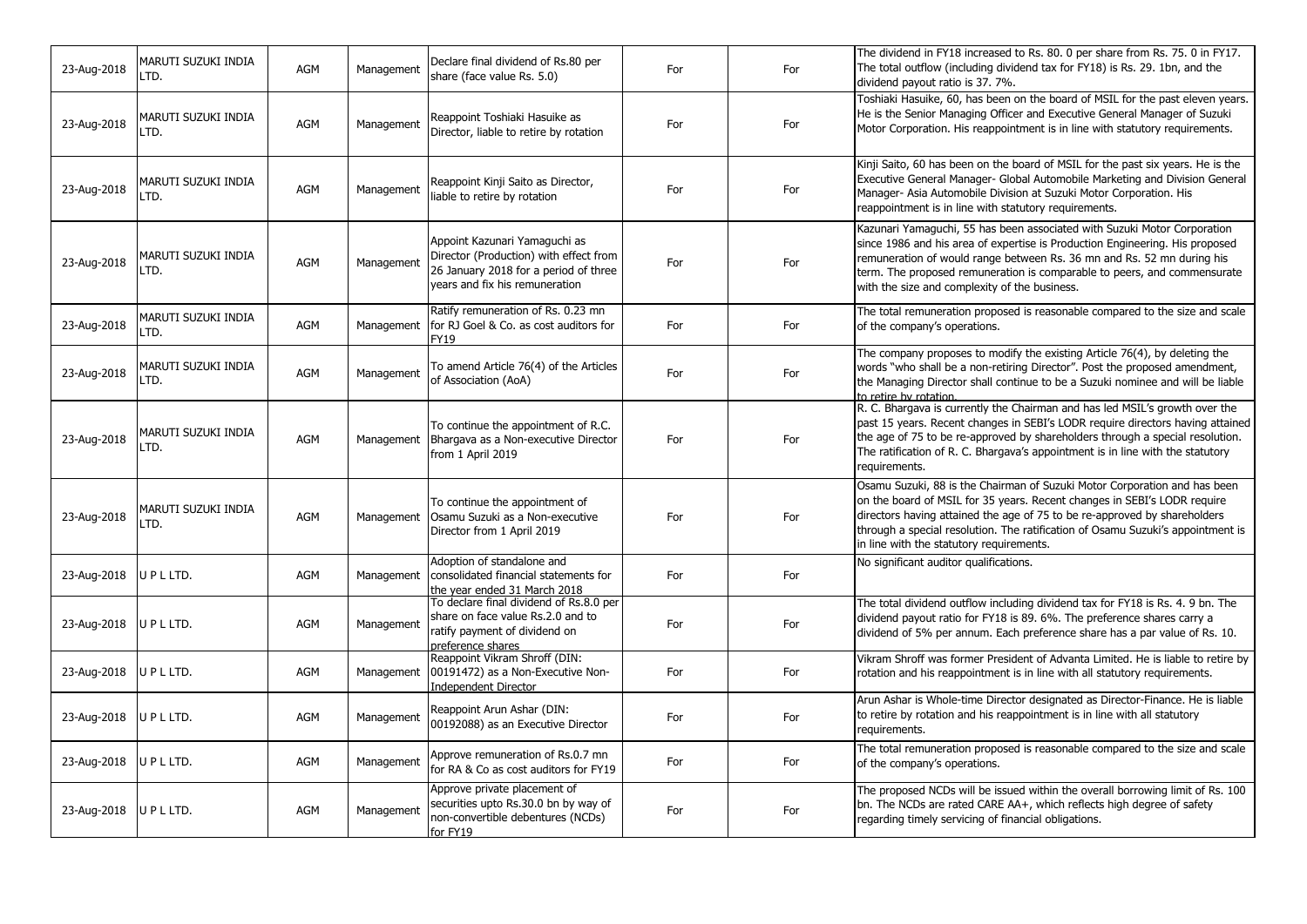| 23-Aug-2018 U P L LTD.   |                                 | AGM        | Management | Reappoint Rajnikant Shroff (DIN:<br>00180810) as Chairperson and<br>Managing Director for five years from<br>1 October 2018 and fix his<br>remuneration                                                                 | For | For     | The reappointment of Rajnikant Shroff, 84, as Chairperson and Managing<br>Director is in line with the statutory requirements. The proposed remuneration<br>of Rs. 114. 8 mn is commensurate with the size of the business and his<br>responsibilities. In FY18, Rajnikant Shroff's remuneration decreased by 36% to<br>Rs. 101. 1 mn. The ratio of his remuneration to median remuneration was<br>181x: the percentage increase in the median remuneration of employees in<br>FY18 was 8.0%. As the compensation structure includes an element of<br>commission, the NRC should consider a cap on this.                                                                                                                                                                                       |
|--------------------------|---------------------------------|------------|------------|-------------------------------------------------------------------------------------------------------------------------------------------------------------------------------------------------------------------------|-----|---------|------------------------------------------------------------------------------------------------------------------------------------------------------------------------------------------------------------------------------------------------------------------------------------------------------------------------------------------------------------------------------------------------------------------------------------------------------------------------------------------------------------------------------------------------------------------------------------------------------------------------------------------------------------------------------------------------------------------------------------------------------------------------------------------------|
| 23-Aug-2018   U P L LTD. |                                 | AGM        | Management | Reappoint Arun Ashar (DIN:<br>00192088) as Whole-time Director<br>designated as Director-Finance for<br>five years from 1 October 2018 and<br>fix his remuneration                                                      | For | For     | The reappointment of Arun Ashar, 70, as Whole-time Director designated as<br>Director-Finance is in line with the statutory requirements. The proposed<br>remuneration of Rs. 28. 6 mn is commensurate with the size of the business<br>and his responsibilities and in line with the peers. In FY18, Arun Ashar's<br>remuneration decreased by 11% to Rs. 25. 8 mn. The ratio of his remuneration<br>to median remuneration was 46x: the percentage increase in the median<br>remuneration of employees in FY18 was 8.0%. As the compensation structure<br>includes an element of commission, the NRC should consider a cap on this.                                                                                                                                                          |
| 23-Aug-2018              | LARSEN & TOUBRO LTD.            | AGM        | Management | Adoption of standalone financial<br>statements for the year ended 31<br>March 2018                                                                                                                                      | For | For     | No significant auditor qualifications.                                                                                                                                                                                                                                                                                                                                                                                                                                                                                                                                                                                                                                                                                                                                                         |
| 23-Aug-2018              | LARSEN & TOUBRO LTD.            | <b>AGM</b> | Management | Declare final dividend of Rs.16.0 per<br>equity share (FV Rs.2.0)                                                                                                                                                       | For | For     | The total dividend payout (including dividend distribution tax) for FY18<br>aggregates to Rs. 27. 0 bn. The dividend payout ratio for FY18 is 50. 1%.                                                                                                                                                                                                                                                                                                                                                                                                                                                                                                                                                                                                                                          |
| 23-Aug-2018              | LARSEN & TOUBRO LTD.            | <b>AGM</b> | Management | Reappoint Subramanian Sarma (DIN:<br>00554221) as Non-Executive Non-<br>Independent Director                                                                                                                            | For | For     | Subramanian Sarma, 60, retires by rotation. His reappointment is in line with all<br>statutory requirements.                                                                                                                                                                                                                                                                                                                                                                                                                                                                                                                                                                                                                                                                                   |
| 23-Aug-2018              | LARSEN & TOUBRO LTD.            | AGM        | Management | Reappoint Sunita Sharma (DIN:<br>02949529) as Non-Executive Non-<br><b>Independent Director</b>                                                                                                                         | For | Abstain | Sunita Sharma, 59, is a representative of LIC. She has attended 50% of the<br>board meetings held in 2018 and 68% (17 out of 25) meetings over the last<br>three years. While legally it is compliant but ideally we expect directors to take<br>their responsibilities seriously and attend all board meetings. Hence we are<br>abstaining from the same.                                                                                                                                                                                                                                                                                                                                                                                                                                     |
| 23-Aug-2018              | LARSEN & TOUBRO LTD.            | AGM        | Management | Reappoint A.M Naik (DIN: 00001514)<br>as Non-Executive Non-Independent<br><b>Director</b>                                                                                                                               | For | For     | A. M. Naik, 75, is former Executive Chairperson. His reappointment is in line<br>with all statutory requirements.                                                                                                                                                                                                                                                                                                                                                                                                                                                                                                                                                                                                                                                                              |
| 23-Aug-2018              | <b>LARSEN &amp; TOUBRO LTD.</b> | <b>AGM</b> | Management | Reappoint D.K Sen (DIN: 03554707)<br>as Director                                                                                                                                                                        | For | For     | D. K. Sen, 62, is on the company's board since 2015. His reappointment is in<br>line with all statutory requirements.                                                                                                                                                                                                                                                                                                                                                                                                                                                                                                                                                                                                                                                                          |
| 23-Aug-2018              | LARSEN & TOUBRO LTD.            | AGM        | Management | Appoint Hemant Bhargava (DIN:<br>01922717) as Non-Executive Non-<br><b>Independent Director</b>                                                                                                                         | For | For     | Hemant Bhargava, 59, is Managing Director of Life Insurance Corporation of<br>India (LIC). He was appointed to the board to fill the casual vacancy caused by<br>the resignation of Mr. Soshoban Sarker. His appointment is in line with all<br>statutory requirements.                                                                                                                                                                                                                                                                                                                                                                                                                                                                                                                        |
| 23-Aug-2018              | LARSEN & TOUBRO LTD.            | AGM        | Management | Ratify the continuation of A. M. Naik<br>as Non-Executive Non-Independent<br>Director with effect from 1 October<br>2017                                                                                                | For | For     | Recent changes in SEBI's LODR require directors having attained the age of 75<br>to be re-approved by shareholders through a special resolution. In line with this<br>regulatory change, A. M. Naik's appointment as a Non-Executive Non-<br>Independent Director requires shareholder approval: he is about 75 years old.<br>The ratification is in line with the statutory requirements.                                                                                                                                                                                                                                                                                                                                                                                                     |
| 23-Aug-2018              | LARSEN & TOUBRO LTD.            | AGM        | Management | Approve remuneration to be paid to<br>A. M. Naik as Non-Executive Non-<br>Independent Director in FY19, being<br>in excess of 50% of the total annual<br>remuneration payable to all Non-<br><b>Executive Directors</b> | For | For     | A. M. Naik's term as the Executive Chairperson ended on 30 September 2017.<br>He has now demitted his executive responsibilities and serves the board as its<br>Non-Executive Chairperson from 1 October 2017, for three years. In addition to<br>sitting fees, the company proposes to pay A. M. Naik an annual commission of<br>Rs. 50 mn and perquisites. Since the proposed amount will exceed 50% of<br>commission paid to all non-executive directors, the remuneration requires<br>shareholder approval via a special resolution. In case of inadequate profits, the<br>company will not pay him a commission. Further, the company has clarified<br>that A. M. Naik will not receive stock options. The proposed commission will be<br>within the stipulated limits under regulations. |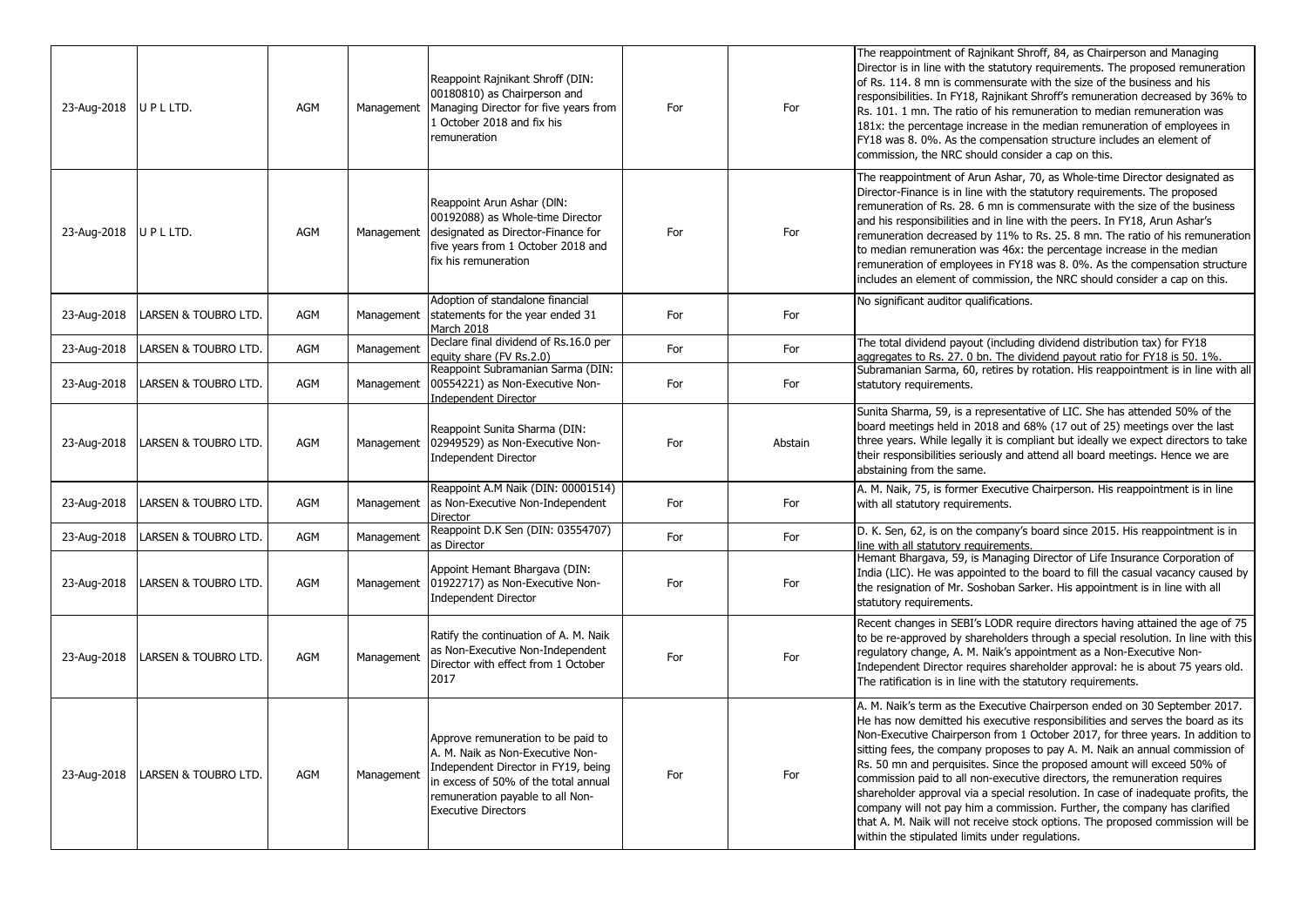| 23-Aug-2018 | LARSEN & TOUBRO LTD.            | AGM           | Management  | Approve issuance of non-convertible<br>debentures (NCDs) of up to Rs.60 bn                                                                             | For | For     | The issuance will be within the approved borrowing limit (Rs. 20 bn over and<br>above the aggregate of paid-up capital and free reserves of the company).                                                                                                                                                                                                                                                                                                                                                                                                                                                                                                                                                                                                           |
|-------------|---------------------------------|---------------|-------------|--------------------------------------------------------------------------------------------------------------------------------------------------------|-----|---------|---------------------------------------------------------------------------------------------------------------------------------------------------------------------------------------------------------------------------------------------------------------------------------------------------------------------------------------------------------------------------------------------------------------------------------------------------------------------------------------------------------------------------------------------------------------------------------------------------------------------------------------------------------------------------------------------------------------------------------------------------------------------|
| 23-Aug-2018 | LARSEN & TOUBRO LTD.            | AGM           | Management  | Approve remuneration of Rs. 1.2 mn<br>for R. Nanabhoy & Co. as cost<br>auditors for FY19                                                               | For | For     | The remuneration to be paid to the cost auditor is reasonable compared to the<br>size and scale of the company's operations.                                                                                                                                                                                                                                                                                                                                                                                                                                                                                                                                                                                                                                        |
| 24-Aug-2018 | <b>VEDANTA LTD.</b>             | AGM           | Management  | Adoption of standalone and<br>consolidated financial statements for<br>the year ended 31 March 2018                                                    | For | For     | No significant auditor qualifications.                                                                                                                                                                                                                                                                                                                                                                                                                                                                                                                                                                                                                                                                                                                              |
| 24-Aug-2018 | VEDANTA LTD.                    | AGM           | Management  | Confirm first interim dividend of<br>Rs.21.20 per equity share                                                                                         | For | For     | The total outflow on account of dividend payout aggregates to Rs. 94. 9 bn<br>including dividend distribution tax. The dividend payout ratio is 130. 8% v/s 77.<br>2% in FY17                                                                                                                                                                                                                                                                                                                                                                                                                                                                                                                                                                                       |
| 24-Aug-2018 | <b>VEDANTA LTD.</b>             | AGM           | Management  | Confirm the payment of Preference<br>Dividend of Rs.0.75 per preference<br>share at the rate of 7.5% on pro-rata<br>basis payable till the end of FY18 | For | For     | On 28 April 2017, Vedanta issued 3. 01 bn 7. 5% preference shares of Rs. 10<br>each aggregating to Rs. 30. 1 bn to non-controlling shareholders of Cairn India<br>as a part consideration for merger with Cairn India. On pro-rata basis the<br>dividend on preference shares aggregates to Rs. 2. 5 bn (including dividend                                                                                                                                                                                                                                                                                                                                                                                                                                         |
| 24-Aug-2018 | <b>VEDANTA LTD.</b>             | AGM           | Management  | Reappoint GR Arun Kumar<br>(DIN:01874769) as Director                                                                                                  | For | For     | GR Arun Kumar is the Chief Financial Officer of the company. His<br>reappointment is in line with all statutory requirements.                                                                                                                                                                                                                                                                                                                                                                                                                                                                                                                                                                                                                                       |
| 24-Aug-2018 | VEDANTA LTD.                    | AGM           | Management  | Reappoint Navin Agarwal as<br>Wholetime Director (Chairperson) for<br>a five-year term effective 1 August<br>2018 and fix his remuneration             | For | For     | Navin Agarwal is one of the founders of the company. He is associated with the<br>company for over 25 years. He is Executive Chairperson of Vedanta Limited<br>and Executive Vice Chairperson of holding company - Vedanta Resources PLC.<br>His proposed remuneration is estimated at Rs. 239 mn. This is commensurate<br>with the size and scale of the company's operations. Navin Agarwal holds<br>executive positions in two group companies. While we generally do not<br>encourage this as a practice, we support this resolution as there are strong<br>business linkages between the two entities. The company must consider setting<br>an absolute cap on his commission and disclose the value of stock options he is<br>likely to be granted each year. |
| 24-Aug-2018 | <b>VEDANTA LTD.</b>             | AGM           | Management  | Reappoint Ms. Lalita D. Gupte<br>(DIN:00043559) as Independent<br>Director effective from 29 January<br>2018 to 10 August 2021                         | For | For     | Ms. Lalita D Gupte is the former joint-managing director of ICICI Bank. Her<br>reappointment is in line with all statutory requirements.                                                                                                                                                                                                                                                                                                                                                                                                                                                                                                                                                                                                                            |
| 24-Aug-2018 | <b>VEDANTA LTD.</b>             | AGM           | Management  | Reappoint Ravi Kant (DIN:00016184)<br>as Independent Director effective<br>from 29 January 2018 to 31 May<br>2019                                      | For | For     | Ravi Kant is the former Managing Director and Vice Chairman of Tata Motors.<br>His reappointment is in line with all statutory requirements.                                                                                                                                                                                                                                                                                                                                                                                                                                                                                                                                                                                                                        |
| 24-Aug-2018 | <b>VEDANTA LTD.</b>             | AGM           | Shareholder | Appoint UK Sinha (DIN:00010336) as<br>Independent Director effective from<br>13 March 2018 to 10 August 2021                                           | For | For     | UK Sinha is the former Chairperson of Securities and Exchange Board of India.<br>His appointment is in line with all statutory requirements.                                                                                                                                                                                                                                                                                                                                                                                                                                                                                                                                                                                                                        |
| 24-Aug-2018 | <b>VEDANTA LTD.</b>             | AGM           | Management  | Reappoint Tarun Jain as Wholetime<br>Director from 1 April 2018 to 31<br>March 2019 and fix his remuneration                                           | For | For     | Tarun Jain is a Chartered Accountant with over 35 years of experience in<br>corporate finance, corporate strategy, business development and mergers and<br>acquisitions. His proposed remuneration is estimated at Rs. 134. 5 mn. This is<br>commensurate with the size and complexity of the company's operations. The<br>company must disclose the value of stock options he is likely to be granted                                                                                                                                                                                                                                                                                                                                                              |
| 24-Aug-2018 | <b>VEDANTA LTD.</b>             | AGM           | Management  | Approve remuneration of Rs.1.9 mn<br>payable to Ramnath Iyer & Co and<br>Shome and Banerjee, cost auditors<br>for FY19                                 | For | For     | The total remuneration proposed to be paid to the cost auditors is reasonable<br>compared to the size and scale of operations.                                                                                                                                                                                                                                                                                                                                                                                                                                                                                                                                                                                                                                      |
| 24-Aug-2018 | <b>VEDANTA LTD.</b>             | AGM           | Management  | Approve issuance of Non-Convertible<br>Debentures and other debt securities<br>upto Rs.200 bn on a private<br>placement basis                          | For | For     | The issuance will be within approved borrowing limits of Rs. 800 bn. The<br>company's borrowing programmes are rated CRISIL AA/Positive/CRISIL A1+:<br>these ratings denote a high degree of safety with respect to timely servicing of<br>financial obligations.                                                                                                                                                                                                                                                                                                                                                                                                                                                                                                   |
| 24-Aug-2018 | HATHWAY CABLE &<br>DATACOM LTD. | Postal Ballot | Management  | To issue equity up to Rs. 1.0 bn on a<br>preferential basis to Hathway<br>Investments Private Limited,<br>promoter group entity                        | For | Abstain | We would abstain as the company is part of group entity.                                                                                                                                                                                                                                                                                                                                                                                                                                                                                                                                                                                                                                                                                                            |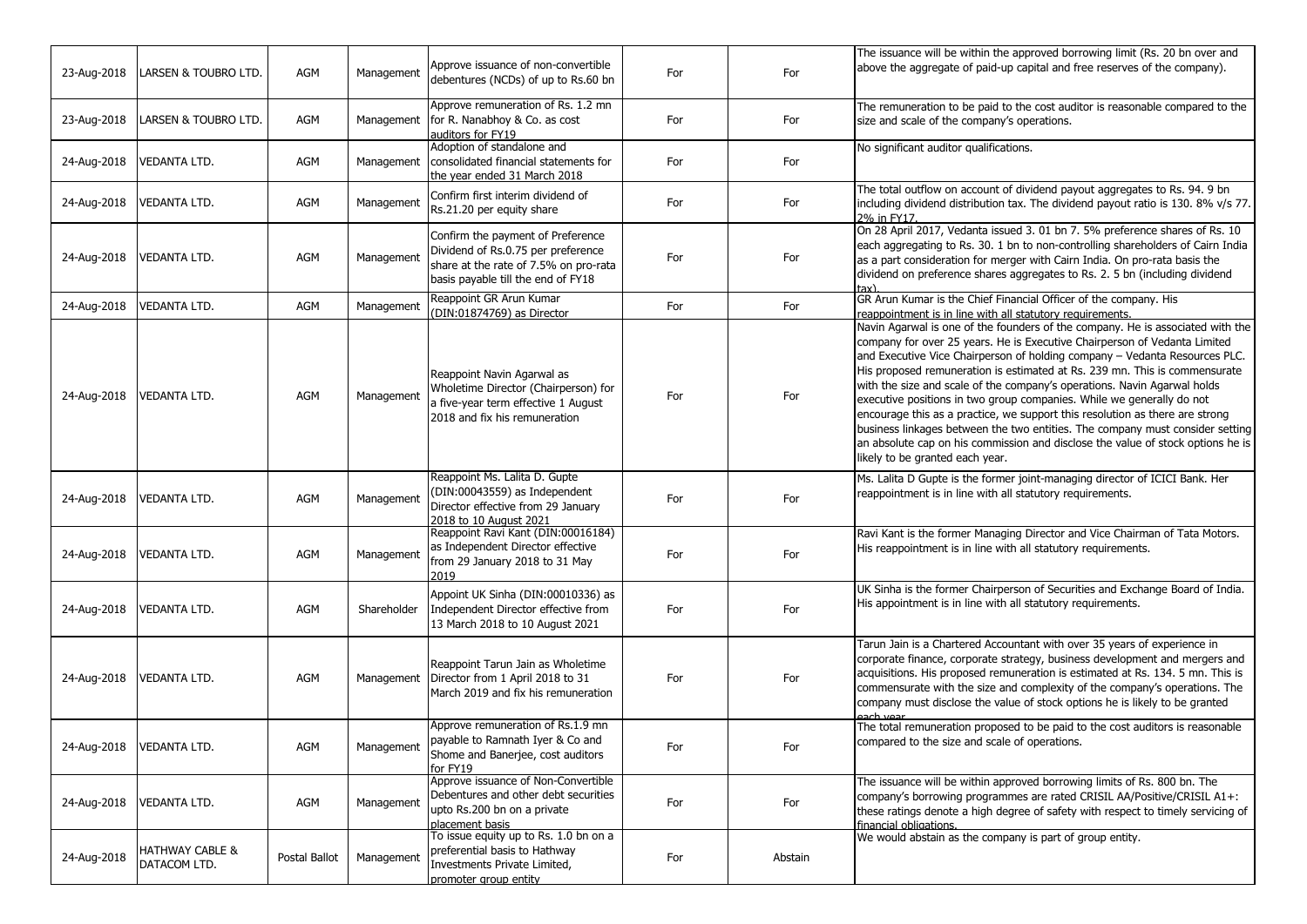| 24-Aug-2018             | HATHWAY CABLE &<br>DATACOM LTD. | Postal Ballot | Management  | Increase the limit of creation of<br>mortgage/charge on the assets of the<br>company from Rs. 20.0 bn to Rs.27.0                                     | For | Abstain | We would abstain as the company is part of group entity.                                                                                                                                                                                                                                                                                                                                                                                                                                                                                                                                                                                                                                                         |
|-------------------------|---------------------------------|---------------|-------------|------------------------------------------------------------------------------------------------------------------------------------------------------|-----|---------|------------------------------------------------------------------------------------------------------------------------------------------------------------------------------------------------------------------------------------------------------------------------------------------------------------------------------------------------------------------------------------------------------------------------------------------------------------------------------------------------------------------------------------------------------------------------------------------------------------------------------------------------------------------------------------------------------------------|
| 27-Aug-2018             | KAJARIA CERAMICS LTD.           | AGM           | Management  | Adoption of standalone and<br>consolidated financial statements for                                                                                  | For | For     | No significant auditor qualifications.                                                                                                                                                                                                                                                                                                                                                                                                                                                                                                                                                                                                                                                                           |
| 27-Aug-2018             | KAJARIA CERAMICS LTD.           | AGM           |             | the year ended 31 March 2018<br>Declare final dividend of Rs.3 per<br>Management equity share of face value of Re.1.0<br>each                        | For | For     | The total dividend outflow including dividend tax for FY18 is Rs. 574. 1mn. The<br>dividend payout ratio continues to remain within the company's target payout<br>at 22. 1%.                                                                                                                                                                                                                                                                                                                                                                                                                                                                                                                                    |
| 27-Aug-2018             | KAJARIA CERAMICS LTD.           | AGM           | Management  | Reappoint Chetan Kajaria (DIN:<br>00273928) as Director liable to retire<br>by rotation                                                              | For | For     | Chetan Kajaria is part of the promoter group and the Joint Managing Director of<br>the company. His reappointment is in line with the statutory requirements.                                                                                                                                                                                                                                                                                                                                                                                                                                                                                                                                                    |
| 27-Aug-2018             | KAJARIA CERAMICS LTD.           | AGM           | Management  | Reappoint Rishi Kajaria (DIN:<br>00228455) as Director liable to retire<br>by rotation                                                               | For | For     | Rishi Kajaria is part of the promoter group and the Joint Managing Director of<br>the company. His reappointment is in line with the statutory requirements.                                                                                                                                                                                                                                                                                                                                                                                                                                                                                                                                                     |
| 27-Aug-2018             | KAJARIA CERAMICS LTD.           | AGM           | Management  | Ratify appointment of the Statutory<br>Auditors Walker Chandiok & Co LLP<br>and to fix their remuneration for FY19                                   | For | For     | The ratification of Walker Chandiok & Co LLP appointment is in line with our<br>Voting Guidelines on Auditor (Re)appointment and with the requirements of<br>Section 139 of the Companies Act 2013.                                                                                                                                                                                                                                                                                                                                                                                                                                                                                                              |
| 27-Aug-2018             | KAJARIA CERAMICS LTD.           | AGM           | Management  | Reappoint Chetan Kajaria (DIN:<br>00273928) as the Joint Managing<br>Director for three years, effective 1<br>April 2018 and to fix his remuneration | For | For     | Chetan Kajaria is part of the promoter group. His proposed remuneration for<br>his tenure of three years is $\sim$ Rs. 82. 2mn, a $\sim$ 11% increase over his FY18<br>remuneration. The aggregate family remuneration for FY18 amounts to Rs.<br>189. 1mn, 8. 2% of the PAT, which is on the higher side. Nonetheless, his<br>individual remuneration is in line with industry peers, size scale and profitability<br>of operations. Further, a large part ranging between 40%-50%, of the<br>remuneration is variable which establishes a link between pay and<br>performance. As a good governance practice, the company must consider<br>setting a cap (in absolute terms) on the commission payable to him. |
| 27-Aug-2018             | KAJARIA CERAMICS LTD.           | AGM           | Management  | Reappoint Rishi Kajaria (DIN:<br>00228455) as the Joint Managing<br>Director for three years, effective 1<br>April 2018 and fix his remuneration     | For | For     | Rishi Kajaria is part of the promoter group. His proposed remuneration for his<br>tenure of three years is $\sim$ Rs. 82. 2mn, a $\sim$ 11% increase over his FY18<br>remuneration. The aggregate family remuneration for FY18 amounts to Rs.<br>189. 1mn, 8. 2% of the PAT, which is on the higher side. Nonetheless, his<br>individual remuneration is in line with industry peers, size scale and profitability<br>of operations. Further, a large part ranging between 40%-50%, of the<br>remuneration is variable which establishes a link between pay and<br>performance. As a good governance practice, the company must consider<br>setting a cap (in absolute terms) on the commission payable to him.  |
| 27-Aug-2018             | KAJARIA CERAMICS LTD.           | AGM           | Management  | Reappoint H. Rathnakar Hegde (DIN:<br>05158270) as an Independent<br>Director for five years, effective 1<br>April 2019                              | For | Abstain | H. Rathnakar Hegde, 68 has been on the board of Kajaria for six years (January<br>2012). His board attendance for FY18 was 57% and 72% over the past three<br>years. Even though there are no statutory requirements regarding attendance,<br>we expect directors to take their responsibilities seriously and attend all board<br>meetings. Hence we are abstaining from the same.                                                                                                                                                                                                                                                                                                                              |
| 27-Aug-2018             | VOLTAS LTD.                     | AGM           | Management  | Adoption of standalone financial<br>statements for the year ended 31<br>March 2018                                                                   | For | For     | No significant auditor qualifications.                                                                                                                                                                                                                                                                                                                                                                                                                                                                                                                                                                                                                                                                           |
| 27-Aug-2018 VOLTAS LTD. |                                 | AGM           |             | Adoption of consolidated financial<br>Management Statements for the year ended 31<br>March 2018                                                      | For | For     | No significant auditor qualifications.                                                                                                                                                                                                                                                                                                                                                                                                                                                                                                                                                                                                                                                                           |
| 27-Aug-2018             | <b>VOLTAS LTD.</b>              | AGM           | Management  | To declare final dividend of Rs.4.0 per<br>share on face value Re.1.0                                                                                | For | For     | The total dividend outflow including dividend tax for FY18 is Rs. 1. 6 bn. The<br>dividend payout ratio for FY18 is 31. 8%.                                                                                                                                                                                                                                                                                                                                                                                                                                                                                                                                                                                      |
| 27-Aug-2018             | <b>VOLTAS LTD.</b>              | AGM           | Management  | Reappoint Vinayak Deshpande (DIN:<br>00036827) as a Non-Executive Non-<br>Independent Director                                                       | For | For     | Vinayak Deshpande is Managing Director of Tata Projects Limited. He is liable<br>to retire by rotation and his reappointment is in line with all statutory<br>requirements.                                                                                                                                                                                                                                                                                                                                                                                                                                                                                                                                      |
| 27-Aug-2018             | <b>VOLTAS LTD.</b>              | AGM           | Shareholder | Appoint Pradeep Bakshi (DIN:<br>02940277) as an Executive Director                                                                                   | For | For     | Pradeep Bakshi is Managing Director and Chief Executive Officer. He is liable to<br>retire by rotation and his appointment is in line with all statutory requirements.                                                                                                                                                                                                                                                                                                                                                                                                                                                                                                                                           |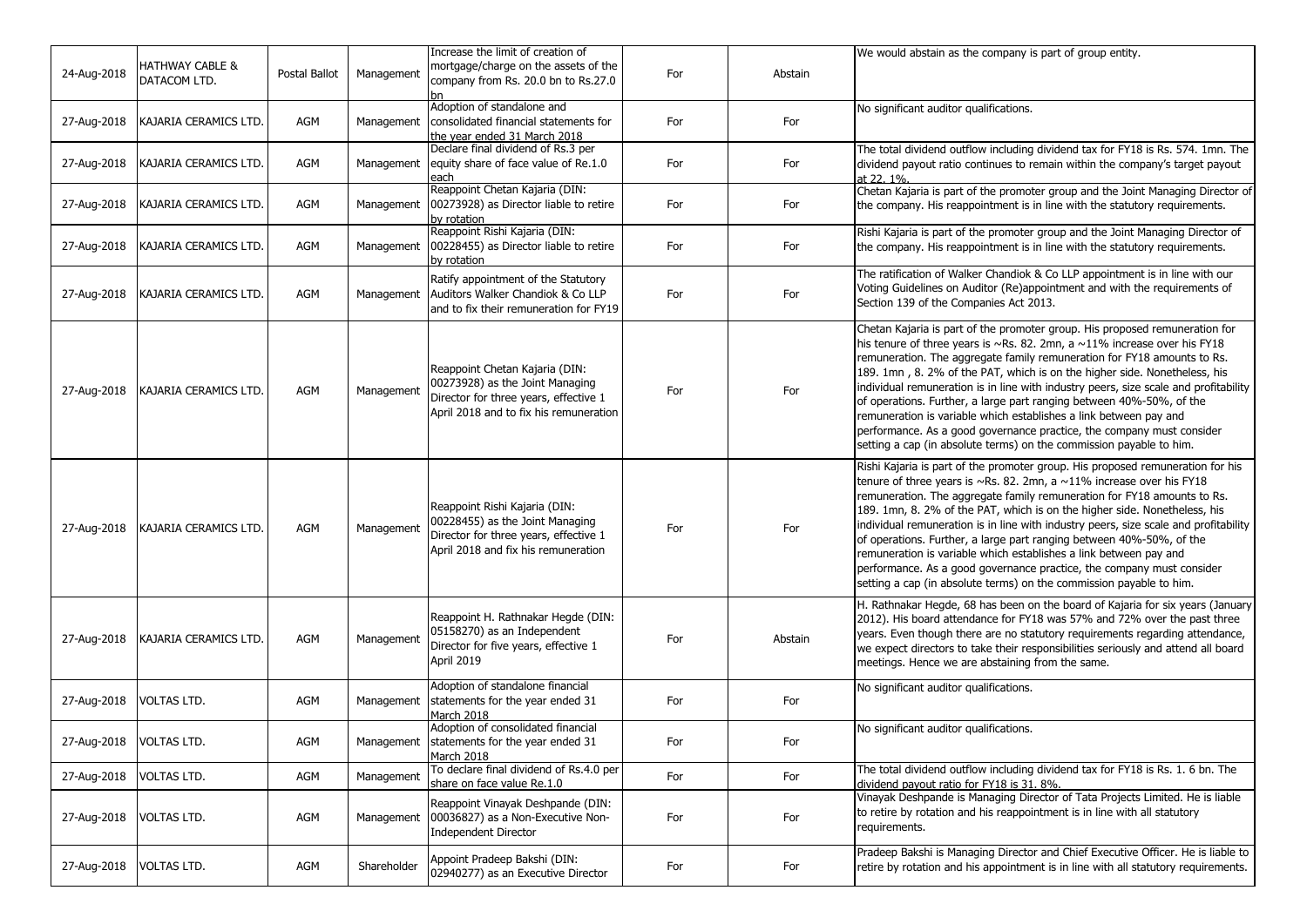| 27-Aug-2018 | <b>VOLTAS LTD.</b>                      | AGM        | Management  | Appoint Pradeep Bakshi as Executive<br>Director for three years from 1<br>September 2017 and MD and CEO<br>from 10 February 2018 to 31 August<br>2020 and fix his remuneration | For | For | The appointment of Pradeep Bakshi as Executive Director for three years from<br>1 September 2017 and Managing Director and Chief Executive Officer from 10<br>February 2018 to 31 August 2020 is in line with the statutory requirements.<br>The maximum proposed remuneration of Rs. 60. 2 mn is commensurate with<br>the size of the business and his responsibilities and in line with the peers. As<br>the compensation structure includes an element of commission and incentive<br>remuneration, the NRC should consider a cap on them. |
|-------------|-----------------------------------------|------------|-------------|--------------------------------------------------------------------------------------------------------------------------------------------------------------------------------|-----|-----|-----------------------------------------------------------------------------------------------------------------------------------------------------------------------------------------------------------------------------------------------------------------------------------------------------------------------------------------------------------------------------------------------------------------------------------------------------------------------------------------------------------------------------------------------|
| 27-Aug-2018 | <b>VOLTAS LTD.</b>                      | AGM        | Shareholder | Appoint Anil George (DIN: 00590939)<br>as an Executive Director                                                                                                                | For | For | Anil George is Deputy Managing Director. He is liable to retire by rotation and<br>his appointment is in line with all statutory requirements.                                                                                                                                                                                                                                                                                                                                                                                                |
| 27-Aug-2018 | <b>VOLTAS LTD.</b>                      | AGM        | Management  | Appoint Anil George as Executive<br>Director for three years from 1<br>September 2017 and Deputy MD from<br>10 February 2018 to 31 August 2020<br>and fix his remuneration     | For | For | The appointment of Anil George as Executive Director for three years from 1<br>September 2017 and Deputy Managing Director from 10 February 2018 to 31<br>August 2020 is in line with the statutory requirements. The maximum proposed<br>remuneration of Rs. 43. 3 mn is commensurate with the size of the business<br>and his responsibilities and in line with the peers. As the compensation<br>structure includes an element of commission and incentive remuneration, the<br>NRC should consider a cap on them.                         |
| 27-Aug-2018 | <b>VOLTAS LTD.</b>                      | AGM        | Management  | Approve remuneration of Rs.0.4 mn<br>for Sagar & Associates as cost<br>auditors for FY19                                                                                       | For | For | The total remuneration proposed is reasonable compared to the size and scale<br>of the company's operations.                                                                                                                                                                                                                                                                                                                                                                                                                                  |
| 28-Aug-2018 | <b>BHARTI AIRTEL LTD.</b>               | <b>NCM</b> | Management  | Approve transfer of Tata Teleservices<br>Limited's (TTL) consumer mobile<br>business into Bharti Airtel Limited and<br>Bharti Hexacom Limited, a 70%<br>subsidiary             | For | For | With the acquisition of the consumer mobile undertaking of TTL, Bharti Airtel<br>will add TTL's subscribers to its subscriber base. Bharti Airtel does not assume<br>any debt on account of the acquisition and will instead only issue a nominal<br>amount of preference shares to the shareholders of TTL. Further, it allows<br>Bharti Airtel to increase its market share at a time when consolidation is taking<br>place across the telecom industry.                                                                                    |
| 28-Aug-2018 | <b>&amp; T FINANCE</b><br>HOLDINGS LTD. | AGM        | Management  | Adoption of standalone &<br>consolidated financial statements for<br>the year ended 31 March 2018                                                                              | For | For | No significant auditor qualifications.                                                                                                                                                                                                                                                                                                                                                                                                                                                                                                        |
| 28-Aug-2018 | . & T FINANCE<br><b>HOLDINGS LTD.</b>   | AGM        | Management  | Declare dividend of Rs. 1.0 per share<br>(FV Rs.10)                                                                                                                            | For | For | The dividend proposed is Rs. 1. 0 per share (face value Rs. 10. 0) up 25% from<br>Rs 0. 8 per share paid in FY17 on account of a 47. 9% growth in standalone<br>profitability and pay-out ratio is 54, 3%.                                                                                                                                                                                                                                                                                                                                    |
| 28-Aug-2018 | . & T FINANCE<br>HOLDINGS LTD.          | AGM        | Management  | Reappoint Dinanath Dubhashi (DIN:<br>03545900), as director liable to retire<br>by rotation                                                                                    | For | For | Dinanath Dubhashi is the Managing Director & Chief Executive Officer of L&T<br>Finance Holdings Ltd. His reappointment is in line with all statutory<br>requirements.                                                                                                                                                                                                                                                                                                                                                                         |
| 28-Aug-2018 | <b>&amp; T FINANCE</b><br>HOLDINGS LTD. | AGM        | Shareholder | Appoint Dr. (Mrs.) Rajani R. Gupte<br>(DIN: 03172965) as Independent<br>Director for five years upto 27 June<br>2023                                                           | For | For | Dr. Rajani Gupte is Vice Chancellor of Symbiosis International University, Pune.<br>She is a Ph. D. In Economics from Gokhale Institute of Politics and Economics;<br>Pune University. Her appointment is in line with all statutory requirements.                                                                                                                                                                                                                                                                                            |
| 28-Aug-2018 | & T FINANCE<br>HOLDINGS LTD.            | AGM        | Shareholder | Appoint Prabhakar B. (DIN:<br>02101808) as Director liable to retire<br>by rotation from 28 June 2018                                                                          | For | For | Prabhakar B. Was a banker for over 37 years with various banks and retired as<br>CMD of Andhra Bank in August 2013. He is a Chartered Accountant. His<br>appointment is in line with all statutory requirements.                                                                                                                                                                                                                                                                                                                              |
| 28-Aug-2018 | <b>&amp; T FINANCE</b><br>HOLDINGS LTD. | AGM        | Management  | Approve private placement of non-<br>convertible debenture (NCD) of upto<br>Rs. 20 bn                                                                                          | For | For | The NCDs issued will be within the overall borrowing limit of the company.<br>LTFHL has an outstanding credit rating of ICRA AA+/Stable/ICRA A1+, IND<br>AAA/Stable/IND A1+, which denotes high degree of safety regarding timely<br>servicing of financial obligations.                                                                                                                                                                                                                                                                      |
| 28-Aug-2018 | . & T FINANCE<br>HOLDINGS LTD.          | AGM        | Management  | Approve issue of Non-Convertible<br>Redeemable Preference Shares of<br>upto Rs. 15.0 bn by way of public<br>offer or on a private placement basis                              | For | For | The preference shares will be redeemable at a maximum period of 7 years.<br>Because the preference shares are non-convertible, there will not be any equity<br>dilution. Given that LTFHL is a core investment company (CIC), the preference<br>shares are raised for onward lending to the finance group / companies. Even if<br>the redeemable preference capital is treated in the nature of long term debt,<br>the change in credit metrics of the company is marginal.                                                                   |
| 29-Aug-2018 | INDIAN OIL CORPN.<br>LTD.               | AGM        | Management  | Adoption of standalone and<br>consolidated financial statements for<br>the year ended 31 March 2018                                                                            | For | For | No significant auditor qualifications.                                                                                                                                                                                                                                                                                                                                                                                                                                                                                                        |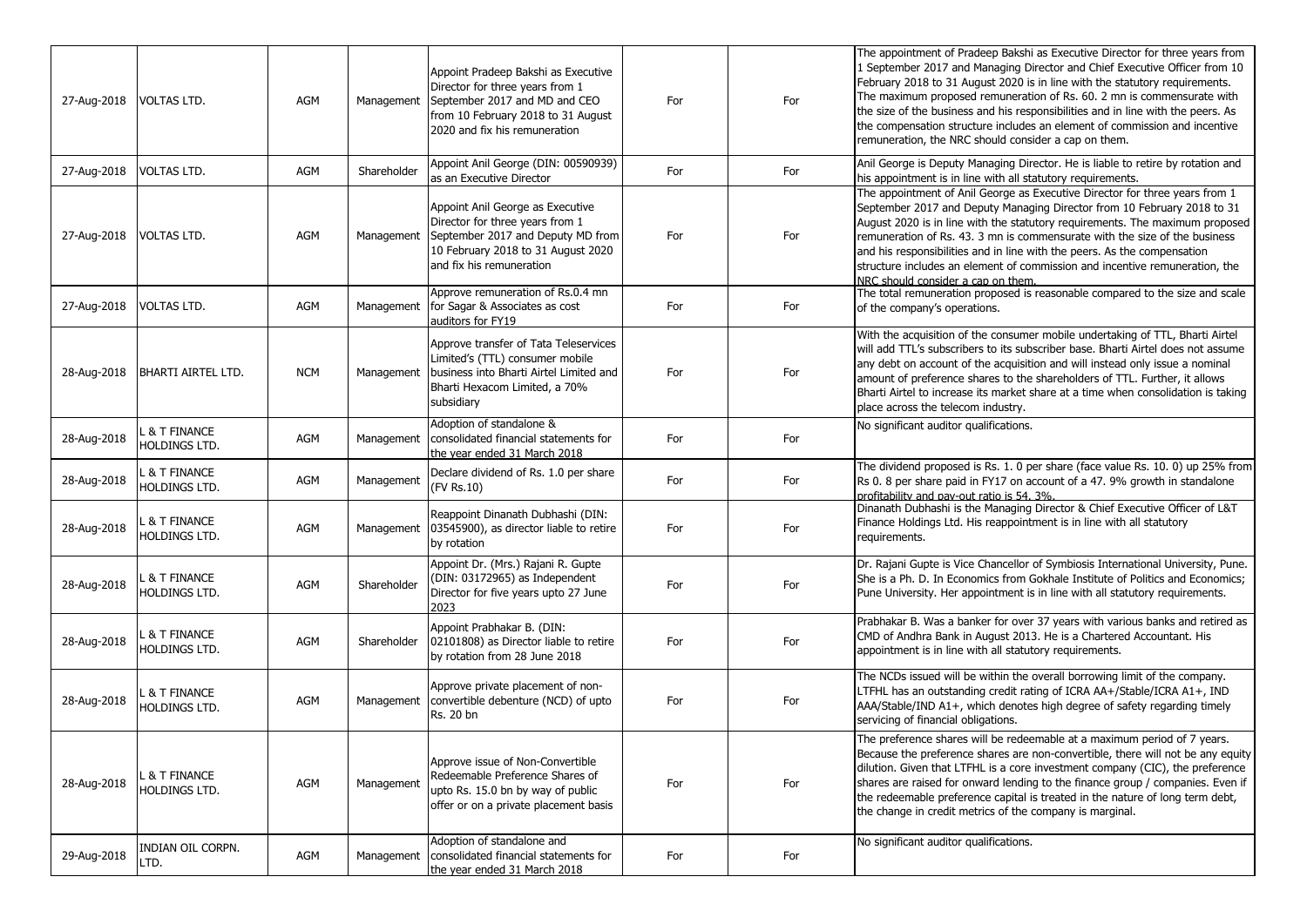| 29-Aug-2018 | INDIAN OIL CORPN.<br>LTD. | <b>AGM</b> | Management | Confirm interim dividend of Rs.19 per<br>equity share and declare final<br>dividend of Rs.2 per equity share of<br>Rs.10 each             | For | For | The total outflow on account of dividend is Rs. 239. 6 bn. The dividend payout<br>ratio is 112. 2% v/s 56. 7% in the previous year.                                                                                                                                                                                                                                                                                                                                                   |
|-------------|---------------------------|------------|------------|-------------------------------------------------------------------------------------------------------------------------------------------|-----|-----|---------------------------------------------------------------------------------------------------------------------------------------------------------------------------------------------------------------------------------------------------------------------------------------------------------------------------------------------------------------------------------------------------------------------------------------------------------------------------------------|
| 29-Aug-2018 | INDIAN OIL CORPN.<br>LTD. | AGM        | Management | Reappoint G. K. Satish (DIN:<br>06932170), as Director, liable to retire<br>by rotation                                                   | For | For | G. K. Satish is the Director of Planning & Business Development. He has been<br>on the board of the company for two years. His reappointment is in line with<br>the statutory requirements.                                                                                                                                                                                                                                                                                           |
| 29-Aug-2018 | INDIAN OIL CORPN.<br>LTD. | AGM        |            | Appoint B. V. Rama Gopal (DIN:<br>Management 07551777), as Director, liable to<br>retire by rotation                                      | For | For | B. V. Rama Gopal is the Director Refineries and has been associated with IOCL<br>since 1982 as a graduate engineer trainee. His has over 34 years of experience<br>in the Refinery sector and has also substantial work experience in the Oil & Gas<br>sector. Consequently, he has intricate knowledge and operating experience of<br>both refineries and petrochemical units.                                                                                                       |
| 29-Aug-2018 | INDIAN OIL CORPN.<br>LTD. | AGM        | Management | Appoint Ranjan Kumar Mohapatra<br>(DIN: 08006199), as Director (Human<br>Resources), liable to retire by rotation                         | For | For | Ranjan Kumar Mohapatra is the Director Human Resources and has been<br>associated with IOCL since 1987. He has substantial knowledge and experience<br>in Supply Chain & Logistics and has worked on various assignments with<br>respect to Terminal Operations, Supply Chain Management & Logistics. He is<br>also Chairperson of Lanka IOC, IOCL's subsidiary in Sri Lanka.                                                                                                         |
| 29-Aug-2018 | INDIAN OIL CORPN.<br>LTD. | AGM        | Management | Appoint Vinoo Mathur (DIN:<br>01508809) as Independent Director<br>for a period of 3 years with effect<br>from 22 September 2017          | For | For | Vinoo Mathur has extensive work experience of ~44 years in various aspects of<br>Railway Operations and Management as well as Commercial Management &<br>Planning functions. Currently he is a Senior Advisor to JICA Study Team<br>conducting follow-up studies for High Speed Rail Project between Mumbai and<br>Ahmedabad.                                                                                                                                                         |
| 29-Aug-2018 | INDIAN OIL CORPN.<br>LTD. | AGM        | Management | Appoint Samirendra Chatterjee (DIN:<br>06567818) as Independent Director<br>for a period of 3 years with effect<br>from 22 September 2017 | For | For | Samirendra Chatterjee career spans about 36 years as an IAS officer. He has<br>worked with the State and Central government in various capacities including<br>Member Private Investments at NHAI and as Secretary Defence.                                                                                                                                                                                                                                                           |
| 29-Aug-2018 | INDIAN OIL CORPN.<br>LTD. | AGM        | Management | Appoint Chitta Ranjan Biswal (DIN:<br>02172414) as Independent Director<br>for a period of 3 years with effect<br>from 22 September 2017  | For | For | Chitta Ranjan Biswal is a retired IAS officer of the Andhra Pradesh cadre. He<br>has held senior positions with the State Government of Andhra Pradesh<br>including as Principal Secretary to the Government in departments like Rural<br>Development, Industries & Commerce, etc.                                                                                                                                                                                                    |
| 29-Aug-2018 | Indian oil Corpn.<br>LTD. | AGM        | Management | Appoint Dr. Jagdish Kishwan (DIN:<br>07941042) as Independent Director<br>for a period of 3 years with effect<br>from 22 September 2017   | For | For | Dr. Jagdish Kishwan is a retired Indian Forest Services Officer. He is a well-<br>known Climate Change and Forestry Specialist with deep knowledge of practical<br>issues of Wildlife and Agroforestry. He has held important assignments<br>including that of the Director General, Indian Council of Forestry Research and<br>Education (ICFRE).                                                                                                                                    |
| 29-Aug-2018 | INDIAN OIL CORPN.<br>LTD. | AGM        | Management | Appoint Sankar Chakraborti (DIN:<br>06905980) as Independent Director<br>for a period of 3 years with effect<br>from 22 September 2017    | For | For | Sankar Chakraborti is the Executive Director and CEO of Acuite Ratings &<br>Research Limited. He has extensive experience spanning two decades in<br>developing and selling data, analytics, risk management, and financial research<br>solutions. He is a member of the Working Group constituted by the Insolvency<br>and Bankruptcy Board of India for recommending the strategy and approach for<br>implementation of the provisions of the Insolvency and Bankruptcy Code, 2016. |
| 29-Aug-2018 | INDIAN OIL CORPN.<br>LTD. | AGM        | Management | Appoint D. S. Shekhawat (DIN:<br>07404367) as Independent Director<br>for a period of 3 years with effect<br>from 22 September 2017       | For | For | D. S. Shekhawat is a chartered accountant with experience in Bank, Charitable<br>and Educational Institutes audits as well as direct/indirect tax consultancy and<br>project financing.                                                                                                                                                                                                                                                                                               |
| 29-Aug-2018 | INDIAN OIL CORPN.<br>LTD. | AGM        | Management | Ratify the remuneration of Rs.1.9mn<br>payable to cost auditors for FY19                                                                  | For | For | The company has appointed Chandra Wadhwa & Co, Bandyopadhyaya Bhaumik<br>& Co, Mani & Co, RJ Goel & Co, ABK & Associates and Vivekanandan Unni &<br>Associates, Chennai as cost auditors for FY18. The total remuneration proposed<br>to be paid to the cost auditors is reasonable compared to the size and scale of<br>operations.                                                                                                                                                  |
| 29-Aug-2018 | INDIAN OIL CORPN.<br>LTD. | AGM        | Management | Private placement of debentures upto<br>Rs.200 bn                                                                                         | For | For | The proposed issuance will be carved out of the company's Rs. 1,100 bn<br>borrowing limit,<br>which was approved by shareholders in August 2014 postal ballot.                                                                                                                                                                                                                                                                                                                        |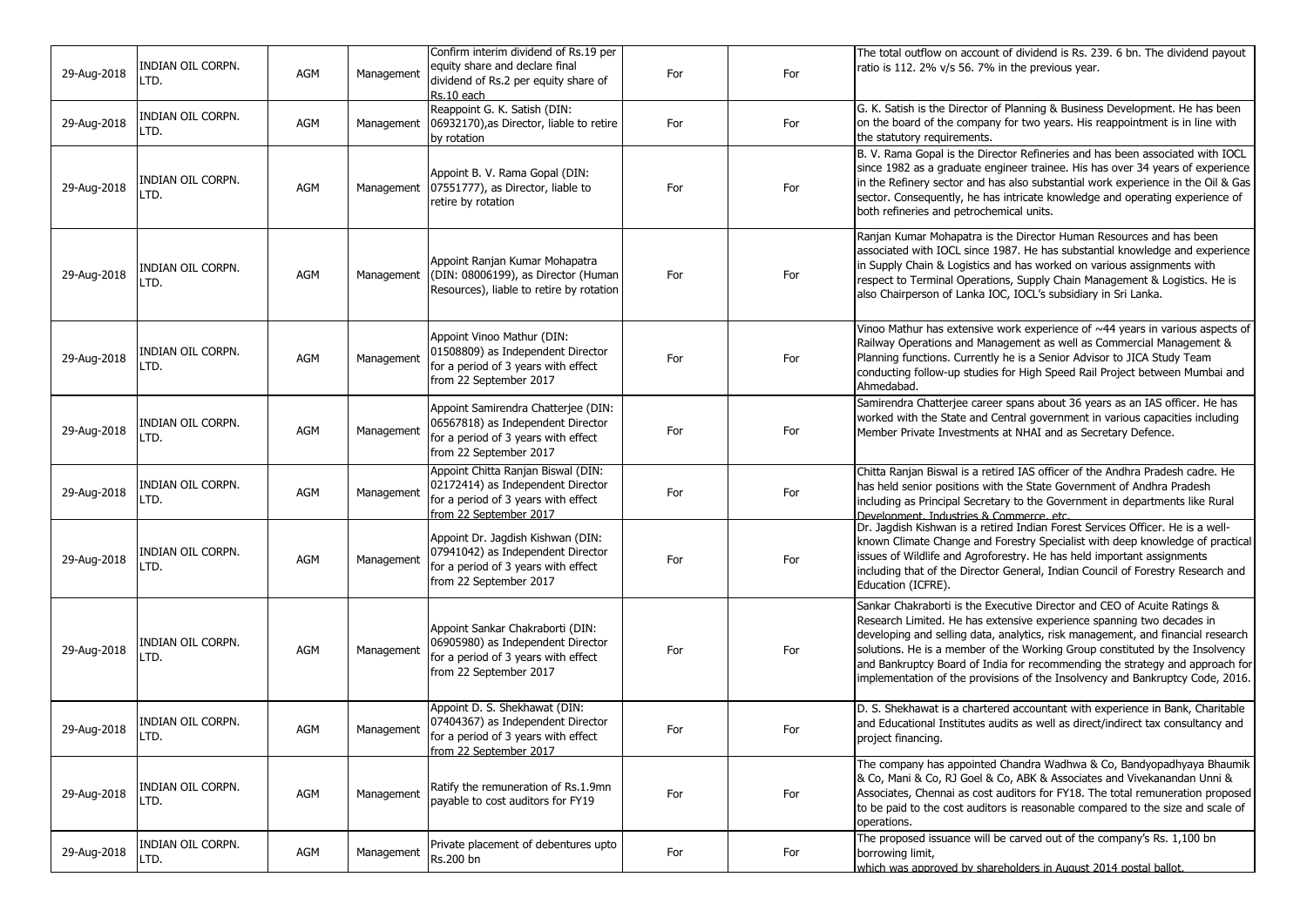| 29-Aug-2018 | INDIAN OIL CORPN.<br>LTD.          | AGM        |            | Appoint Gurmeet Singh (DIN:<br>Management 08093170), as Director, liable to<br>retire by rotation                                   | For | For | Gurmeet Singh is the Director (Marketing) with effect from 26th July 2018. He<br>has been associated with IOCL since 1983. At IOCL he has handled multiple<br>portfolios including assignments in Project Management, Engineering, Retail<br>Sales and LPG divisions. He has extensive experience on LPG and has handled<br>production and marketing aspects of the LPG Business at field and regional<br>levels in various capacities. His terms of appointment are not disclosed.<br>Notwithstanding, he will retire by rotation. His proposed remuneration is not<br>disclosed: remuneration in public sector enterprises is usually not high. As a<br>good governance practice, we expect PSE's to disclose the proposed<br>appointment terms including tenure and proposed remuneration to its<br>shareholders through the AGM notice. |
|-------------|------------------------------------|------------|------------|-------------------------------------------------------------------------------------------------------------------------------------|-----|-----|---------------------------------------------------------------------------------------------------------------------------------------------------------------------------------------------------------------------------------------------------------------------------------------------------------------------------------------------------------------------------------------------------------------------------------------------------------------------------------------------------------------------------------------------------------------------------------------------------------------------------------------------------------------------------------------------------------------------------------------------------------------------------------------------------------------------------------------------|
| 29-Aug-2018 | INDIAN OIL CORPN.<br>LTD.          | AGM        |            | Appoint Akshay Kumar Singh (DIN:<br>Management 03579974), as Director, liable to<br>retire by rotation                              | For | For | Akshay Kumar Singh is the Director (Pipelines) with effect from 14 August<br>2018. He has expertise in executing challenging, complex and large size cross<br>country pipeline network of national importance. He also has extensive<br>experience in the field of design engineering, planning, execution and O&M of<br>hydrocarbon cross country pipeline system and process plants. His terms of<br>appointment are not disclosed. Notwithstanding, he will retire by rotation. His<br>proposed remuneration is not disclosed: remuneration in public sector<br>enterprises is usually not high. As a good governance practice, we expect PSE's<br>to disclose the proposed appointment terms including tenure and proposed<br>remuneration to its shareholders through the AGM notice.                                                  |
| 29-Aug-2018 | NATIONAL ALUMINIUM<br>CO. LTD.     | <b>AGM</b> | Management | Adoption of financial statements for<br>the vear ended 31 March 2018                                                                | For | For | No significant auditor qualifications.                                                                                                                                                                                                                                                                                                                                                                                                                                                                                                                                                                                                                                                                                                                                                                                                      |
| 29-Aug-2018 | NATIONAL ALUMINIUM<br>CO. LTD.     | <b>AGM</b> |            | To confirm interim dividend of Rs. 4.7<br>Management and declare final dividend of Re. 1.0<br>(face value Rs. 5.0) for FY18         | For | For | The total dividend for FY18 is Rs. 5. 7 per equity share, while it paid a dividend<br>of Rs. 2. 8 in FY17. The total dividend outflow (including dividend tax for FY18)<br>is Rs. 13. 3 bn and the dividend payout ratio is 98. 8%.                                                                                                                                                                                                                                                                                                                                                                                                                                                                                                                                                                                                         |
| 29-Aug-2018 | NATIONAL ALUMINIUM<br>CO. LTD.     | AGM        | Management | Reappoint Basant Thakur (DIN:<br>07557093) as an Executive Director<br>(Director-HR)                                                | For | For | Basant Thakur, 59, is currently the Director (HR). His reappointment as an<br>Executive Director is in line with all statutory requirements.                                                                                                                                                                                                                                                                                                                                                                                                                                                                                                                                                                                                                                                                                                |
| 29-Aug-2018 | NATIONAL ALUMINIUM<br>CO. LTD.     | <b>AGM</b> | Management | Appoint Dr. K. Rajeswara Rao (DIN:<br>08071005) as the Non-Executive Non-<br>Independent Director                                   | For | For | Dr. K. Rajeswara Rao, 56, holds a Masters' degree in Sociology and Ph. D. In<br>Social Science. He is currently Additional Secretary, Ministry of Mines and<br>represents Government on India on the board. His appointment as a Non-<br>Executive Non- Independent Director meets all statutory requirements.                                                                                                                                                                                                                                                                                                                                                                                                                                                                                                                              |
| 29-Aug-2018 | NATIONAL ALUMINIUM<br>CO. LTD.     | <b>AGM</b> | Management | Appoint Anil Nayak (DIN: 08097669)<br>as the Non-Executive Non-<br>Independent Director                                             | For | For | Anil Nayak, 56, holds a Masters' degree in Chemical Engineering from Calcutta<br>University. He is currently Joint Secretary, Ministry of Mines and represents<br>Government of India on the board. His appointment as a Non-Executive Non-<br>Independent Director meets all statutory requirements.                                                                                                                                                                                                                                                                                                                                                                                                                                                                                                                                       |
| 29-Aug-2018 | NATIONAL ALUMINIUM<br>CO. LTD.     | AGM        | Management | Reappoint Pradip Kumar Mishra (DIN:<br>06445517) as an Executive Director<br>(Director- Commercial)                                 | For | For | Pradip Kumar Mishra, 57, holds a Masters' degree in English Literature from<br>Utkal University. He has a past experience of over 35 years in SAIL. He was<br>appointed as an additional director, w. E. F. 23 April 2018. The terms of<br>remuneration are not disclosed: notwithstanding, he is liable to retire by<br>rotation. While, his proposed remuneration has not been disclosed:<br>remuneration in public sector enterprises is usually not high. As a good<br>governance practice, we expect PSE's to disclose the proposed appointment<br>terms and proposed remuneration to its shareholders through the AGM notice.                                                                                                                                                                                                         |
| 29-Aug-2018 | NATIONAL ALUMINIUM<br>CO. LTD.     | AGM        | Management | Approve remuneration of Rs. 0.3 mn<br>for Tanmaya S. Pradhan & Co., as<br>cost auditors for FY19                                    | For | For | The total remuneration proposed is reasonable compared to the size and scale<br>of the company's operations.                                                                                                                                                                                                                                                                                                                                                                                                                                                                                                                                                                                                                                                                                                                                |
| 30-Aug-2018 | HINDUSTAN PETROLEUM<br>CORPN. LTD. | AGM        | Management | Adoption of financial statements for<br>the year ended 31 March 2018                                                                | For | For | No significant auditor qualifications.                                                                                                                                                                                                                                                                                                                                                                                                                                                                                                                                                                                                                                                                                                                                                                                                      |
| 30-Aug-2018 | HINDUSTAN PETROLEUM<br>CORPN. LTD. | AGM        | Management | Confirm interim dividend of Rs.14.50<br>per equity share and declare final<br>dividend of Rs.2.50 per equity share<br>of Rs.10 each | For | For | The total outflow on account of dividend is Rs. 31. 2 bn. The dividend payout is<br>49. 1% v/s 59. 1% in the previous year.                                                                                                                                                                                                                                                                                                                                                                                                                                                                                                                                                                                                                                                                                                                 |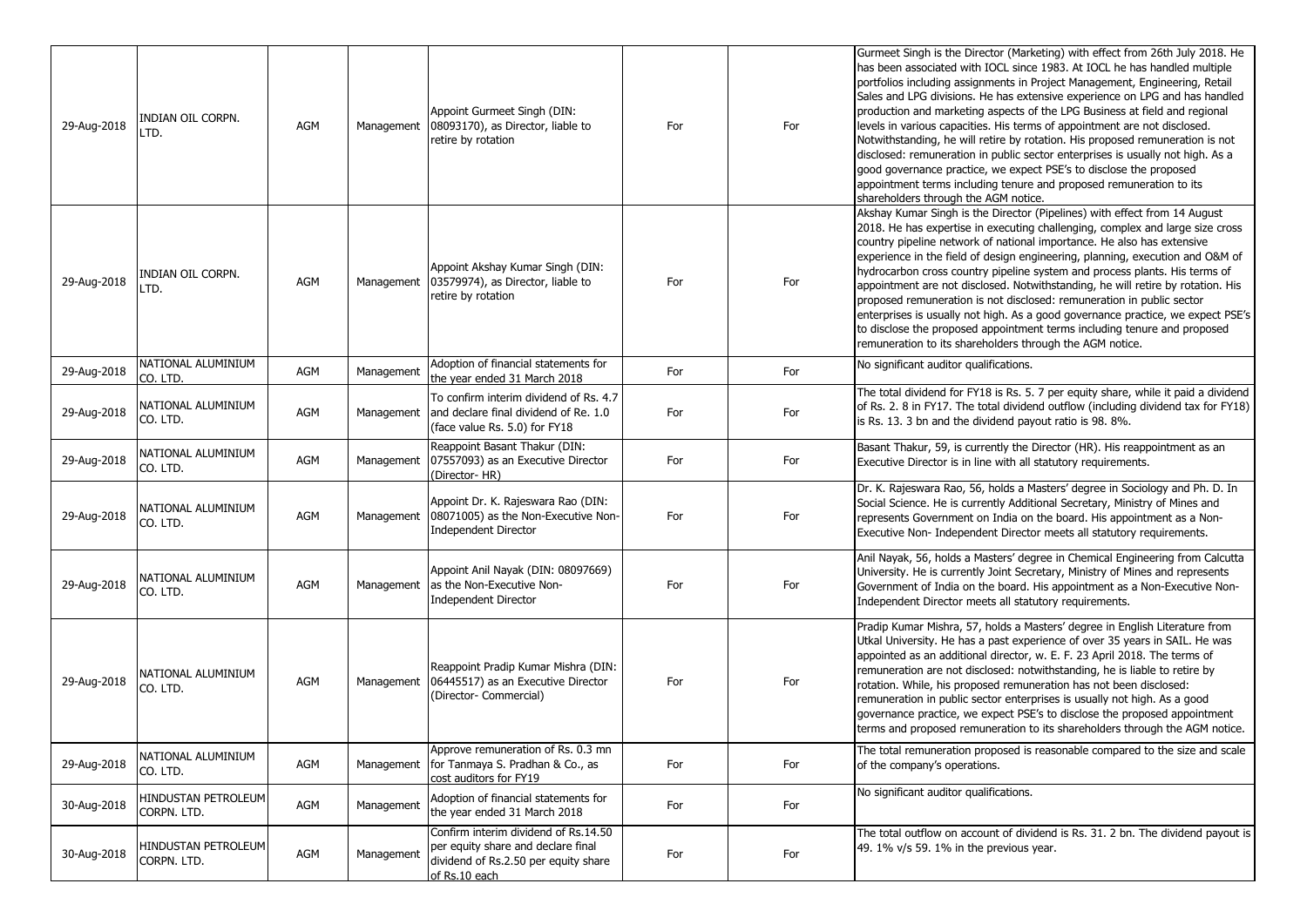| 30-Aug-2018 | HINDUSTAN PETROLEUM<br>CORPN. LTD. | AGM        | Management  | Reappoint Pushp Kumar Joshi (DIN:<br>05323634) as Director, liable to retire<br>by rotation                                                                                                           | For | For | Pushp Kumar Joshi is the Director (Human Resources). His reappointment is in<br>line with all statutory requirements.                                                                                                                                                                                                                                                                                                                                                                                                                                                                                  |
|-------------|------------------------------------|------------|-------------|-------------------------------------------------------------------------------------------------------------------------------------------------------------------------------------------------------|-----|-----|--------------------------------------------------------------------------------------------------------------------------------------------------------------------------------------------------------------------------------------------------------------------------------------------------------------------------------------------------------------------------------------------------------------------------------------------------------------------------------------------------------------------------------------------------------------------------------------------------------|
| 30-Aug-2018 | HINDUSTAN PETROLEUM<br>CORPN. LTD. | AGM        | Management  | Reappoint S Jeyakrishnan (DIN:<br>07234397) as Director, liable to retire<br>by rotation                                                                                                              | For | For | S Jeyakrishnan is the Director (Marketing). His reappointment is in line with all<br>statutory requirements.                                                                                                                                                                                                                                                                                                                                                                                                                                                                                           |
| 30-Aug-2018 | HINDUSTAN PETROLEUM<br>Corpn. Ltd. | AGM        | Management  | Appoint Amar Sinha (DIN:07915597)<br>as Independent Director beginning 21<br>September 2017                                                                                                           | For | For | Amar Sinha is a retired IFS officer. Although his tenure is not disclosed, HPCL<br>typically appoints Independent Directors for a period of three years. Further,<br>under Indian regulations, the tenure of Independent Directors cannot exceed<br>five years. Even so, we believe the company should have disclosed the tenure<br>of the director being appointed.                                                                                                                                                                                                                                   |
| 30-Aug-2018 | HINDUSTAN PETROLEUM<br>CORPN. LTD. | AGM        | Management  | Appoint Siraj Hussain (DIN:<br>05346215) as Independent Director<br>beginning 21 September 2017                                                                                                       | For | For | Siraj Hussain is a retired IAS officer. Although his tenure is not disclosed, HPCL<br>typically appoints Independent Directors for a period of three years. Further,<br>under Indian regulations, the tenure of Independent Directors cannot exceed<br>five years. Even so, we believe the company should have disclosed the tenure<br>of the director being appointed.                                                                                                                                                                                                                                |
| 30-Aug-2018 | HINDUSTAN PETROLEUM<br>CORPN. LTD. | AGM        | Management  | Appoint Subhash Kumar (DIN:<br>07905656) as a nominee of Oil &<br>Natural Gas Corporation of India<br>beginning 22 May 2018                                                                           | For | For | Subhash Kumar is Director (Finance) of ONGC and its nominee director. His<br>appointment is in line with all statutory requirements.                                                                                                                                                                                                                                                                                                                                                                                                                                                                   |
| 30-Aug-2018 | HINDUSTAN PETROLEUM<br>CORPN. LTD. | <b>AGM</b> | Management  | Approve payment of Rs.295,000 as<br>remuneration to cost auditors, ABK &<br>Associates and Dhananjay V Joshi &<br>Associates, for FY19                                                                | For | For | The company has appointed ABK & Associates and Dhananjay V Joshi &<br>Associates as cost auditors for FY19. The total remuneration proposed to be<br>paid to the cost auditors is reasonable compared to the size and scale of<br>operations.                                                                                                                                                                                                                                                                                                                                                          |
| 30-Aug-2018 | HINDUSTAN PETROLEUM<br>CORPN. LTD. | AGM        | Management  | Private placement of non-convertible<br>debentures/bonds aggregating to<br>Rs.120 bn                                                                                                                  | For | For | The proposed issuance will be carved out of the company's borrowing limit of<br>Rs. 300 bn approved by shareholders in August 2014.                                                                                                                                                                                                                                                                                                                                                                                                                                                                    |
| 30-Aug-2018 | AUROBINDO PHARMA<br>LTD.           | AGM        | Management  | Adoption of standalone financial<br>statements for the year ended 31<br>March 2018                                                                                                                    | For | For | No significant auditor qualifications.                                                                                                                                                                                                                                                                                                                                                                                                                                                                                                                                                                 |
| 30-Aug-2018 | AUROBINDO PHARMA<br>LTD.           | AGM        | Management  | Adoption of consolidated financial<br>statements for the year ended 31<br>March 2018                                                                                                                  | For | For | No significant auditor qualifications.                                                                                                                                                                                                                                                                                                                                                                                                                                                                                                                                                                 |
| 30-Aug-2018 | AUROBINDO PHARMA<br>LTD.           | AGM        | Management  | Confirm first and second interim<br>dividend of Rs.1.50 and Re.1.0 per<br>equity share as final dividend for<br>FY18                                                                                  | For | For | The total dividend outflow including dividend tax on account of interim dividend<br>paid during FY18 is Rs. 1. 8 bn, the same as prior year. The dividend payout<br>ratio continues to remain low at 9.7% (FY17: 10.3%).                                                                                                                                                                                                                                                                                                                                                                               |
| 30-Aug-2018 | AUROBINDO PHARMA<br>LTD.           | <b>AGM</b> | Management  | Reappoint K.Nithyananda Reddy<br>(DIN: 01284195) as a Director                                                                                                                                        | For | For | K. Nithyananda Reddy, 60 is the co-founder and vice chairman of APL. He has<br>been on the board for 31 years. His reappointment is in line with statutory<br>requirements.                                                                                                                                                                                                                                                                                                                                                                                                                            |
| 30-Aug-2018 | AUROBINDO PHARMA<br>LTD.           | AGM        | Management  | Reappoint M.Madan Mohan Reddy<br>(DIN: 01284266) as a Director                                                                                                                                        | For | For | M. Madan Mohan Reddy, 58 is a whole-time director and has been on the board<br>of APL for the past 12 years. His reappointment is in line with statutory<br>requirements.                                                                                                                                                                                                                                                                                                                                                                                                                              |
| 30-Aug-2018 | <b>AUROBINDO PHARMA</b><br>LTD.    | AGM        | Shareholder | Appoint Ms. Savita Mahajan (DIN:<br>06492679) as an Independent<br>Director for two years with effect<br>from 16 December 2017                                                                        | For | For | Ms. Savita Mahajan is an Economics Graduate and an MBA. She is the former<br>deputy dean of the Indian School of Business (ISB), and was instrumental in<br>setting up the its second campus in Mohali and was its CEO. Post her<br>appointment by the board, she did not attend the last board meeting held on<br>07 February 2018 for FY18. Therefore, her attendance for FY18 is nil. We<br>expect directors to take their responsibilities seriously and attend all board<br>meetings: there is a 75% attendance threshold for board meetings in the three-<br>year cycle prior to re-appointment. |
| 30-Aug-2018 | AUROBINDO PHARMA<br>LTD.           | AGM        | Management  | Reappoint K.Nithyananda Reddy<br>(DIN: 01284195) as Whole-time<br>Director designated as Vice Chairman<br>for a period of three years with effect<br>from 01 June 2018 and revise his<br>remuneration | For | For | For FY18, K. Nithyananda Reddy's remuneration was Rs. 15. 1mn, the same as<br>FY17. His proposed for the next three years is estimated to remain at Rs. 15.<br>1mn, given no change in remuneration terms. The proposed remuneration is<br>commensurate with the size and complexity of the business and is in line with<br>peers.                                                                                                                                                                                                                                                                     |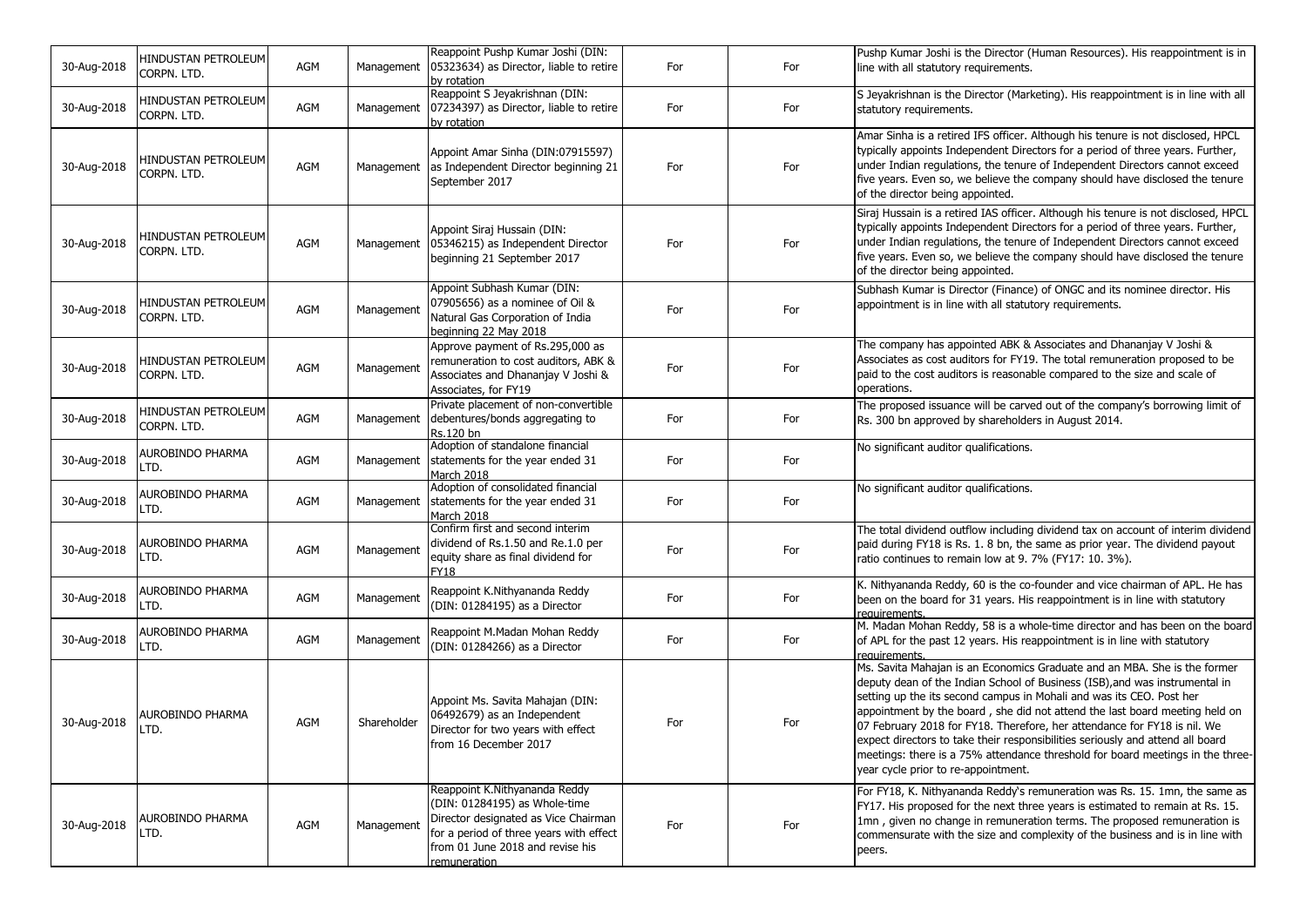| 30-Aug-2018 | AUROBINDO PHARMA<br>LTD. | <b>AGM</b> | Management | Reappoint N.Govindarajan (DIN:<br>00050482) as Managing Director for a<br>period of three years with effect from<br>01 June 2018 and revise his<br>remuneration        | For | For     | N. Govindarajan, 50 is the Managing Director of APL. For FY18, his<br>remuneration was Rs. 146. 3mn, an increase of 17. 7% over the prior year. His<br>proposed for the next three years is estimated to remain at Rs. 146. 3mn,<br>given no change in remuneration terms. As a good measure of transparency,<br>the company continues to provide a cap on the fixed and the variable<br>components to be paid to N. Govindarajan. Further, the proposed remuneration<br>is commensurate with the size and complexity of the business and is in line |
|-------------|--------------------------|------------|------------|------------------------------------------------------------------------------------------------------------------------------------------------------------------------|-----|---------|------------------------------------------------------------------------------------------------------------------------------------------------------------------------------------------------------------------------------------------------------------------------------------------------------------------------------------------------------------------------------------------------------------------------------------------------------------------------------------------------------------------------------------------------------|
| 30-Aug-2018 | AUROBINDO PHARMA<br>LTD. | AGM        | Management | Reappoint M.Sivakumaran (DIN:<br>01284320) as Whole-time Director for<br>a period of three years with effect<br>from 01 June 2018 and revise his<br>remuneration       | For | For     | For FY18, M. Sivakumaran's remuneration was Rs. 15. 1mn, the same as FY17.<br>His proposed for the next three years is estimated to remain at Rs. 15. 1mn,<br>given no change in remuneration terms. The proposed remuneration is<br>commensurate with the size and complexity of the business and is in line with<br>neers                                                                                                                                                                                                                          |
| 30-Aug-2018 | AUROBINDO PHARMA<br>LTD. | <b>AGM</b> | Management | Reappoint M.Madan Mohan Reddy<br>(DIN: 01284266) as Whole-time<br>Director for a period of three years<br>with effect from 01 June 2018 and<br>revise his remuneration | For | For     | For FY18, M. Madan Mohan Reddy's remuneration was Rs. 26. 7mn, the same<br>as FY17. His proposed for the next three years is estimated to remain at Rs.<br>26. 7mn, given no change in remuneration terms. The proposed remuneration<br>is commensurate with the size and complexity of the business and is in line<br>with neers                                                                                                                                                                                                                    |
| 30-Aug-2018 | CIPLA LTD.               | AGM        | Management | Adoption of standalone financial<br>statements for the year ended 31<br>March 2018                                                                                     | For | For     | No significant auditor qualifications.                                                                                                                                                                                                                                                                                                                                                                                                                                                                                                               |
| 30-Aug-2018 | CIPLA LTD.               | AGM        | Management | Adoption of consolidated financial<br>statements for the year ended 31<br>March 2018                                                                                   | For | For     | No significant auditor qualifications.                                                                                                                                                                                                                                                                                                                                                                                                                                                                                                               |
| 30-Aug-2018 | CIPLA LTD.               | AGM        | Management | Declare dividend of Rs.3 per share                                                                                                                                     | For | For     | The total dividend for the year amounts to Rs. 2. 9 bn. The dividend payout is<br>19, 8% (19, 9% in FY17).                                                                                                                                                                                                                                                                                                                                                                                                                                           |
| 30-Aug-2018 | CIPLA LTD.               | AGM        | Management | Reappoint Ms. Samina Vaziralli as a<br>Director                                                                                                                        | For | For     | Ms. Samina Vaziralli (DIN: 00027923) is the promoter executive Vice-<br>Chairperson of Cipla. Her reappointment is in line with the statutory<br>requirements.                                                                                                                                                                                                                                                                                                                                                                                       |
| 30-Aug-2018 | CIPLA LTD.               | AGM        | Management | Approve amendments to<br>Memorandum of Association (MoA)                                                                                                               | For | For     | The amendments are operational in nature and pertain to changes in registered<br>office, objects clause, liability clause and the share capital clause. The draft<br>MoA is available on the website. There will be no material impact for<br>shareholders from these changes.                                                                                                                                                                                                                                                                       |
| 30-Aug-2018 | CIPLA LTD.               | AGM        | Management | Approve amendments to Articles of<br>Association (AoA)                                                                                                                 | For | Abstain | The proposed AoA has a provision which names Y K Hamied and M K Hamied<br>as permanent directors who are not liable to retire by rotation. This is not a<br>desirable provision, and the legality of the same is not very clear. Hence we<br>abstain.                                                                                                                                                                                                                                                                                                |
| 30-Aug-2018 | CIPLA LTD.               | AGM        | Management | Approve issuance of equity linked<br>securities up to Rs.20 bn                                                                                                         | For | For     | If we assume entire amount is raised, it will result in equity dilution of $\sim$ 3. 8%<br>for existing shareholders. The funds raised through the issue will help the<br>company expand its existing business, enter new lines of business, conduct<br>clinical trials for respiratory products, enhance research and development,<br>while maintaining an adequate capital structure.                                                                                                                                                              |
| 30-Aug-2018 | CIPLA LTD.               | AGM        | Management | Approve issuance of debt securities<br>up to Rs.20 bn                                                                                                                  | For | For     | The issuance will be within the approved borrowing limit of the company.                                                                                                                                                                                                                                                                                                                                                                                                                                                                             |
| 30-Aug-2018 | CIPLA LTD.               | AGM        | Management | Ratify Y K Hamied as Director                                                                                                                                          | For | For     | Y K Hamied is the promoter non-executive Chairperson of Cipla. Recent<br>changes in SEBI's LODR require directors having attained the age of 75 to be re-<br>approved by shareholders through a special resolution. In line with this<br>regulatory change, Y K Hamied's (DIN: 00029049) continuation as a director<br>requires shareholder approval: he is about 82 years old. The ratification is in<br>line with statutory requirements.                                                                                                          |
| 30-Aug-2018 | CIPLA LTD.               | AGM        |            | Management Ratify M K Hamied as Director                                                                                                                               | For | For     | M K Hamied is the promoter non-executive Vice-Chairperson of Cipla. Recent<br>changes in SEBI's LODR require directors having attained the age of 75 to be re-<br>approved by shareholders through a special resolution. In line with this<br>regulatory change, M K Hamied's (DIN: 00029049) continuation as a director<br>requires shareholder approval: he is about 77 years old. The ratification is in<br>line with statutory requirements.                                                                                                     |
| 30-Aug-2018 | CIPLA LTD.               | AGM        | Management | Ratify remuneration of Rs.1.1 mn for<br>D. H. Zaveri as cost auditors for FY19                                                                                         | For | For     | The remuneration to be paid to the cost auditor is reasonable compared to the<br>size and scale of the company's operations.                                                                                                                                                                                                                                                                                                                                                                                                                         |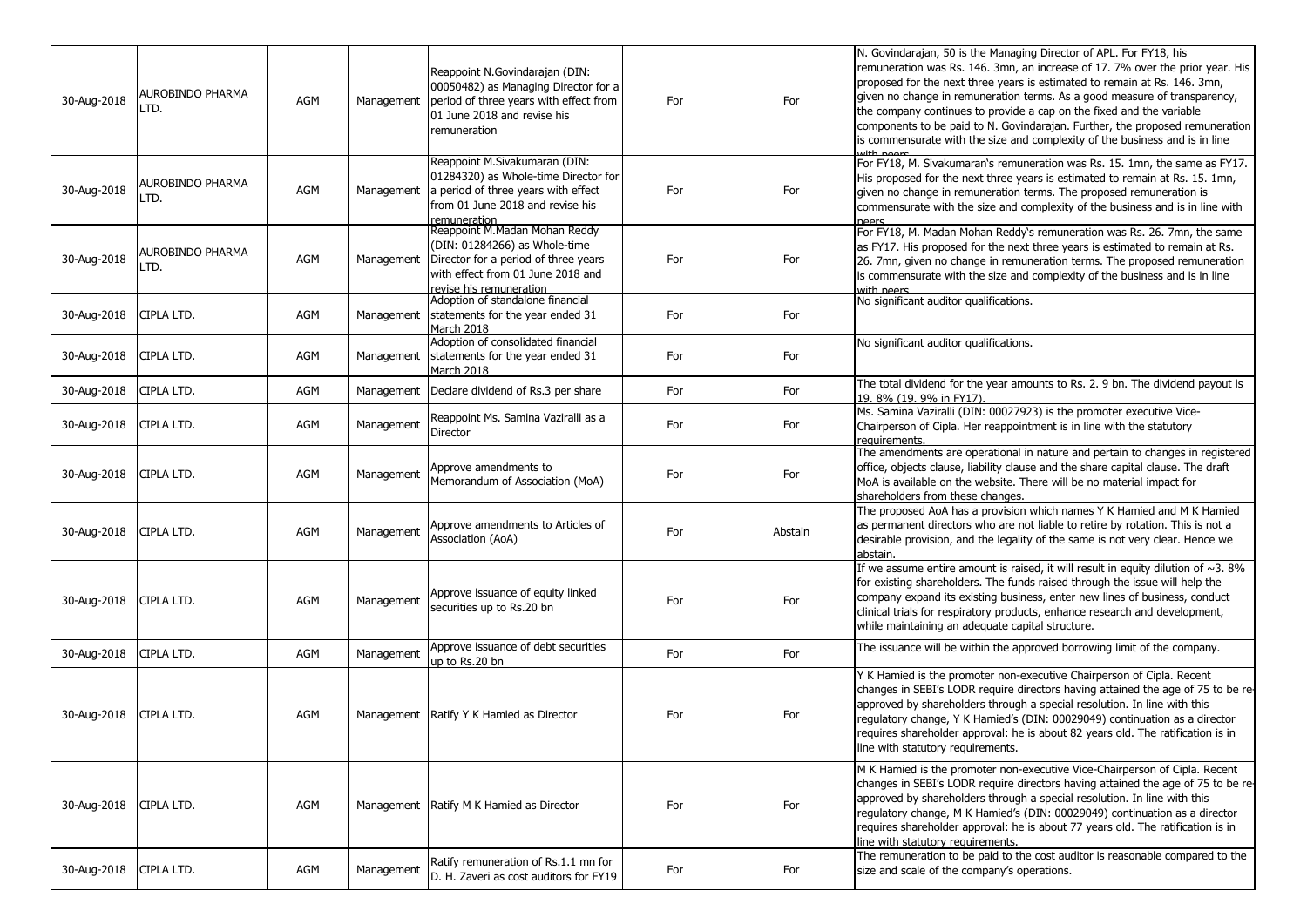| 30-Aug-2018 | CIPLA LTD.                  | AGM        | Management | Fix commission for non-executive<br>directors at an amount not exceeding<br>1% of net profits with effect from 1<br>April 2018                  | For | For     | The company has been judicious in paying commission to non-executive<br>directors in the past. Over the last three years, the commission amount has<br>ranged from between 0. 1%- 0. 6% of standalone profit after tax, which is<br>judicious considering the size of the company. The company must consider<br>setting a cap in absolute terms on the commission payable<br>and specifying the tenure for payment of commission. |
|-------------|-----------------------------|------------|------------|-------------------------------------------------------------------------------------------------------------------------------------------------|-----|---------|-----------------------------------------------------------------------------------------------------------------------------------------------------------------------------------------------------------------------------------------------------------------------------------------------------------------------------------------------------------------------------------------------------------------------------------|
| 31-Aug-2018 | HINDUSTAN ZINC LTD.         | <b>AGM</b> | Management | Adoption of financial statements for<br>the year ended 31 March 2018                                                                            | For | For     | No significant auditor qualifications.                                                                                                                                                                                                                                                                                                                                                                                            |
| 31-Aug-2018 | HINDUSTAN ZINC LTD.         | <b>AGM</b> | Management | Confirm first and second interim<br>dividend of Rs.2.0 and Rs.6.0 per<br>equity share as final dividend for<br><b>FY18</b>                      | For | For     | The total dividend outflow including dividend tax on account of interim dividend<br>paid during FY18 is Rs. 40. 7 bn, versus Rs. 149. 5 bn in FY17. The dividend<br>payout ratio at 43. 9% (FY17: 179. 8%) continues to remain in line company's<br>stated dividend policy. During FY17, the company paid a special divided of Rs.<br>27 50                                                                                       |
| 31-Aug-2018 | HINDUSTAN ZINC LTD.         | AGM        | Management | Reappoint Agnivesh Agarwal as<br>Director                                                                                                       | For | Abstain | Agnivesh Agarwal is the Chairperson and part of the promoter of HZL. During<br>FY18, he attended 20% of the board meetings and 25% of the meetings over<br>the past three years. There are no statutory requirements regarding<br>attendance, we expect directors to take their responsibilities seriously and<br>attend all board meetings. Hence we would abstain from voting.                                                  |
| 31-Aug-2018 | HINDUSTAN ZINC LTD.         | <b>AGM</b> | Management | Ratify the appointment of statutory<br>auditors S.R. Batliboi & Co. LLP, for<br>FY19 and authorize the board to fix<br>their remuneration       | For | For     | The company proposes to ratify S R Batliboi & Co LLP as statutory auditors for<br>one year – they were appointed as auditors for five years in the FY16 AGM.<br>Their ratification is in line with our Voting Guidelines on Auditor<br>(Re)annointments.                                                                                                                                                                          |
| 31-Aug-2018 | HINDUSTAN ZINC LTD.         | AGM        | Management | Ratify the remuneration of Rs.0.2mn<br>payable to cost auditors K. G. Goyal &<br>Company for FY19                                               | For | For     | The total remuneration proposed to be paid to the cost auditors in FY18 is<br>reasonable compared to the size and scale of operations.                                                                                                                                                                                                                                                                                            |
| 31-Aug-2018 | HINDUSTAN ZINC LTD.         | AGM        | Management | Reappointment of A.R.<br>Narayanaswamy (DIN: 00818169) as<br>an Independent Director, with effect<br>from 11 March 2018 till 31 July 31<br>2020 | For | For     | A. R. Narayanaswamy, 66 has been on the board of HZL for the past nine years<br>(since March 2009). His reappointment is in line with statutory requirements.<br>However, once his tenure crosses 10 years, we will classify him as a non-<br>independent director.                                                                                                                                                               |
| 31-Aug-2018 | HINDUSTAN ZINC LTD.         | AGM        | Management | Reappointment of Arun L. Todarwal<br>(DIN: 00020916) as an Independent<br>Director, with effect from 11 March<br>2018 till 31 July 31 2020      | For | For     | Arun L. Todarwal, 61 has been on the board of HZL for the past three years<br>(since March 2015). His reappointment is in line with statutory requirements.<br>We recommend voting FOR his reappointment.                                                                                                                                                                                                                         |
| 01-Sep-2018 | CITY UNION BANK LTD.        | AGM        | Management | Adoption of financial statements for<br>the year ended 31 March 2018                                                                            | For | For     | No significant auditor qualifications.                                                                                                                                                                                                                                                                                                                                                                                            |
| 01-Sep-2018 | <b>CITY UNION BANK LTD.</b> | AGM        | Management | Declare equity dividend of Rs. 0.3 per<br>share (Face Value: Rs. 1)                                                                             | For | For     | CUB proposes a final dividend of Rs. 0. 3 per equity share of face value Rs. 1<br>for FY18, unchanged from that paid in FY17. In May 2017 CUB issued 1 bonus<br>equity share for every 10 equity shares held.                                                                                                                                                                                                                     |
| 01-Sep-2018 | <b>CITY UNION BANK LTD.</b> | <b>AGM</b> | Management | To reappoint Sundaram & Srinivasan<br>as statutory auditors for one year and<br>authorize the board to fix<br>remuneration                      | For | For     | CUB proposes to reappoint Sundaram & Srinivasan as statutory auditors of the<br>Bank for FY19. They were appointed as the auditors of the bank in FY18. The<br>reappointment is in line with all the statutory requirements. The previous<br>auditors of the Bank were P. Chandrasekar, Chartered Accountants.                                                                                                                    |
| 01-Sep-2018 | ICITY UNION BANK LTD.       | <b>AGM</b> | Management | To appoint branch auditors and fix<br>their remuneration                                                                                        | For | For     | CUB proposes to appoint a branch auditor in consultation with the statutory<br>auditors to audit the bank's branches/offices that are not audited by the central<br>statutory auditors.                                                                                                                                                                                                                                           |
| 01-Sep-2018 | <b>CITY UNION BANK LTD.</b> | AGM        | Management | To appoint V.N. Shivashankar (DIN<br>00929256) as Independent Director<br>for five years from 1 September 2018                                  | For | For     | V. N. Shivashankar is Founder - VNS Legal (Corporate Law firm). He brings with<br>him corporate laws, financial regulations, mergers and capital markets. His<br>appointment is in line with all statutory requirements.                                                                                                                                                                                                          |
| 01-Sep-2018 | <b>CITY UNION BANK LTD.</b> | AGM        | Management | To appoint Dr. T. S. Sridhar (DIN<br>01681108) as Independent Director<br>for a period of five years from 1<br>September 2018                   | For | For     | Dr. T. S. Sridhar is a retired IAS officer. He brings with him knowledge of<br>agriculture & rural economy, SSIs, cooperatives, banking and finance. His<br>appointment is in line with all statutory requirements.                                                                                                                                                                                                               |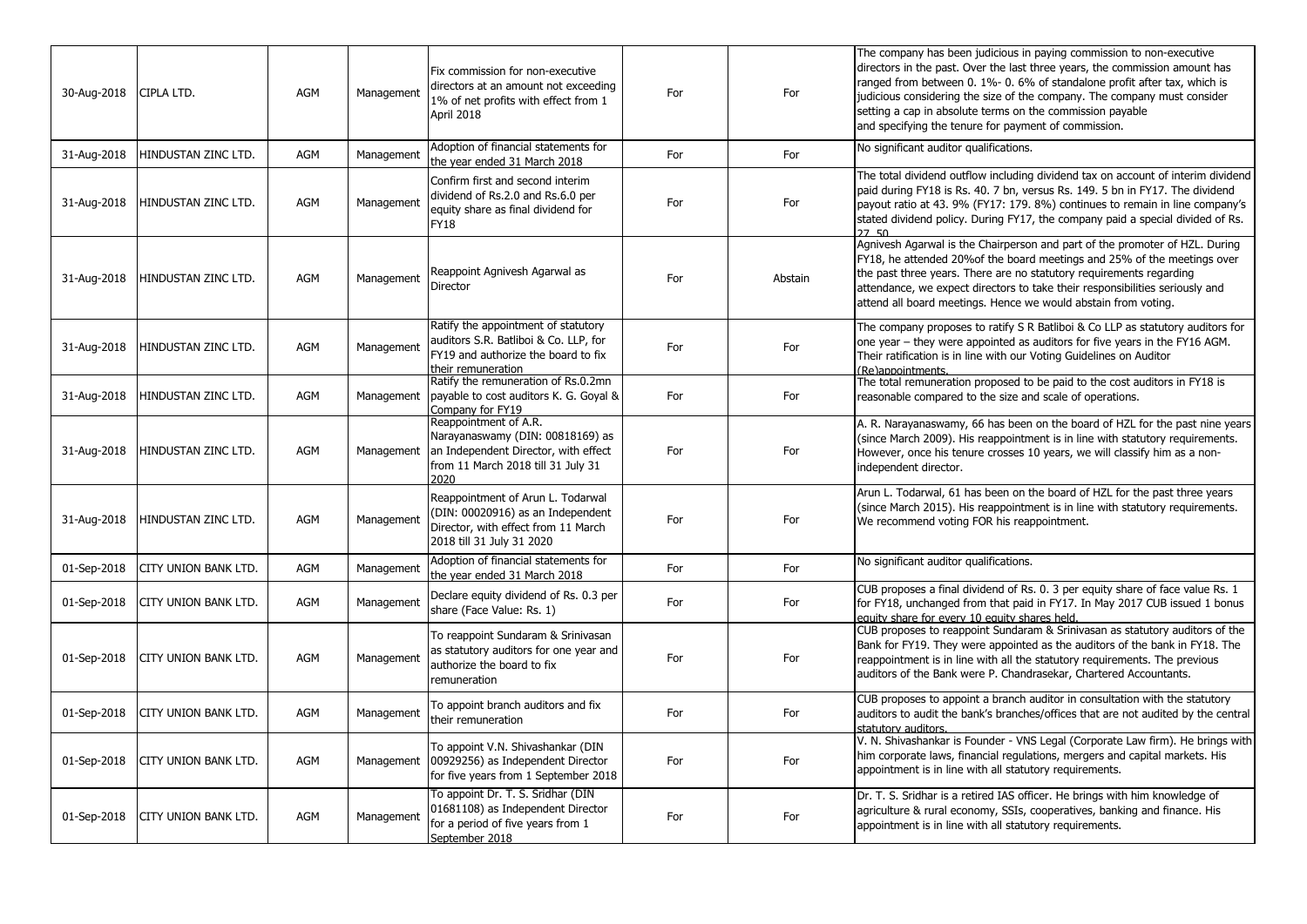| 01-Sep-2018 | <b>CITY UNION BANK LTD.</b>                  | AGM        | Management  | Approve payment of commission upto<br>a maximum of Rs. 1mn to non-<br>executive directors (other than the<br>chairman) for all financial years from<br><b>FY18</b>                       | For | For     | CUB has started paying commission on profit to the Non-Executive Directors<br>since FY18. The Bank proposes to continue paying profit-based commission to<br>the Non-Executive Directors (excluding the Chairperson). CUB proposes a<br>commission of 1% on net profits upto a maximum of Rs. 1 mn per director<br>which is the maximum nermitted by RRI                                                                                                                                                                                                                                                                              |
|-------------|----------------------------------------------|------------|-------------|------------------------------------------------------------------------------------------------------------------------------------------------------------------------------------------|-----|---------|---------------------------------------------------------------------------------------------------------------------------------------------------------------------------------------------------------------------------------------------------------------------------------------------------------------------------------------------------------------------------------------------------------------------------------------------------------------------------------------------------------------------------------------------------------------------------------------------------------------------------------------|
| 01-Sep-2018 | CITY UNION BANK LTD.                         | AGM        | Management  | Approval for raising capital through<br>OIP for an amount not exceeding Rs<br>5 <sub>bn</sub>                                                                                            | For | For     | The funds, when raised, will be used for continued growth and to facilitate the<br>additional capital requirements under Basel III norms. If the entire quantum of<br>Rs 5. 0 bn is raised (at current market prices of Rs 178. 2), we estimate that<br>CUB will issue $\sim$ 28. 1 mn shares (of face value Re 1) and the maximum<br>dilution will be $\sim$ 4. 0% on the post issue paid up equity share capital.                                                                                                                                                                                                                   |
| 03-Sep-2018 | CAPACITE<br><b>INFRAPROJECTS LTD.</b>        | AGM        |             | Adoption of standalone and<br>Management consolidated financial statements for<br>the year ended 31 March 2018                                                                           | For | For     | No significant auditor qualifications.                                                                                                                                                                                                                                                                                                                                                                                                                                                                                                                                                                                                |
| 03-Sep-2018 | CAPACITE<br><b>INFRAPROJECTS LTD.</b>        | AGM        | Management  | Declare final dividend of Rs. 1.0 per<br>equity share (face value Rs. 10.0) for<br><b>FY18</b>                                                                                           | For | For     | Dividend for FY18 is Rs. 1. 0 per share, which is 2x the FY17 dividend per<br>share. The total dividend outflow (including dividend tax) will be Rs. 81. 7 mn.<br>Though the dividend paid is higher than last year, the dividend payout ratio at<br>10. 4% is low.                                                                                                                                                                                                                                                                                                                                                                   |
| 03-Sep-2018 | <b>CAPACITE</b><br><b>INFRAPROJECTS LTD.</b> | AGM        | Management  | Reappoint Rohit R. Katyal (DIN:<br>00252944) as Executive Director<br>liable to retire by rotation                                                                                       | For | For     | Rohit Katyal is a part of the promoter family. He is Executive Director and CFO<br>of the company. His reappointment meets all statutory requirements.                                                                                                                                                                                                                                                                                                                                                                                                                                                                                |
| 03-Sep-2018 | <b>CAPACITE</b><br><b>INFRAPROJECTS LTD.</b> | AGM        | Management  | To ratify the appointment of SRBC &<br>Co. LLP as statutory auditors for FY19<br>and authorise the board to fix their<br>remuneration                                                    | For | For     | SRBC & Co. LLP have been CIL's statutory auditors for the last one year and<br>were appointed in the FY16 AGM for five years: from FY17 till FY21. The<br>company seeks shareholder approval to ratify their appointment and authorise<br>the board to fix their remuneration for FY19. The ratification is in line with our<br>Voting Guidelines on Auditor (Re)Annointments                                                                                                                                                                                                                                                         |
| 03-Sep-2018 | <b>CAPACITE</b><br><b>INFRAPROJECTS LTD.</b> | AGM        | Management  | Ratify remuneration of Rs. 0.2 mn<br>payable to Y R Doshi as cost auditors<br>for FY19                                                                                                   | For | For     | The total remuneration proposed is reasonable compared to the size and scale<br>of the company's operations.                                                                                                                                                                                                                                                                                                                                                                                                                                                                                                                          |
| 03-Sep-2018 | <b>CAPACITE</b><br>INFRAPROJECTS LTD.        | AGM        | Shareholder | Appoint Farah Nathani Menzies<br>(DIN:06610782) as Independent<br>Director for three years from 9<br>November 2017                                                                       | For | For     | Farah Nathani Menzies is the founder of The Mumum Company. She is an MBA<br>from Harvard Business School and a B. A-B. Sc. From Wharton School and<br>College of Arts and Sciences. Her appointment meets all statutory<br>requirements.                                                                                                                                                                                                                                                                                                                                                                                              |
| 03-Sep-2018 | <b>CAPACITE</b><br><b>INFRAPROJECTS LTD.</b> | AGM        | Management  | Approve change in designation of<br>Siddharth D. Parekh from Nominee<br>Director to Non-Executive Director<br>liable to retire by rotation from 25<br>September 2017                     | For | For     | Siddharth Parekh was appointed as nominee/investor Director for and on behalf<br>of the Series A & Series B CCPS shareholders. The Series A & Series B CCPS<br>were converted into equity shares on 30 June 2017. Pursuant to listing of CIL<br>on 25 September 2017 on the stock exchanges, special rights available to<br>Series A and Series B shareholders have fallen away.                                                                                                                                                                                                                                                      |
| 03-Sep-2018 | <b>CAPACITE</b><br><b>INFRAPROJECTS LTD.</b> | <b>AGM</b> | Management  | Approve change in designation of<br>Sumeet S. Nindrajog (DIN:00182873)<br>from Nominee Director to Non-<br>Executive Director not liable to retire<br>by rotation from 25 September 2017 | For | Against | Sumeet Nindrajog was appointed as nominee/investor Directors for and on<br>behalf of the Series A & Series B CCPS shareholders. The Series A & Series B<br>CCPS were converted into equity shares on 30 June 2017. Pursuant to listing of<br>CIL on 25 September 2017 on the stock exchanges, special rights available to<br>Series A and Series B shareholders have fallen away. CIL proposes to appoint<br>Sumeet Nindrajog as a director not liable to retire by rotation. We discourage<br>such practices and believe all directors must periodically seek shareholder<br>approval for continuity and reappointment on the board. |
| 03-Sep-2018 | CAPACITE<br><b>INFRAPROJECTS LTD.</b>        | AGM        | Shareholder | Appoint Suryakant Balkrishna Mainak<br>(DIN:02531129) as Independent<br>Director for three years from 29<br>March 2018                                                                   | For | For     | S B Mainak is former MD - Life Insurance Corporation of India. He is a<br>Chartered Accountant. His appointment meets all statutory requirements.                                                                                                                                                                                                                                                                                                                                                                                                                                                                                     |
| 03-Sep-2018 | <b>CAPACITE</b><br><b>INFRAPROJECTS LTD.</b> | <b>AGM</b> | Shareholder | Appoint Arun Vishnu Karambelkar<br>(DIN: 02151606) as Independent<br>Director for three years from 18 May<br>2018                                                                        | For | For     | Arun Karambelkar is Former President & CEO of E&C Business, Hindustan<br>Construction Co. He has a master's in Materials Management from Pune<br>University. His appointment meets all statutory requirements.                                                                                                                                                                                                                                                                                                                                                                                                                        |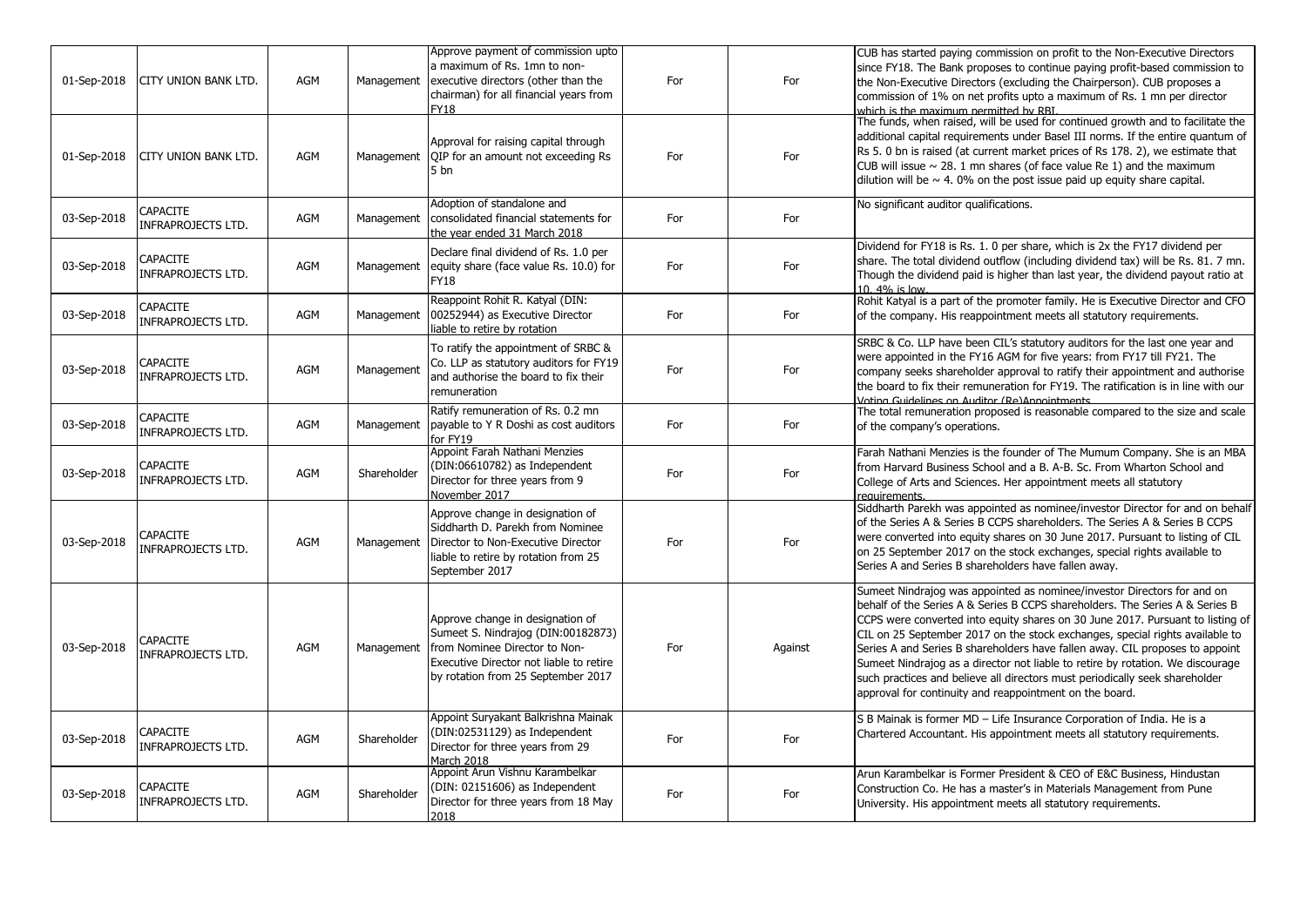| 03-Sep-2018 | <b>CAPACITE</b><br><b>INFRAPROJECTS LTD.</b> | <b>AGM</b>    | Management | Approve revision in remuneration of<br>Rahul R. Katyal, Managing Director<br>with effect from 1 April 2018                                                                         | For | For | Rahul Katyal was paid a remuneration of Rs 9.8 mn in FY18, 11. 7% higher<br>than that paid in FY17. His estimated remuneration for FY19 is at a maximum<br>of Rs 10. 9 mn. While payouts for FY19 are broadly similar to that of FY18, the<br>salary structure is being revised. The proposed remuneration is in line with the<br>performance of the company and peers in the industry.                                                                                                                                                                                    |
|-------------|----------------------------------------------|---------------|------------|------------------------------------------------------------------------------------------------------------------------------------------------------------------------------------|-----|-----|----------------------------------------------------------------------------------------------------------------------------------------------------------------------------------------------------------------------------------------------------------------------------------------------------------------------------------------------------------------------------------------------------------------------------------------------------------------------------------------------------------------------------------------------------------------------------|
| 03-Sep-2018 | <b>CAPACITE</b><br><b>INFRAPROJECTS LTD.</b> | AGM           | Management | Approve revision in remuneration of<br>Rohit R. Katyal, (DIN:00252944),<br>Executive Director and Chief Financial<br>Officer with effect from 1 April 2018                         | For | For | Rohit Katyal was paid a remuneration of Rs 9. 5 mn in FY18, 11. 4% higher<br>than that paid in FY17. His maximum remuneration for FY19 is estimated at Rs<br>11. 2 mn. While payouts for FY19 are broadly similar to that of FY18, the salary<br>structure is being revised. The proposed remuneration is in line with the<br>performance of the company and peers in the industry.                                                                                                                                                                                        |
| 03-Sep-2018 | <b>CAPACITE</b><br><b>INFRAPROJECTS LTD.</b> | <b>AGM</b>    | Management | Approve revision in remuneration of<br>Subir Malhotra (DIN:05190208),<br>Executive Director effect from 1 April<br>2018                                                            | For | For | Subir Malhotra was paid a remuneration of Rs 8. 6 mn in FY18, 12. 2% lower<br>than that paid in FY17. His maximum remuneration for FY19 is estimated at Rs<br>10. 1 mn. While payouts for FY19 are broadly similar to that of FY18, the salary<br>structure is being revised. The proposed remuneration is in line with the<br>performance of the company and peers in the industry.                                                                                                                                                                                       |
| 03-Sep-2018 | <b>CAPACITE</b><br><b>INFRAPROJECTS LTD.</b> | <b>AGM</b>    | Management | Approve commission payable to Non-<br>Executive Directors for a period of<br>three years from 1 April 2018                                                                         | For | For | CIL has not paid any commission to its Non-Executive Directors in the past. The<br>company proposes to pay a commission of upto 1% of its net profits with a<br>maximum of Rs 300,000 per director annually for a period of three years from<br>1 April 2018. The commission proposed to be paid is in line with the size and<br>performance of the company. Capping the maximum commission is a good<br>nractice                                                                                                                                                          |
| 03-Sep-2018 | <b>CAPACITE</b><br><b>INFRAPROJECTS LTD.</b> | AGM           |            | Management   Alter the Articles of Association (AoA)                                                                                                                               | For | For | Part B of the Articles of Association was included pursuant to subscription of<br>Series A and Series B CCPS by investors, specifying certain terms of the<br>shareholders' agreement. The company converted its Series A and Series B<br>CCPS of Rs 20 each into equity shares of Rs 10 each. Pursuant to the listing of<br>CIL's equity shares on 25 September 2017 on the stock exchanges, special<br>rights available to Series A and Series B shareholders have fallen away. Thus,<br>part B of the Articles of Association of the company is no longer required, and |
| 04-Sep-2018 | <b>GODREJ CONSUMER</b><br>PRODUCTS LTD.      | Postal Ballot | Management | To approve increase in authorized<br>share capital from Rs. 700.0 mn to<br>1,040.0 mn and consequent alteration<br>of the capital clause in the<br>Memorandum of Association (MOA) | For | For | To accommodate the issue of bonus equity shares, the company proposes to<br>increase the<br>authorized share capital to Rs. 1,040. 0 mn from Rs. 700 mn. Consequently,<br>the company<br>also proposes the alteration of the capital clause in the MOA.                                                                                                                                                                                                                                                                                                                    |
| 04-Sep-2018 | <b>GODREJ CONSUMER</b><br>PRODUCTS LTD.      | Postal Ballot | Management | Issuance of one equity share (face<br>value Re.1.0) each as bonus for every<br>two equity shares held in the<br>company                                                            | For | For | Post issuance of bonus shares, the equity share capital of the company will<br>increase to Rs. 1,022. 0 mn. Issuance will result in Rs. 340. 6 mn capitalized<br>from the reserves of the company. The Reserves and Surplus (standalone) as<br>per the audited financials, as on 31 March 2018 is Rs. 457. 3 mn. Bonus<br>issuance will increase the liquidity of the equity shares with higher floating<br>stock and make the equity shares more affordable.                                                                                                              |
| 07-Sep-2018 | SUN T V NETWORK LTD.                         | AGM           | Management | Adoption of standalone and<br>consolidated financial statements for<br>the year ended 31 March 2018                                                                                | For | For | No significant auditor qualifications.                                                                                                                                                                                                                                                                                                                                                                                                                                                                                                                                     |
| 07-Sep-2018 | <b>SUN T V NETWORK LTD.</b>                  | AGM           | Management | Confirm four interim dividends of Rs.<br>2.5 per equity share (face value Rs.<br>5.0) as final dividend                                                                            | For | For | Sun TV paid four interim dividends of Rs. 2. 5 per share each (FV Rs. 5). This<br>aggregates to a total dividend of Rs. 10. 0 per share. Total dividend including<br>the dividend distribution tax for the year is Rs. 4. 7 bn. Payout ratio for FY18 is<br>43.4%                                                                                                                                                                                                                                                                                                          |
| 07-Sep-2018 | SUN T V NETWORK LTD.                         | <b>AGM</b>    | Management | Reappoint K Vijaykumar<br>(DIN:03578076) as Director                                                                                                                               | For | For | K Vijaykumar is the Managing Director & CEO. He retires by rotation and his<br>reappointment is in line with statutory requirements.                                                                                                                                                                                                                                                                                                                                                                                                                                       |
| 07-Sep-2018 | <b>SUN T V NETWORK LTD.</b>                  | AGM           | Management | Ratify remuneration of Rs. 220,000<br>(plus service tax and out of pocket<br>expenses) for S. Sundar & Associates,<br>as cost auditors for FY19                                    | For | For | The total remuneration proposed to be paid to the cost auditors in FY19 is<br>reasonable compared to the size and scale of the company's operations.                                                                                                                                                                                                                                                                                                                                                                                                                       |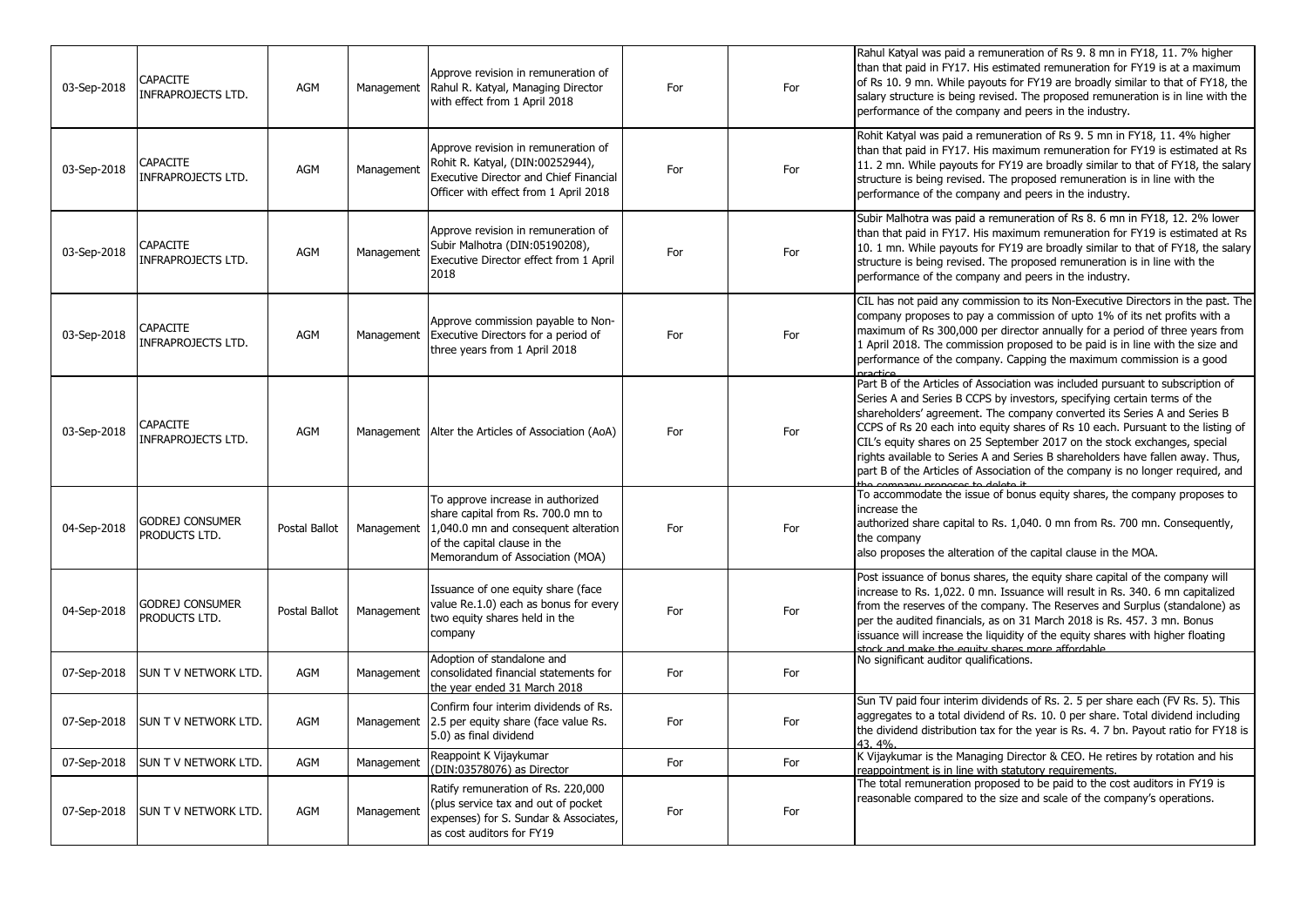| 07-Sep-2018 | APOLLO TYRES LTD.                      | Postal Ballot | Management  | Reappointment of Neeraj Kanwar<br>(DIN: 00058951) as Managing<br>Director for a period of five years,<br>effective 28 May 2019 and fix his<br>remuneration        | For | Against | Neeraj Kanwar, is part of the promoter group. During FY18, the remuneration<br>paid to him amounted to Rs. 446. 4mn and the ratio of his remuneration to<br>median remuneration of employees was 940x. His proposed remuneration is<br>expected to exceed 2. 5% of profits, and therefore requires shareholder<br>approval through a special resolution. We estimate the proposed remuneration<br>at Rs. 684. 1mn. While a large portion of his remuneration is performance-<br>linked, there is no absolute cap on the commission. The proposed<br>remuneration is higher than peers. The growth in Neeraj Kanwar's<br>remuneration has outpaced revenues and profits over the past five years.<br>Further, total promoter remuneration in FY18 accounted for 13. 1% of profits,<br>which is high and 9. 5% as per profit calculated under section 198 of<br>Companies Act. |
|-------------|----------------------------------------|---------------|-------------|-------------------------------------------------------------------------------------------------------------------------------------------------------------------|-----|---------|------------------------------------------------------------------------------------------------------------------------------------------------------------------------------------------------------------------------------------------------------------------------------------------------------------------------------------------------------------------------------------------------------------------------------------------------------------------------------------------------------------------------------------------------------------------------------------------------------------------------------------------------------------------------------------------------------------------------------------------------------------------------------------------------------------------------------------------------------------------------------|
| 07-Sep-2018 | <b>APOLLO TYRES LTD.</b>               | Postal Ballot | Management  | Approve the continuation of Dr.<br>Subbaraman Narayan<br>(DIN:00094081) as an Independent<br>Director, from 1 April 2019 till his<br>term of office 5 August 2019 | For | Abstain | Recent changes in SEBI's LODR require directors having attained the age of 75<br>to be re-approved by shareholders through a special resolution: Dr.<br>Subbaraman Narayan is 75 years old. He has been on the board for an<br>extended tenure of 13 years. We believe that the length of tenure is inversely<br>proportionate to the independence of a director. We classify him as non-<br>independent due to his long association (of over 10 years) with the company. If<br>the company believes that it will benefit from Dr. Subbaraman Narayan serving<br>on the board, it must consider appointing him as a Non-Independent director.<br>Hence abstaining.                                                                                                                                                                                                           |
| 07-Sep-2018 | <b>APOLLO TYRES LTD.</b>               | Postal Ballot | Management  | Approve the continuation of Robert<br>Steinmetz (DIN:00178792) as Non-<br>Executive Director, from 1 April 2019<br>till he retires by rotation                    | For | For     | Recent changes in SEBI's LODR require directors having attained the age of 75<br>to be re-approved by shareholders through a special resolution: Robert<br>Steinmetz is 79 years old. He is a non-executive non-independent director and<br>has been on the board for nineteen years. He has more than 40 years of<br>extensive experience in International Tyre Business. The approval sought is in<br>line with all statutory requirements                                                                                                                                                                                                                                                                                                                                                                                                                                 |
| 10-Sep-2018 | <b>DIVI'S LABORATORIES</b><br>LTD.     | AGM           | Management  | Adoption of financial statements for<br>the vear ended 31 March 2018                                                                                              | For | For     | No significant auditor qualifications.                                                                                                                                                                                                                                                                                                                                                                                                                                                                                                                                                                                                                                                                                                                                                                                                                                       |
| 10-Sep-2018 | <b>DIVI'S LABORATORIES</b><br>LTD.     | AGM           | Management  | Declare final dividend of Rs.10.0 per<br>equity share (face value of Rs.2.0)                                                                                      | For | For     | The total dividend for FY18 is Rs. 10. 0 per share and the total dividend outflow<br>(including dividend tax for FY18) is Rs. 3. 2 bn, while the dividend payout ratio<br>is 36, 7%.                                                                                                                                                                                                                                                                                                                                                                                                                                                                                                                                                                                                                                                                                         |
| 10-Sep-2018 | <b>DIVI'S LABORATORIES</b><br>LTD.     | AGM           | Management  | Reappoint N.V. Ramana (DIN:<br>00005031) as Director liable to retire<br>by rotation                                                                              | For | For     | N. V. Ramana, 60, an executive director, has been on the company's board<br>since 1994. His reappointment is in line with all statutory requirements.                                                                                                                                                                                                                                                                                                                                                                                                                                                                                                                                                                                                                                                                                                                        |
| 10-Sep-2018 | <b>DIVI'S LABORATORIES</b><br>LTD.     | AGM           | Management  | Reappoint Madhusudana Rao Divi<br>(DIN: 00063843) as Director liable to<br>retire by rotation                                                                     | For | For     | Madhusudana Rao Divi, 74, is promoter director. His reappointment is in line<br>with all statutory requirements.                                                                                                                                                                                                                                                                                                                                                                                                                                                                                                                                                                                                                                                                                                                                                             |
| 11-Sep-2018 | <b>BHARAT PETROLEUM</b><br>CORPN. LTD. | AGM           | Management  | Adoption of standalone and<br>consolidated financial statements for<br>the year ended 31 March 2018                                                               | For | For     | No significant auditor qualifications.                                                                                                                                                                                                                                                                                                                                                                                                                                                                                                                                                                                                                                                                                                                                                                                                                                       |
| 11-Sep-2018 | BHARAT PETROLEUM<br>CORPN. LTD.        | AGM           | Management  | Confirm interim dividend of Rs.14 per<br>equity share and declare final<br>dividend of Rs.7 per equity share of<br>Rs.10 each                                     | For | For     | The total outflow on account of dividend is Rs. 52. 9 bn. The dividend payout<br>ratio is 66, 8%.                                                                                                                                                                                                                                                                                                                                                                                                                                                                                                                                                                                                                                                                                                                                                                            |
| 11-Sep-2018 | BHARAT PETROLEUM<br>CORPN, LTD.        | AGM           | Management  | Reappoint Ramamoorthy<br>Ramachandran (DIN: 07049995) as<br>Director, liable to retire by rotation                                                                | For | For     | Ramamoorthy Ramachandran is the Wholetime Director (Refineries). His<br>reappointment<br>is in line with statutory requirements.                                                                                                                                                                                                                                                                                                                                                                                                                                                                                                                                                                                                                                                                                                                                             |
| 11-Sep-2018 | <b>BHARAT PETROLEUM</b><br>CORPN. LTD. | AGM           | Management  | Fix remuneration of joint statutory<br>auditors to be appointed by the<br>Comptroller and Auditor General of<br>India for FY19                                    | For | For     | The Comptroller & Auditor General of India (C&AG) appoints the statutory<br>auditors. As per Section 142 of the Companies Act, 2013, shareholder approval<br>is required to authorize the board to fix the remuneration of statutory auditors<br>at appropriate level. The total audit fees of Rs. 4. 7 mn in FY18 (excluding tax<br>and reimbursements) is commensurate with the size and complexity of the<br>company: we expect audit fees in FY19<br>to be in came range.                                                                                                                                                                                                                                                                                                                                                                                                |
| 11-Sep-2018 | BHARAT PETROLEUM<br>CORPN. LTD.        | AGM           | Shareholder | Appoint Jane Mary Shanti Sundharam<br>(DIN: 06536055) as Independent<br>Director for three years beginning 21<br>September 2017                                   | For | For     | Jane Mary Shanti Sundharam is former IRS officer. Her appointment is in line<br>with statutory requirements.                                                                                                                                                                                                                                                                                                                                                                                                                                                                                                                                                                                                                                                                                                                                                                 |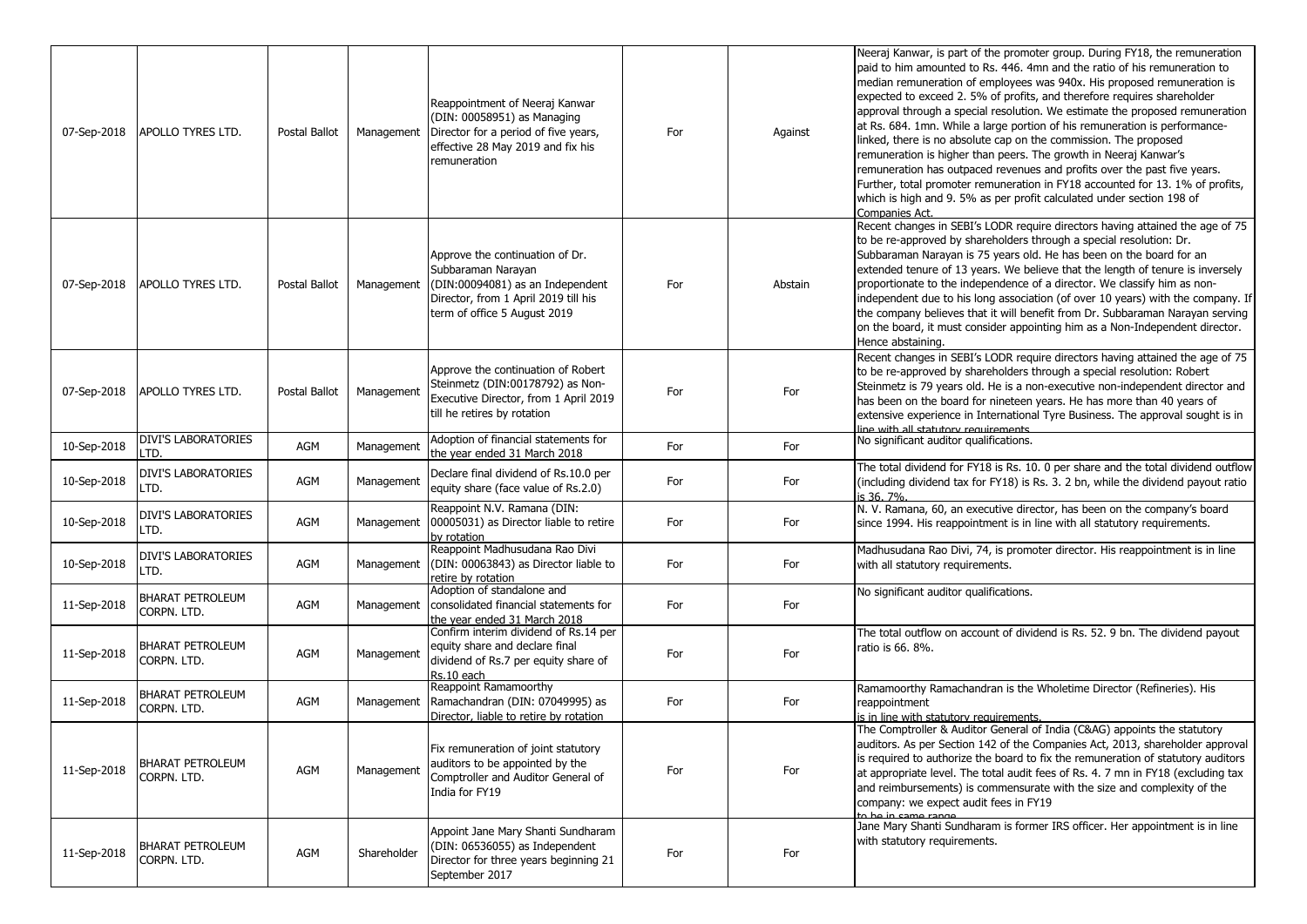| 11-Sep-2018 | <b>BHARAT PETROLEUM</b><br>CORPN. LTD. | AGM | Shareholder | Appoint Vinay Sheel Oberoi (DIN:<br>07943886) as Independent Director<br>for three years beginning 21<br>September 2017                | For | For | Vinay Sheel Oberoi is former IAS officer. He was consultant to the World Bank<br>and represented India in carrying out a financial review of the World Bank<br>portfolio in India. His appointment is in line with statutory requirements.                                                                                                                                                                                                                                                                                                                                                                                                                                                                                   |
|-------------|----------------------------------------|-----|-------------|----------------------------------------------------------------------------------------------------------------------------------------|-----|-----|------------------------------------------------------------------------------------------------------------------------------------------------------------------------------------------------------------------------------------------------------------------------------------------------------------------------------------------------------------------------------------------------------------------------------------------------------------------------------------------------------------------------------------------------------------------------------------------------------------------------------------------------------------------------------------------------------------------------------|
| 11-Sep-2018 | <b>BHARAT PETROLEUM</b><br>CORPN. LTD. | AGM | Shareholder | Appoint Dr. (Ms.) Tamilisai<br>Soundararajan (DIN: 07949616) as<br>Independent Director for three years<br>beginning 21 September 2017 | For | For | Tamilisai Soundararajan is the former Vice President of the Tamil Literacy<br>Forum. Her appointment is in line with statutory requirements.                                                                                                                                                                                                                                                                                                                                                                                                                                                                                                                                                                                 |
| 11-Sep-2018 | <b>BHARAT PETROLEUM</b><br>CORPN. LTD. | AGM | Shareholder | Appoint Rajiv Bansal (DIN: 00245460)<br>as Non-Executive Non-Independent<br>Director, liable to retire by rotation                     | For | For | Rajiv Bansal is Additional Secretary and Financial Advisor of MoP&NG. His<br>appointment is in line with statutory requirements.                                                                                                                                                                                                                                                                                                                                                                                                                                                                                                                                                                                             |
| 11-Sep-2018 | <b>BHARAT PETROLEUM</b><br>CORPN. LTD. | AGM | Management  | Appoint Padmakar Kappagantula as<br>Director (Human Resources)<br>beginning 1 February 2018 and fix his<br>remuneration                | For | For | Padmakar Kappagantula holds master's in human resources. He is associated<br>with BPCL since 1984. He held various leadership positions encompassing HR<br>policy and strategy. He is responsible for organizational learning and talent<br>management. The term of his appointment is not disclosed. Padmakar<br>Kappagantula was appointed to the board on 1 February 2018 and was paid Rs.<br>1.5 mn for his two months of service in FY18. His proposed remuneration is<br>not disclosed: remuneration in public sector enterprises is usually not high. As<br>a good practice, we expect PSE's to disclose the proposed appointment terms<br>including tenure and proposed remuneration to its shareholders through the |
| 11-Sep-2018 | <b>BHARAT PETROLEUM</b><br>CORPN. LTD. | AGM | Shareholder | Appoint Dr. Ellangovan Kamala<br>Kannan as Non-Executive Non-<br>Independent Director, liable to retire<br>by rotation                 | For | For | Dr. Ellangovan Kamala Kannan is Principal Secretary, (Industries Department),<br>Government of Kerala. His appointment is in line with statutory requirements.                                                                                                                                                                                                                                                                                                                                                                                                                                                                                                                                                               |
| 11-Sep-2018 | <b>BHARAT PETROLEUM</b><br>CORPN. LTD. | AGM | Management  | Private placement of non-convertible<br>debentures and/or other debt<br>securities                                                     | For | For | The proposed issuance will be carved out of the company's borrowing limit,<br>which was approved by shareholders in September 2014 postal ballot. The<br>company has an approved borrowing limit of two times its networth.                                                                                                                                                                                                                                                                                                                                                                                                                                                                                                  |
| 11-Sep-2018 | <b>BHARAT PETROLEUM</b><br>CORPN. LTD. | AGM | Management  | Ratify related party transaction with<br>Bharat Oman Refineries Limited for<br>FY18 and approve transaction for<br>FY19                | For | For | BPCL proposes to ratify transactions with Bharat Oman Refineries Limited<br>(BORL) for purchase of goods (crude oil, MS, HSD, LPG, Naphtha, SKO, ATF,<br>project materials, etc), sale of goods (crude oil, lubricants, etc), and interest<br>income on loans, rendering/receiving of services, canalizing commission,<br>demurrage, port charges, employee deputation, lease rental, etc amounting to<br>Rs. 338. 3 bn in FY18. The company also expects similar transactions in FY19<br>aggregating to Rs. 389. 1 bn. These transactions are in the ordinary course and<br>determined on an arm's length basis.                                                                                                            |
| 11-Sep-2018 | <b>BHARAT PETROLEUM</b><br>CORPN. LTD. | AGM | Management  | Ratify payment of Rs.320,000 as<br>remuneration to cost auditors, ABK &<br>Associates and Bandyopadhyaya<br>Bhaumik & Co, for FY19     | For | For | The company has appointed ABK & Associates and Bandyopadhyaya Bhaumik &<br>Co as cost auditors for FY19. The total remuneration proposed to be paid to<br>the cost auditors is reasonable compared to the size and scale of operations.<br>The company has appointed ABK & Associates and Bandyopadhyaya Bhaumik &<br>Co as cost auditors for FY19. The total remuneration proposed to be paid to<br>the cost auditors is reasonable compared to the size and scale of operations.                                                                                                                                                                                                                                           |
| 11-Sep-2018 | G A I L (INDIA) LTD.                   | AGM | Management  | Adoption of standalone and<br>consolidated financial statements for<br>the year ended 31 March 2018                                    | For | For | No significant auditor qualifications.                                                                                                                                                                                                                                                                                                                                                                                                                                                                                                                                                                                                                                                                                       |
| 11-Sep-2018 | G A I L (INDIA) LTD.                   | AGM | Management  | Confirm interim dividend of Rs.7.65<br>per equity share and declare final<br>dividend of Rs.1.44 per equity share<br>of Rs.10 each     | For | For | The total outflow on account of dividend is Rs. 19. 4 bn. The dividend payout<br>ratio is 41. 9% v/s 56. 7% in the previous year.                                                                                                                                                                                                                                                                                                                                                                                                                                                                                                                                                                                            |
| 11-Sep-2018 | G A I L (INDIA) LTD.                   | AGM | Management  | Reappoint Subir Purkayastha (DIN:<br>06850526) as Director, liable to retire<br>by rotation                                            | For | For | Subir Purkayastha is the Wholetime Director (Finance). His reappointment is in<br>line with statutory requirements.                                                                                                                                                                                                                                                                                                                                                                                                                                                                                                                                                                                                          |
| 11-Sep-2018 | G A I L (INDIA) LTD.                   | AGM | Management  | Reappoint Ashish Chatterjee (DIN:<br>07588473) as Director, liable to retire<br>by rotation                                            | For | For | Ashish Chatterjee is Joint Secretary at Ministry of Petroleum & Natural Gas. His<br>reappointment is in line with statutory requirements.                                                                                                                                                                                                                                                                                                                                                                                                                                                                                                                                                                                    |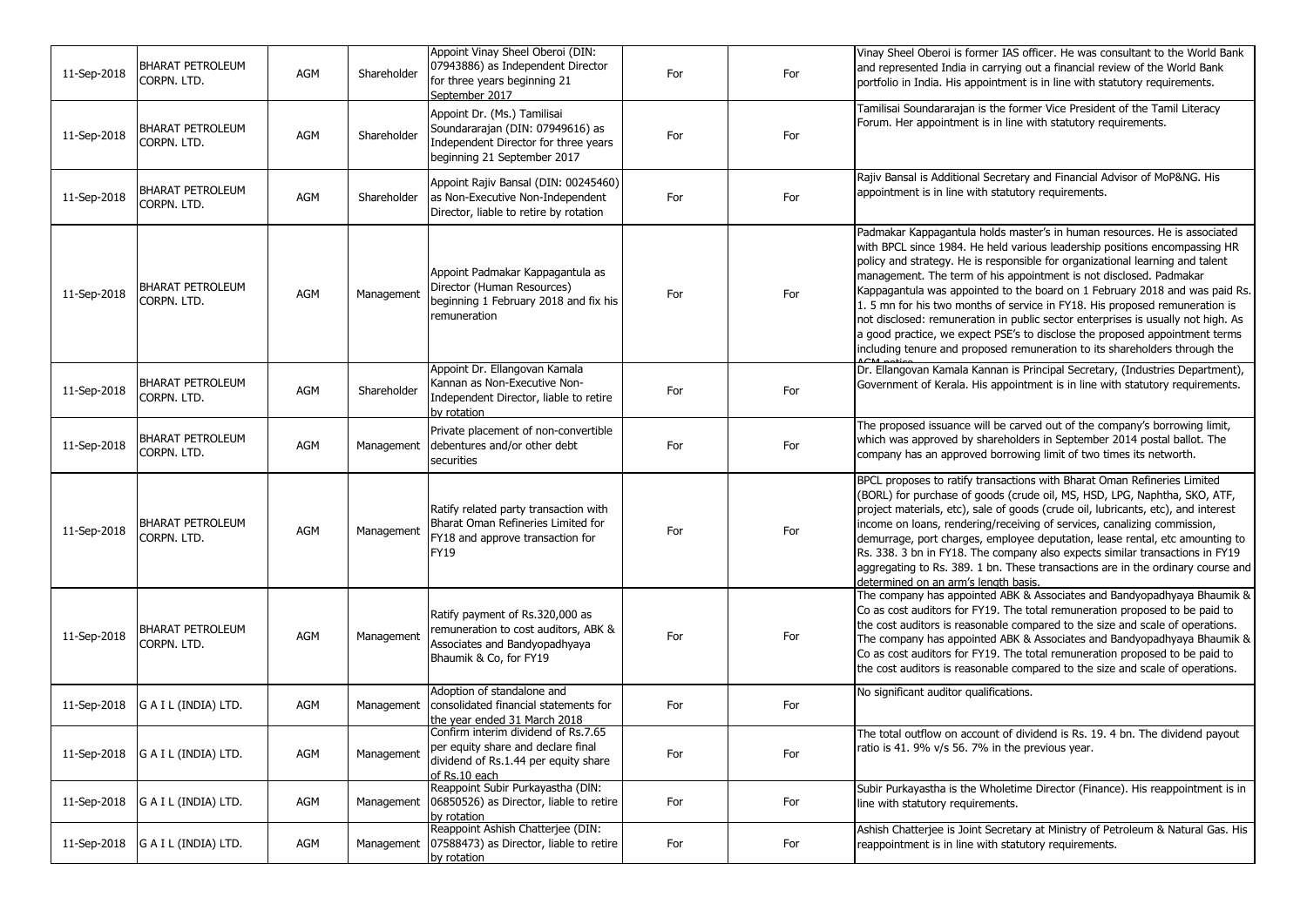| 11-Sep-2018 | G A I L (INDIA) LTD.                       | AGM        | Management  | Fix remuneration of joint statutory<br>auditors to be appointed by the<br>Comptroller and Auditor General of<br>India for FY19 | For | For     | The Comptroller & Auditor General of India (C&AG) appoints the statutory<br>auditors. As per Section 142 of the Companies Act, 2013, shareholder approval<br>is required to authorize the board to fix the remuneration of statutory auditors<br>at appropriate level. The total audit fees of Rs. 6. 6 mn in FY18 (excluding tax<br>and reimbursements) is commensurate with the size and complexity of the<br>company: we expect audit fees in FY19 to be in same range.                                                                                                                                                                                                                                                                      |
|-------------|--------------------------------------------|------------|-------------|--------------------------------------------------------------------------------------------------------------------------------|-----|---------|-------------------------------------------------------------------------------------------------------------------------------------------------------------------------------------------------------------------------------------------------------------------------------------------------------------------------------------------------------------------------------------------------------------------------------------------------------------------------------------------------------------------------------------------------------------------------------------------------------------------------------------------------------------------------------------------------------------------------------------------------|
| 11-Sep-2018 | G A I L (INDIA) LTD.                       | AGM        | Shareholder | Appoint Dr. Rahul Mukherjee (DIN:<br>707940278) as Independent Director<br>beginning 15 September 2017                         | For | For     | Dr. Rahul Mukherjee is a professor at IIM (Kolkata). He attended 50% of the<br>board meetings held after his appointment on 15 September 2017. We expect<br>directors to take their responsibilities seriously and attend all board meetings.<br>Although under Indian regulations the maximum term of an Independent<br>Director cannot exceed five years, the company should have disclosed the<br>tenure of his appointment.                                                                                                                                                                                                                                                                                                                 |
| 11-Sep-2018 | G A I L (INDIA) LTD.                       | <b>AGM</b> | Shareholder | Appoint Jayanto Narayan Choudhury<br>(DIN: 079402861) as Independent<br>Director beginning 15 September<br>2017                | For | For     | Jayanto Choudhury is a retired IPS officer. Although under Indian regulations<br>the maximum term of an Independent Director cannot exceed five years, the<br>company should have disclosed the tenure of his appointment.                                                                                                                                                                                                                                                                                                                                                                                                                                                                                                                      |
| 11-Sep-2018 | G A I L (INDIA) LTD.                       | AGM        | Shareholder | Appoint Ms. Banto Devi Kataria (DIN:<br>08194036) as Independent Director<br>beginning 6 August 2018                           | For | For     | Ms. Banto Devi Kataria is an Advocate. Although under Indian regulations the<br>maximum term of an Independent Director cannot exceed five years, the<br>company should have disclosed the tenure of her appointment.                                                                                                                                                                                                                                                                                                                                                                                                                                                                                                                           |
| 11-Sep-2018 | G A I L (INDIA) LTD.                       | AGM        | Management  | Appoint Manoj Jain (DIN: 07556033)<br>as Director (Business Development)<br>beginning 5 June 2018 and fix his<br>remuneration  | For | For     | Manoj Jain is a mechanical engineer and holds MBA in Operations Management.<br>He has over three decades of experience in projects, pipeline integrity<br>management and marketing. Before being appointed as Director (Business<br>Development), he was responsible for gas marketing activities as Executive<br>Director (Marketing-Gas). His terms of appointment are not disclosed.<br>Notwithstanding, he will retire by rotation. His proposed remuneration is not<br>disclosed: remuneration in public sector enterprises is usually not high. As a<br>good governance practice, we expect PSE's to disclose the proposed<br>appointment terms including tenure and proposed remuneration to its<br>shareholders through the AGM notice. |
| 11-Sep-2018 | G A I L (INDIA) LTD.                       | AGM        | Management  | Ratify remuneration of Rs.2.1 mn paid<br>to cost accountants for FY18 and<br>payable in FY19                                   | For | For     | GAIL proposes to ratify remuneration of Rs. 2. 1 mn paid to its cost auditors for<br>FY18 and authorize the board to fix the remuneration of cost auditors for FY19.<br>The remuneration is reasonable compared to the size and scale of operations.<br>The company has not disclosed the remuneration proposed in FY19. We expect<br>it to be in the same range.                                                                                                                                                                                                                                                                                                                                                                               |
| 11-Sep-2018 | G A I L (INDIA) LTD.                       | AGM        | Management  | Approve related party transaction<br>upto Rs.206.25 bn with Petronet LNG<br>Ltd during FY19                                    | For | For     | GAIL holds 12. 5% in Petronet LNG Ltd (Petronet LNG). GAIL procures LNG<br>cargoes and re-gasified Liquefied Natural Gas from Petronet LNG. GAIL also<br>uses regasification facilities of Petronet LNG (located at Dahej, Gujarat and<br>Kochi, Kerala). The value of these transaction in FY18 aggregated Rs. 153. 9 bn<br>and are likely to increase upto Rs. 206. 25 mn in FY19. The transactions are in<br>ordinary course of business and at arm's length.                                                                                                                                                                                                                                                                                |
| 11-Sep-2018 | G A I L (INDIA) LTD.                       | AGM        | Management  | Alteration to main objects clause of<br>Memorandum of Association                                                              | For | For     | The modification to will enable the company to invest in start-ups in its core<br>and non-core business activities, pursue opportunities in water sector, lease its<br>fixed assets, provide consultancy services, manufacture appliances relating to<br>gas marketing and distribution, provide battery charging stations and related<br>services for electric vehicles and provide engineering, procurement and<br>construction services. Public sector enterprises, given their nature, are<br>compelled to support national policy agendas. Nevertheless, the proposed<br>business diversification carries several business and financial risks.                                                                                            |
| 11-Sep-2018 | G A I L (INDIA) LTD.                       | AGM        | Management  | Issuance of non-convertible bonds<br>upto Rs.15 bn on private placement<br>basis                                               | For | For     | The proposed issuance will be carved out of the company's borrowing limit.<br>The company's automatic borrowing limit is Rs. 351 bn.                                                                                                                                                                                                                                                                                                                                                                                                                                                                                                                                                                                                            |
| 11-Sep-2018 | <b>HATHWAY CABLE &amp;</b><br>DATACOM LTD. | AGM        | Management  | Adoption of standalone and<br>consolidated financial statements for<br>the year ended 31 March 2018                            | For | Abstain | Abstaining since it is group entity.                                                                                                                                                                                                                                                                                                                                                                                                                                                                                                                                                                                                                                                                                                            |
| 11-Sep-2018 | HATHWAY CABLE &<br>DATACOM LTD.            | AGM        | Management  | Reappoint Vinayak Aggarwal, (DIN<br>00007280) as Non-Executive Non-<br>Independent Director                                    | For | Abstain | Abstaining since it is group entity.                                                                                                                                                                                                                                                                                                                                                                                                                                                                                                                                                                                                                                                                                                            |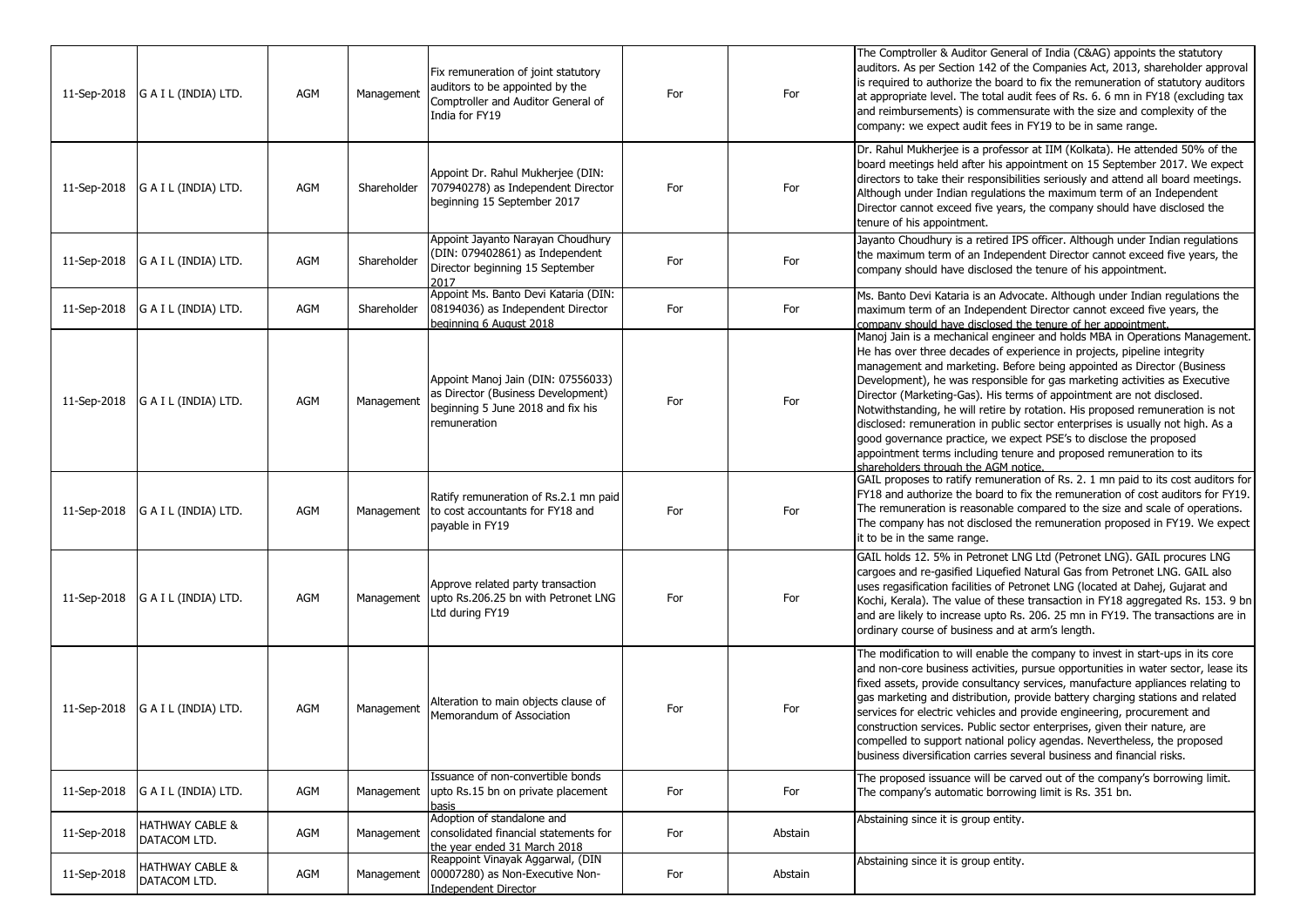| 11-Sep-2018 | HATHWAY CABLE &<br>DATACOM LTD. | AGM | Management | Ratify remuneration of Rs. 575,000<br>(plus service tax and out of pocket<br>expenses) for Ashok Agarwal & Co, as<br>cost auditors for FY18               | For | Abstain | Abstaining since it is group entity.                                                                                                                                                                                                                                                                                                                                                                                                                                                                                                                |
|-------------|---------------------------------|-----|------------|-----------------------------------------------------------------------------------------------------------------------------------------------------------|-----|---------|-----------------------------------------------------------------------------------------------------------------------------------------------------------------------------------------------------------------------------------------------------------------------------------------------------------------------------------------------------------------------------------------------------------------------------------------------------------------------------------------------------------------------------------------------------|
| 12-Sep-2018 | <b>ESCORTS LTD.</b>             | AGM | Management | Adoption of financial statements for<br>the year ended 31 March 2018                                                                                      | For | For     | No significant auditor qualifications.                                                                                                                                                                                                                                                                                                                                                                                                                                                                                                              |
| 12-Sep-2018 | <b>ESCORTS LTD.</b>             | AGM | Management | To declare final dividend of Rs. 2.0<br>(face value Rs. 10.0) for FY18                                                                                    | For | For     | The total dividend for FY18 is Rs. 2. 0 per equity share (Rs. 1. 5 in FY17). The<br>total dividend outflow (including dividend tax for FY18) is Rs. 0. 3 bn. The<br>dividend payout ratio at 8. 6% is low.                                                                                                                                                                                                                                                                                                                                          |
| 12-Sep-2018 | <b>ESCORTS LTD.</b>             | AGM | Management | Reappoint Hardeep Singh (DIN:<br>00088096) as a Non-Executive Non-<br>Independent Director                                                                | For | For     | Hardeep Singh, 64, has served on the board for the past seven years. His<br>reappointment meets all statutory requirements.                                                                                                                                                                                                                                                                                                                                                                                                                         |
| 12-Sep-2018 | <b>ESCORTS LTD.</b>             | AGM | Management | Reappoint G B Mathur (DIN:<br>00043352) as a Non-Executive Non-<br>Independent Director                                                                   | For | For     | G B Mathur, 68, is the former CS of Escorts and has served on the board for<br>the past four years. He is the trustee of Escorts' ESOP scheme, which holds<br>Escorts' 2. 5% treasury stock. His reappointment meets all statutory<br>requirements.                                                                                                                                                                                                                                                                                                 |
| 12-Sep-2018 | <b>ESCORTS LTD.</b>             | AGM | Management | Approve remuneration of Rs. 0.8 mn<br>for Ramanath Iyer & Co. as cost<br>auditors for FY19                                                                | For | For     | The total remuneration proposed is reasonable compared to the size and scale<br>of the company's operations.                                                                                                                                                                                                                                                                                                                                                                                                                                        |
| 12-Sep-2018 | <b>ESCORTS LTD.</b>             | AGM | Management | Appoint Ravi Narain (DIN: 00062596)<br>as an Independent Director for a term<br>of three years                                                            | For | Against | Ravi Narain, 63, holds master's degree in Economics from St. Stephen's College<br>and Cambridge University and an MBA from Wharton School of the University of<br>Pennsylvania. He has over 34 years of rich professional experience. He is the<br>former MD & CEO of NSE. He was named in the show-cause notice issued by<br>SEBI in relation to the NSE co-location investigation. We believe his<br>appointment carries a reputational risk and he should be appointed on the<br>board only after all the charges against him have been cleared. |
| 12-Sep-2018 | <b>ESCORTS LTD.</b>             | AGM | Management | Approve payment of professional fees<br>upto Rs.10.0 mn to GB Mathur for<br>services to be rendered in the area of<br>CSR and Special Assignments in FY19 | For | Against | Given that the aggregate CSR spend in FY18 was Rs. 32. 5 mn, GB Mathur's<br>proposed remuneration is high. Additionally, there is no clarity on what special<br>assignments he has assisted with in the past or is likely to assist with during<br>the current year. The company must clarify his role and the rationale for his<br>proposed remuneration.                                                                                                                                                                                          |
| 12-Sep-2018 | <b>ESCORTS LTD.</b>             | AGM | Management | Reappoint Dr. Sutanu Behuria (DIN:<br>00051668) as an Independent<br>Director for a term of five years                                                    | For | For     | Dr. Sutanu Behuria, 64, has served on the board for the past four years. He is a<br>retired IAS and has worked in Asian Development Bank for five years in the<br>past. His reappointment as an independent director for another term of five<br>years meets all statutory requirements.                                                                                                                                                                                                                                                            |
| 12-Sep-2018 | COAL INDIA LTD.                 | AGM | Management | Adoption of standalone and<br>consolidated financial statements for<br>the year ended 31 March 2018                                                       | For | For     | No significant auditor qualifications.                                                                                                                                                                                                                                                                                                                                                                                                                                                                                                              |
| 12-Sep-2018 | COAL INDIA LTD.                 | AGM | Management | Confirm interim dividend of Rs.16.50<br>per equity share of Rs.10 each, as<br>final dividend                                                              | For | For     | The total outflow on account of dividend is Rs. 123. 3 bn. The dividend payout<br>is 132. $6\%$ v/s 102. 5% in the previous year.                                                                                                                                                                                                                                                                                                                                                                                                                   |
| 12-Sep-2018 | COAL INDIA LTD.                 | AGM | Management | Reappoint Rajesh Kumar Sinha (DIN:<br>05351383) as Non-Executive Non-<br>Independent Director, liable to retire<br>by rotation                            | For | For     | Rajesh Kumar Sinha is the Joint Secretary at Ministry of Coal and nominee of<br>Government of India on the company's board. His reappointment is in line with<br>statutory requirements.                                                                                                                                                                                                                                                                                                                                                            |
|             | 12-Sep-2018 COAL INDIA LTD.     | AGM | Management | Appoint BL Gajipara (DIN: 07947068)<br>as Independent Director beginning 22<br>September 2017 until 5 September<br>2020                                   | For | For     | BL Gajipara is the former Chairperson of Bar Council of Gujarat. His<br>appointment is in line with statutory requirements.                                                                                                                                                                                                                                                                                                                                                                                                                         |
| 12-Sep-2018 | COAL INDIA LTD.                 | AGM | Management | Appoint B Dayal (DIN: 07367625) as<br>Wholetime Director (Technical)<br>beginning 11 October 2017 until 31<br>January 2022 and fix his<br>remuneration    | For | For     | B Dayal is a mining engineer. In addition to his technical role, he has<br>experience in Corporate Planning and Public Relations. His proposed<br>remuneration is not disclosed: remuneration in public sector enterprises is<br>usually not high. As a good practice, we expect companies to disclose the<br>proposed appointment terms including proposed remuneration to its<br>shareholders through the AGM notice.                                                                                                                             |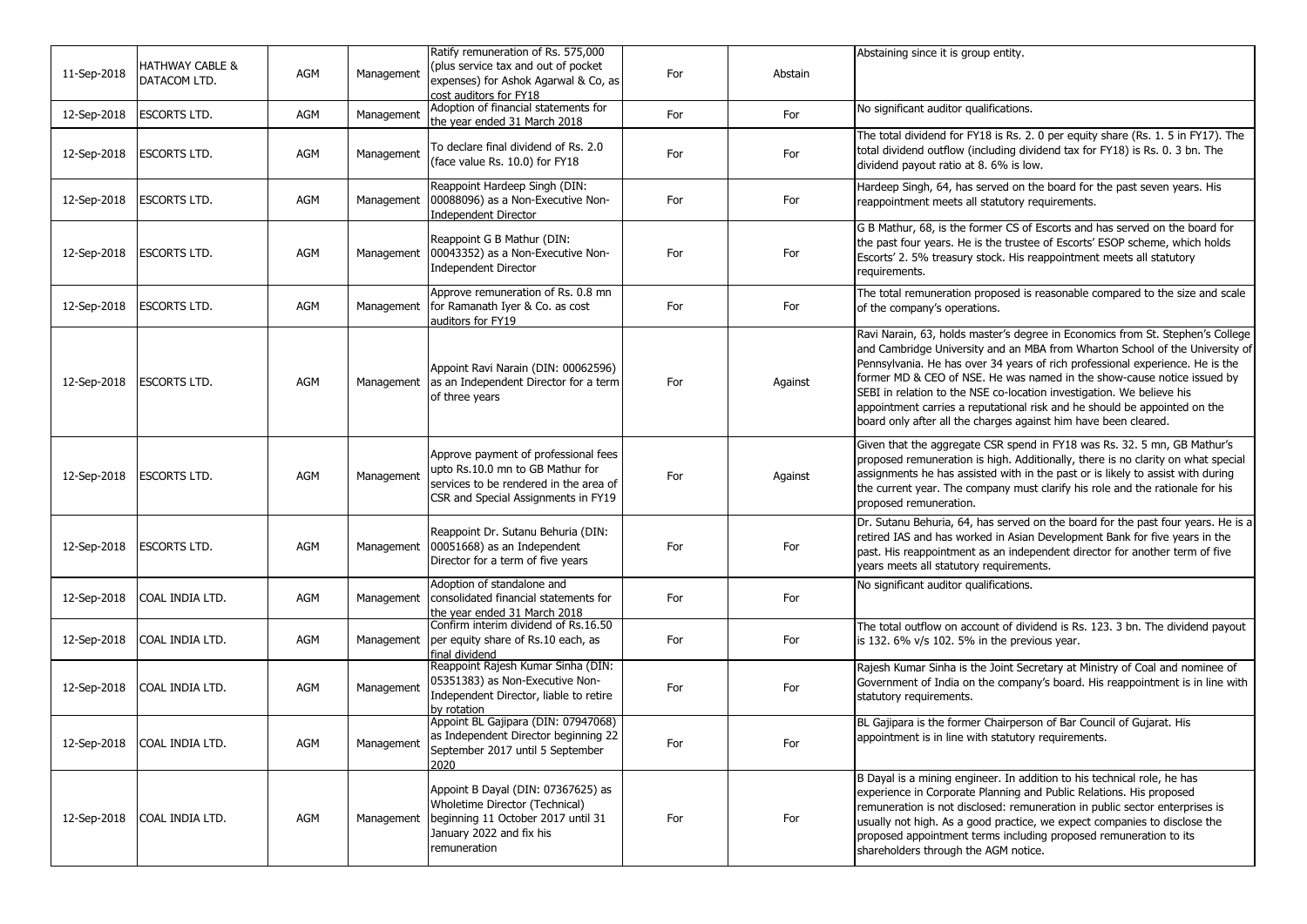| 12-Sep-2018 | COAL INDIA LTD.     | <b>AGM</b> | Management  | Appoint RP Srivastava [DIN:<br>08036468] as Wholetime Director<br>(Personnel) beginning 31 January<br>2018 until 31 January 2021 and fix his<br>remuneration | For | For     | RP Srivastava has worked in HR planning, recruitment and selection, training<br>and development and industrial relations. His proposed remuneration is not<br>disclosed: he was not paid any remuneration from the company for his two<br>months of service in FY18. Remuneration in public sector enterprises is usually<br>not high. As a good practice, we expect companies to disclose the proposed<br>appointment terms including proposed remuneration to its shareholders<br>through the AGM notice.                                                                                                                                                                                                                                                                                                                     |
|-------------|---------------------|------------|-------------|--------------------------------------------------------------------------------------------------------------------------------------------------------------|-----|---------|---------------------------------------------------------------------------------------------------------------------------------------------------------------------------------------------------------------------------------------------------------------------------------------------------------------------------------------------------------------------------------------------------------------------------------------------------------------------------------------------------------------------------------------------------------------------------------------------------------------------------------------------------------------------------------------------------------------------------------------------------------------------------------------------------------------------------------|
| 12-Sep-2018 | COAL INDIA LTD.     | AGM        | Management  | Appoint AK Jha (DIN: 06645361) as<br>Chairperson and Managing Director<br>beginning 18 May 2018 until 31<br>January 2020 and fix his<br>remuneration         | For | For     | AK Jha has 35 years of experience in mine planning, production, management,<br>supervision, direction and control of coal mines. His proposed remuneration is<br>not disclosed: remuneration in public sector enterprises is usually not high. As<br>a good practice, we expect companies to disclose the proposed appointment<br>terms including proposed remuneration to its shareholders through the AGM<br>notice. AK Jha is also holding charge as Managing Director of Chairperson and<br>Managing Director of Mahanadi Coalfields Limited (a subsidiary of the<br>company). The company has not disclosed if he has received any remuneration<br>from the subsidiary. While we generally do not encourage this as a practice, we<br>support this resolution as the company operates through its various<br>subsidiaries. |
| 12-Sep-2018 | COAL INDIA LTD.     | AGM        | Management  | Ratify remuneration of Rs.201,094<br>paid to Balwinder & Associates, cost<br>accountants for FY18                                                            | For | For     | The total remuneration paid to the cost auditors is reasonable compared to the<br>size and scale of operations.                                                                                                                                                                                                                                                                                                                                                                                                                                                                                                                                                                                                                                                                                                                 |
| 12-Sep-2018 | I C I C I BANK LTD. | AGM        | Management  | Adoption of Accounts for the year<br>ended 31 March 2018 together with<br>the Reports of the Directors and the<br>Auditors                                   | For | Abstain | ICICI Bank has highlighted the risks to its business from enquiries into its MD<br>and CEO Chanda Kochhar's loan dealings as well as a second enquiry into NPA<br>loan accounts, hence abstaining.                                                                                                                                                                                                                                                                                                                                                                                                                                                                                                                                                                                                                              |
| 12-Sep-2018 | I C I C I BANK LTD. | AGM        | Management  | To confirm interim dividend on<br>preference shares as final dividend                                                                                        | For | For     | The preference dividend aggregates Rs. 35,000 on preference capital of Rs. 3.<br>5 bn. This is in-line with dividend paid in past.                                                                                                                                                                                                                                                                                                                                                                                                                                                                                                                                                                                                                                                                                              |
| 12-Sep-2018 | I C I C I BANK LTD. | AGM        | Management  | To declare dividend of Rs. 1.5 per<br>share on equity shares of face value<br>Rs. 2                                                                          | For | For     | Given the financial performance for fiscal 2018, ICICI Bank has reduced its<br>dividend payout to Rs. 1. 5 per equity share FY18 (down 33. 8% from Rs 2. 5<br>per share paid in FY17). The payout ratio is at 17. 1%.                                                                                                                                                                                                                                                                                                                                                                                                                                                                                                                                                                                                           |
| 12-Sep-2018 | I C I C I BANK LTD. | AGM        | Management  | To reappoint Vijay Chandok (DIN:<br>01545262), as director liable to retire<br>by rotation                                                                   | For | For     | Vijay Chandhok is an executive director on the board of ICICI Bank. His<br>reappointment as director is in line with all statutory requirements.                                                                                                                                                                                                                                                                                                                                                                                                                                                                                                                                                                                                                                                                                |
| 12-Sep-2018 | I C I C I BANK LTD. | <b>AGM</b> | Management  | To appoint Walker Chandiok & Co LLP<br>as statutory auditors for one year                                                                                    | For | For     | ICICI Bank proposes to appoint Walker Chandhiok & Co LLP as statutory<br>auditors for a year. Prior to them BSR & Co. LLP were appointed as statutory<br>auditors in the 2014 AGM for four years. The appointment is in-line with<br>statutory requirements.                                                                                                                                                                                                                                                                                                                                                                                                                                                                                                                                                                    |
| 12-Sep-2018 | I C I C I BANK LTD. | <b>AGM</b> | Management  | To authorize the board of directors to<br>appoint branch auditors and fix their<br>remuneration                                                              | For | For     | ICICI Bank has a presence in 17 countries. The bank seeks shareholder<br>approval to authorize the board to appoint branch auditors to audits its<br>branches/offices outside India for the year ending 31 March 2019 and to fix<br>their remuneration. The appointment will be in consultation with the statutory<br>auditors of the bank.                                                                                                                                                                                                                                                                                                                                                                                                                                                                                     |
| 12-Sep-2018 | I C I C I BANK LTD. | <b>AGM</b> | Shareholder | To appoint Neelam Dhawan (DIN:<br>00871445), as Independent Director<br>for five years till 11 January 2023                                                  | For | For     | Neelam Dhawan was Vice President - Global Industries, Strategic Alliances and<br>Inside Sales, Asia Pacific and Japan, Hewlett Packard Enterprise. She retired in<br>December 2017. Prior to that she was leader of the country businesses for<br>Microsoft, India. Her appointment is in line with all statutory requirements.                                                                                                                                                                                                                                                                                                                                                                                                                                                                                                 |
| 12-Sep-2018 | I C I C I BANK LTD. | AGM        | Shareholder | To appoint Uday Chitale (DIN:<br>00043268), as Independent Director<br>for five years till 16 January 2023                                                   | For | For     | Uday Chitale is Senior Partner, M. P. Chitale & Co. He earlier served on the<br>board of ICICI Bank from 1997-2005. His appointment is in line with all<br>statutory requirements.                                                                                                                                                                                                                                                                                                                                                                                                                                                                                                                                                                                                                                              |
| 12-Sep-2018 | I C I C I BANK LTD. | AGM        | Shareholder | To appoint Radhakrishnan Nair (DIN:<br>07225354), as Independent Director<br>for five years till 1 May 2023                                                  | For | For     | Radhakrishnan Nair is former MD - Corporation Bank Securities Ltd. And was<br>also Executive Director at SEBI. His appointment is in line with all statutory<br>requirements.                                                                                                                                                                                                                                                                                                                                                                                                                                                                                                                                                                                                                                                   |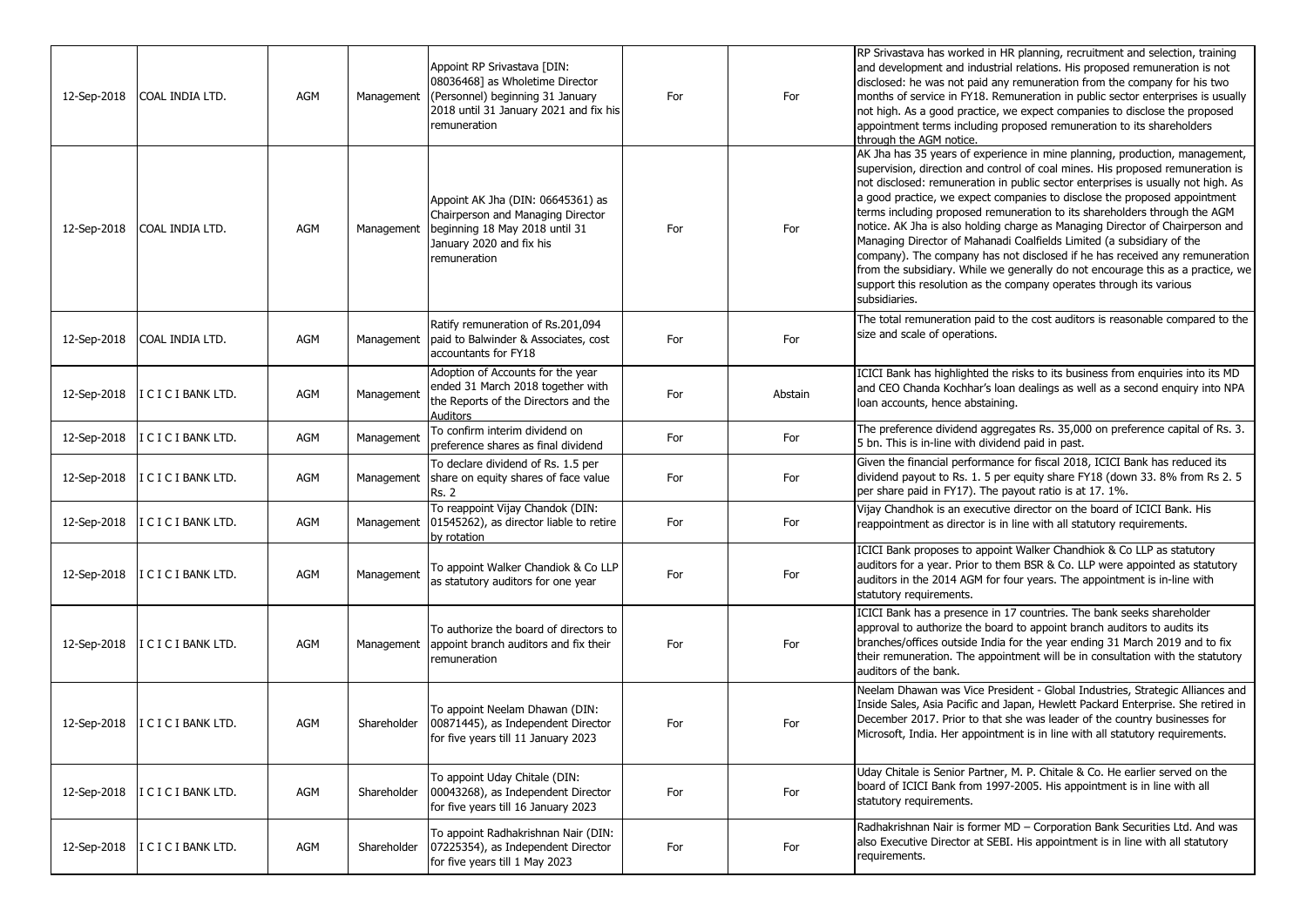| 12-Sep-2018 | I C I C I BANK LTD.         | AGM        | Shareholder | To appoint M. D. Mallya (DIN:<br>01804955) as Independent Director<br>for five years till 28 May 2023                                                          | For | For | M. D. Mallya is former CMD - Bank of Baroda and also former CMD - Bank of<br>Maharashtra. His appointment is in line with all statutory requirements.                                                                                                                                                                                                                                                                                                                                                                                                                                                                                                      |
|-------------|-----------------------------|------------|-------------|----------------------------------------------------------------------------------------------------------------------------------------------------------------|-----|-----|------------------------------------------------------------------------------------------------------------------------------------------------------------------------------------------------------------------------------------------------------------------------------------------------------------------------------------------------------------------------------------------------------------------------------------------------------------------------------------------------------------------------------------------------------------------------------------------------------------------------------------------------------------|
| 12-Sep-2018 | I C I C I BANK LTD.         | <b>AGM</b> | Shareholder | To appoint Girish Chandra Chaturvedi<br>(DIN: 00110996) as Independent<br>Director for three years till 30 June<br>2021                                        | For | For | Girish Chandra Chaturvedi is a former IAS officer and currently the Chairman,<br>Warehousing Development and Regulatory Authority of India. He served the<br>GoI of India since 1977 at various levels across several sectors. His<br>appointment is in line with all statutory requirements.                                                                                                                                                                                                                                                                                                                                                              |
| 12-Sep-2018 | I C I C I BANK LTD.         | AGM        | Management  | To appoint Girish Chandra Chaturvedi<br>(DIN: 00110996) as Independent Non-<br>Executive (part-time) Chairman till 30<br>June 2021 and to fix his remuneration | For | For | ICICI Bank proposes a remuneration of Rs. 3,500,000 p. A. For the first year,<br>Rs 4,000,000 p. A. For the second year and Rs 4,500,000 p. A. For the third<br>year. In addition, he will be paid a sitting fees and perquisites. The proposed<br>remuneration is in line with the size and complexity of the business and<br>comparable with that paid to peers in the industry.                                                                                                                                                                                                                                                                         |
| 12-Sep-2018 | I C I C I BANK LTD.         | AGM        | Shareholder | To appoint Sandeep Bakhshi, (DIN:<br>00109206) as Director liable to retire<br>by rotation                                                                     | For | For | Sandeep Bakhshi has been with the ICICI Group for 32 years and has handled<br>various assignments within the ICICI Group, including as CEO of ICICI<br>Prudential Life Insurance Company Limited He is being appointed as the<br>Wholetime Director & COO of ICICI Bank. His appointment is in line with all<br>statutory requirements                                                                                                                                                                                                                                                                                                                     |
| 12-Sep-2018 | I C I C I BANK LTD.         | AGM        | Management  | To appoint Sandeep Bakhshi, (DIN:<br>00109206) as Wholetime Director &<br>COO for five years from 19 June 2018<br>and to fix his remuneration                  | For | For | Sandeep Bakhshi was paid a remuneration of Rs 170 mn from ICICI Prudential<br>Life Insurance Company (incl. The fair value of ESOPs granted). His fixed<br>remuneration is Rs 62. 2 mn and including the fair value of ESOP's, as per our<br>estimates, is Rs 192. 2 mn. The proposed remuneration is consistent with the<br>size and complexities of the business of ICICI Bank and comparable to that<br>paid to Sandeep Bakhshi's peers in the industry.                                                                                                                                                                                                |
| 12-Sep-2018 | I C I C I BANK LTD.         | AGM        | Management  | To reclassify the authorised share<br>capital and subsequent amendment to<br>the MoA                                                                           | For | For | The authorised share capital of ICICI Bank comprised of Rs. 25,000,000,000<br>divided into:<br>(i) 10,000,000,000 equity shares of Rs. 2 each, (ii) 15,000,000 shares of Rs<br>100 each and (iii) 350 shares of Rs 10,000,000 each. The bank proposes to<br>reclassify the unclassified 15,000,000 shares of Rs. 100 each as well as the 350<br>shares of Rs 10,000,000 each redeemed on 20 April 2018 as equity capital.<br>This reclassification will require a consequent change to the capital clause of<br>the MoA                                                                                                                                    |
| 12-Sep-2018 | I C I C I BANK LTD.         | AGM        | Management  | To amend the Articles of Association                                                                                                                           | For | For | Reclassification in the authorised capital requires a consequent change to the<br>AoA.                                                                                                                                                                                                                                                                                                                                                                                                                                                                                                                                                                     |
| 12-Sep-2018 | I C I C I BANK LTD.         | AGM        | Management  | To approve amendment to the<br>exercise period of ICICI Bank<br>Employees Stock Option Scheme<br>2000                                                          | For | For | ICICI Bank proposes to revise the exercise period from a period upto 10 years<br>from vesting to a period upto 5 years from vesting as decided by the Board<br>Governance, Nomination and Remuneration Committee. The amendment is<br>intended to cover only future grants and not grants already made. The present<br>definition is fixed and does not allow flexibility to align the exercise period of<br>future grants to reflect the time horizon of short and long-term strategies of<br>the Bank. The change in exercise period does not have material implications for<br>shareholders - since there is no change in the expected equity dilution. |
| 12-Sep-2018 | I C I C I BANK LTD.         | AGM        | Management  | Issuance of bonds and non-<br>convertible debentures up to Rs. 250<br>billion on private placement basis                                                       | For | For | The issuance of debt securities on private placement basis will be within the<br>bank's overall borrowing limit of Rs. 2. 5 trillion. ICICI Bank's long-term debt is<br>rated CRISIL AAA/Stable and ICRA AAA/Stable.                                                                                                                                                                                                                                                                                                                                                                                                                                       |
| 14-Sep-2018 | <b>IPETRONET L N G LTD.</b> | AGM        |             | Adoption of standalone and<br>Management   consolidated financial statements for<br>the year ended 31 March 2018                                               | For | For | No significant auditor qualifications.                                                                                                                                                                                                                                                                                                                                                                                                                                                                                                                                                                                                                     |
| 14-Sep-2018 | PETRONET L N G LTD.         | AGM        | Management  | Declare final dividend of Rs.4.50 per<br>equity share of Rs.10 each                                                                                            | For | For | The total outflow on account of dividend is Rs. 8. 1 bn. The dividend payout<br>ratio is 39. 1% v/s 26. 5% in the previous year.                                                                                                                                                                                                                                                                                                                                                                                                                                                                                                                           |
| 14-Sep-2018 | PETRONET L N G LTD.         | AGM        | Management  | Reappoint GK Satish (DIN: 06932170)<br>as Non-Executive Non-Independent<br>Director                                                                            | For | For | GK Satish (DIN: 06932170) is Wholetime Director (Planning & Business<br>Development) of IOCL and its nominee director. His reappointment is in line<br>with all statutory requirements.                                                                                                                                                                                                                                                                                                                                                                                                                                                                    |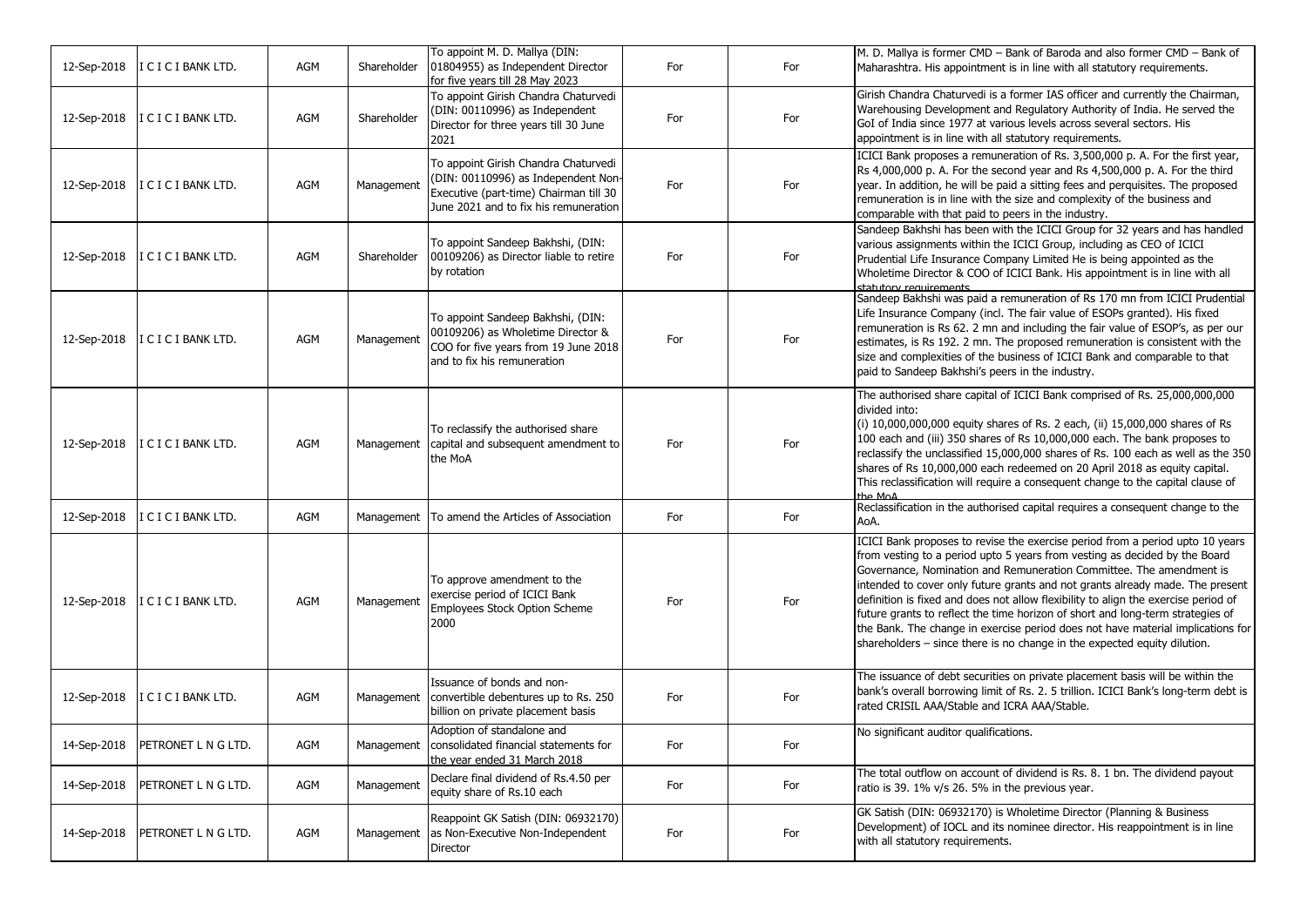| 14-Sep-2018 | PETRONET L N G LTD.         | AGM | Management | Reappoint T Natarajan (DIN:<br>00396367) as Non-Executive Non-<br><b>Independent Director</b>                                    | For | For     | Dr. T Natarajan (DIN 00396367), IAS, is the Joint Managing Director of Gujarat<br>State Petroleum Corporation Limited and Gujarat State Petronet Limited. He is<br>the nominee director of Gujarat Maritime Board. He attended 50% of the board<br>meetings held in FY18 and 67% of the board meetings held since his<br>appointment on 21 November 2016. We expect directors to take their<br>responsibilities seriously and attend all board meetings.                                                                                                                                                                                                                                                                                                                                |
|-------------|-----------------------------|-----|------------|----------------------------------------------------------------------------------------------------------------------------------|-----|---------|-----------------------------------------------------------------------------------------------------------------------------------------------------------------------------------------------------------------------------------------------------------------------------------------------------------------------------------------------------------------------------------------------------------------------------------------------------------------------------------------------------------------------------------------------------------------------------------------------------------------------------------------------------------------------------------------------------------------------------------------------------------------------------------------|
| 14-Sep-2018 | PETRONET L N G LTD.         | AGM | Management | Appoint Shashi Shankar (DIN:<br>06447938) as Non-Executive Non-<br>Independent Director beginning 17<br>October 2017             | For | For     | Shashi Shankar is Chairperson and Managing Director of Oil and Natural Gas<br>Corporation Ltd and its nominee Director. His appointment is in line with all<br>statutory requirements.                                                                                                                                                                                                                                                                                                                                                                                                                                                                                                                                                                                                  |
| 14-Sep-2018 | PETRONET L N G LTD.         | AGM | Management | Appoint VK Mishra (DIN: 08125144)<br>as Director (Finance) for five years<br>beginning 18 April 2018 and fix his<br>remuneration | For | For     | VK Mishra is a Chartered Accountant. He has experience in financial<br>management, corporate finance and treasury management. He was appointed<br>as Director (Finance) of the company on 18 April 2018. His proposed<br>remuneration is estimated at Rs. 6. 3 mn. This is in line with peers and<br>commensurate with the size and complexity of operations. The company must<br>consider capping the quantum of performance pay. This will enable<br>shareholders to make a more informed decision. Further, the company must<br>consider disclosing performance metrics for deciding on commission and<br>performance-based incentives.                                                                                                                                              |
| 14-Sep-2018 | PETRONET L N G LTD.         | AGM | Management | Appoint Sidhartha Pradhan (DIN:<br>06938830) as Independent Director<br>for three years beginning 16 May<br>2018                 | For | For     | Sidhartha Pradhan is a retired IRS officer. He is the former Additional<br>Secretary, Department of Disinvestment in the Ministry of Finance. His<br>appointment is in line with all statutory requirements.                                                                                                                                                                                                                                                                                                                                                                                                                                                                                                                                                                            |
| 14-Sep-2018 | PETRONET L N G LTD.         | AGM | Management | Appoint Dr. MM Kutty (DIN:<br>01943083) as Non-Executive Non-<br>Independent Director and<br>Chairperson beginning 12 July 2018  | For | For     | Dr. MM Kutty, IAS, is Secretary to the Government of India in the Ministry of<br>Petroleum and Natural Gas. His appointment is in line with all statutory<br>requirements.                                                                                                                                                                                                                                                                                                                                                                                                                                                                                                                                                                                                              |
| 14-Sep-2018 | PETRONET L N G LTD.         | AGM | Management | Approve remuneration of Rs.99,990<br>payable to KL Jaisingh & Co, cost<br>accountants for FY19                                   | For | For     | The proposed remuneration of the cost auditors is reasonable compared to the<br>size and scale of operations.                                                                                                                                                                                                                                                                                                                                                                                                                                                                                                                                                                                                                                                                           |
| 14-Sep-2018 | PETRONET L N G LTD.         | AGM | Management | Approve related party transactions for<br>FY19                                                                                   | For | For     | The company has an existing arrangement with companies including BPCL,<br>IOCL, GAIL, ONGC, Adani Petronet (Dahej) Port Pvt Ltd, Petronet LNG<br>foundation and Indian LNG Transport Company (No. 4) Pvt. Ltd for LNG sales<br>and regasification services. In FY18, the total quantum of transactions<br>amounted to Rs. 291. 6 bn (~94% of revenues). To execute these contracts,<br>the company seeks to approve transactions to be undertaken in FY19 with<br>these entities and its other associates and JVs. According to the company, it is<br>currently not possible to ascertain the exact value of the transactions to be<br>undertaken in FY19. However, the company has specified that these<br>transactions will be in the ordinary course of business and at arms-length. |
| 14-Sep-2018 | PETRONET L N G LTD.         | AGM | Management | Reappoint Dr. Jyoti Kiran Shukla (DIN<br>03492315) as Independent Director<br>for three years beginning 31 March<br>2018         | For | For     | Dr. Jyoti Kiran Shukla is a researcher on economic policy and development. Her<br>reappointment is in line with all statutory requirements.                                                                                                                                                                                                                                                                                                                                                                                                                                                                                                                                                                                                                                             |
| 14-Sep-2018 | <b>IPETRONET L N G LTD.</b> | AGM | Management | Approve loan of Rs.1.4 mn given to<br>VK Mishra, Director (Finance                                                               | For | For     | Prior to joining the company as Director (Finance), V K Mishra was Chief<br>General Manager (Finance) at GAIL (India) Limited. He had taken a house<br>building advance aggregating to Rs. 1, 42 mn from GAIL. After joining the<br>company as Director (Finance), the Nomination and Remuneration committee<br>approved his terms of appointment which includes extension of loan taken from<br>GAIL. This loan is interest-free and will be recovered over 36 months. The<br>quantum of loan is not significant.                                                                                                                                                                                                                                                                      |
| 14-Sep-2018 | GRASIM INDUSTRIES<br>LTD.   | AGM | Management | Adoption of financial statements for<br>the year ended 31 March 2018                                                             | For | Abstain | The statutory auditors have highlighted that in respect of Ultratech Cement Ltd.<br>(Ultratech), a subsidiary company, the CCI had imposed a penalty of Rs. 11. 8<br>Ibn for alleged contravention of the provisions of the Competition Act, 2002 by<br>Ultratech. Ultratech had filed an appeal against the CCI order with the<br>Competition Appellate Tribunal (COMPAT). Considering the uncertainty relating<br>to the outcome of this matter, we would abstain.                                                                                                                                                                                                                                                                                                                    |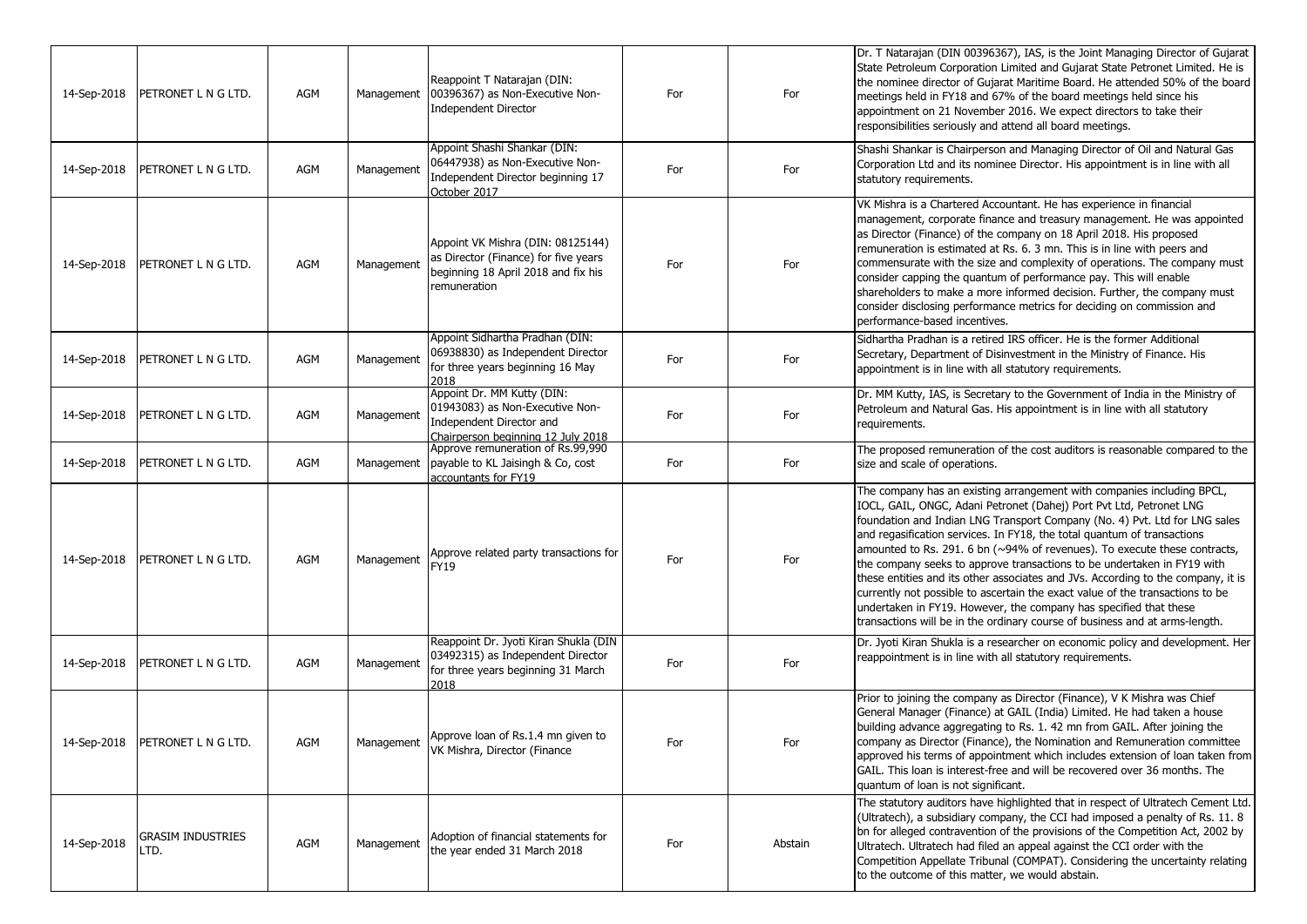| 14-Sep-2018 | <b>GRASIM INDUSTRIES</b><br>LTD. | <b>AGM</b> | Management  | To declare final dividend of Rs. 6.2<br>per share (face value Rs. 2.0) for<br>FY18                                                          | For | For     | The total dividend for FY18 is Rs. 6. 2 per equity share, while it paid a dividend<br>of Rs. 5. 5 in FY17. The total dividend outflow (including dividend tax for FY18)<br>is Rs. 4. 9 bn and the dividend payout ratio is 27. 7%.                                                                                                                                                                                                                                                                                                |
|-------------|----------------------------------|------------|-------------|---------------------------------------------------------------------------------------------------------------------------------------------|-----|---------|-----------------------------------------------------------------------------------------------------------------------------------------------------------------------------------------------------------------------------------------------------------------------------------------------------------------------------------------------------------------------------------------------------------------------------------------------------------------------------------------------------------------------------------|
| 14-Sep-2018 | <b>GRASIM INDUSTRIES</b><br>LTD. | AGM        | Management  | Reappoint Shailendra Jain (DIN:<br>00022454) as a Non-Executive Non-<br><b>Independent Director</b>                                         | For | For     | Shailendra Jain, 75, is a former Senior President of Aditya Birla Nuvo. He has<br>served on the board for the past 15 years. His reappointment meets all<br>statutory requirements.                                                                                                                                                                                                                                                                                                                                               |
| 14-Sep-2018 | <b>GRASIM INDUSTRIES</b><br>LTD. | AGM        | Management  | Reappoint Mrs. Rajashree Birla (DIN:<br>00022995) as a Non-Executive Non-<br><b>Independent Director</b>                                    | For | Abstain | Mrs. Rajashree Birla, 73, has served on the board for the past 22 years. She<br>attended 33% of the board meetings in FY18 and 41% board meetings over<br>the three-year period. While attendance is low, she represents promoter family.<br>We abstain due to lack of clarity on the legality of the resolution.                                                                                                                                                                                                                 |
| 14-Sep-2018 | <b>GRASIM INDUSTRIES</b><br>LTD. | AGM        | Management  | Ratify appointment of BSR & Co. LLP<br>as joint statutory auditors till FY21<br>and authorize the board to fix their<br>remuneration        | For | For     | The ratification of BSR & Co. LLP's appointment is in line with our Voting<br>Guidelines on Auditor (Re)appointments and with the requirements of Section<br>139 of the Companies Act 2013.                                                                                                                                                                                                                                                                                                                                       |
| 14-Sep-2018 | <b>GRASIM INDUSTRIES</b><br>LTD. | <b>AGM</b> | Management  | Ratify appointment of SRBC & Co. LLP<br>as joint statutory auditors for FY22<br>and authorize the board to fix their<br>remuneration        | For | For     | The ratification of SRBC & Co. LLP's appointment is in line with our Voting<br>Guidelines on Auditor (Re)appointments and with the requirements of Section<br>139 of the Companies Act 2013.                                                                                                                                                                                                                                                                                                                                      |
| 14-Sep-2018 | <b>GRASIM INDUSTRIES</b><br>LTD. | AGM        | Management  | To continue the appointment of BSR<br>& Co. LLP as joint statutory auditors,<br>without ratification, till the end of<br>their term in FY21 | For | For     | Grasim proposes to continue the appointment of BSR & Co. LLP as statutory<br>auditors, without shareholder ratification, till the end of their term in FY21. This<br>is in line with the Companies Amendment Act, 2017 dated 7 May 2018 which<br>has done away with the requirement of annual ratification for the statutory<br>auditor.                                                                                                                                                                                          |
| 14-Sep-2018 | <b>GRASIM INDUSTRIES</b><br>LTD. | AGM        | Management  | To continue the appointment of SRBC<br>& Co. LLP as statutory auditors,<br>without ratification, till the end of<br>their term in FY22      | For | For     | Grasim proposes to continue the appointment of SRBC & Co. LLP as statutory<br>auditors, without shareholder ratification, till the end of their term in FY22. This<br>is in line with the Companies Amendment Act, 2017 dated 7 May 2018 which<br>has done away with the requirement of annual ratification for the statutory<br>auditor.                                                                                                                                                                                         |
| 14-Sep-2018 | <b>GRASIM INDUSTRIES</b><br>LTD. | <b>AGM</b> | Shareholder | Appoint Ms. Usha Sangwan (DIN:<br>02609263) as a Non-Executive Non-<br><b>Independent Director</b>                                          | For | For     | Ms. Usha Sangwan, 60, is the Managing Director of LIC of India. She represents<br>LIC of India on the board. Her appointment as a Non-Executive Non-<br>Independent Director meets all statutory requirements.                                                                                                                                                                                                                                                                                                                    |
| 14-Sep-2018 | <b>GRASIM INDUSTRIES</b><br>LTD. | <b>AGM</b> | Shareholder | Appoint Himanshu Kapania (DIN:<br>03387441) as a Non-Executive Non-<br><b>Independent Director</b>                                          | For | For     | Himanshu Kapania, 57, is the Managing Director of Idea Cellular Ltd. His<br>appointment as a Non-Executive Non-Independent Director meets all statutory<br>requirements.                                                                                                                                                                                                                                                                                                                                                          |
| 14-Sep-2018 | GRASIM INDUSTRIES<br>LTD.        | <b>AGM</b> | Shareholder | Appoint Ms. Anita Ramachandran<br>(DIN: 00118188) as an Independent<br>Director for a term of five years,<br>w.e.f. 14 August 2018          | For | For     | Ms. Anita Ramachandran, 63, has over 35 years of experience in management<br>consultancy. She is currently the Founder & CEO, Cerebrus Consultants Pvt.<br>Ltd. Her appointment as an Independent Director for a term of five years<br>meets all statutory requirements.                                                                                                                                                                                                                                                          |
| 14-Sep-2018 | <b>GRASIM INDUSTRIES</b><br>LTD. | <b>AGM</b> | Shareholder | Ratify Madhav Apte (DIN: 00003656)<br>as an Independent Director for his<br>remaining tenure                                                | For | Abstain | Recent changes in SEBI's LODR require directors having attained the age of 75<br>to be re-approved by shareholders through a special resolution. In line with this<br>regulatory change Madhav Apte's (aged 86) terms as an Independent Director<br>requires shareholder approval. However, Madhav Apte has been on the board<br>of Grasim as an Independent Director for the past 31 years. Given his long<br>association (>10 years) with the company, he should ideally be a non-<br>independent director. Hence we abstain.   |
| 14-Sep-2018 | <b>GRASIM INDUSTRIES</b><br>LTD. | <b>AGM</b> | Shareholder | Ratify B V Bhargava (DIN: 00001823)<br>as an Independent Director for his<br>remaining tenure                                               | For | Abstain | Recent changes in SEBI's LODR require directors having attained the age of 75<br>to be re-approved by shareholders through a special resolution. In line with this<br>regulatory change B V Bhargava's (aged 82) terms as an Independent Director<br>requires shareholder approval. However, B V Bhargava has been on the board<br>of Grasim as an Independent Director for the past 21 years. Given his long<br>association (>10 years) with the company, he should ideally be a non-<br>independent director. Hence we abstain. |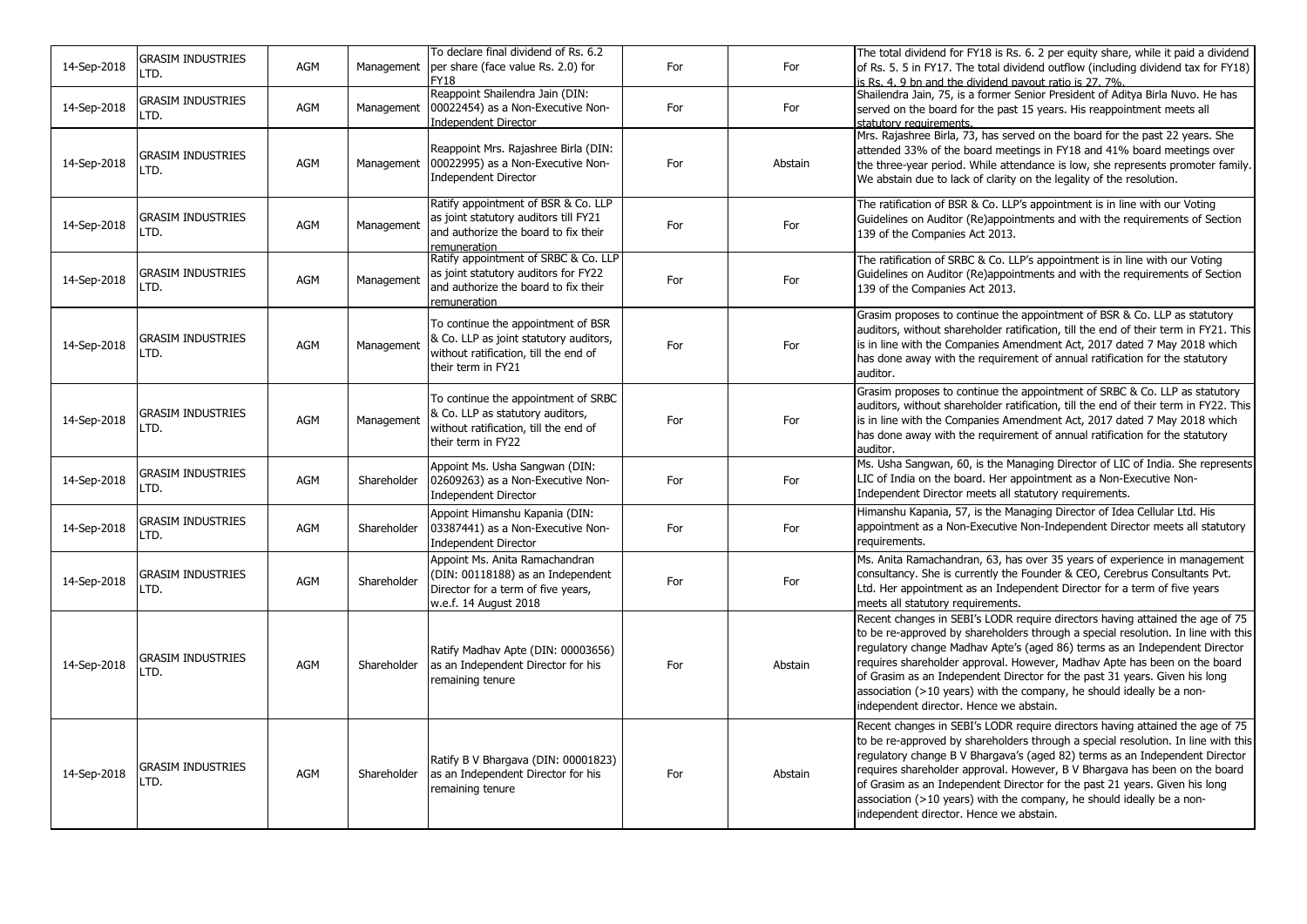| 14-Sep-2018 | <b>GRASIM INDUSTRIES</b><br>LTD.       | <b>AGM</b> | Shareholder | Ratify O P Rungta (DIN: 00020559)<br>as an Independent Director for his<br>remaining tenure                                            | For | For     | Recent changes in SEBI's LODR require directors having attained the age of 75<br>to be re-approved by shareholders through a special resolution. In line with this<br>regulatory change O P Rungta's (aged 76) terms as an Independent Director<br>requires shareholder approval. The ratification of his appointment meets all<br>statutory requirements.                                                                                                                                                                                                                                                              |
|-------------|----------------------------------------|------------|-------------|----------------------------------------------------------------------------------------------------------------------------------------|-----|---------|-------------------------------------------------------------------------------------------------------------------------------------------------------------------------------------------------------------------------------------------------------------------------------------------------------------------------------------------------------------------------------------------------------------------------------------------------------------------------------------------------------------------------------------------------------------------------------------------------------------------------|
| 14-Sep-2018 | <b>GRASIM INDUSTRIES</b><br>LTD.       | <b>AGM</b> | Shareholder | Ratify Shailendra Jain (DIN:<br>00022454) as a Non-Executive Non-<br>Independent Director, till he retires<br>by rotation              | For | For     | Recent changes in SEBI's LODR require directors having attained the age of 75<br>to be re-approved by shareholders through a special resolution. In line with this<br>regulatory change Shailendra Jain's (aged 75) terms as an Independent<br>Director requires shareholder approval. The ratification of his appointment<br>meets all statutory requirements.                                                                                                                                                                                                                                                         |
| 14-Sep-2018 | <b>GRASIM INDUSTRIES</b><br>LTD.       | AGM        | Management  | Approve remuneration of Rs. 1.50 mn<br>for DC Dave & Co. and Rs. 0.22 for<br>MR Dudani & Co. as cost auditors for<br>FY19              | For | For     | The total remuneration proposed is reasonable compared to the size and scale<br>of the company's operations.                                                                                                                                                                                                                                                                                                                                                                                                                                                                                                            |
| 14-Sep-2018 | <b>GRASIM INDUSTRIES</b><br>LTD.       | AGM        | Management  | Approve Grasim Industries Limited<br>Employee Stock Option and Restricted<br>Stock Units Scheme 2018 (ESOP<br>2018)                    | For | Abstain | The above resolution combines granting stock options and RSUs to the<br>employees, upto 0. 5% of the equity share capital of the company. The stock<br>options and RSUs can be issued at significant discount to the current market<br>price. However, this might be required from the retention perspective of key<br>talent. Hence we abstain due to lack of clarity on issuance price.                                                                                                                                                                                                                               |
| 14-Sep-2018 | GRASIM INDUSTRIES<br>LTD.              | <b>AGM</b> | Management  | Approve the grant of Stock Options<br>and Restricted Stock Units to the<br>employees of subsidiaries of the<br>company under ESOP 2018 | For | Abstain | Through a separate resolution, the company is seeking approval to grant stock<br>options and RSUs to the employees of its subsidiaries. Further, some of<br>Grasim's subsidiaries are listed with their own stock options schemes. The<br>rationale to extend the company's stock option scheme to its listed subsidiaries<br>is unclear. Hence we abstain.                                                                                                                                                                                                                                                             |
| 14-Sep-2018 | <b>GRASIM INDUSTRIES</b><br>LTD.       | AGM        | Management  | Approval of Trust route by secondary<br>acquisition equity shares to<br>implement ESOP 2018                                            | For | Abstain | Through a separate resolution, the company is seeking approval to implement<br>the scheme through the trust route, by secondary acquisition of shares from<br>the market. Grasim proposes to provide to the trust the funds of up to Rs. 4. 1<br>bn to undertake the secondary acquisition. The funds to be provided to the<br>trust will be interest-free and be utilised for implementation of the scheme.<br>However, this might be required from the retention perspective of key talent.<br>Hence we abstain due to lack of clarity on issuance price.                                                             |
| 17-Sep-2018 | <b>AMBER ENTERPRISES</b><br>INDIA LTD. | AGM        | Management  | Adoption of standalone and<br>consolidated financial statements for<br>the year ended 31 March 2018                                    | For | For     | No significant auditor qualifications.                                                                                                                                                                                                                                                                                                                                                                                                                                                                                                                                                                                  |
| 17-Sep-2018 | AMBER ENTERPRISES<br><b>INDIA LTD.</b> | <b>AGM</b> |             | Management Reappoint Jasbir Singh as a Director                                                                                        | For | For     | Jasbir Singh (DIN: 00259632) is the promoter Chairperson and CEO of Amber<br>Enterprises. His reappointment is in line with the statutory requirements.                                                                                                                                                                                                                                                                                                                                                                                                                                                                 |
| 17-Sep-2018 | AMBER ENTERPRISES<br>INDIA LTD.        | AGM        | Management  | Modify terms of appointment of<br>statutory auditor, Walker Chandiok &<br>Co. LLP                                                      | For | For     | Walker Chandiok & Co. LLP was appointed as the statutory auditors in the 2015<br>AGM. As<br>per the earlier terms, their appointment was subject to ratification at each AGM<br>(till FY20). In line with the recent regulatory changes, the company proposes to<br>do-away with the<br>annual ratification                                                                                                                                                                                                                                                                                                             |
| 17-Sep-2018 | AMBER ENTERPRISES<br><b>INDIA LTD.</b> | AGM        | Management  | Ratify remuneration of Rs.40,000 for<br>K.G. Goyal & Associates as cost<br>auditors for FY19                                           | For | For     | The remuneration to be paid to the cost auditor is reasonable compared to the<br>size and<br>scale of the company's operations.                                                                                                                                                                                                                                                                                                                                                                                                                                                                                         |
| 17-Sep-2018 | AMBER ENTERPRISES<br>INDIA LTD.        | AGM        | Management  | Amend Articles of Association (AoA)<br>to include board nomination rights for<br>Ascent Investment Holdings Pte. Ltd                   | For | For     | The company proposes to include a clause in its AoA which will give Ascent the<br>right to appoint one nominee director on the board so long as it holds 15% or<br>more of the share capital of the company. In addition, the company proposes<br>to remove Part B of the AoA, which contained clauses for other special rights<br>for Ascent. As a good practice, the company should have made the new<br>amended AoA available on its website. We observe that the nomination right<br>for a private equity player is a standard market<br>practice and is not prejudicial to the interests of minority shareholders. |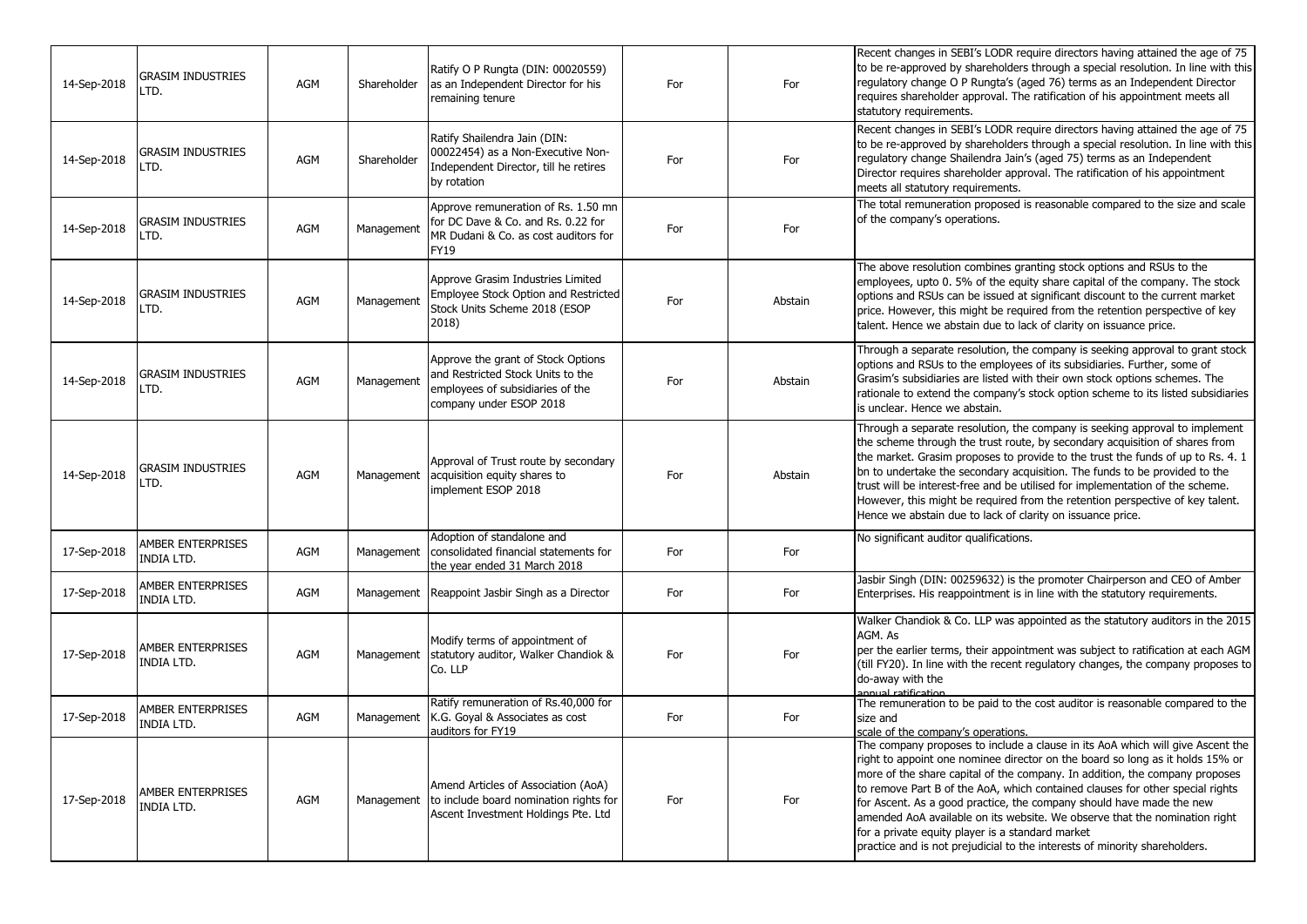| 17-Sep-2018 | AMBER ENTERPRISES<br>INDIA LTD.        | AGM        | Management | Approve increase in borrowing limit to<br>Rs.15 bn from Rs.5 bn                                                                                                                             | For | For     | In FY18, the company's standalone debt has reduced from Rs. 3. 8 bn to Rs. 0.<br>4 bn. This was due to the repayment of debt facilitated by the Rs. 4. 75 bn IPO<br>during the year. While the current debt levels are low, on account of its<br>growing operations and acquisition-led expansion strategy, the company<br>believes it will need to increase its borrowing limit to Rs. 15. 0 bn. The<br>company's long-term rating is CRISIL A+/Stable, which denotes adequate<br>degree of safety regarding timely servicing of debt obligations. While the<br>company has sufficient headroom to raise capital without increasing its<br>borrowing limit, we observe that it has been prudent in managing capital<br>allocation in the past and we expect the board to remain judicious in raising<br>debt going forward.                                      |
|-------------|----------------------------------------|------------|------------|---------------------------------------------------------------------------------------------------------------------------------------------------------------------------------------------|-----|---------|-------------------------------------------------------------------------------------------------------------------------------------------------------------------------------------------------------------------------------------------------------------------------------------------------------------------------------------------------------------------------------------------------------------------------------------------------------------------------------------------------------------------------------------------------------------------------------------------------------------------------------------------------------------------------------------------------------------------------------------------------------------------------------------------------------------------------------------------------------------------|
| 17-Sep-2018 | AMBER ENTERPRISES<br><b>INDIA LTD.</b> | AGM        | Management | Approve creation of charges on assets<br>of the company up to Rs.15 bn                                                                                                                      | For | For     | Secured loans generally have easier repayment terms, less restrictive<br>covenants, and lower<br>interest rates.                                                                                                                                                                                                                                                                                                                                                                                                                                                                                                                                                                                                                                                                                                                                                  |
| 17-Sep-2018 | AMBER ENTERPRISES<br><b>INDIA LTD.</b> | <b>AGM</b> | Management | Revise remuneration of Jasbir Singh,<br>Chairperson and CEO, w.e.f 1 April<br>2018                                                                                                          | For | For     | His proposed remuneration of Rs. 19. 2 mn is in line with peers and is<br>commensurate with the size and scale of operations. However, the company<br>must consider setting an absolute cap on the commission payable to him each<br>vear.                                                                                                                                                                                                                                                                                                                                                                                                                                                                                                                                                                                                                        |
| 17-Sep-2018 | AMBER ENTERPRISES<br>INDIA LTD.        | AGM        | Management | Revise remuneration of Daljit Singh,<br>Managing Director, w.e.f 1 April 2018                                                                                                               | For | For     | His proposed remuneration of Rs. 18. 4 mn is in line with peers and is<br>commensurate with the size and scale of operations. However, the company<br>must consider setting an absolute cap on the commission payable to him each<br>vear.                                                                                                                                                                                                                                                                                                                                                                                                                                                                                                                                                                                                                        |
| 17-Sep-2018 | AMBER ENTERPRISES<br>INDIA LTD.        | AGM        | Management | Fix commission for independent<br>directors at an amount not exceeding<br>1% of net profits with effect from 1<br>April 2018                                                                | For | For     | The company currently does not pay commission to independent directors.<br>Based on FY18 PBT, the maximum commission payable will be Rs. 9 mn (Rs. 3<br>mn per director). We expect the company to be judicious in its payouts. As its<br>profits grow, the company must consider setting a cap in absolute terms on the<br>commission payable.                                                                                                                                                                                                                                                                                                                                                                                                                                                                                                                   |
| 18-Sep-2018 | PUNJAB NATIONAL BANK                   | AGM        | Management | Adoption of financial statements for<br>the year ended 31 March 2018                                                                                                                        | For | Abstain | N FY18, PNB evinced 213 cases of fraud involving Rs 155. 0 bn for which the<br>Bank made a provision of Rs 92, 2 bn during the year. We would abstain as we<br>are not able to ascertain the actual liability of the fraud.                                                                                                                                                                                                                                                                                                                                                                                                                                                                                                                                                                                                                                       |
| 18-Sep-2018 | PUNJAB NATIONAL BANK                   | AGM        | Management | To elect one shareholder director<br>from amongst the public shareholders<br>of the bank                                                                                                    | For | Abstain | We would abstain on the resolution as the notice does not contain the name of<br>directors contesting election.                                                                                                                                                                                                                                                                                                                                                                                                                                                                                                                                                                                                                                                                                                                                                   |
| 18-Sep-2018 | PUNJAB NATIONAL BANK                   | AGM        | Management | Issue of shares to employees and<br>whole-time directors at a maximum<br>25% discount to market price                                                                                       | For | For     | At current market price of Rs 83. 7, PNB trades at 0. 6 times its book value.<br>The bank has made significant losses in FY18 and the GoI has time and again<br>been infusing capital to enable the bank to meet its capital adequacy<br>requirements and for future growth. While we note that these shares will be<br>issued at a price as decided by the board / NRC and could be issued at a<br>significant discount to market price, we expect the issuance will be offered in a<br>structured manner and not to a handful of senior management. This is a<br>constructive move as the bank is looking at sources of funds other than the GoI<br>and this will bring down the promoters' stake from 66. 1% to 64. 0% (post<br>preferential issue in Resolution #4). There will be a dilution of 3. 2% on<br>expanded capital base for existing shareholders. |
| 18-Sep-2018 | PUNJAB NATIONAL BANK                   | AGM        |            | To issue up to 869.0 mn equity<br>shares at an issue price of Rs. 29.4<br>Management per share, aggregating up to Rs.<br>25.55 bn to the Government of India<br>(GoI) on preferential basis | For | For     | The issue price of Rs 89. 97 is at a 7. 5% premium to the current market price<br>(Rs. 83. 7 closing price on 22 August 2018). Although existing shareholders will<br>get diluted by 10. 2%, we believe GoI's equity infusion is necessary to support<br>growth and the bank's capital adequacy levels. Punjab National Bank's CRAR as<br>on 30 June 2018 was 9. 62%, which is well below the required regulatory<br>thresholds.                                                                                                                                                                                                                                                                                                                                                                                                                                  |
| 18-Sep-2018 | H C L TECHNOLOGIES<br>LTD.             | AGM        | Management | Adoption of standalone and<br>consolidated financial statements for<br>the year ended 31 March 2018                                                                                         | For | For     | No significant auditor qualifications.                                                                                                                                                                                                                                                                                                                                                                                                                                                                                                                                                                                                                                                                                                                                                                                                                            |
| 18-Sep-2018 | H C L TECHNOLOGIES<br>LTD.             | AGM        | Management | Reappoint Ms. Roshni Nadar Malhotra<br>(DIN-00030840) as a Non-Executive<br>Non-Independent Director                                                                                        | For | For     | Ms. Roshni Nadar Malhotra is the CEO and Executive Director of HCL<br>Corporation Private Limited. She is liable to retire by rotation and her<br>reappointment is in line with all statutory requirements.                                                                                                                                                                                                                                                                                                                                                                                                                                                                                                                                                                                                                                                       |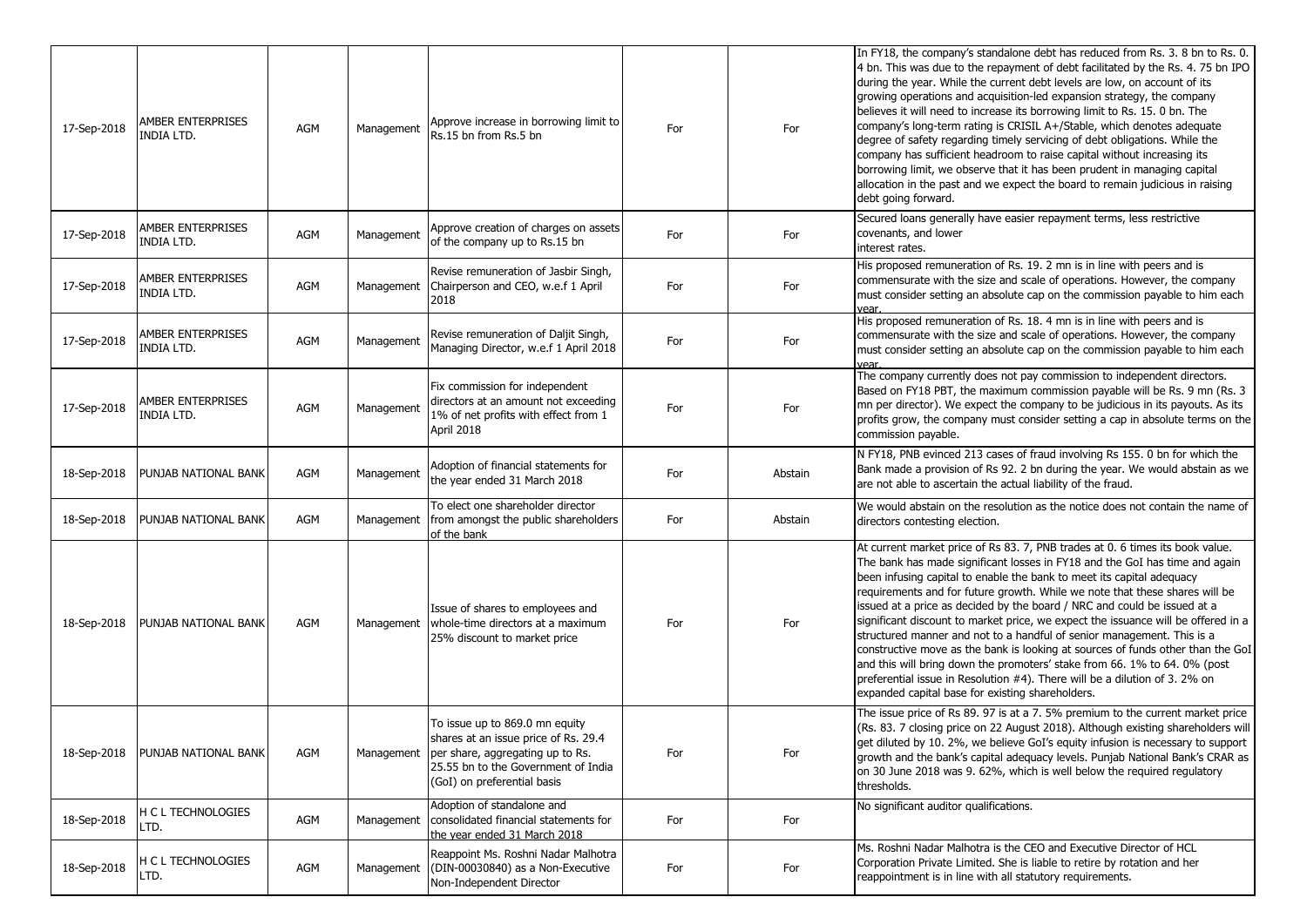| 18-Sep-2018 | <b>H C L TECHNOLOGIES</b><br>LTD.         | AGM        | Management  | Appoint James Philip Adamczyk (DIN:<br>08151025) as an Independent<br>Director for five years from 26 July<br>2018                                                                                                                                                            | For | For     | James Philip Adamczyk was the Chief Technology Officer of Accenture's<br>software business. His appointment as an Independent Director is in line with<br>the statutory requirements.                                                                                                                                                                                                                                                                                                                                                                          |
|-------------|-------------------------------------------|------------|-------------|-------------------------------------------------------------------------------------------------------------------------------------------------------------------------------------------------------------------------------------------------------------------------------|-----|---------|----------------------------------------------------------------------------------------------------------------------------------------------------------------------------------------------------------------------------------------------------------------------------------------------------------------------------------------------------------------------------------------------------------------------------------------------------------------------------------------------------------------------------------------------------------------|
| 18-Sep-2018 | POWER GRID CORPN. OF<br><b>INDIA LTD.</b> | <b>AGM</b> | Management  | Adoption of standalone and<br>consolidated financial statements for<br>the year ended 31 March 2018                                                                                                                                                                           | For | For     | No significant auditor qualifications.                                                                                                                                                                                                                                                                                                                                                                                                                                                                                                                         |
| 18-Sep-2018 | POWER GRID CORPN. OF<br>INDIA LTD.        | AGM        | Management  | Confirm interim dividend of Rs.2.45<br>per share and declare final dividend<br>of Rs.2.8 per share                                                                                                                                                                            | For | For     | The total dividend for the year amounts to Rs. 33. 1 bn. The dividend payout is<br>40. 1% (36. 4% in FY17).                                                                                                                                                                                                                                                                                                                                                                                                                                                    |
| 18-Sep-2018 | POWER GRID CORPN. OF<br><b>INDIA LTD.</b> | AGM        | Management  | Reappoint K Sreekant as a Director                                                                                                                                                                                                                                            | For | For     | K. Sreekant (DIN: 06615674) is Director (Finance) of Power Grid. His<br>reappointment is in line with the statutory requirements.                                                                                                                                                                                                                                                                                                                                                                                                                              |
| 18-Sep-2018 | POWER GRID CORPN. OF<br>INDIA LTD.        | AGM        | Management  | Fix remuneration of statutory auditors<br>to be appointed by the Comptroller<br>land Auditor General of India for FY19                                                                                                                                                        | For | For     | The Comptroller & Auditor General of India (C&AG) has appointed SK Mittal &<br>Co, R. G. N. Price & Co, Kothari & Co and Parakh & Co. As statutory auditors<br>for FY19. As per Section 142 of the Companies Act, 2013, shareholder approval<br>is required to authorize the board to fix<br>the remuneration of statutory auditors at appropriate level. The total audit fees<br>of Rs. 10 mn in FY18 (excluding tax and reimbursements) is commensurate<br>with the size and complexity of the company: we expect audit fees in FY18 to<br>be in same range. |
| 18-Sep-2018 | POWER GRID CORPN. OF<br><b>INDIA LTD.</b> | AGM        | Shareholder | Appoint Ms. Seema Gupta as Director                                                                                                                                                                                                                                           | For | For     | Ms. Seema Gupta (DIN: 06636330) is Director (Operations) of Power Grid. Her<br>appointment is in line with the statutory requirements.                                                                                                                                                                                                                                                                                                                                                                                                                         |
| 18-Sep-2018 | POWER GRID CORPN. OF<br><b>INDIA LTD.</b> | AGM        | Shareholder | Appoint Manoj Kumar Mittal as an<br>Independent Director for a period of<br>three years w.e.f 12 September 2017                                                                                                                                                               | For | For     | Manoj Kumar Mittal (DIN: 07937052) is practicing as a Civil & Structural<br>Engineer consultant and has an experience of over 31 years in this field. His<br>appointment is in line with the statutory requirements.                                                                                                                                                                                                                                                                                                                                           |
| 18-Sep-2018 | POWER GRID CORPN. OF<br><b>INDIA LTD.</b> | AGM        | Shareholder | Appoint Sunil Kumar Sharma as an<br>Independent Director for a period of<br>three years w.e.f 23 July 2018                                                                                                                                                                    | For | For     | Sunil Kumar Sharma (DIN: 03614952) is the former CMD of Bharat Electronics<br>Limited. His appointment is in line with the statutory requirements.                                                                                                                                                                                                                                                                                                                                                                                                             |
| 18-Sep-2018 | Power Grid Corpn. of<br><b>INDIA LTD.</b> | AGM        | Shareholder | Appoint Ms. A R Mahalakshmi as an<br>Independent Director for a period of<br>three years w.e.f 23 July 2018                                                                                                                                                                   | For | Abstain | The company has not provided any details on her political background in the<br>shareholder notice or on its website - this prevents shareholders from taking<br>an informed decision on her appointment. Hence we abstain.                                                                                                                                                                                                                                                                                                                                     |
| 18-Sep-2018 | POWER GRID CORPN. OF<br>INDIA LTD.        | AGM        | Management  | Ratify remuneration of Rs.0.25 mn for<br>Chandra Wadhwa & Co. and R.M.<br>Bansal & Co. as joint cost auditors for<br>FY19 and approve additional<br>remuneration of Rs.12,500 for<br>Chandra Wadhwa & Co., the lead cost<br>auditor, for consolidated of cost audit<br>renort | For | For     | The remuneration to be paid to the cost auditors is reasonable compared to the<br>size and scale of the company's operations.                                                                                                                                                                                                                                                                                                                                                                                                                                  |
| 18-Sep-2018 | POWER GRID CORPN. OF<br><b>INDIA LTD.</b> | AGM        | Management  | Approve private placement of non-<br>convertible debentures<br>(NCDs)/bonds/other debt securities<br>aggregating to Rs.200 bn in up to 20<br>tranches                                                                                                                         | For | For     | The issuance will be within the approved borrowing limit of Rs. 1800 bn of the<br>company. Power Grid's debt programs are rated CRISIL AAA/Stable/CRISIL<br>A1+, which denotes<br>highest degree of safety regarding timely servicing of financial obligations.                                                                                                                                                                                                                                                                                                |
| 19-Sep-2018 | <b>INDIABULLS HOUSING</b><br>FINANCE LTD. | AGM        | Management  | Adoption of standalone and<br>consolidated financial statements for<br>the year ended 31 March 2018                                                                                                                                                                           | For | For     | No significant auditor qualifications.                                                                                                                                                                                                                                                                                                                                                                                                                                                                                                                         |
| 19-Sep-2018 | <b>INDIABULLS HOUSING</b><br>FINANCE LTD. | AGM        | Management  | To confirm four interim dividends,<br>aggregating to Rs. 41.0 per share of<br>face value Rs. 2 each                                                                                                                                                                           | For | For     | Indiabulls Housing Finance Limited has paid four interim dividends aggregating<br>to Rs. 41. 0 per share for the year ended 31 March 2018 and a total outflow of<br>Rs. 21bn. The dividend payout for the year was 54. 6% (FY17 $-$ 47. 3%).                                                                                                                                                                                                                                                                                                                   |
| 19-Sep-2018 | <b>INDIABULLS HOUSING</b><br>FINANCE LTD. | AGM        | Management  | To reappoint Gagan Banga<br>(DIN:00010894), as Wholetime<br>Director, liable to retire rotation                                                                                                                                                                               | For | For     | Gagan Banga is the Vice Chairman and Managing Director. His reappointment<br>as director liable to retire by rotation is in line with all statutory requirements.                                                                                                                                                                                                                                                                                                                                                                                              |
| 19-Sep-2018 | Indiabulls housing<br>FINANCE LTD.        | AGM        | Management  | Ratify appointment of S.R. Batliboi &<br>Co. LLP as statutory auditors and<br>authorize the board to fix their<br>remuneration for FY19 to FY22                                                                                                                               | For | For     | S. R. Batliboi & Co. LLP were appointed for a period of five years in 2017.<br>Pursuant to Companies (Amendment) Act, 2017, auditors' appointment need<br>not be ratified every year. The ratification is being sought for the remaining<br>tenure. This is in line with regulations.                                                                                                                                                                                                                                                                          |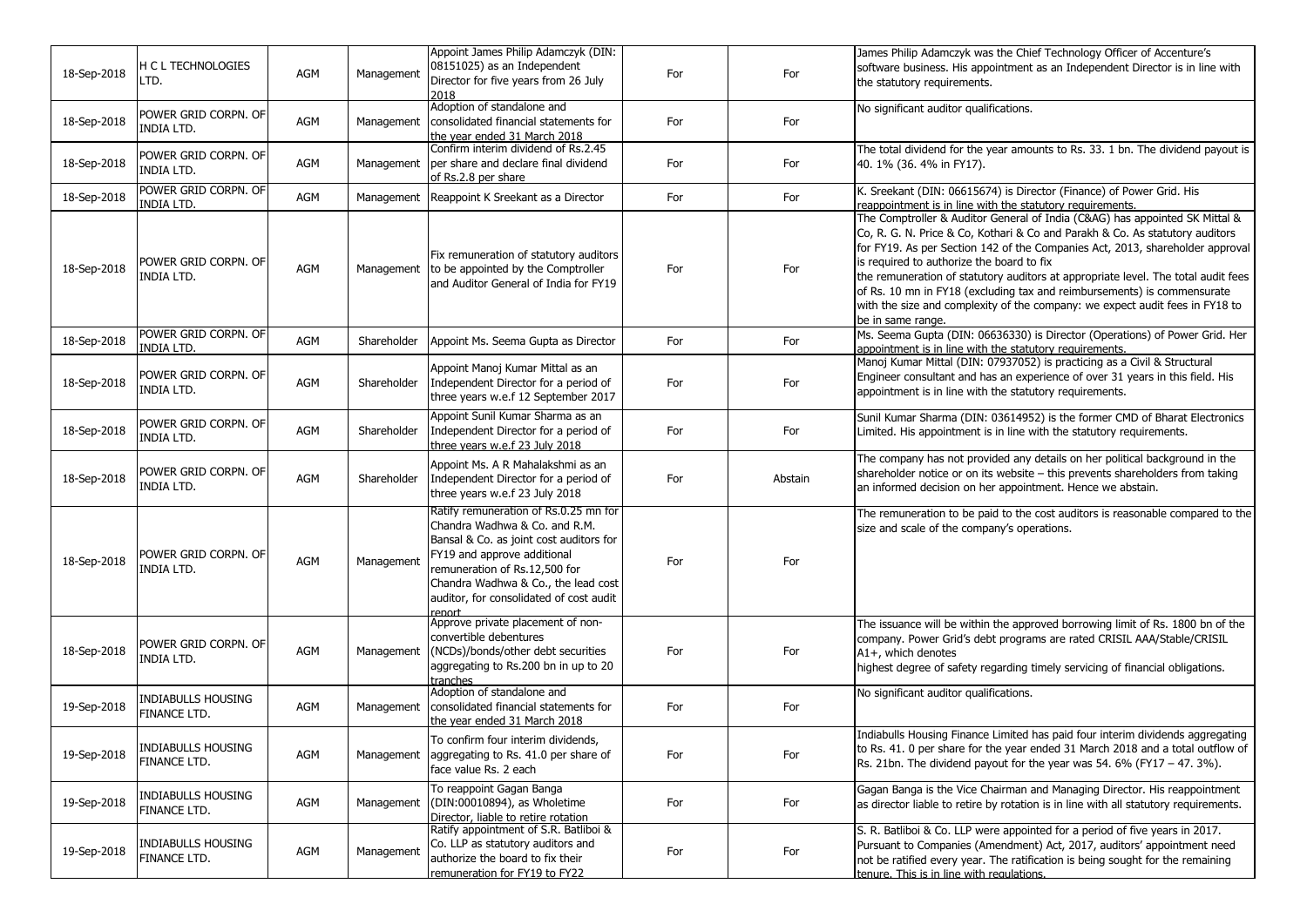| 19-Sep-2018 | <b>INDIABULLS HOUSING</b><br>FINANCE LTD.       | AGM        | Shareholder | To appoint Subhash Sheoratan<br>Mundra (DIN: 00979731) as an<br>Independent Director for a term of<br>three years with effect from 18<br>August 2018                                                                          | For | For     | Subhash Sheoratan Mundra, 64 was earlier Deputy Governor of the Reserve<br>Bank of India. His appointment is in line with regulations.                                                                                                                                                                                                                                                                                                                                                                                                                                                    |
|-------------|-------------------------------------------------|------------|-------------|-------------------------------------------------------------------------------------------------------------------------------------------------------------------------------------------------------------------------------|-----|---------|-------------------------------------------------------------------------------------------------------------------------------------------------------------------------------------------------------------------------------------------------------------------------------------------------------------------------------------------------------------------------------------------------------------------------------------------------------------------------------------------------------------------------------------------------------------------------------------------|
| 19-Sep-2018 | <b>INDIABULLS HOUSING</b><br>FINANCE LTD.       | AGM        | Management  | To increase the borrowing limit to Rs.<br>2.0 trillion from Rs. 1.45 trillion                                                                                                                                                 | For | For     | IBHFL proposes to increase the borrowing limit to support growth and business<br>requirements. The company is well capitalized with CAR of 18. 6% as on 31<br>March 2018. Moreover, for NBFC's like IBHFL, their borrowing programs are<br>reined in by National Housing Board's (NHB) requirement of maintaining<br>minimum 12% canital adequacy levels                                                                                                                                                                                                                                  |
| 19-Sep-2018 | <b>INDIABULLS HOUSING</b><br>FINANCE LTD.       | AGM        | Management  | To issue redeemable Tier II bonds on<br>private placement basis up to Rs 1.50<br>trillion                                                                                                                                     | For | For     | The issuance of debt securities on private placement basis will be within the<br>overall borrowing limit of the company. IBHFL's debt instruments are rated<br>'CRISIL AAA/Stable/CRISIL A1+', and 'ICRA AAA/Stable/ICRA A1+', these<br>ratings denote a highest degree of safety with respect to timely servicing of<br>financial obligations. The bonds will be issued within the overall borrowing limit<br>proposed of Rs. 2. 0 trillion proposed in Resolution #6.                                                                                                                   |
| 19-Sep-2018 | <b>INDIABULLS HOUSING</b><br>FINANCE LTD.       | AGM        | Management  | To reappoint (Ms.) Justice Gyan<br>Sudha Mira as Independent Director<br>for another five years beginning 29<br>September 2018                                                                                                | For | For     | Justice Gyan Sudha Misra is a retired Judge of Supreme Court of India. She was<br>appointed as an Independent Director on the board of IBHFL for two years with<br>effect from 28 September 2016. Her reappointment as Independent Director is<br>in line with all statutory requirements.                                                                                                                                                                                                                                                                                                |
| 19-Sep-2018 | WIPRO LTD.                                      | <b>NCM</b> | Management  | To approve the scheme of<br>amalgamation of Wipro Technologies<br>Austria GmbH, Wipro Information<br>Technology Austria GmbH, NewLogic<br>Technologies SARL and Appirio India<br>Cloud Solutions Pvt. Ltd. with Wipro<br>ltd. | For | For     | Wipro Ltd plans to merge Wipro Technologies Austria GmbH, Wipro<br>Information Technology Austria GmbH, NewLogic Technologies SARL and<br>Appirio India Cloud Solutions Pvt. Ltd. Into itself to integrate its business<br>operations and have a bigger portfolio of services targeted at a wider array of<br>customers. Given that these are 100% subsidiaries, there is no change in the<br>shareholding of Wipro Ltd, post the merger. There will be no impact on the<br>consolidated financials of Winro Ltd                                                                          |
| 20-Sep-2018 | <b>DISHMAN CARBOGEN</b><br>AMCIS LIMITED        | AGM        | Management  | Adoption of financial statements for<br>the year ended 31 March 2018                                                                                                                                                          | For | Abstain | The Company has recognized goodwill on amalgamation amounting to Rs 13. 3<br>Ibn which is amortized over its useful life. This accounting treatment is different<br>from that prescribed under IND-AS - 'Business Combinations'. Had the goodwill<br>not been amortized as required under IND-AS 103, the depreciation and<br>amortization expense for would have been lower by Rs 0. 9 bn and PBT for<br>FY18 would have been higher by an equivalent amount.                                                                                                                            |
| 20-Sep-2018 | DISHMAN CARBOGEN<br>AMCIS LIMITED               | AGM        | Management  | Reappoint (Ms.) Deohooti J. Vyas<br>(DIN 00004876) as Director liable to<br>retire by rotation                                                                                                                                | For | For     | Deohooti J. Vyas, 67, is promoter director. Her reappointment is in line with all<br>statutory requirements.                                                                                                                                                                                                                                                                                                                                                                                                                                                                              |
| 20-Sep-2018 | DISHMAN CARBOGEN<br><b>AMCIS LIMITED</b>        | AGM        | Management  | Reappoint Ashok C. Gandhi (DIN<br>00022507) as an Independent<br>Director for a term of five years until<br>31 March 2024                                                                                                     | For | Abstain | Ashok C. Gandhi, 79, has been associated with the group since 2004. He was<br>an Independent Director on the board of Dishman Pharmaceuticals and<br>Chemicals Limited (DPCL), group company. Following the merger of the<br>company and DPCL, he was appointed on Dishman Carbogen's board, in an<br>independent capacity. His cumulative tenure with the group aggregates 14<br>years. Though not legally incorrect but ideally we should classify him as non-<br>independent due to his long association with the company. Hence we abstain.                                           |
| 20-Sep-2018 | <b>DISHMAN CARBOGEN</b><br>AMCIS LIMITED        | AGM        | Management  | Reappoint Sanjay S. Majmudar (DIN<br>00091305) as an Independent<br>Director for a term of five years until<br>31 March 2024                                                                                                  | For | Abstain | Sanjay S. Majmudar, 55, is a Chartered Accountant. He has been associated<br>with the group since 2004. He was an Independent Director on the board of<br>Dishman Pharmaceuticals and Chemicals Limited (DPCL), group company.<br>Following the merger of the company and DPCL, he was appointed on Dishman<br>Carbogen's board, in an independent capacity. His cumulative tenure with the<br>group aggregates $\sim$ 15 years. Though not legally incorrect but ideally we should<br>classify him as non-independent due to his long association with the company.<br>Hence we abstain. |
| 20-Sep-2018 | <b>DISHMAN CARBOGEN</b><br><b>AMCIS LIMITED</b> | AGM        | Management  | Reappoint Arpit J. Vyas (DIN<br>01540057) as Managing Director for a<br>term of five years beginning 1 June<br>2019 and fix his remuneration                                                                                  | For | For     | Arpit J. Vyas, 32, is promoter director. He is the CFO and one of the two<br>Managing Directors of the company. His reappointment is in line with all<br>statutory requirements. He was paid Rs. 12. 5 mn in FY18. The company<br>proposes to pay him Rs. 18. 0 mn per annum, up to a maximum of Rs. 24. 0<br>mn per annum, over his five-year term. Arpit J. Vyas' proposed pay is in line<br>with neers and broadly in line with the company's performance.                                                                                                                             |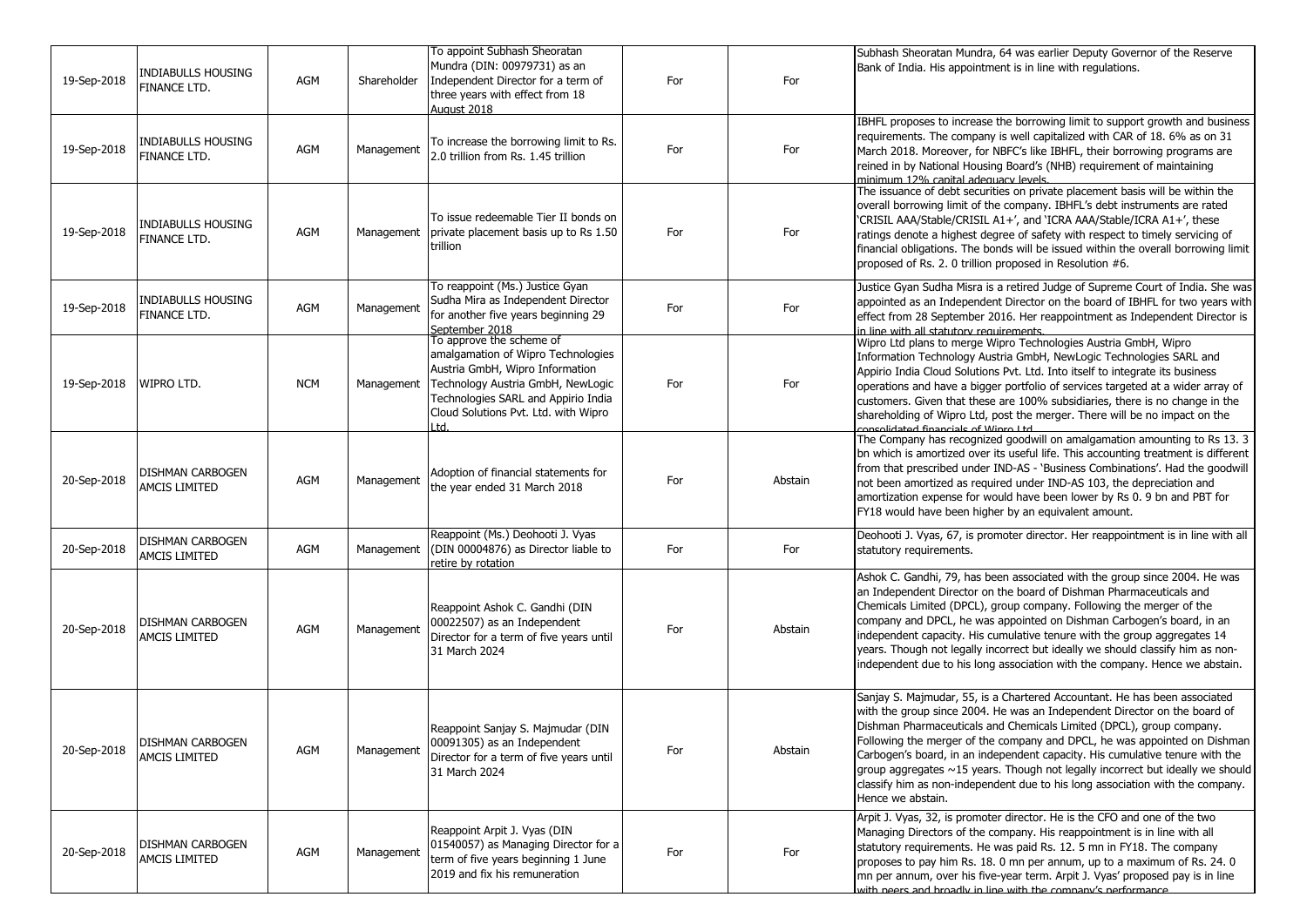| 20-Sep-2018                | DISHMAN CARBOGEN<br><b>AMCIS LIMITED</b> | AGM        | Management  | Fix commission for non-executive<br>directors at an amount not exceeding<br>1% of net profits per annum for a<br>term of five years beginning 1 April<br>2018 | For | For     | The proposed payments to independent directors are reasonable. As its profits<br>grow, the company must consider setting a cap in absolute terms on the<br>commission payable.                                                                                                                                                                                                                                                                                                                                                                                                                                                                           |
|----------------------------|------------------------------------------|------------|-------------|---------------------------------------------------------------------------------------------------------------------------------------------------------------|-----|---------|----------------------------------------------------------------------------------------------------------------------------------------------------------------------------------------------------------------------------------------------------------------------------------------------------------------------------------------------------------------------------------------------------------------------------------------------------------------------------------------------------------------------------------------------------------------------------------------------------------------------------------------------------------|
| 20-Sep-2018 NTPCLTD.       |                                          | AGM        | Management  | Adoption of standalone and<br>consolidated financial statements for<br>the year ended 31 March 2018                                                           | For | Abstain | There are certain auditor comments related to writ petitions and litigation<br>which might impact the financials, hence we abstain.                                                                                                                                                                                                                                                                                                                                                                                                                                                                                                                      |
| 20-Sep-2018 NTPCLTD.       |                                          | AGM        | Management  | Confirm interim dividend of Rs. 2.73<br>per equity share and declare final<br>dividend of Rs.2.39 per share                                                   | For | For     | The total outflow on account of dividend is Rs. 50. 8 bn. The dividend payout<br>ratio is 49. 1% v/s 50. 5% in the previous year.                                                                                                                                                                                                                                                                                                                                                                                                                                                                                                                        |
| 20-Sep-2018   N T P C LTD. |                                          | <b>AGM</b> |             | Management Reappoint Saptarshi Roy as a Director                                                                                                              | For | For     | Saptarshi Roy, 58, Director of Human Resources has been on the board of<br>NTPC for two years. His reappointment is in line with statutory requirements.                                                                                                                                                                                                                                                                                                                                                                                                                                                                                                 |
| 20-Sep-2018 N T P C LTD.   |                                          | AGM        | Management  | Fix remuneration of statutory auditors<br>to be appointed by the Comptroller<br>and Auditor General of India for FY19                                         | For | For     | The Comptroller & Auditor General of India (C&AG) has appointed TR Chadha &<br>Co (New Delhi), SN Dhawan & Co LLP (New Delhi), Sagar & Associates<br>(Hyderabad), Kalani & Co (Jaipur), P A & Associates (Bhubaneshwar), SK<br>Kapoor & Co (Kanpur) and BM Chatrath & Co (Kolkata) as joint statutory<br>auditors for FY19. The total audit fees of Rs. 17. 6mn standalone and Rs. 18. 6<br>mn consolidated in FY18 (excluding tax and reimbursements) is commensurate<br>with the size and complexity of the company: we expect audit fees in FY18 to<br>be in same range.                                                                              |
| 20-Sep-2018 N T P C LTD.   |                                          | AGM        | Shareholder | Appoint M. P. Singh (DIN: 07937931),<br>as Independent Director with effect<br>from 24 October 2017                                                           | For | For     | M. P. Singh, 62, is a Chartered Accountant. His area of expertise is<br>Accountancy, Finance and Management. His appointment is in line with<br>statutory requirements.                                                                                                                                                                                                                                                                                                                                                                                                                                                                                  |
| 20-Sep-2018 N T P C LTD.   |                                          | AGM        | Shareholder | Appoint Pradeep Kumar Deb (DIN:<br>03424714), as Independent Director<br>with effect from 24 October 2017                                                     | For | For     | Pradeep Kumar Deb, 64, is a Retd IAS officer. As an IAS officer, he has held a<br>number of posts of crucial importance in the State of Rajasthan and in<br>Government of India in diverse areas like Finance and Taxation, Human<br>Resources, Agriculture and Irrigation, Home Affairs among others. His<br>appointment is in line with statutory requirements.                                                                                                                                                                                                                                                                                        |
| 20-Sep-2018                | N T P C LTD.                             | AGM        | Shareholder | Appoint Shashi Shekhar (DIN:<br>01747358), as Independent Director<br>with effect from 24 October 2017                                                        | For | For     | Shashi Shekhar, 61, is Retd IAS officer. As an IAS officer, he has worked in<br>various capacities within the government mainly in the Finance, Power &<br>Energy, Environment & Forest departments. His appointment is in line with<br>statutory requirements.                                                                                                                                                                                                                                                                                                                                                                                          |
| 20-Sep-2018 NTPCLTD.       |                                          | AGM        | Shareholder | Appoint Subhash Joshi (DIN:<br>07946219), as Independent Director<br>with effect from 24 October 2017                                                         | For | For     | Subhash Joshi, 64, is a retired IPS officer. His area of expertise is Human<br>Resource Management, Vigilance, Training & development, Public Order<br>Management, Border Management, Intelligence & security, General<br>Administration, Public Grievance Redressal & Law. His appointment is in line<br>with statutory requirements                                                                                                                                                                                                                                                                                                                    |
| 20-Sep-2018                | N T P C LTD.                             | <b>AGM</b> | Shareholder | Appoint Vinod Kumar (DIN:<br>00955992), as Independent Director<br>with effect from 24 October 2017                                                           | For | For     | Vinod Kumar, 61, serves as Managing Director of Orissa Forest Development<br>Corp. His area of expertise is Forest Governance, Biodiversity Management,<br>Community developments and livelihoods, Capacity Building. His appointment is<br>in line with statutory requirements.                                                                                                                                                                                                                                                                                                                                                                         |
| 20-Sep-2018   N T P C LTD. |                                          | AGM        | Shareholder | Appoint Susanta Kumar Roy (DIN:<br>07940997), as Director Projects for a<br>period of five years, with effect from<br>19 January 2018                         | For | For     | Susanta Kumar Roy, 58, has been with NTPC since 1981. He joined NTPC as an<br>Executive trainee and has a vast experience and exposure in the area of<br>operation, maintenance and project construction with respect to large coal<br>stations. As Director Projects, he will be responsible for planning and<br>implementation of pre and post award activities with respect to Thermal, Hydro<br>and International JV's. He will also be responsible for analysing and identifying<br>bottlenecks and critical issues along with suggestions of correction actions for<br>timely resolutions. His appointment is in line with statutory requirements. |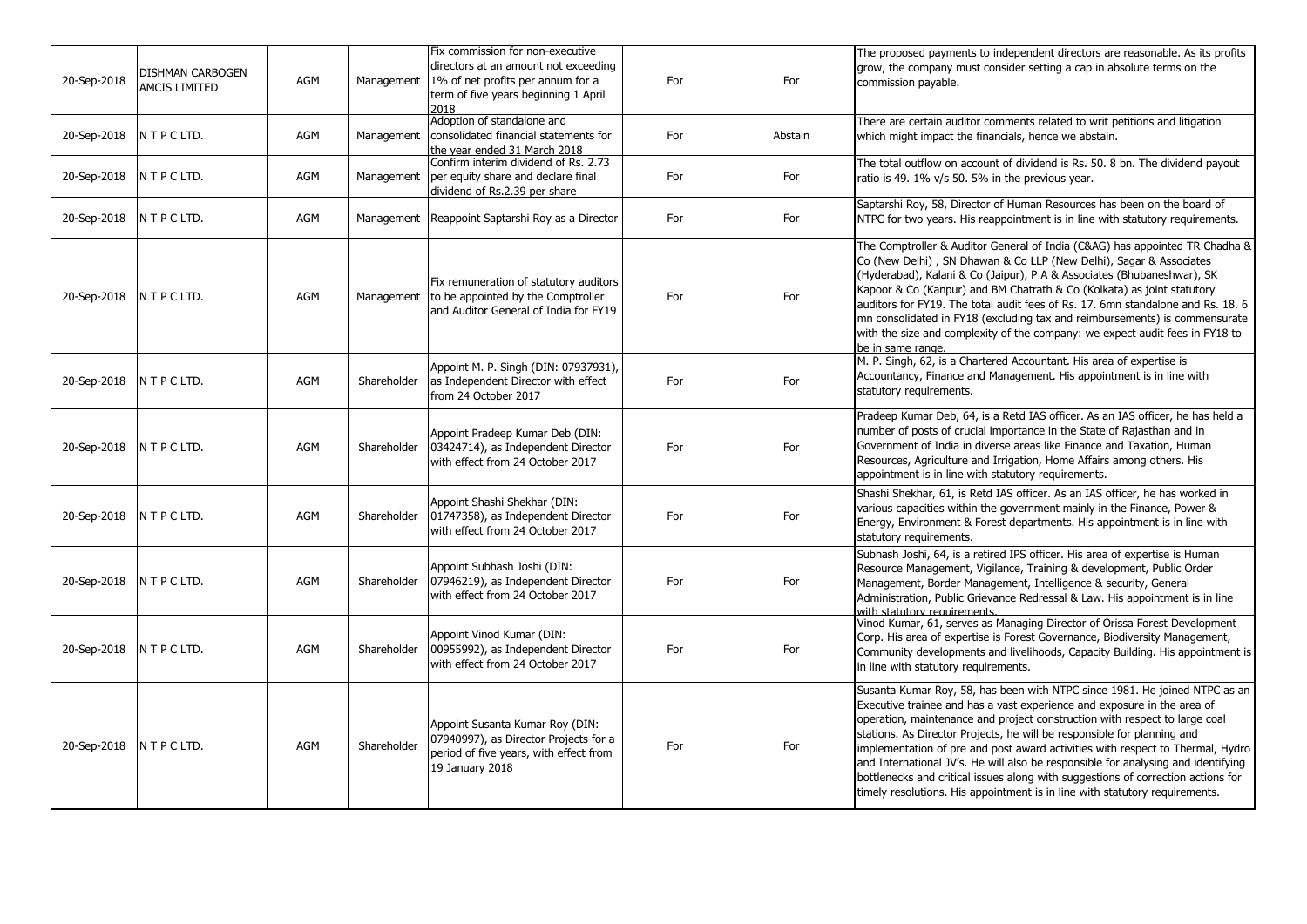| 20-Sep-2018 | NTPCLTD.                                 | <b>AGM</b> | Shareholder | Appoint Prasant Kumar Mohapatra<br>(DIN: 07800722), as Director<br>Technical for a period of five years,<br>with effect from 31 January 2018 | For | For | Prasant Kumar Mohapatra, 59, has been associated with NTPC since 1980 as<br>Executive Trainee and has headed various projects of NTPC. His area of core<br>competence includes commission, O&M, R&M activities of Thermal power<br>plants. As Director (Technical), he shall be responsible for investment approval<br>of projects, complete engineering during the development of the project,<br>engineering support during O&M phase of the station and engineering for R&M<br>of NTPC's aged power stations for enhancing life and efficiency of power plant,<br>for the entire portfolio of NTPC. He shall also be responsible for R & D activities<br>through NETRA, information technology function and Enterprise Resource<br>Planning. His appointment is in line with statutory requirements. |
|-------------|------------------------------------------|------------|-------------|----------------------------------------------------------------------------------------------------------------------------------------------|-----|-----|---------------------------------------------------------------------------------------------------------------------------------------------------------------------------------------------------------------------------------------------------------------------------------------------------------------------------------------------------------------------------------------------------------------------------------------------------------------------------------------------------------------------------------------------------------------------------------------------------------------------------------------------------------------------------------------------------------------------------------------------------------------------------------------------------------|
| 20-Sep-2018 | N T P C LTD.                             | AGM        | Shareholder | Appoint Prakash Tiwari (DIN:<br>08003157), as Director Operations for<br>a period of five years, with effect<br>from 31 January 2018         | For | For | Prakash Tiwari, 58, has been associated with NTPC since 1981 as a<br>Management Trainee. He has a wide experience in management of large size<br>plants in the area of power plant operation & maintenance & in project<br>construction. As Director (Operations), he shall be responsible for overall<br>planning for smooth & safe operation of all NTPC power generating stations of<br>more than 51000 MW capacity and also for fuel security & environment<br>compliance of all power plants. His appointment is in line with statutory                                                                                                                                                                                                                                                            |
| 20-Sep-2018 | NTPCLTD.                                 | AGM        | Shareholder | Appoint Vivek Kumar Dewangan<br>(DIN: 01377212), as Director                                                                                 | For | For | Vivek Kumar Dewangan, 51 is the Joint Secretary and Financial Advisor,<br>Ministry of Power. He was appointed as Government Nominee Director on the<br>Board of NTPC by the President of India vide order dated 19 April 2018 and 24<br>April 2018. He was appointed as board member with effect from 28 April 2018.<br>An IAS officer, he has held various administrative positions. His appointment is<br>in line with statutory requirements                                                                                                                                                                                                                                                                                                                                                         |
| 20-Sep-2018 | N T P C LTD.                             | <b>AGM</b> | Shareholder | Appoint Dr. Bhim Singh (DIN:<br>08189580), as Independent Director<br>for a period of three years, with<br>effect from 30 July 2018          | For | For | Dr. Bhim Singh, 62, is the Dean, academics at IIT Delhi. His area of expertise<br>lies in the various facets of Electrical engineering like PV grid inter face<br>systems, microgrids, power quality monitoring and mitigation, solar PV. His<br>appointment is in line with statutory requirements.                                                                                                                                                                                                                                                                                                                                                                                                                                                                                                    |
| 20-Sep-2018 | NTPCLTD.                                 | <b>AGM</b> | Shareholder | Appoint K.P.Kylasanatha Pillay (DIN:<br>08189583), as Independent Director<br>for a period of three years, with<br>effect from 30 July 2018  | For | For | K. P. Kylasanatha Pillay, 62 is a senior advocate in Supreme Court of India and<br>has wide experience in the area of Civil, Criminal, Constitutional and Corporate<br>Law matters. His appointment is in line with statutory requirements.                                                                                                                                                                                                                                                                                                                                                                                                                                                                                                                                                             |
| 20-Sep-2018 | N T P C LTD.                             | AGM        | Shareholder | Appoint Ms. Archana Agrawal (DIN:<br>02105906), as Director                                                                                  | For | For | Ms. Archana Agrawal, 51, is the Joint Secretary, (Thermal), Ministry of Power.<br>She was appointed as Government Nominee Director on the board of NTPC by<br>the President of India on 30 July 2018. She was appointed as a Government<br>Nominee Director by the Board of Directors with effect from 7 August, 2018.<br>An IAS officer, she has held various administration positions in Uttar Pradesh.<br>Her appointment is in line with statutory requirements.                                                                                                                                                                                                                                                                                                                                    |
| 20-Sep-2018 | N T P C LTD.                             | AGM        | Management  | Ratify remuneration of Rs. 3.2 mn<br>payable to as cost auditors for FY19                                                                    | For | For | The remuneration to be paid to the cost auditor is reasonable compared to the<br>size and scale of the company's operations.                                                                                                                                                                                                                                                                                                                                                                                                                                                                                                                                                                                                                                                                            |
| 20-Sep-2018 | N T P C LTD.                             | AGM        | Management  | Private placement of non-convertible<br>debentures/bonds aggregating to<br>Rs.120 bn                                                         | For | For | The proposed issuance will be carved out of the company's borrowing limit of<br>Rs. 1,500 bn approved by shareholders in September 2014. NTPC's debt<br>programmes are rated CRISIL AAA/Stable/CRISIL A1+, which denote the<br>highest level of safety with regard to timely servicing of financial obligations.                                                                                                                                                                                                                                                                                                                                                                                                                                                                                        |
| 20-Sep-2018 | CONTAINER CORPN. OF<br>INDIA LTD.        | AGM        | Management  | Adoption of standalone and<br>consolidated financial statements for<br>the year ended 31 March 2018                                          | For | For | No significant auditor qualifications.                                                                                                                                                                                                                                                                                                                                                                                                                                                                                                                                                                                                                                                                                                                                                                  |
| 20-Sep-2018 | CONTAINER CORPN. OF<br><b>INDIA LTD.</b> | AGM        | Management  | Confirm interim dividend of Rs.4.8 per<br>equity share and declare final<br>dividend of Rs.3.75 per equity share<br>of Rs.5 each             | For | For | The total dividend outflow including dividend tax for FY18 is Rs. 5. 0 bn. The<br>dividend payout ratio is 47. 8%.                                                                                                                                                                                                                                                                                                                                                                                                                                                                                                                                                                                                                                                                                      |
| 20-Sep-2018 | CONTAINER CORPN. OF<br>INDIA LTD.        | AGM        | Management  | Reappoint Pradip K. Agrawal (DIN:<br>07557080) Director, Domestic<br>Division                                                                | For | For | Pradip K. Agrawal is Director, Domestic Division. He retires by rotation and his<br>reappointment is in line with statutory requirements.                                                                                                                                                                                                                                                                                                                                                                                                                                                                                                                                                                                                                                                               |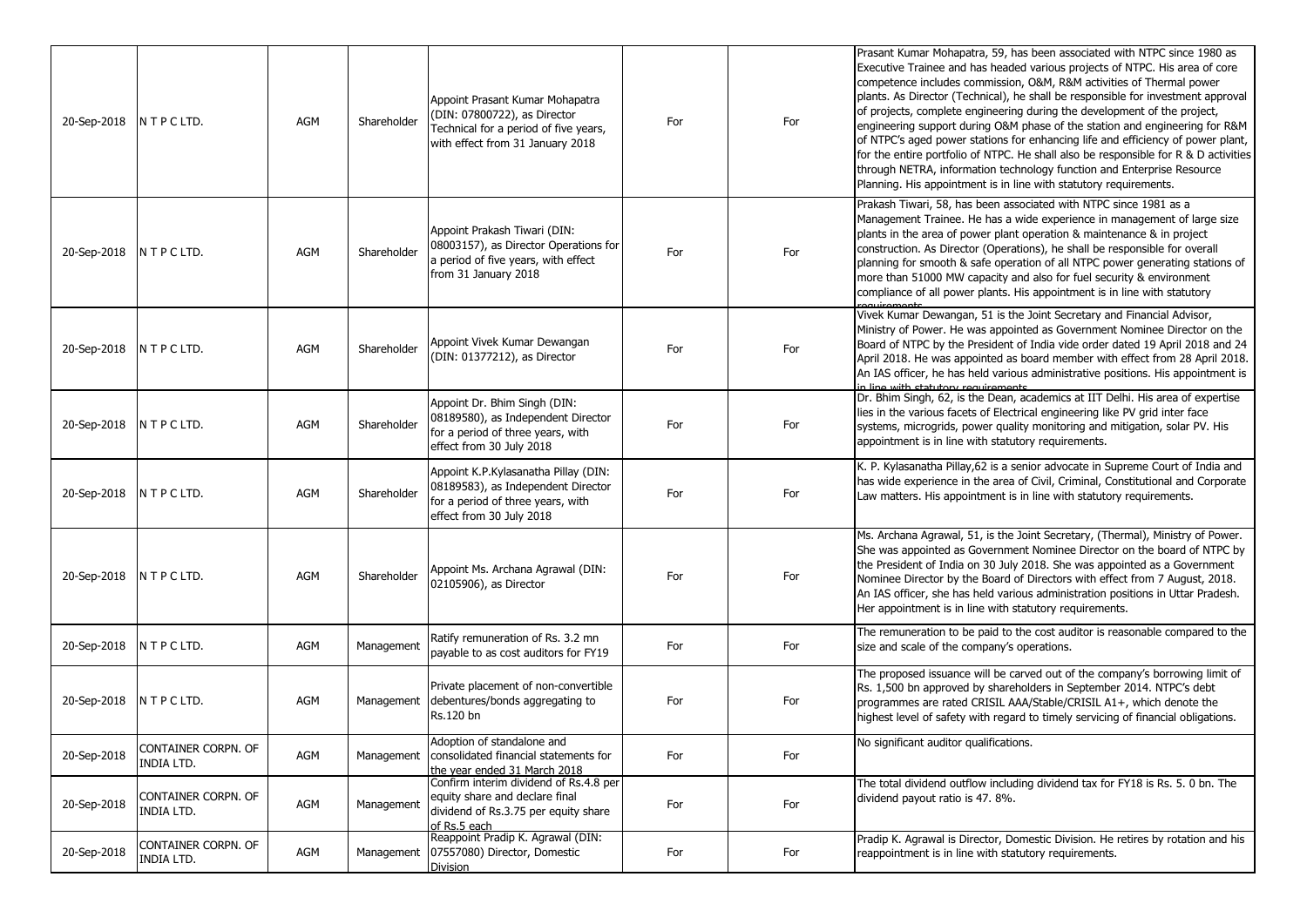| 20-Sep-2018 | CONTAINER CORPN. OF<br>INDIA LTD.        | AGM | Management  | Reappoint Sanjay Swarup (DIN:<br>05159435) Director, International<br>Marketing & Operations                                                                      | For | For     | Sanjay Swarup Director, International Marketing and Operations. He retires by<br>rotation and his reappointment is in line with statutory requirements.                                                                                                                                                                                                                                                                                                                                                                                                                                                                                                                                                       |
|-------------|------------------------------------------|-----|-------------|-------------------------------------------------------------------------------------------------------------------------------------------------------------------|-----|---------|---------------------------------------------------------------------------------------------------------------------------------------------------------------------------------------------------------------------------------------------------------------------------------------------------------------------------------------------------------------------------------------------------------------------------------------------------------------------------------------------------------------------------------------------------------------------------------------------------------------------------------------------------------------------------------------------------------------|
| 20-Sep-2018 | CONTAINER CORPN. OF<br>INDIA LTD.        | AGM | Management  | Fix remuneration of Arun K Agarwal &<br>Associates as statutory auditors to be<br>appointed by the Comptroller and<br>Auditor General of India for FY18           | For | For     | The Comptroller & Auditor General of India (C&AG) appoints the statutory<br>auditors. As per Section 142 of the Companies Act, 2013, shareholder approval<br>is required to authorize the board to fix the remuneration of statutory auditors<br>at appropriate level. The remuneration payable to Arun K Agarwal & Associates<br>in FY18 is Rs 4 4 mn which is reasonable                                                                                                                                                                                                                                                                                                                                    |
| 20-Sep-2018 | CONTAINER CORPN. OF<br><b>INDIA LTD.</b> | AGM | Management  | Appoint Ms. Vanita Seth (DIN:<br>07944119) as Part-time Non-official<br>(Independent) Director for a period of<br>three years from 21 September 2017              | For | Abstain | Ms. Vanita Seth Seth is an active member of Bharatiya Janata Party and the<br>former Women President of BJP Women Wing, Rajasthan. We are not sure<br>about whether political affiliations could impact management decision. Hence<br>we abstain.                                                                                                                                                                                                                                                                                                                                                                                                                                                             |
| 20-Sep-2018 | CONTAINER CORPN. OF<br><b>INDIA LTD.</b> | AGM | Management  | Appoint Lov Verma (DIN: 07560071)<br>as Part-time Non-official<br>(Independent) Director for a period of<br>three years from 21 September 2017                    | For | For     | Lov Verma an officer with the Indian Administrative Service, retired as<br>Secretary to the Government of India, Ministry of Social Justice and<br>Empowerment. He retired in January 2016. His appointment is in line with<br>statutory requirements.                                                                                                                                                                                                                                                                                                                                                                                                                                                        |
| 20-Sep-2018 | CONTAINER CORPN. OF<br>INDIA LTD.        | AGM | Management  | Appoint Anjaneya Prasad Mocherla<br>(DIN: 03645659) as Part-time Non-<br>official (Independent) Director for a<br>period of three years from 21<br>September 2017 | For | For     | Anjaneya Prasad Mocherla is the former Executive Director of Syndicate Bank.<br>His appointment is in line with statutory requirements.                                                                                                                                                                                                                                                                                                                                                                                                                                                                                                                                                                       |
| 20-Sep-2018 | CONTAINER CORPN. OF<br><b>INDIA LTD.</b> | AGM | Management  | Appoint Rahul Mithal (DIN:<br>07610499) as Director, Projects &<br>Services from 29 September 2017<br>and fix his remuneration                                    | For | For     | Rahul Mithal was appointed as an Additional Director from 29 September 2017.<br>He is from the Indian Railways Service of Mechanical Engineers (SCRA 1985<br>Batch). He has been closely associated with the Planning, Execution and<br>Monitoring of various mega Projects of the Company. The appointment is in the<br>pay scale of Rs. 2. 2 mn to Rs. 4. 1 mn. He was paid Rs. 2. 8 mn in FY18. The<br>granular details of proposed remuneration is not disclosed. Remuneration in<br>public sector enterprises is usually not high. As a good governance practice, we<br>expect PSE's to disclose the proposed appointment terms including proposed<br>tenure to its shareholders through the AGM notice. |
| 20-Sep-2018 | CONTAINER CORPN. OF<br>INDIA LTD.        | AGM | Shareholder | Appoint Manoj Kumar Srivastava<br>(DIN: 06890877) as Government<br>Nominee Director from 30 April 2018                                                            | For | For     | Manoj Kumar Srivastava is the Executive Director/Traffic Transportation<br>(Freight), Railway Board. He has been appointed as a Government Nominee<br>Director. His appointment is in line with statutory requirements.                                                                                                                                                                                                                                                                                                                                                                                                                                                                                       |
| 20-Sep-2018 | CONTAINER CORPN. OF<br><b>INDIA LTD.</b> | AGM | Shareholder | Appoint Deepak Shetty (DIN:<br>07089315) as Part-time Non-official<br>(Independent) Director for a period of<br>three years from 9 August 2018                    | For | For     | Deepak Shetty, an Indian Revenue Service officer, is retired as Director General<br>Shipping and Secretary to the Government of India. His appointment is in line<br>with statutory requirements.                                                                                                                                                                                                                                                                                                                                                                                                                                                                                                             |
| 21-Sep-2018 | HINDALCO INDUSTRIES<br>LTD.              | AGM | Management  | Adoption of standalone and<br>consolidated financial statements for<br>the year ended 31 March 2018                                                               | For | For     | No significant auditor qualifications.                                                                                                                                                                                                                                                                                                                                                                                                                                                                                                                                                                                                                                                                        |
| 21-Sep-2018 | HINDALCO INDUSTRIES<br>LTD.              | AGM | Management  | Declare final dividend of Rs. 1.2 per<br>equity share (face value Re. 1.0) for<br>FY18                                                                            | For | For     | The total dividend outflow (including dividend tax for FY17) is Rs. 3. 2 bn, and<br>the dividend payout ratio is 22. 4%.                                                                                                                                                                                                                                                                                                                                                                                                                                                                                                                                                                                      |
| 21-Sep-2018 | HINDALCO INDUSTRIES<br>LTD.              | AGM | Management  | Reappoint Kumar Mangalam Birla<br>(DIN: 00012813) as Non-Executive<br>Non-Independent Director                                                                    | For | For     | Kumar Mangalam Birla, 51, is part of the promoter family and Non-Executive<br>Chairperson, Hindalco Industries Limited. He retires by rotation and his<br>reappointment is in line with statutory requirements.                                                                                                                                                                                                                                                                                                                                                                                                                                                                                               |
| 21-Sep-2018 | HINDALCO INDUSTRIES<br>LTD.              | AGM |             | Approve remuneration of Rs. 1.5 mn<br>Management for Nanabhoy & Co. as cost auditors<br>for FY19                                                                  | For | For     | The total remuneration proposed is reasonable compared to the size and scale<br>of the company's operations.                                                                                                                                                                                                                                                                                                                                                                                                                                                                                                                                                                                                  |
| 21-Sep-2018 | HINDALCO INDUSTRIES<br>LTD.              | AGM | Shareholder | Appoint Ms. Alka Bharucha (DIN:<br>00114067) as Independent Director<br>for five years with effect from 11 July<br>2018                                           | For | For     | Ms. Alka Bharucha is Founding Partner, Bharucha and Partners. Prior to this,<br>she was Partner at Amarchand & Mangaldas & Suresh A Shroff & Co from 1992<br>to February 2008. Her appointment is in line with statutory requirements.                                                                                                                                                                                                                                                                                                                                                                                                                                                                        |
| 21-Sep-2018 | HINDALCO INDUSTRIES<br>LTD.              | AGM | Management  | Issuance of Non-Convertible<br>Debentures (NCDs) on a private<br>placement basis upto Rs. 60.0 bn                                                                 | For | For     | The NCDs will be issued within the overall borrowing limit.                                                                                                                                                                                                                                                                                                                                                                                                                                                                                                                                                                                                                                                   |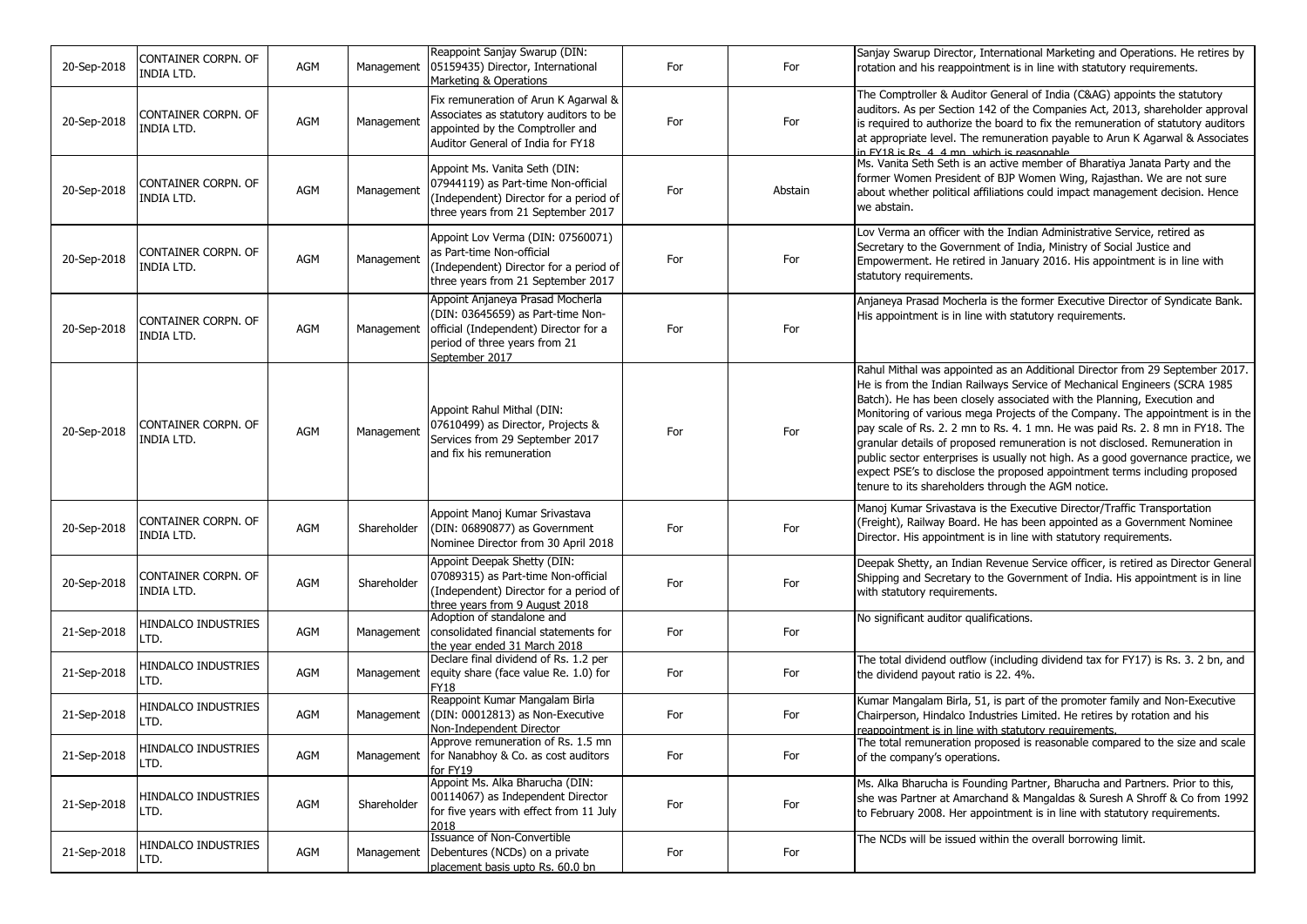| 21-Sep-2018 | <b>HINDALCO INDUSTRIES</b><br>LTD. | AGM        | Management | Continue directorship of A K Agarwala<br>(DIN: 00036455) as Non-Executive<br>Non-Independent Director                                                                        | For | For     | A K Agarwala is Former ED, Hindalco Industries Limited. Recent changes in<br>SEBI's LODR require directors having attained the age of 75 to be re-approved<br>by shareholders through a special resolution. In line with this regulatory<br>change, A K Agarwala's appointment as a Non-Executive Non-Independent<br>Director requires shareholder approval: he is 85 years of age. The ratification is<br>in line with all statutory requirements                                                                                                             |
|-------------|------------------------------------|------------|------------|------------------------------------------------------------------------------------------------------------------------------------------------------------------------------|-----|---------|----------------------------------------------------------------------------------------------------------------------------------------------------------------------------------------------------------------------------------------------------------------------------------------------------------------------------------------------------------------------------------------------------------------------------------------------------------------------------------------------------------------------------------------------------------------|
| 21-Sep-2018 | HINDALCO INDUSTRIES<br>LTD.        | AGM        | Management | Continue directorship of Girish Dave<br>(DIN: 00036455) as Independent<br>Director                                                                                           | For | For     | Recent changes in SEBI's LODR require directors having attained the age of 75<br>to be re-approved by shareholders through a special resolution. In line with this<br>regulatory change, Girish Dave's appointment as an Independent Director<br>requires shareholder approval: he is 80 years of age. The ratification is in line<br>with all statutory requirements                                                                                                                                                                                          |
| 21-Sep-2018 | HINDALCO INDUSTRIES<br>LTD.        | <b>AGM</b> | Management | Continue directorship of M M Bhagat<br>(DIN: 00006245) as Independent<br><b>Director</b>                                                                                     | For | Abstain | Recent changes in SEBI's LODR require directors having attained the age of 75<br>to be re-approved by shareholders through a special resolution. M M Bhagat,<br>85, has been on the board for an extended tenure of over 20 years. Given his<br>long association (>10 years) with the company, he should ideally be a non-<br>indenendent director. Hence we abstain                                                                                                                                                                                           |
| 21-Sep-2018 | HINDALCO INDUSTRIES<br>LTD.        | AGM        | Management | Continue directorship of K N Bhandari<br>(DIN: 00026078) as Independent<br>Director                                                                                          | For | Abstain | Recent changes in SEBI's LODR require directors having attained the age of 75<br>to be re-approved by shareholders through a special resolution. K N Bhandari,<br>77, has been on the board for an extended tenure of close to 13 years. Given<br>his long association (>10 years) with the company, he should ideally be a non-<br>independent director. Hence we abstain.                                                                                                                                                                                    |
| 21-Sep-2018 | <b>HINDALCO INDUSTRIES</b><br>LTD. | <b>AGM</b> | Management | Continue directorship of Ram Charan<br>(DIN: 03464530) as Independent<br><b>Director</b>                                                                                     | For | For     | Recent changes in SEBI's LODR require directors having attained the age of 75<br>to be re-approved by shareholders through a special resolution. In line with this<br>regulatory change, Ram Charan's appointment as an Independent Director<br>requires shareholder approval: he is 78 years of age. The ratification is in line<br>with all statutory requirements.                                                                                                                                                                                          |
| 21-Sep-2018 | HINDALCO INDUSTRIES<br>LTD.        | AGM        | Management | Approve Hindalco Industries Limited<br>Employee Stock Option Scheme<br>(ESOP 2018) under which options will<br>be exercisable into not more than<br>13,957,302 equity shares | For | Abstain | The above resolution combines granting stock options and Restricted Stock<br>Units (RSUs) to the employees, upto 0. 62% of the equity share capital of the<br>company. The stock options and RSUs can be issued at significant discount to<br>the current market price. However, this might be required from the retention<br>perspective of key talent. Hence we abstain due to lack of clarity on issuance<br>price.                                                                                                                                         |
| 21-Sep-2018 | <b>HINDALCO INDUSTRIES</b><br>LTD. | <b>AGM</b> | Management | Approve the grant of Stock Options<br>and Restricted Stock Units to the<br>permanent employees of subsidiaries<br>of the company under ESOP 2018                             | For | Abstain | Through a separate resolution, the company is seeking approval to grant stock<br>options and RSUs to the employees of its subsidiaries. Further, one of<br>Hindalco's subsidiaries, Novelis Inc. Is listed with its own stock options scheme.<br>The rationale to extend the company's stock option scheme to its listed<br>subsidiary is unclear. Hence we abstain.                                                                                                                                                                                           |
| 21-Sep-2018 | HINDALCO INDUSTRIES<br>LTD.        | AGM        | Management | Approval of trust route by secondary<br>acquisition of equity shares and grant<br>of financial assistance to trust to<br>implement ESOP 2018                                 | For | Abstain | Through a separate resolution, the company is seeking approval to implement<br>the scheme through the trust route, by secondary acquisition of shares from<br>the market. Hindalco proposes to provide to the trust the funds of up to Rs. 4.<br>08 bn to undertake the secondary acquisition. The funds to be provided to the<br>trust will be interest-free and be utilised for implementation of the scheme.<br>However, this might be required from the retention perspective of key talent.<br>Hence we abstain due to lack of clarity on issuance price. |
| 24-Sep-2018 | <b>STRIDES SHASUN LTD</b>          | AGM        |            | Adoption of Standalone and<br>Management Consolidated financial statements for<br>the year ended 31 March 2018                                                               | For | Abstain | The auditors have drawn attention to claims received from Mylan under the<br>terms of the Share Purchase Agreements (SPAs) for sale of the investments in<br>entities in the Specialties products business in an earlier year, which the Strides<br>had disputed. Strides has provided a quarantee in favour of Mylan and certain<br>amounts have been set aside in escrows under the terms of the SPAs. Since<br>the amount is not known we would abstain.                                                                                                    |
| 24-Sep-2018 | <b>STRIDES SHASUN LTD</b>          | AGM        | Management | Declare final dividend of Rs. 2.0 per<br>equity share (face value Rs. 10.0)                                                                                                  | For | For     | The company has proposed a final dividend of Rs. 2. 0 per equity share of face<br>value Rs. 10. 0 for the year ended 31 March 2018. The total dividend outflow<br>including dividend tax for FY18 is Rs. 0. 2 bn. The dividend payout ratio at 2.<br>4% is low.                                                                                                                                                                                                                                                                                                |
| 24-Sep-2018 | <b>STRIDES SHASUN LTD</b>          | AGM        | Management | Reappoint Badree Komandur (DIN:<br>07803242) as an Executive Director                                                                                                        | For | For     | Badree Komandur is the Executive Director - Finance. He retires by rotation<br>and his reappointment is in line with statutory requirements.                                                                                                                                                                                                                                                                                                                                                                                                                   |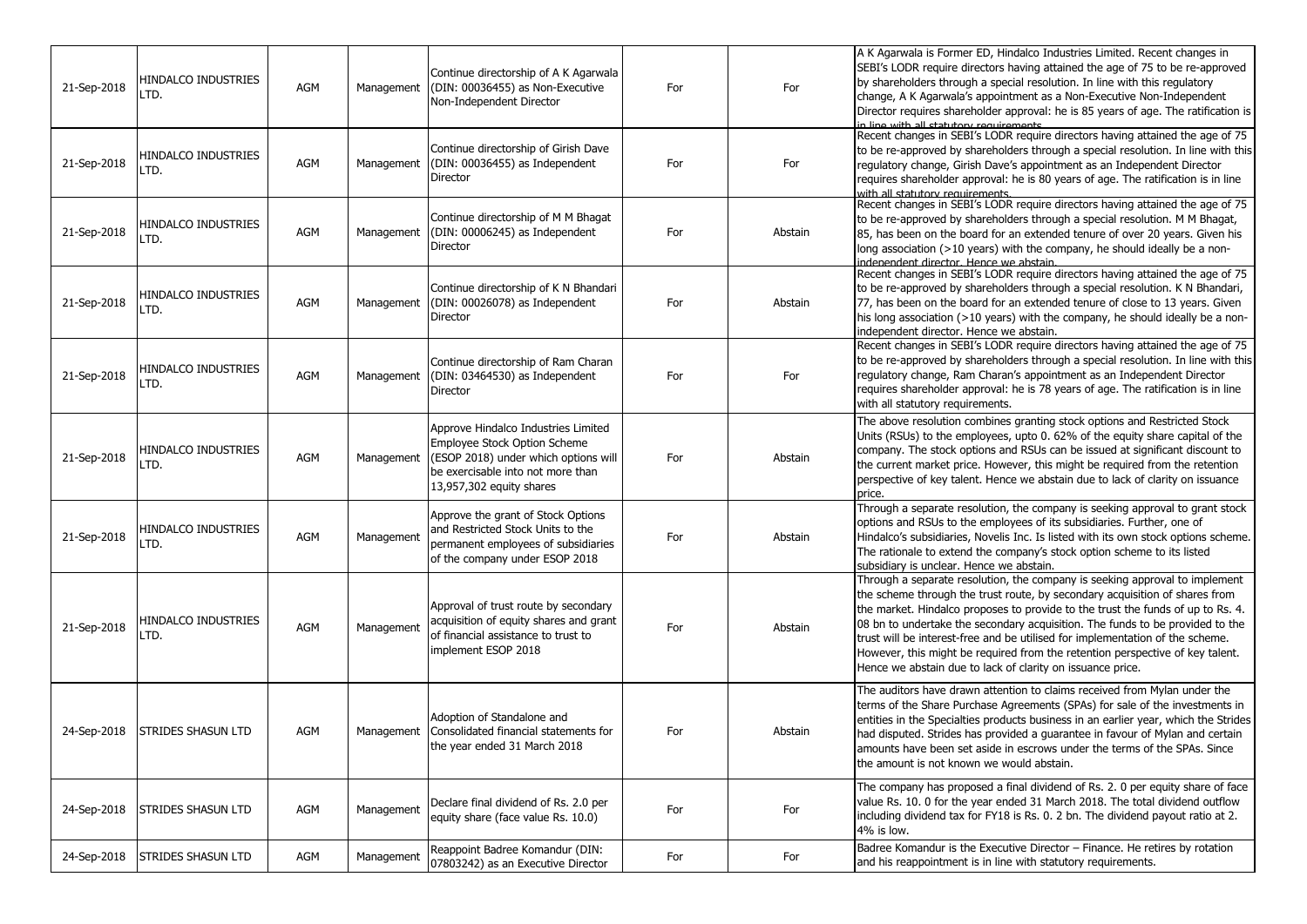| 24-Sep-2018 | <b>STRIDES SHASUN LTD</b>                   | <b>AGM</b> | Management  | Appoint Arun Kumar (DIN: 00084845)<br>as an Executive Director for three<br>years from 1 April 2018 and fix his<br>remuneration                                   | For | For     | Arun Kumar is a promoter. He was an Executive Director till he was appointed<br>as the Non-Executive Chairperson on 18 May 2017. The board proposes to<br>bring back Arun Kumar in an executive capacity by appointing him as Group<br>CEO and Managing Director for three years. The terms of his remuneration<br>remain unchanged from when he was last reappointed at the 2014 AGM.<br>Although the maximum remuneration aggregates Rs. 60mn, we expect his<br>actual remuneration to be around Rs. 30mn, until the company's performance<br>improves from current levels. The estimated remuneration of Arun Kumar of<br>$\sim$ Rs. 30. 0 mn is commensurate with the size and complexity of business and |
|-------------|---------------------------------------------|------------|-------------|-------------------------------------------------------------------------------------------------------------------------------------------------------------------|-----|---------|---------------------------------------------------------------------------------------------------------------------------------------------------------------------------------------------------------------------------------------------------------------------------------------------------------------------------------------------------------------------------------------------------------------------------------------------------------------------------------------------------------------------------------------------------------------------------------------------------------------------------------------------------------------------------------------------------------------|
| 24-Sep-2018 | <b>STRIDES SHASUN LTD</b>                   | <b>AGM</b> | Management  | To continue directorship of Homi<br>Rustam Khusrokhan (DIN: 00005085)<br>as Independent Director up to 17 May<br>2022                                             | For | For     | Recent changes in SEBI's LODR require directors having attained the age of 75<br>to be re-approved by shareholders through a special resolution. In line with this<br>regulatory change, the continuation of Homi Rustam Khusrokhan on board<br>requires shareholder approval as he will attain the age of 75 before the next<br>AGM. His ratification is in line with statutory requirements.                                                                                                                                                                                                                                                                                                                |
| 24-Sep-2018 | <b>STRIDES SHASUN LTD</b>                   | <b>AGM</b> | Management  | Ratify remuneration of Rs. 225,000<br>(plus service tax and out of pocket<br>expenses) for Rao, Murthy &<br>Associates, as cost auditors for FY18                 | For | For     | The total remuneration proposed to be paid to the cost auditors in FY19 is<br>reasonable compared to the size and scale of the company's operations.                                                                                                                                                                                                                                                                                                                                                                                                                                                                                                                                                          |
| 24-Sep-2018 | <b>STRIDES SHASUN LTD</b>                   | AGM        | Management  | Grant loans up to Rs.250 mn to<br>Associate company, Stelis Biopharma<br>Private Limited and continue<br>guarantee / security provided to it<br>under Section 185 | For | Against | Stelis Biopharma was a subsidiary until FY17: it became an associate company<br>in FY18. After de-subsidiarizing it, the rationale to continue supporting its debt<br>by providing loans and credit enhancements is unclear. Strides Pharma is likely<br>to bear the entire burden of debt support to Stelis; the loans / guarantees<br>provided will not be to the extent of the company's shareholding. Although the<br>company has confirmed that credit support extended will be at market rates,<br>we believe the company will be better placed in investing its excess liquidity<br>into the business, which returns over 16% on the capital employed.                                                 |
| 25-Sep-2018 | MAX FINANCIAL<br><b>SERVICES LTD</b>        | <b>AGM</b> | Management  | Adoption of standalone financial<br>statements for the year ended 31<br>March 2018                                                                                | For | For     | No significant auditor qualifications.                                                                                                                                                                                                                                                                                                                                                                                                                                                                                                                                                                                                                                                                        |
| 25-Sep-2018 | MAX FINANCIAL<br><b>SERVICES LTD</b>        | <b>AGM</b> | Management  | Adoption of consolidated financial<br>statements for the year ended 31<br>March 2018                                                                              | For | For     | No significant auditor qualifications.                                                                                                                                                                                                                                                                                                                                                                                                                                                                                                                                                                                                                                                                        |
| 25-Sep-2018 | MAX FINANCIAL<br><b>SERVICES LTD</b>        | AGM        | Management  | Reappoint Ashwani Windlass<br>(DIN:00042686) as director liable to<br>retire by rotation                                                                          | For | For     | Ashwani Windlass is the Former Vice Chairperson of Max Ventures and a non-<br>executive director on the board. He retires by rotation and his reappointment is<br>in line with all statutory requirements.                                                                                                                                                                                                                                                                                                                                                                                                                                                                                                    |
| 25-Sep-2018 | MAX FINANCIAL<br><b>SERVICES LTD</b>        | <b>AGM</b> | Management  | Reappoint Sanjay Nayar as a Non-<br>Executive Non-Independent Director                                                                                            | For | For     | Sanjay Nayar (DIN: 00002615), 55, is the CEO of KKR, India and its nominee<br>on the board of the company. His reappointment meets all statutory<br>requirements. Sanjay Nayar has attended 3 of 6 or 50% of the board meetings<br>in FY18 and 6 of 13 meetings held since his appointment in March 2016. IiAS<br>expects directors to take their responsibilities seriously and attend atleast 75%<br>of the board meetings over a three-year period.                                                                                                                                                                                                                                                        |
| 25-Sep-2018 | <b>MAX FINANCIAL</b><br><b>SERVICES LTD</b> | AGM        | Shareholder | Appoint Sahil Vachani (DIN:<br>00761695) as a Non-Executive Non-<br>Independent Director with effect from<br>25 May 2018                                          | For | For     | Sahil Vachani is son-in-law of promoter Analjit Singh. He is CEO & MD, Max<br>Ventures and Industries Ltd. (holding company for Max Speciality Films -<br>specialty packaging films business). He also oversees strategy and functioning<br>of Max Estates - the commercial and residential real estate development arm;<br>Max Learning - the education vertical; and Max I -investment arm. His<br>appointment meets all statutory requirements. Sahil Vachani is on 19 boards<br>(including unlisted companies): we expect him to take his board responsibilities<br>seriously and devote sufficient time to Max Financial Services.                                                                       |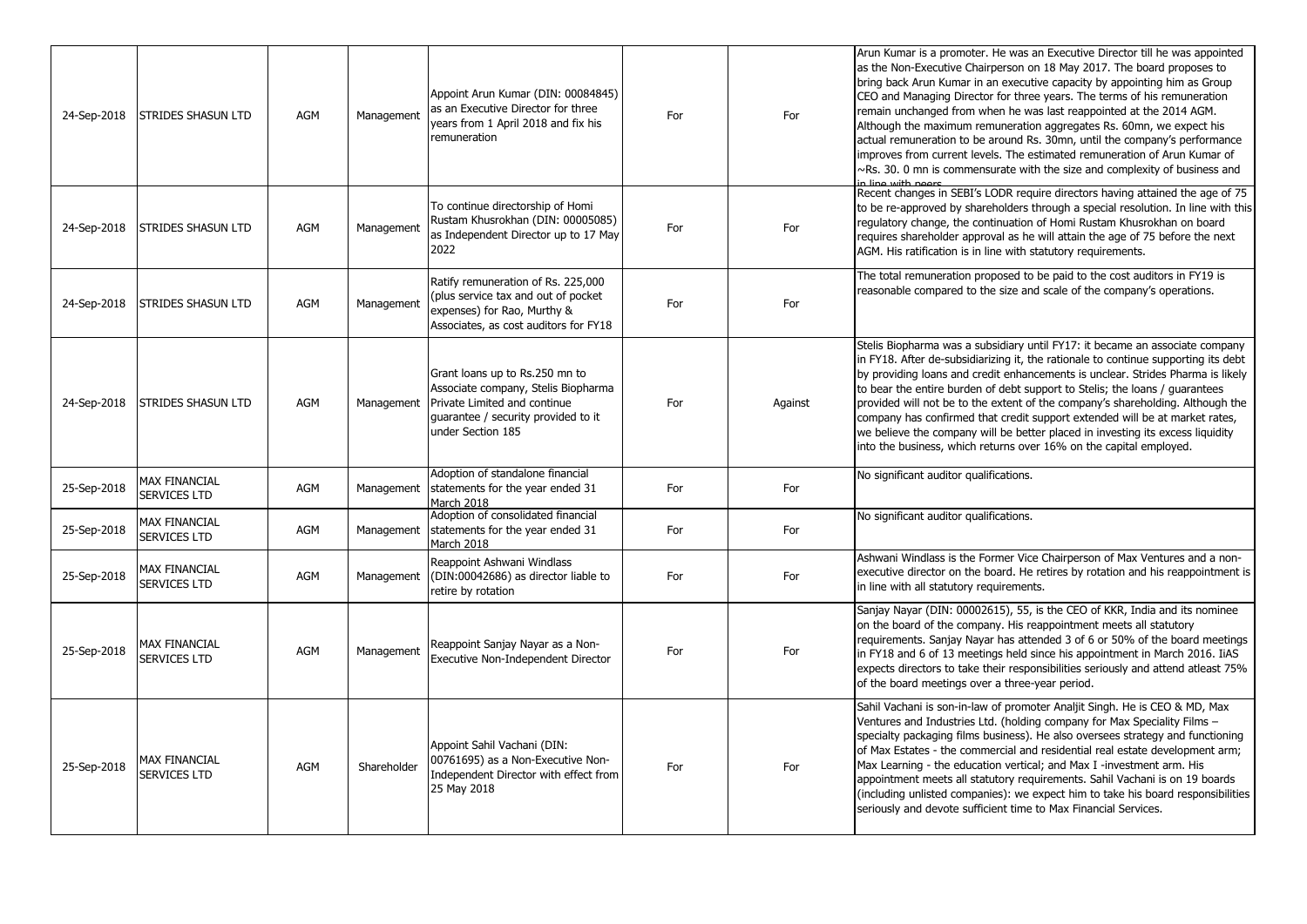| 25-Sep-2018 | <b>MAX FINANCIAL</b><br>SERVICES LTD | AGM        | Shareholder | Appoint Analjit Singh (DIN:<br>00029641) as a Non-Executive Non-<br>Independent Director with effect from<br>23 July 2018                      | For | For | Analjit Singh is the founder and promoter of the Max Group. He stepped off the<br>board of Max Financial from 15 January 2016 and was designated as<br>Chairperson (Emeritus). The company now proposes to reappoint him as<br>Chairman of the board from 23 July 2018. His appointment meets all statutory<br>requirements                                                                                                                                                                                                                                                                                                                                                                                                     |
|-------------|--------------------------------------|------------|-------------|------------------------------------------------------------------------------------------------------------------------------------------------|-----|-----|---------------------------------------------------------------------------------------------------------------------------------------------------------------------------------------------------------------------------------------------------------------------------------------------------------------------------------------------------------------------------------------------------------------------------------------------------------------------------------------------------------------------------------------------------------------------------------------------------------------------------------------------------------------------------------------------------------------------------------|
| 25-Sep-2018 | MAX FINANCIAL<br><b>SERVICES LTD</b> | AGM        | Management  | Approve payment of commission to<br>non-executive directors upto 1% of<br>the net profits from FY19 onwards                                    | For | For | The company seeks shareholder approval to make payment of commission to<br>non-executive directors at an amount not exceeding 1% of the net profits. As<br>the company's profits grow, it must consider setting a cap in absolute terms on<br>the commission payable. Further, the company must seek periodic shareholder<br>approval for setting commission levels for non-executive directors.                                                                                                                                                                                                                                                                                                                                |
| 25-Sep-2018 | <b>MAX FINANCIAL</b><br>SERVICES LTD | AGM        | Management  | Revision in remuneration of Mohit<br>Talwar as the Managing Director from<br>15 January 2019 till 14 January 2021<br>at a maximum of Rs.150 mn | For | For | Mohit Talwar's remuneration in the Annual Report of FY18 is Rs 143. 6 mn of<br>which Rs 85. 8 mn is the perquisite value of stock options exercised by him<br>during the year. Cash payout to him was Rs 57. 8 mn. He was also granted<br>phantom stock units for a benefit value of Rs 10. 0 mn at the time of grant: the<br>value of which will be paid to him over a period of three years. His proposed<br>remuneration can go upto a maximum of Rs 150. 0 mn (including perquisite<br>value of ESOPs exercised during the year, which should be in line with past<br>value). While his proposed remuneration is high compared to peers, we believe<br>the board will remain judicious in deciding his annual remuneration. |
| 25-Sep-2018 | <b>BHARAT ELECTRONICS</b><br>LTD.    | AGM        | Management  | Adoption of standalone and<br>consolidated financial statements for<br>the year ended 31 March 2018                                            | For | For | No significant auditor qualifications.                                                                                                                                                                                                                                                                                                                                                                                                                                                                                                                                                                                                                                                                                          |
| 25-Sep-2018 | <b>BHARAT ELECTRONICS</b><br>LTD.    | <b>AGM</b> | Management  | Confirm interim dividend of Rs.1.6 per<br>share and declare final dividend of<br>Rs.0.4 per share                                              | For | For | The total dividend for the year amounts to $\sim$ Rs. 5. 9 bn. The dividend payout is<br>42. 2% (39. 1% in FY17).                                                                                                                                                                                                                                                                                                                                                                                                                                                                                                                                                                                                               |
| 25-Sep-2018 | <b>BHARAT ELECTRONICS</b><br>LTD.    | <b>AGM</b> | Management  | Reappoint Ms Anandi Ramalingam as<br>a Director                                                                                                | For | For | Ms Anandi Ramalingam (DIN: 07616158) is Director (Marketing) of Bharat<br>Electronics. Her<br>reappointment is in line with the statutory requirements.                                                                                                                                                                                                                                                                                                                                                                                                                                                                                                                                                                         |
| 25-Sep-2018 | <b>BHARAT ELECTRONICS</b><br>LTD.    | <b>AGM</b> | Management  | Appoint Mukka H Babu as a Part-Time<br>Non-Official (Independent) Director<br>w.e.f 11 September 2017                                          | For | For | Mukka H Babu (DIN: 07937907) is a chartered accountant and senior partner in<br>M. Harish & Associates. His appointment is in line with the statutory<br>requirements. The company must also provide information on the tenure of his<br>term as independent director.                                                                                                                                                                                                                                                                                                                                                                                                                                                          |
| 25-Sep-2018 | <b>BHARAT ELECTRONICS</b><br>LTD.    | AGM        | Management  | Appoint Surendra S Sirohi as a Part-<br>Time Non-Official (Independent)<br>Director w.e.f 11 September 2017                                    | For | For | Surendra S Sirohi (DIN: 07595264) is a former Member (Technology), Telecom<br>Commission and Secretary to Govt. Of India in Ministry of Communication and<br>IT. His appointment is in line with the statutory requirements. The company<br>must also provide information on the<br>tenure of his term as indenendent director                                                                                                                                                                                                                                                                                                                                                                                                  |
| 25-Sep-2018 | <b>BHARAT ELECTRONICS</b><br>LTD.    | <b>AGM</b> | Management  | Appoint Vijay S Madan as a Part-Time<br>Non-Official (Independent) Director<br>w.e.f 11 September 2017                                         | For | For | Vijay S Madan (DIN: 00806142) is a former Secretary to Government of India,<br>Ministry of Rural Development, Department of Land Resources. He was also<br>former Director General, Unique Identification Authority of India (UIDAI). His<br>appointment is in line with the statutory requirements. The company must also<br>provide information on the tenure of his<br>term as indenendent director                                                                                                                                                                                                                                                                                                                          |
| 25-Sep-2018 | <b>BHARAT ELECTRONICS</b><br>LTD.    | AGM        |             | Management Appoint Koshy Alexander as Director                                                                                                 | For | For | Koshy Alexander (DIN: 07896084) is being appointed as Director (Finance) of<br>the company. He is chartered accountant and was earlier the CFO of the<br>company. His appointment is in line with the statutory requirements.                                                                                                                                                                                                                                                                                                                                                                                                                                                                                                   |
| 25-Sep-2018 | <b>BHARAT ELECTRONICS</b><br>LTD.    | AGM        |             | Management Appoint Amit Sahai as Director                                                                                                      | For | For | Amit Sahai (DIN: 02188330) is Joint Secretary (P&C) in the Department of<br>Defence Production and a government nominee on the board. His appointment<br>is in line with the statutory requirements.                                                                                                                                                                                                                                                                                                                                                                                                                                                                                                                            |
| 25-Sep-2018 | <b>BHARAT ELECTRONICS</b><br>LTD.    | AGM        |             | Management Appoint Ms J Manjula as Director                                                                                                    | For | For | Ms J Manjula (DIN: 07684528) is Director General of DRDO and a government<br>nominee on the board. Her appointment is in line with the statutory<br>requirements.                                                                                                                                                                                                                                                                                                                                                                                                                                                                                                                                                               |
| 25-Sep-2018 | <b>BHARAT ELECTRONICS</b><br>LTD.    | AGM        |             | Management   Appoint Mahesh V as Director                                                                                                      | For | For | Mahesh V (DIN: 08130292) is being appointed as Director (Research and<br>Development) of the company. He was earlier Executive Director (Electronic<br>Warfare & Avionics) at BELBangalore. His appointment is in line with the<br>statutory requirements.                                                                                                                                                                                                                                                                                                                                                                                                                                                                      |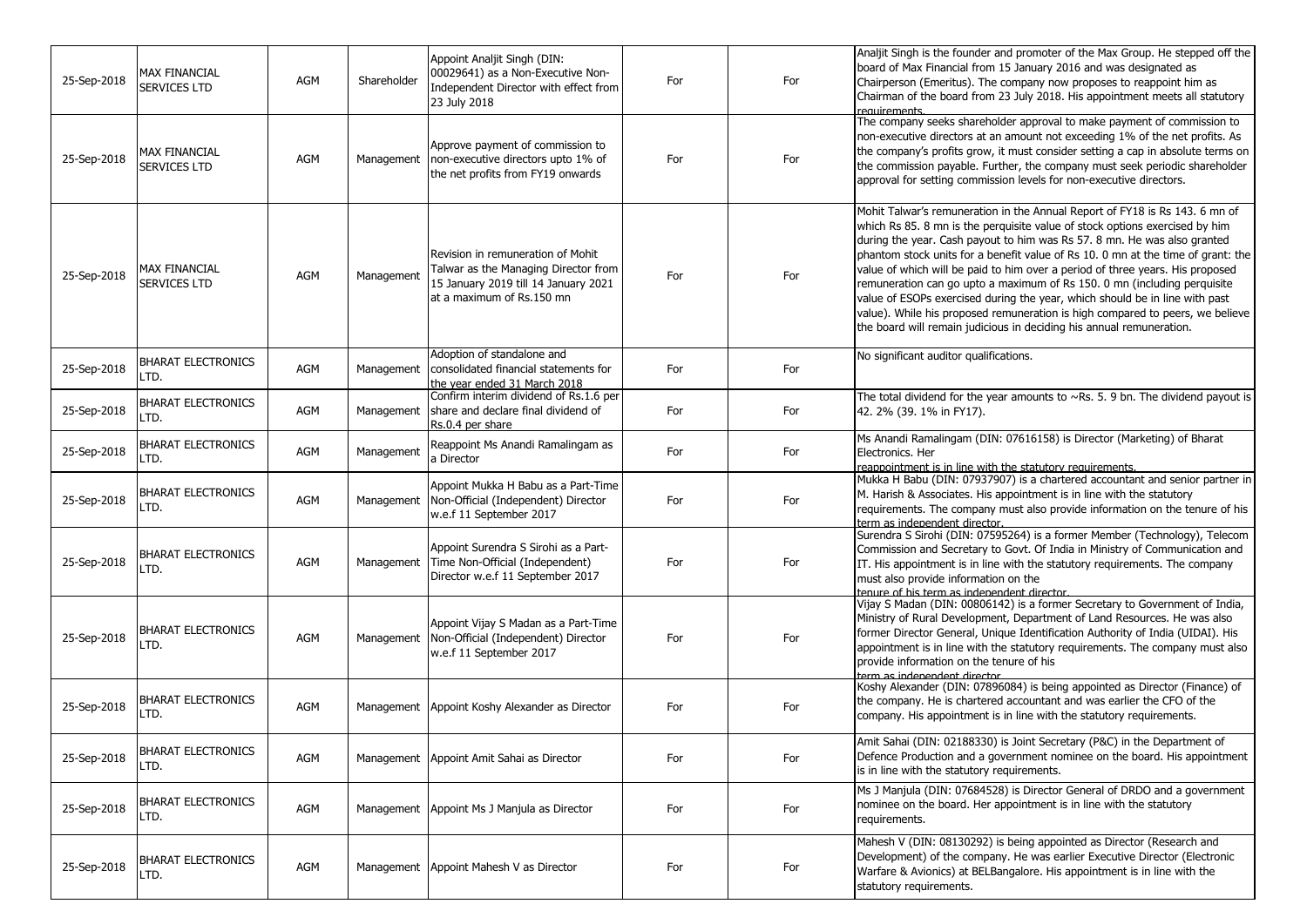| 25-Sep-2018 | <b>BHARAT ELECTRONICS</b><br>LTD.     | AGM | Management  | Ratify remuneration of Rs.0.35 mn for<br>GNV & Associates as cost auditors for<br>FY19                                                                                           | For | For     | The remuneration to be paid to the cost auditor is reasonable compared to the<br>size and scale of the company's operations.                                                                                                                                                                                                                                                                                                       |
|-------------|---------------------------------------|-----|-------------|----------------------------------------------------------------------------------------------------------------------------------------------------------------------------------|-----|---------|------------------------------------------------------------------------------------------------------------------------------------------------------------------------------------------------------------------------------------------------------------------------------------------------------------------------------------------------------------------------------------------------------------------------------------|
| 25-Sep-2018 | <b>BHARAT ELECTRONICS</b><br>LTD.     | AGM | Management  | Approve alteration to Objects clause<br>in Memorandum of Association (MoA)<br>to allow for subsidies, funds and<br>grants to Defense Innovation<br>Organisation and startups     | For | For     | The proposed amendment is in line with the government's strategy to create an<br>ecosystem to foster innovation and technology development in defense by<br>engaging various stakeholders and providing them award based grant/ funding<br>to carry out innovative development in this space. As per the strategy, the<br>contribution by BEL will be ~Rs. 0. 5 bn.                                                                |
| 26-Sep-2018 | INDRAPRASTHA GAS<br>LTD.              | AGM | Management  | Adoption of standalone and<br>consolidated financial statements for<br>the year ended 31 March 2018                                                                              | For | For     | No significant auditor qualifications.                                                                                                                                                                                                                                                                                                                                                                                             |
| 26-Sep-2018 | INDRAPRASTHA GAS<br>LTD.              | AGM | Management  | Declare final dividend of Rs. 2.0 per<br>share (face value Rs. 2.0) for FY18                                                                                                     | For | For     | The total dividend for FY18 is Rs. 2. 0 per equity share. The total dividend<br>outflow (including dividend tax for FY18) is Rs. 1. 7 bn and the dividend payout<br>ratio is consistent with prior years at 25, 1%.                                                                                                                                                                                                                |
| 26-Sep-2018 | INDRAPRASTHA GAS<br>LTD.              | AGM | Management  | Reappoint Ramesh Srinivasan (DIN:<br>07164250) as Director                                                                                                                       | For | For     | Ramesh Srinivasan is the non- executive non-independent chairperson of IGL<br>and has been on the board for a year. His reappointment is in line with<br>statutory requirements.                                                                                                                                                                                                                                                   |
| 26-Sep-2018 | INDRAPRASTHA GAS<br>LTD.              | AGM | Management  | Authorise the board to fix the<br>remuneration of Walker Chandiok &<br>Co. LLP statutory auditors for FY19<br>appointed by the Comptroller and<br>Auditor-General of India (CAG) | For | For     | The auditors in the company are appointed by the Comptroller & Auditor<br>General of India (CAG). The remuneration for these auditors will be fixed by<br>the board. In FY18, the auditors were paid a remuneration of Rs. 4. 8 mn. We<br>expect the board to remain judicious in deciding auditor remuneration.                                                                                                                   |
| 26-Sep-2018 | INDRAPRASTHA GAS<br>LTD.              | AGM | Shareholder | Appoint Satyabrata Bairagi (DIN:<br>08167365) as Director                                                                                                                        | For | For     | Satyabrata Bairagi, 52, was the Chief General Manager (Marketing- Natural<br>Gas), in GAIL, and is GAIL's nominee on IGL's board. His appointment is in line<br>with statutory requirements.                                                                                                                                                                                                                                       |
| 26-Sep-2018 | INDRAPRASTHA GAS<br>LTD.              | AGM | Shareholder | Appoint Rajiv Sikka (DIN: 06819112)<br>as Executive Director                                                                                                                     | For | For     | Rajiv Sikka, 53, has nearly 30 years of experience in the oil and gas sector. He<br>has been nominated by Bharat Petroleum Corporation Limited (BPCL) to be<br>Director Commercials at Indraprastha Gas Limited. His appointment is in line<br>with statutory requirements.                                                                                                                                                        |
| 26-Sep-2018 | INDRAPRASTHA GAS<br>LTD.              | AGM | Shareholder | Appoint Rajiv Sikka (DIN: 06819112)<br>as Director (Commercial) on whole-<br>time basis for two years with effect<br>from 25 May 2018                                            | For | For     | Rajiv Sikka proposed remuneration term for his term is Rs 4. 8 mn per annum,<br>which is reasonable.                                                                                                                                                                                                                                                                                                                               |
| 26-Sep-2018 | INDRAPRASTHA GAS<br>LTD.              | AGM | Management  | Reappoint Raghu Nayyar (DIN:<br>07115862) as Independent Director<br>for a second term, with effect from<br>20 March 2018 upto 19 March, 2019                                    | For | For     | Raghu Nayyar, 60 is an Advocate and has been an independent director on the<br>board of IGL for three years. His reappointment is in line with statutory<br>requirements.                                                                                                                                                                                                                                                          |
| 26-Sep-2018 | INDRAPRASTHA GAS<br>LTD.              | AGM | Management  | Reappoint Dr. (Ms.) Sudha Sharma<br>(DIN: 07117535) as Independent<br>Director for a second term, with<br>effect from 20 March 2018 upto 19<br>March, 2019                       | For | Abstain | Dr. (Ms.) Sudha Sharma, 64 is a retired IRS officer and former Chairperson of<br>Central Board of Direct Taxes. She has been on the board of IGL for three<br>years. During FY18, she attended 63% of the meetings and over the past three<br>years, 65% of the meetings. Even though there are no statutory requirements<br>regarding attendance, we expect directors to attend meetings, hence we are<br>abstaining on the same. |
| 26-Sep-2018 | INDRAPRASTHA GAS<br>LTD.              | AGM | Management  | Approve remuneration of Rs. 250,000<br>for Ramanath Iyer & Co as cost<br>auditors for the financial year ending<br>31 March 2019                                                 | For | For     | The total remuneration proposed is reasonable compared to the size and scale<br>of the company's operations.                                                                                                                                                                                                                                                                                                                       |
| 26-Sep-2018 | INDRAPRASTHA GAS<br>LTD.              | AGM | Management  | Ratify related party transactions of<br>Rs.8.2 bn with GAIL (India) Limited in<br><b>FY18</b>                                                                                    | For | For     | IGL purchased APM gas worth Rs. 8. 2 bn for NCT of Delhi in FY18 from GAIL<br>(under a contract), at a price determined by Government of India. The<br>purchases under this contract exceeded 10% of the annual turnover of the<br>Company as per the FY18 audited financial statements. The transactions were<br>in the ordinary course of business                                                                               |
| 26-Sep-2018 | <b>JUBILANT LIFE</b><br>SCIENCES LTD. | AGM | Management  | Adoption of standalone and<br>consolidated financial statements for<br>the year ended 31 March 2018                                                                              | For | For     | No significant auditor qualifications.                                                                                                                                                                                                                                                                                                                                                                                             |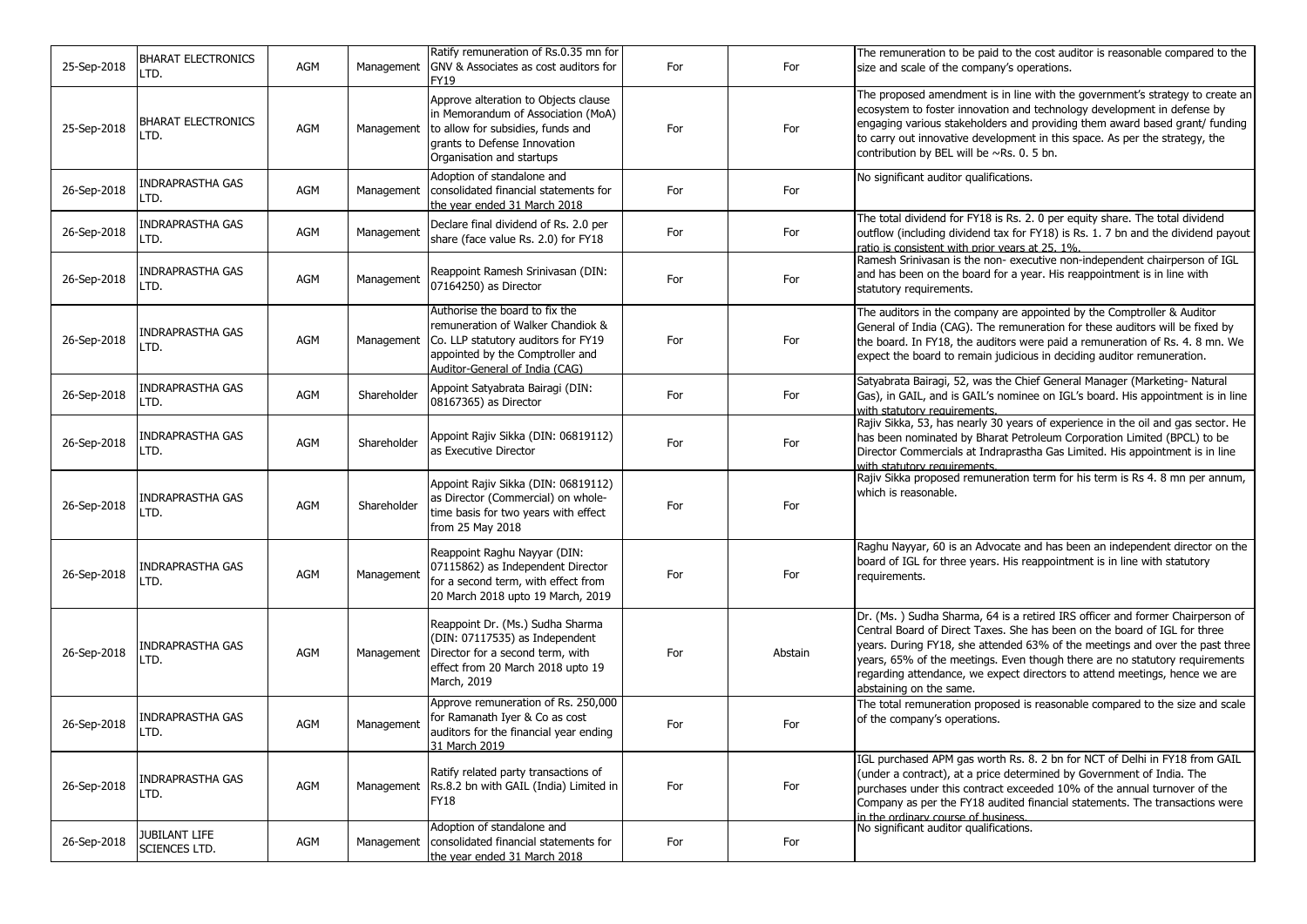| 26-Sep-2018 | JUBILANT LIFE<br><b>SCIENCES LTD.</b>        | AGM        | Management  | Declare final dividend of Rs.3.0 per<br>equity share (face value of Re.1.0)                                                                                   | For | For | The dividend for FY18 is Rs. 3. 0/- per share and the total dividend outflow<br>(including dividend tax for FY18) is Rs. 575. 2 mn, while the dividend payout<br>ratio is 21, 8%.                                                                                                                                                                                                                                                                                                                                                                                                                |
|-------------|----------------------------------------------|------------|-------------|---------------------------------------------------------------------------------------------------------------------------------------------------------------|-----|-----|--------------------------------------------------------------------------------------------------------------------------------------------------------------------------------------------------------------------------------------------------------------------------------------------------------------------------------------------------------------------------------------------------------------------------------------------------------------------------------------------------------------------------------------------------------------------------------------------------|
| 26-Sep-2018 | <b>JUBILANT LIFE</b><br>SCIENCES LTD.        | <b>AGM</b> | Management  | Reappoint Shyam S. Bhartia (DIN:<br>00010484) as Director                                                                                                     | For | For | Shyam S Bhartia, 65, is a Non-Executive Chairperson of the company and part<br>of the promoter family. He retires by rotation and his reappointment is in line<br>with statutory requirements.                                                                                                                                                                                                                                                                                                                                                                                                   |
| 26-Sep-2018 | JUBILANT LIFE<br><b>SCIENCES LTD.</b>        | AGM        | Management  | Reappoint B S R & Co. LLP as<br>statutory auditors for five years and<br>authorise board of director to fix their<br>remuneration                             | For | For | B S R & Co. LLP have been the statutory auditors of the company since FY14.<br>They belong to the KPMG audit network. The company proposes to reappoint<br>them for a further term of five years and authorise the board of directors to fix<br>their remuneration. Their reappointment is in line with our Voting Policy on<br>Auditor Rotation and with the requirements of Section 139 of the Companies<br>Act 2013.                                                                                                                                                                          |
| 26-Sep-2018 | <b>JUBILANT LIFE</b><br><b>SCIENCES LTD.</b> | AGM        | Management  | Reappoint S Sridhar (DIN: 00004272)<br>as Independent Director for five<br>years, commencing from 1 April 2019                                                | For | For | S Sridhar, 67, has about 45 years of experience and expertise in commercial<br>and development banking of which 10 years were at the CEO / board level<br>(including as CMD of National Housing Bank). His reappointment is in line with<br>statutory requirements.                                                                                                                                                                                                                                                                                                                              |
| 26-Sep-2018 | JUBILANT LIFE<br><b>SCIENCES LTD.</b>        | AGM        | Management  | Reappoint Ms. Sudha Pillai (DIN:<br>02263950) as Independent Director<br>for five years, commencing from 1<br><b>April 2019</b>                               | For | For | Ms. Sudha Pillai, 68, is a retired civil servant. She has served in various<br>capacities and retired as Member Secretary Planning Commission. Her<br>reappointment is in line with statutory requirements.                                                                                                                                                                                                                                                                                                                                                                                      |
| 26-Sep-2018 | JUBILANT LIFE<br><b>SCIENCES LTD.</b>        | <b>AGM</b> | Management  | Reappoint Dr. Ashok Misra (DIN:<br>00006051) as Independent Director<br>for five years, commencing from 1<br>April 2019                                       | For | For | Dr. Ashok Misra, 70, is the Founder President of the Polymer Processing<br>Academy and past President of the Society of Polymer Science, India. His<br>reappointment is in line with statutory requirements.                                                                                                                                                                                                                                                                                                                                                                                     |
| 26-Sep-2018 | JUBILANT LIFE<br><b>SCIENCES LTD.</b>        | AGM        | Management  | Appoint Rajesh Kumar Srivastava<br>(DIN: 02215055) as Executive<br>Director liable to retire by rotation<br>from 17 January 2018                              | For | For | Rajesh Kumar Srivastava, 53, was the Co-CEO - Life Science Ingredients<br>segment. He has over three decades of experience and has been associated<br>with the company for more than 17 years. His reappointment is in line with<br>statutory requirements.                                                                                                                                                                                                                                                                                                                                      |
| 26-Sep-2018 | <b>JUBILANT LIFE</b><br><b>SCIENCES LTD.</b> | AGM        | Management  | Appoint Rajesh Kumar Srivastava<br>(DIN: 02215055) as a Whole Time<br>Director for five years, commencing<br>from 17 January 2018 and fix his<br>remuneration | For | For | The board proposes to appoint Rajesh Kumar Srivastava, 53, as Whole Time<br>Director, for five years, commencing from 17 January 2018, and fix his<br>remuneration. We estimate his FY19 remuneration at Rs 43. 4 mn. Rajesh<br>Kumar Srivastava is also a Whole Time Director of Jubilant Infrastructure<br>Limited, a wholly-owned subsidiary of the company. The company has not<br>disclosed the remuneration paid to him, if any, by Jubilant Infrastructure<br>Limited. Notwithstanding, the proposed remuneration is in line with peers and<br>commensurate with the size of the company. |
| 26-Sep-2018 | JUBILANT LIFE<br>SCIENCES LTD.               | AGM        |             | Ratify remuneration of Rs. 440,000<br>Management payable to J. K. Kabra & Co. as cost<br>auditors for FY19                                                    | For | For | The proposed remuneration to be paid to the cost auditor in FY19 is reasonable<br>compared to the size and scale of operations.                                                                                                                                                                                                                                                                                                                                                                                                                                                                  |
| 26-Sep-2018 | SUN PHARMACEUTICAL<br>INDS. LTD.             | <b>AGM</b> | Management  | Adoption of standalone and<br>consolidated financial statements for<br>the year ended 31 March 2018                                                           | For | For | No significant auditor qualifications.                                                                                                                                                                                                                                                                                                                                                                                                                                                                                                                                                           |
| 26-Sep-2018 | SUN PHARMACEUTICAL<br>INDS. LTD.             | <b>AGM</b> | Management  | Declare a final dividend of Rs.2 per<br>equity share (face value of Re.1.0)                                                                                   | For | For | The total dividend for FY18 is Rs. 2 per share. The total dividend outflow<br>(including dividend tax for FY18) is Rs. 5. 8 bn.                                                                                                                                                                                                                                                                                                                                                                                                                                                                  |
| 26-Sep-2018 | SUN PHARMACEUTICAL<br>INDS. LTD.             | AGM        | Management  | Reappoint Dilip S. Shanghvi (DIN:<br>00005588) as Director liable to retire<br>by rotation                                                                    | For | For | Dilip S. Shanghvi, 62, is promoter director. His reappointment is in line with all<br>statutory requirements.                                                                                                                                                                                                                                                                                                                                                                                                                                                                                    |
| 26-Sep-2018 | SUN PHARMACEUTICAL<br>INDS. LTD.             | <b>AGM</b> | Management  | Reappoint Sudhir V. Valia (DIN:<br>00005561) as Director liable to retire<br>by rotation                                                                      | For | For | Sudhir V. Valia, 61, is promoter director. His reappointment is in line with all<br>statutory requirements.                                                                                                                                                                                                                                                                                                                                                                                                                                                                                      |
| 26-Sep-2018 | SUN PHARMACEUTICAL<br>INDS. LTD.             | AGM        | Shareholder | Appoint Vivek Chaand Sehgal (DIN:<br>00291126) as an Independent<br>Director for a term of five years<br>beginning 14 November 2017                           | For | For | Vivek Chaand Sehgal, 62, is Chairperson, Samvardhana Motherson Group. His<br>appointment is in line with all statutory requirements.                                                                                                                                                                                                                                                                                                                                                                                                                                                             |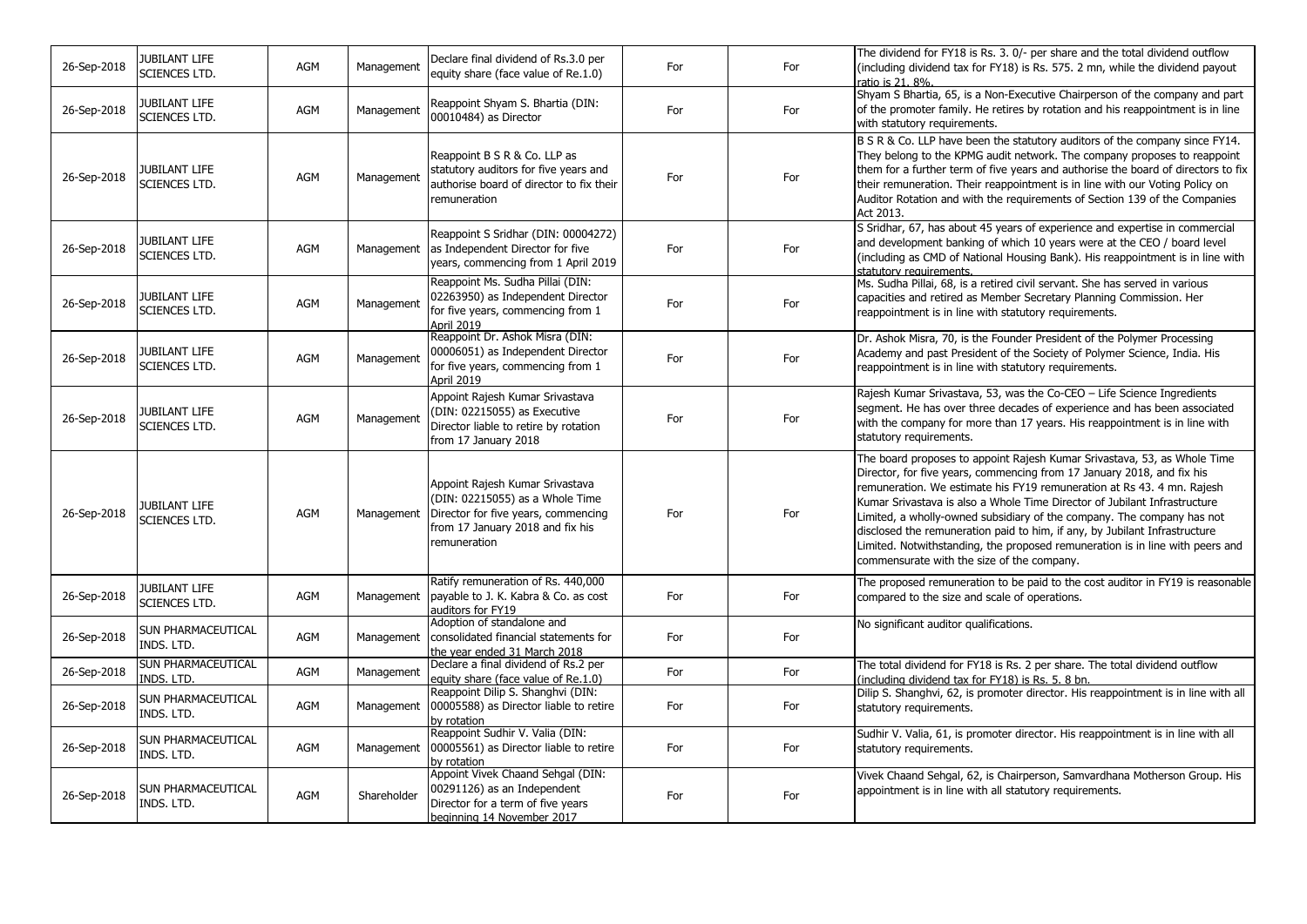| 26-Sep-2018 | SUN PHARMACEUTICAL<br>INDS. LTD.                | <b>AGM</b> | Shareholder | Appoint Gautam Doshi (DIN:<br>00004612) as an Independent<br>Director for a term of five years<br>beginning 25 May 2018                                                                                                                    | For | Abstain | Gautam Doshi, 65, is a Chartered Accountant with over 40 years of experience.<br>Gautam Doshi, former Managing Director of the Reliance ADAG Group, was<br>accused by the CBI in connection with the 2G spectrum allocation case in 2011.<br>While he has been acquitted by the Special Court in 2017, the decision has<br>been appealed in the Supreme Court. We believe board members of a SENSEX<br>stock must not have a checkered past, which may perhaps carry with them<br>reputational risks. Hence abstaining.                                                                                                                                                                                                                                                                                                                                                                                                                                                                                                                                               |
|-------------|-------------------------------------------------|------------|-------------|--------------------------------------------------------------------------------------------------------------------------------------------------------------------------------------------------------------------------------------------|-----|---------|-----------------------------------------------------------------------------------------------------------------------------------------------------------------------------------------------------------------------------------------------------------------------------------------------------------------------------------------------------------------------------------------------------------------------------------------------------------------------------------------------------------------------------------------------------------------------------------------------------------------------------------------------------------------------------------------------------------------------------------------------------------------------------------------------------------------------------------------------------------------------------------------------------------------------------------------------------------------------------------------------------------------------------------------------------------------------|
| 26-Sep-2018 | SUN PHARMACEUTICAL<br>INDS. LTD.                | AGM        | Management  | Reappoint Sudhir V. Valia (DIN:<br>00005561) as Whole-time Director for<br>a term of five years beginning 1 April<br>2019 and fix his remuneration for a<br>term of three years with effect from 1<br>April 2019                           | For | For     | Sudhir V. Valia, 61, is promoter director. His reappointment is in line with all<br>statutory requirements. The company proposes to revise his maximum<br>remuneration to Rs. 60. 0 mn. Due to inadequacy of profits he was paid Rs. 33.<br>6 mn in FY18 as against his entitled remuneration of Rs. 39. 3 mn. The past<br>remuneration and proposed maximum remuneration to Sudhir V. Valia is<br>commensurate with the company's size and performance                                                                                                                                                                                                                                                                                                                                                                                                                                                                                                                                                                                                               |
| 26-Sep-2018 | SUN PHARMACEUTICAL<br>INDS. LTD.                | AGM        | Management  | Reappoint Sailesh T. Desai (DIN:<br>00005443) as Whole-time Director for<br>a term of five years beginning 1 April<br>2019 and fix his remuneration for a<br>term of three years with effect from 1<br>April 2019                          | For | For     | Sailesh T. Desai, 63, has over 20 years of experience in the pharmaceuticals<br>industry. His reappointment is in line with all statutory requirements. He was<br>paid Rs. 14. 3 mn in FY18. His proposed remuneration of Rs. 18. 0 mn per<br>annum is in line with industry peers and commensurate with the company's size<br>and performance.                                                                                                                                                                                                                                                                                                                                                                                                                                                                                                                                                                                                                                                                                                                       |
| 26-Sep-2018 | SUN PHARMACEUTICAL<br>INDS. LTD.                | AGM        | Management  | Reappoint Kalyanasundaram<br>Subramanian (DIN: 00179072) as<br>Whole-time Director for a term of two<br>years beginning 14 February 2019<br>without any remuneration                                                                       | For | For     | The company proposes to reappoint Kalyanasundaram Subramanian as Whole-<br>time Director for a period of two years. He will not be paid any remuneration<br>from Sun Pharmaceutical Industries. He has also been appointed as Chief<br>Executive Officer (CEO) and Whole-time Director of Sun Pharma Laboratories<br>Limited (SPLL), a wholly owned subsidiary for a period of two years and will be<br>paid remuneration from SPLL. While compliant with law, we do not encourage<br>remuneration structures where directors are paid from subsidiaries. Although<br>the company has not disclosed his proposed remuneration terms from SPLL,<br>the company has clarified that Kalyanasundaram Subramanian received Rs. 48.<br>2 mn in FY18: his aggregate remuneration had a cap of Rs. 90 mn. We expect<br>Kalyanasundaram Subramanian's remuneration for the proposed two-year term<br>to be in the same range. Even so, the company should have disclosed the<br>terms of appointment and remuneration, rather than ask shareholders for a<br>blanket approval. |
| 26-Sep-2018 | SUN PHARMACEUTICAL<br>INDS. LTD.                | <b>AGM</b> | Management  | Ratify Israel Makov (DIN:05299764)<br>as Non-Executive Non-Independent<br>Director with effect from 1 April 2019                                                                                                                           | For | For     | Recent changes in SEBI's LODR require directors having attained the age of 75<br>to be re-approved by shareholders through a special resolution. In line with this<br>regulatory change, Israel Makov's appointment as an Independent Director<br>requires shareholder approval: he is 79 years old. The ratification is in line with<br>the statutory requirements                                                                                                                                                                                                                                                                                                                                                                                                                                                                                                                                                                                                                                                                                                   |
| 26-Sep-2018 | SUN PHARMACEUTICAL<br>INDS. LTD.                | AGM        | Management  | Ratify remuneration of $\sim$ Rs. 2.1 mn<br>payable to M/s. Kailash Sankhlecha &<br>Associates, as cost auditor for FY19                                                                                                                   | For | For     | The remuneration proposed to be paid to the cost auditor in FY19 is reasonable<br>compared to the size and scale of operations.                                                                                                                                                                                                                                                                                                                                                                                                                                                                                                                                                                                                                                                                                                                                                                                                                                                                                                                                       |
| 27-Sep-2018 | <b>SBI LIFE INSURANCE</b><br><b>COMPANY LTD</b> | AGM        | Management  | Adoption of financial statements for<br>the vear ended 31 March 2018                                                                                                                                                                       | For | For     | No significant auditor qualifications.                                                                                                                                                                                                                                                                                                                                                                                                                                                                                                                                                                                                                                                                                                                                                                                                                                                                                                                                                                                                                                |
| 27-Sep-2018 | SBI LIFE INSURANCE<br><b>COMPANY LTD</b>        | AGM        | Management  | Confirm interim dividend of Rs. 2.0<br>per share as final dividend for FY18                                                                                                                                                                | For | For     | Total dividend for FY18 is Rs. 2. 0, while it paid a dividend of Rs. 1. 5 in FY17.<br>The total dividend outflow (including dividend tax for FY18) is Rs. 2. 4 bn and<br>the dividend payout ratio is 20, 9%.                                                                                                                                                                                                                                                                                                                                                                                                                                                                                                                                                                                                                                                                                                                                                                                                                                                         |
| 27-Sep-2018 | SBI LIFE INSURANCE<br><b>COMPANY LTD</b>        | AGM        | Management  | Reappoint Gerard Binet (DIN<br>00066024) as Director                                                                                                                                                                                       | For | For     | Gerard Binet has been on the board since 14 June 2001. He is the nominee<br>director of BNPPC, one of the promoters. His reappointment is in line with<br>statutory requirements.                                                                                                                                                                                                                                                                                                                                                                                                                                                                                                                                                                                                                                                                                                                                                                                                                                                                                     |
| 27-Sep-2018 | SBI LIFE INSURANCE<br><b>COMPANY LTD</b>        | AGM        | Management  | Ratify appointment of GMJ & Co. and<br>PSD & Associates as joint statutory<br>auditors by the Comptroller and<br>Auditor General of India at an<br>aggregate remuneration of Rs.4.8 mn<br>(plus out of pocket expenses) for<br><b>FY19</b> | For | For     | The Comptroller & Auditor General of India (C&AG) has appointed GMJ & Co.<br>And PSD & Associates as joint statutory auditors for FY19. The audit<br>remuneration of Rs. 3. 8 mn each for annual audit and Rs. 1. 0mn for half<br>yearly audit for FY19 is reasonable and commensurate with the company's size<br>and scale of operations.                                                                                                                                                                                                                                                                                                                                                                                                                                                                                                                                                                                                                                                                                                                            |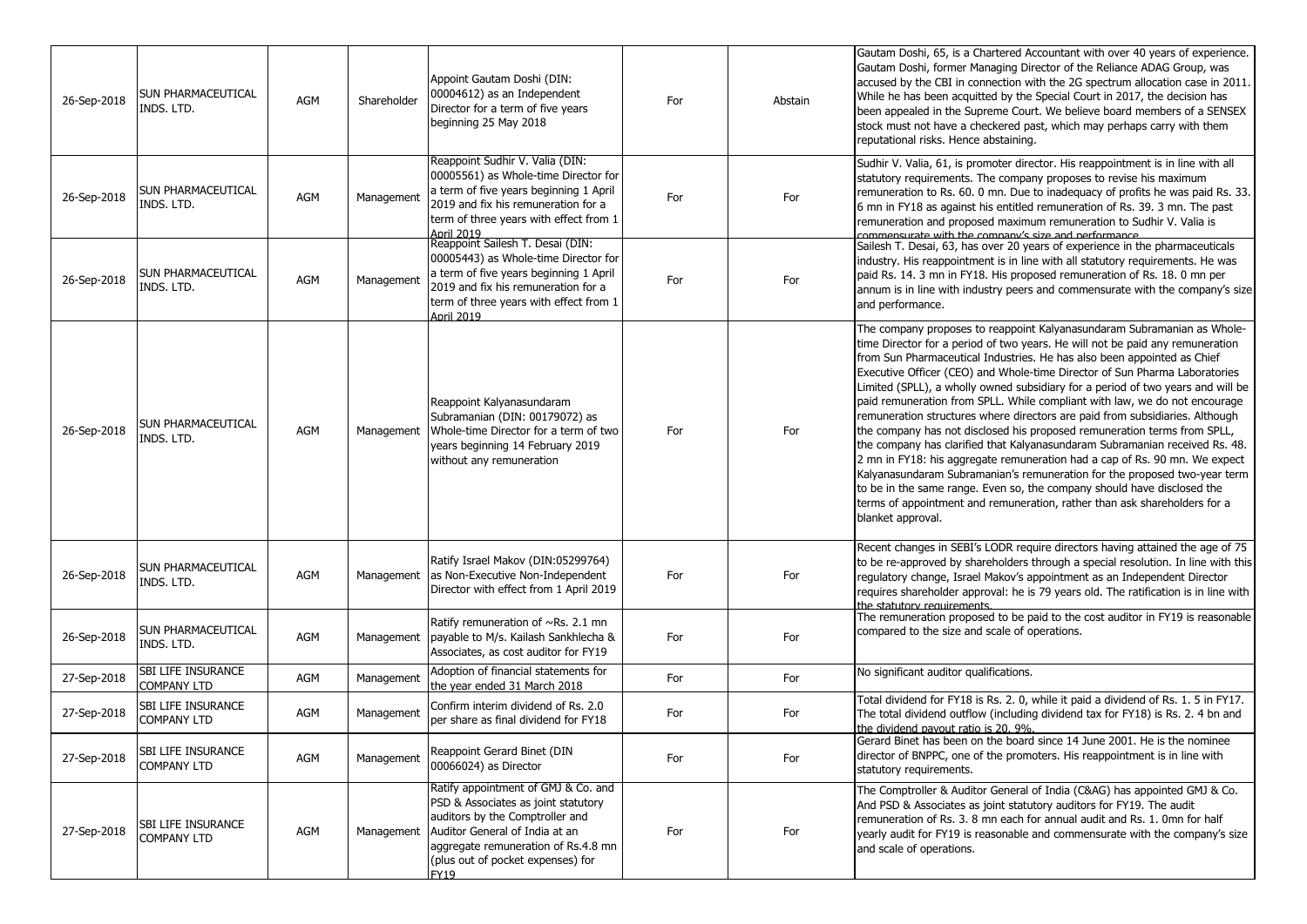| 27-Sep-2018 | SBI LIFE INSURANCE<br><b>COMPANY LTD</b> | AGM | Management  | Appoint Sanjeev Nautiyal (DIN<br>08075972) as Managing Director and<br>Chief Executive Officer for a period of<br>two years, with effect from 10 March<br>2018 and fix his remuneration | For | For     | Sanjeev Nautiyal, 57, has been with the State bank of India for 32 years.<br>During his career at the bank he has held various positions including credit,<br>human resources and international banking. Sanjeev Nautiyal's proposed<br>remuneration at Rs. 10. 1mn is reasonable and in compliance with 'SBI Top<br>Executive Special Scale II officials'.                                                                                                                                                                                                                                                                                                       |
|-------------|------------------------------------------|-----|-------------|-----------------------------------------------------------------------------------------------------------------------------------------------------------------------------------------|-----|---------|-------------------------------------------------------------------------------------------------------------------------------------------------------------------------------------------------------------------------------------------------------------------------------------------------------------------------------------------------------------------------------------------------------------------------------------------------------------------------------------------------------------------------------------------------------------------------------------------------------------------------------------------------------------------|
| 27-Sep-2018 | SBI LIFE INSURANCE<br><b>COMPANY LTD</b> | AGM | Management  | Approve SBI Life Employee Stock<br>Option Scheme 2018                                                                                                                                   | For | For     | The company proposes to issue 30. 0 mn stock options. The exercise price will<br>be equivalent to the fair market value as on date of grant; consequently, the<br>cost impact of the scheme will be limited. The minimum and maximum vesting<br>period is one and three years from the date of the grant of the options and the<br>maximum exercise period is seven years. The scheme will align employee<br>interest to those of shareholders.                                                                                                                                                                                                                   |
| 27-Sep-2018 | <b>JUBILANT FOODWORKS</b><br>LTD.        | AGM | Management  | Adoption of standalone and<br>consolidated financial statements for<br>the year ended 31 March 2018                                                                                     | For | For     | No significant auditor qualifications.                                                                                                                                                                                                                                                                                                                                                                                                                                                                                                                                                                                                                            |
| 27-Sep-2018 | JUBILANT FOODWORKS<br>LTD.               | AGM | Management  | To declare final dividend (post-bonus)<br>of Rs.2.50 per equity share (face<br>value Rs.10.0)                                                                                           | For | For     | The company had proposed a final dividend of Rs. 5. 0 per equity share of face<br>value Rs. 10. 0 for the year ended 31 March 2018. Post the bonus issue (1:1),<br>the final dividend is Rs. 2. 5 per equity share of face value Rs. 10. 0 (the bonus<br>issue was completed in June 2018). The total dividend outflow including<br>dividend tax for FY18 is Rs 0. 2 bn. The dividend payout ratio is low at 9. 6%.                                                                                                                                                                                                                                               |
| 27-Sep-2018 | <b>JUBILANT FOODWORKS</b><br>LTD.        | AGM | Management  | Reappoint Hari Bhartia (DIN<br>00010499) as a Non-Executive Non-<br><b>Independent Director</b>                                                                                         | For | For     | Hari Bhartia, 62, is part of the promoter family and Co-Chairperson, Jubilant<br>FoodWorks Limited. He retires by rotation and his reappointment is in line with<br>statutory requirements.                                                                                                                                                                                                                                                                                                                                                                                                                                                                       |
| 27-Sep-2018 | JUBILANT FOODWORKS<br>LTD.               | AGM | Management  | Ratify appointment of Deloitte<br>Haskins & Sells LLP as statutory<br>auditors till the end of their term in<br>the year 2022                                                           | For | For     | Deloitte Haskins & Sells LLP were appointed as statutory auditors in FY17 AGM<br>for a period of five years. Jubilant FoodWorks Limited proposes to ratify their<br>appointment till the end of their term in the AGM to be held in the year 2022.<br>This is in line with the Companies Amendment Act, 2017 dated 7 May 2018<br>which has done away with the requirement of annual ratification for the<br>statutory auditor                                                                                                                                                                                                                                     |
| 27-Sep-2018 | <b>JUBILANT FOODWORKS</b><br>LTD.        | AGM | Shareholder | Appoint Ashwani Windlass (DIN<br>00042686) as Independent Director<br>for five years from 25 July 2018                                                                                  | For | For     | Ashwani Windlass, 62, is Non-Executive Chairperson, MGRM Inc, USA. MGRM<br>Inc. Develops products, services and solutions for e-Governance. His<br>appointment is in line with statutory requirements.                                                                                                                                                                                                                                                                                                                                                                                                                                                            |
| 27-Sep-2018 | JUBILANT FOODWORKS<br>LTD.               | AGM | Shareholder | Appoint Abhay Prabhakar Havaldar<br>(DIN 00118280) as Independent<br>Director for five years from 25 July<br>2018                                                                       | For | For     | Abhay Prabhakar Havaldar, 56, is Former MD, General Atlantic Private Equity.<br>His appointment is in line with statutory requirements.                                                                                                                                                                                                                                                                                                                                                                                                                                                                                                                           |
| 27-Sep-2018 | SADBHAV ENGINEERING<br>LTD.              | AGM | Management  | Adoption of standalone and<br>consolidated financial statements for<br>the year ended 31 March 2018                                                                                     | For | Abstain | The auditors continue to have drawn attention to the accounting of intangible<br>asset/ intangible asset under development of Rs. 2. 2 bn (31 March 2017: Rs.<br>1.9 bn) under the Service Concession Arrangement of Maharashtra Border<br>Check Post Network Limited, a step-down subsidiary company, based upon the<br>recommendation made by the project lenders' engineer and technical experts<br>appointed by the project authorities. Pending final approval by the Government<br>of Maharashtra, no further cost adjustments were considered necessary by the<br>company in the financial statements. Given there is no clarity of impact, we<br>abstain. |
| 27-Sep-2018 | SADBHAV ENGINEERING<br>LTD.              | AGM | Management  | Declare final dividend of Re.1.0 per<br>equity share of Re.1.0 each                                                                                                                     | For | For     | The company has proposed a final dividend of Re. 1. 0 per equity share of face<br>value Re. 1. 0 for the year ended 31 March 2018. The total dividend outflow<br>including dividend tax for FY18 is Rs. 0. 2 bn. The dividend payout ratio is 9.<br>4%                                                                                                                                                                                                                                                                                                                                                                                                            |
| 27-Sep-2018 | SADBHAV ENGINEERING<br>LTD.              | AGM | Management  | Reappoint Vikram R. Patel (DIN:<br>00048318), as Director liable to retire<br>by rotation                                                                                               | For | For     | Vikram R. Patel is part of the promoter group and has been on the board since<br>October 2012. His reappointment is in line with the statutory requirements.                                                                                                                                                                                                                                                                                                                                                                                                                                                                                                      |
| 27-Sep-2018 | SADBHAV ENGINEERING<br>LTD.              | AGM | Management  | Reappoint Vasistha C. Patel (DIN:<br>00048324), as Director liable to retire<br>by rotation                                                                                             | For | For     | Vasistha C. Patel is also part of the promoter group and has been on the board<br>since October 2012. His reappointment is in line with the statutory<br>requirements.                                                                                                                                                                                                                                                                                                                                                                                                                                                                                            |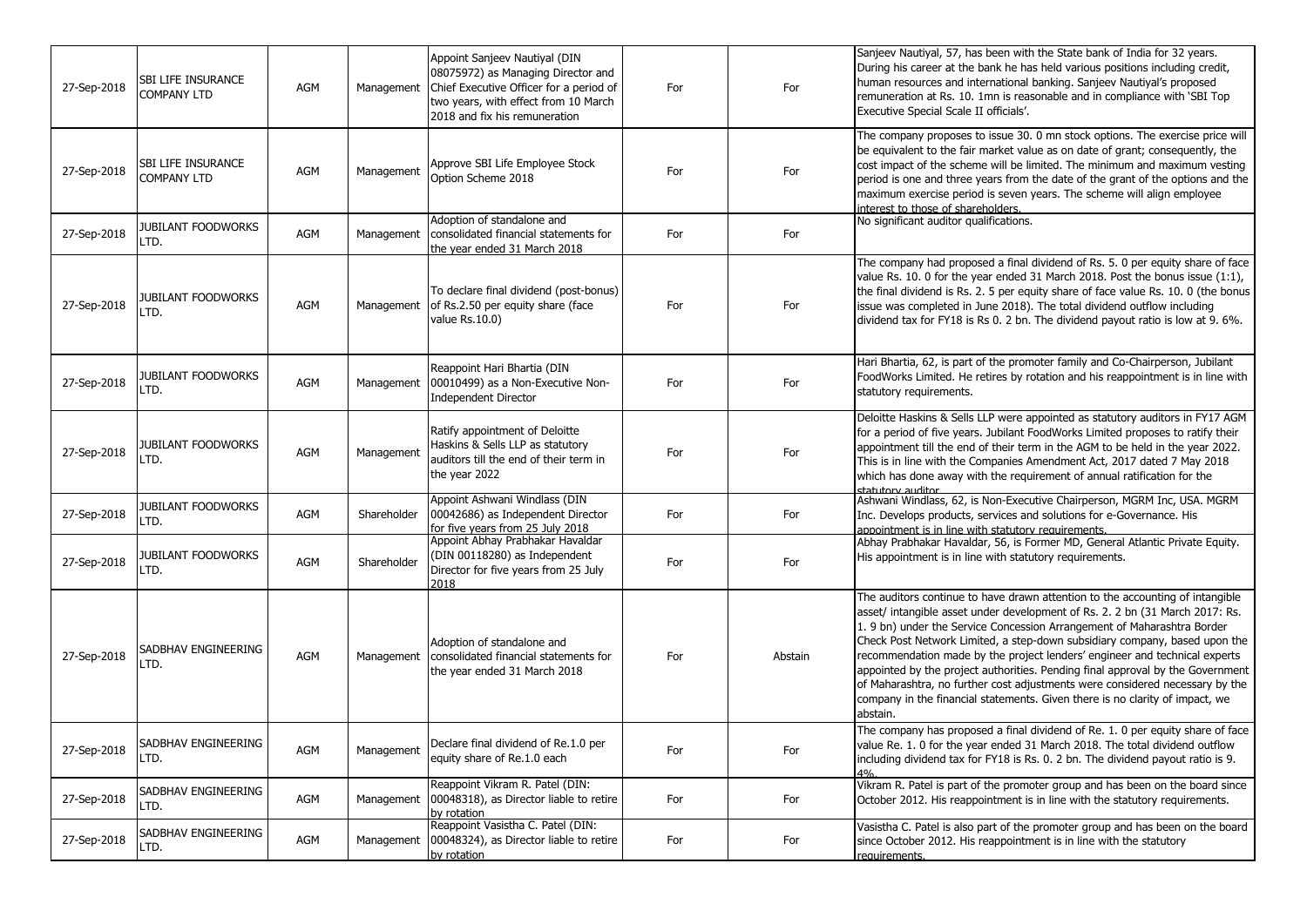| 27-Sep-2018 | SADBHAV ENGINEERING<br>LTD.      | AGM           | Management  | Appoint Dhirubhai Shah & Co. LLP as<br>statutory auditors for a period of four<br>years and fix their remuneration                                       | For | Against | Dhirubhai Shah & Co. LLP were appointed as statutory auditors in FY17 AGM<br>for a period of one year. Sadbhav Engineering Limited proposes to reappoint<br>the auditors for a period of four years. However, the proposed reappointment<br>for four years is not in line with Section 139(1) of Companies Act 2013, which<br>states that auditors must be appointed for a period of five years. The company<br>must issue a corrigendum to modify the auditor term and comply with the Act.                                                                                                                                                                                                                                                                                                                                                                                                                                                                                                                                                                                                               |
|-------------|----------------------------------|---------------|-------------|----------------------------------------------------------------------------------------------------------------------------------------------------------|-----|---------|------------------------------------------------------------------------------------------------------------------------------------------------------------------------------------------------------------------------------------------------------------------------------------------------------------------------------------------------------------------------------------------------------------------------------------------------------------------------------------------------------------------------------------------------------------------------------------------------------------------------------------------------------------------------------------------------------------------------------------------------------------------------------------------------------------------------------------------------------------------------------------------------------------------------------------------------------------------------------------------------------------------------------------------------------------------------------------------------------------|
| 27-Sep-2018 | SADBHAV ENGINEERING<br>LTD.      | AGM           | Management  | Ratify remuneration of Rs.0.15 mn for<br>Rajendra Patel & Associates as cost<br>auditors for the financial year ending<br>31 March 2019                  | For | For     | The total remuneration proposed is reasonable compared to the size and scale<br>of the company's operations.                                                                                                                                                                                                                                                                                                                                                                                                                                                                                                                                                                                                                                                                                                                                                                                                                                                                                                                                                                                               |
| 27-Sep-2018 | V-GUARD INDUSTRIES<br>LTD.       | Postal Ballot | Management  | Appoint Ms. Radha Unni as an<br>Independent Director for a period of<br>three years w.e.f 27 September 2018                                              | For | For     | Ms. Radha Unni (DIN: 03242769) is an associate of the Indian Institute of<br>Banking & Finance and has more than 36 years of experience in the banking<br>sector. She is the former Chief General Manager of State Bank of India. Her<br>appointment is in line with the statutory requirements.                                                                                                                                                                                                                                                                                                                                                                                                                                                                                                                                                                                                                                                                                                                                                                                                           |
| 28-Sep-2018 | OIL & NATURAL GAS<br>CORPN. LTD. | AGM           | Management  | Adoption of standalone and<br>consolidated financial statements for<br>the year ended 31 March 2018                                                      | For | Abstain | The company has not complied with the Regulation 17(1)(a) of the SEBI<br>(Listing Obligations and Disclosure Requirements) Regulations, 2015 and<br>Section 149 (1) (b) of the Companies Act, 2013 which requires at least one<br>woman director upto 22. 09. 2017. The Company has not complied with the<br>Regulation 17(1)(b) of the SEBI (Listing Obligations and Disclosure<br>Requirements) Regulations, 2015 and Clause 3. 1. 4 of the DPE Guidelines on<br>Corporate Governance which requires at least 50% Independent Directors upto<br>22.09. 2017; The Company has not complied with regulation 17(10) of the<br>SEBI (Listing Obligations and Disclosure Requirements) Regulations, 2015,<br>which requires performance evaluation of independent directors by the entire<br>board of directors and the Company has not complied with Regulation 25 (4) of<br>the SEBI (Listing Obligations and Disclosure Requirements) Regulations, 2015,<br>which requires review of performance of non-independent directors, the<br>chairperson and the board of directors as a whole. Hence abstaining. |
| 28-Sep-2018 | OIL & NATURAL GAS<br>CORPN. LTD. | AGM           | Management  | Confirm two interim dividends<br>aggregating to Rs.5.25 per equity<br>share and declare final dividend of<br>Re.1.35 per equity share of Rs.5 each       | For | For     | ONGC paid two interim dividends aggregating to Rs. 5. 25 per equity share.<br>The company now proposes a final dividend of Rs. 1. 35 per share. The total<br>outflow on account of dividend is Rs. 101. 9 bn (inclusive of dividend tax). The<br>dividend payout ratio is 51. 1%.                                                                                                                                                                                                                                                                                                                                                                                                                                                                                                                                                                                                                                                                                                                                                                                                                          |
| 28-Sep-2018 | OIL & NATURAL GAS<br>CORPN. LTD. | AGM           | Management  | Reappoint Ajay Kumar Dwivedi (DIN:<br>07048874) as Director, liable to retire<br>by rotation                                                             | For | For     | Ajay Kumar Dwivedi is the Director (Exploration). His reappointment is in line<br>with all statutory requirements.                                                                                                                                                                                                                                                                                                                                                                                                                                                                                                                                                                                                                                                                                                                                                                                                                                                                                                                                                                                         |
| 28-Sep-2018 | OIL & NATURAL GAS<br>CORPN. LTD. | AGM           | Management  | Authorise the board to fix<br>remuneration of joint statutory<br>auditors to be appointed by the<br>Comptroller and Auditor General of<br>India for FY19 | For | For     | The Comptroller & Auditor General of India (C&AG) appoints the statutory<br>auditors. As per Section 142 of the Companies Act, 2013, shareholder approval<br>is required to authorize the board to fix the remuneration of statutory auditors<br>at appropriate level. The total audit fee of Rs. 36. 5 mn (excluding travelling<br>and out of pocket expenses) in FY18 is commensurate with the size and<br>complexity of the company: we expect audit fees in FY19 to be in same range.                                                                                                                                                                                                                                                                                                                                                                                                                                                                                                                                                                                                                  |
| 28-Sep-2018 | OIL & NATURAL GAS<br>CORPN. LTD. | AGM           | Shareholder | Appoint Ms. Ganga Murthy (DIN:<br>07943103) as Independent Director<br>beginning 23 September 2017                                                       | For | For     | Ms. Ganga Murthy retired from the Indian Economic Service. Her appointment<br>is in line with all statutory requirements. The tenure of her appointment will be<br>determined by the President of India. Even so, Independent Directors' term<br>cannot exceed five years under Indian regulations.                                                                                                                                                                                                                                                                                                                                                                                                                                                                                                                                                                                                                                                                                                                                                                                                        |
| 28-Sep-2018 | OIL & NATURAL GAS<br>CORPN. LTD. | AGM           | Management  | Elevate Shashi Shanker (DIN<br>06447938) to Chairperson and<br>Managing Director with effect from 1<br>October 2017 and fix his<br>remuneration          | For | For     | Shashi Shanker is a petroleum engineer and holds a management degree. He<br>has over 30 years of experience in E&P activities. He was appointed as Director<br>(Technology & Field Services) in December 2012. The company proposes to<br>elevate him as Chairperson and Managing Director with effect from 1 October<br>2017. His proposed remuneration is not disclosed: remuneration in public<br>sector enterprises is usually not high. As a good practice, we expect PSE's to<br>disclose the terms of appointment including tenure and proposed remuneration<br>to its shareholders through the AGM notice.                                                                                                                                                                                                                                                                                                                                                                                                                                                                                         |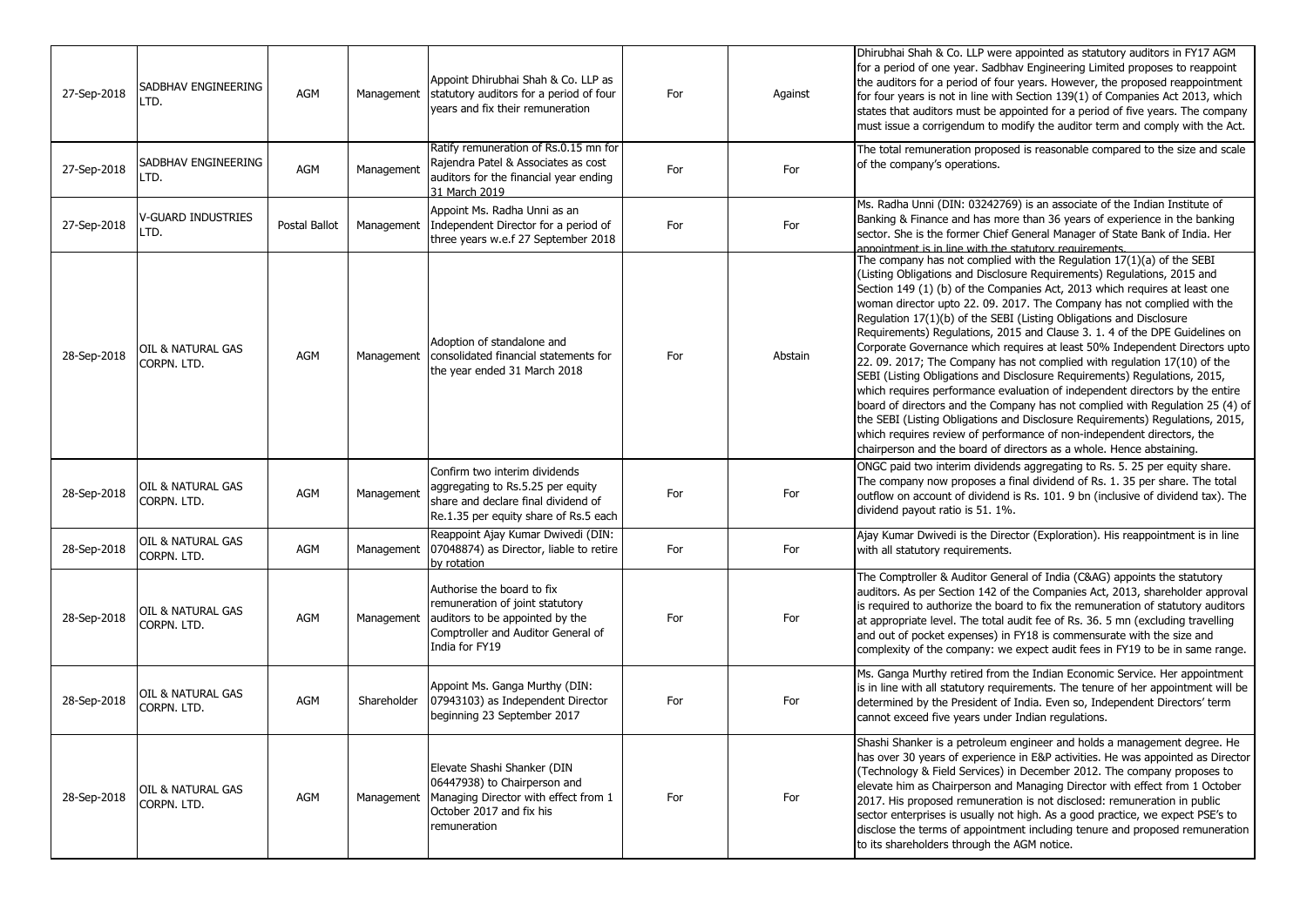| 28-Sep-2018 | OIL & NATURAL GAS<br>CORPN. LTD. | <b>AGM</b> | Shareholder | Appoint Dr. Sambit Patra (DIN:<br>03029242) as Independent Director<br>beginning 28 October 2017                                                   | For | Abstain | Dr. Sambit Patra is UPSC in Combined Medical Services and practices at Hindu<br>Rao Hospital in Delhi. He is the national spokesperson for the Bhartiya Janata<br>Party (BJP), a political party. The company has not provided any details on his<br>political background in the shareholder notice or on its website – this prevents<br>shareholders from taking an informed decision on the appointment.<br>Notwithstanding, we believe his affiliation may unnecessarily risk politicizing<br>decisions that the company will make, and therefore distract the management<br>from its core focus. Hence abstaining.                                                                                                                                                                                                                                                                                                              |
|-------------|----------------------------------|------------|-------------|----------------------------------------------------------------------------------------------------------------------------------------------------|-----|---------|-------------------------------------------------------------------------------------------------------------------------------------------------------------------------------------------------------------------------------------------------------------------------------------------------------------------------------------------------------------------------------------------------------------------------------------------------------------------------------------------------------------------------------------------------------------------------------------------------------------------------------------------------------------------------------------------------------------------------------------------------------------------------------------------------------------------------------------------------------------------------------------------------------------------------------------|
| 28-Sep-2018 | OIL & NATURAL GAS<br>CORPN. LTD. | <b>AGM</b> | Management  | Appoint Subhash Kumar (DIN:<br>07905656) as Wholetime Director<br>(Finance) beginning 31 January 2018<br>and fix his remuneration                  | For | For     | Subhash Kumar is a Cost Accountant and a Company Secretary. He was<br>appointed as Director (Finance) beginning 31 January 2018. He is associated<br>with the company since 1985 and held leadership positions including being<br>Chief of Commercial and Head Treasury of the company. His proposed<br>remuneration is not disclosed: remuneration in public sector enterprises is<br>usually not high. As a good practice, we expect PSE's to disclose the terms of<br>appointment including tenure and proposed remuneration to its shareholders                                                                                                                                                                                                                                                                                                                                                                                 |
| 28-Sep-2018 | OIL & NATURAL GAS<br>CORPN. LTD. | <b>AGM</b> | Management  | Appoint Rajesh Shyamsunder Kakkar<br>(DIN: 08029135) as Wholetime<br>Director (Offshore) beginning 19<br>February 2018 and fix his<br>remuneration | For | For     | Rajesh Shyamsunder Kakkar is a Mechanical Engineer. He has more than three<br>and a half decades of experience in offshore and onshore field operations and<br>management. His proposed remuneration is not disclosed: remuneration in<br>public sector enterprises is usually not high. As a good practice, we expect<br>PSE's to disclose the terms of appointment including tenure and proposed<br>remuneration to its shareholders through the AGM notice.                                                                                                                                                                                                                                                                                                                                                                                                                                                                      |
| 28-Sep-2018 | OIL & NATURAL GAS<br>CORPN. LTD. | <b>AGM</b> | Management  | Appoint Sanjay Kumar Moitra (DIN:<br>08065998) as Wholetime Director<br>(Onshore) beginning 18 April 2018<br>and fix his remuneration              | For | For     | Sanjay Kumar Moitra is a Mechanical Engineer. He has over 35 years of<br>experience in oil and gas production activities. His proposed remuneration is<br>not disclosed: remuneration in public sector enterprises is usually not high. As<br>a good practice, we expect PSE's to disclose the terms of appointment<br>including tenure and proposed remuneration to its shareholders through the<br>AGM notice.                                                                                                                                                                                                                                                                                                                                                                                                                                                                                                                    |
| 28-Sep-2018 | OIL & NATURAL GAS<br>CORPN. LTD. | <b>AGM</b> | Management  | Ratify payment of Rs.3 mn as<br>remuneration to cost auditors for<br><b>FY19</b>                                                                   | For | For     | The company has appointed Bandyapadhyaya, Bhaumik & Co, ND Birla & Co,<br>Joshi Apte & Associates, M Krishnaswamy & Associates, Musib & Co and<br>Chandra Wadhwa & Co as cost auditors for FY19. The total remuneration<br>proposed to be paid to the cost auditors is reasonable compared to the size<br>and scale of operations.                                                                                                                                                                                                                                                                                                                                                                                                                                                                                                                                                                                                  |
| 28-Sep-2018 | OIL & NATURAL GAS<br>CORPN. LTD. | <b>AGM</b> | Management  | Alteration to Memorandum of<br>Association and the Articles of<br>Association                                                                      | For | For     | The proposed alteration to AoA is essential to align with the provisions of<br>Companies Act, 2013. The proposed alteration to MoA to launch an `Alternate<br>Investment including fund management activities, will promote ideas related to<br>oil and gas sector. The company will provide support chain for start-ups<br>including seed capital, hand-holding, mentoring, market linkage and follow-ups.<br>As the company will provide seed capital it will have ownership of the idea to<br>the extent of its investment. Public sector enterprises, given their nature, are<br>compelled to support national policy agendas. Nevertheless, the proposed<br>business diversification carries several business and financial risks. As a good<br>practice, we expect companies to upload its revised AoA and MoA on its                                                                                                         |
| 28-Sep-2018 | OIL & NATURAL GAS<br>CORPN. LTD. | <b>AGM</b> | Management  | Enter into related party transactions<br>with ONGC Petro-additions Limited                                                                         | For | Abstain | ONGC is the largest shareholder with 49. 36% stake, followed by GAIL (49.<br>21%) and balance 1. 43% is held by GSPCL. ONGC proposes to give letter of<br>comfort for the debt to be raised by ONGC Petro additions Limited (OPAL, 49.<br>4% associate company). The company will take the liability in case OPAL<br>defaults on its loan obligations upto Rs. 100 bn and the interest thereon.<br>Including the current exposure towards backstopping support for its<br>compulsory convertible debentures aggregating to Rs. 77. 8 bn plus interest of<br>Rs. 4. 7 bn provided by ONGC, its exposure towards OPAL's liabilities will<br>increase to 8. 9% of its networth. ONGC's financial support for OPAL is non-<br>proportional to its equity interest and has been increasing in the past two<br>years. The company has not given any guidance on OPAL's ability to fulfill its<br>financial obligations. Hence abstaining. |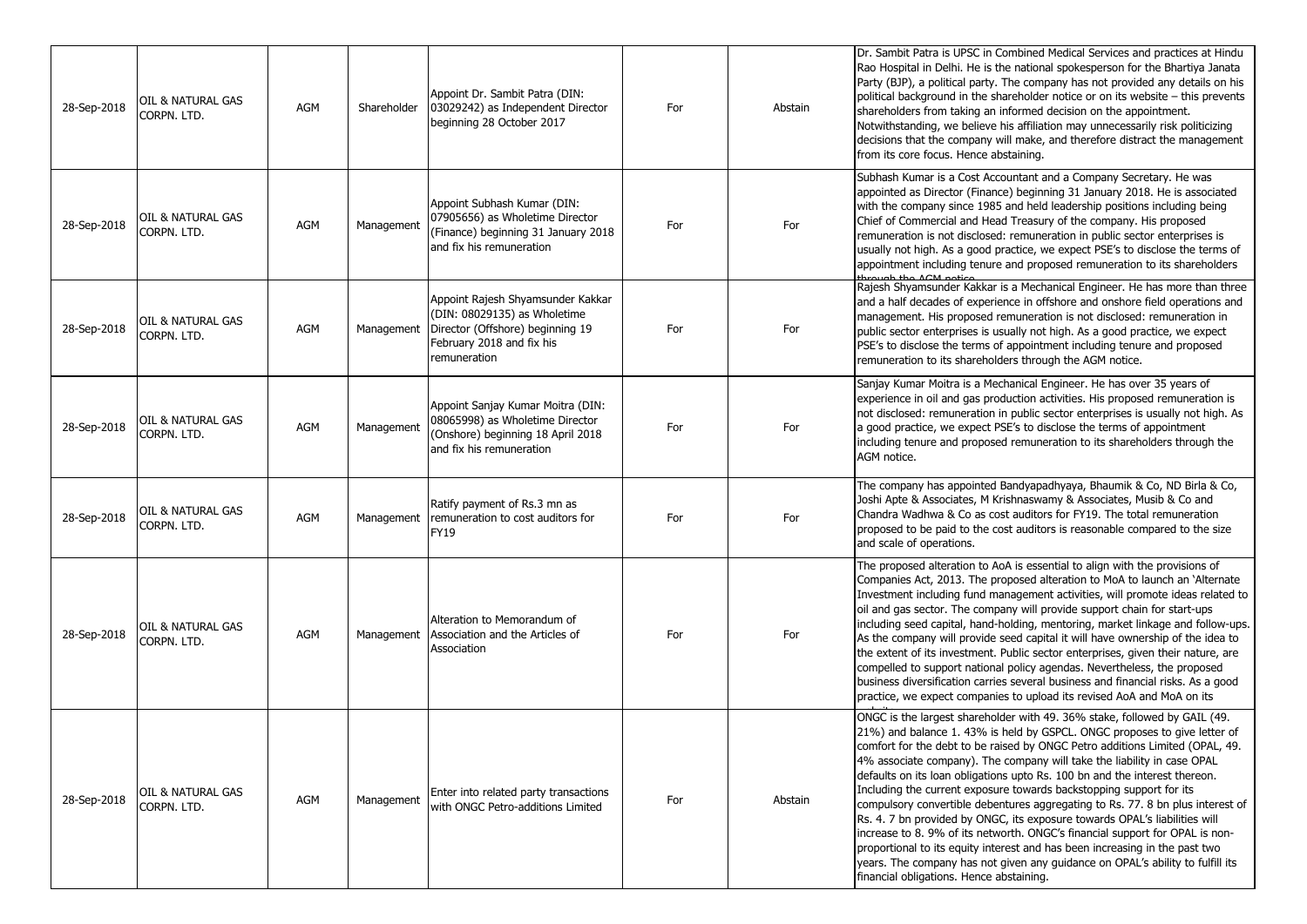| 28-Sep-2018 | <b>DISH T V INDIA LTD.</b>              | AGM        |            | Adoption of standalone and<br>Management   consolidated financial statements for<br>the year ended 31 March 2018                                         | For | Abstain | 1) The financial statements of the company regarding long term loans and<br>advances which include loan given to its subsidiary company, Dish TV Lanka<br>Private Limited aggregating to Rs. 1. 2 bn as at 31 March 2018. As per<br>management estimates, the management considers this loan as fully<br>recoverable and has not recognised any provision for the same. 2) as on 31<br>March 2018, the company is awaiting response from Ministry of Information<br>and Broadcasting (MIB) on its application for interim extension of Direct-to-<br>Home (DTH) license. Hence abstaining. |
|-------------|-----------------------------------------|------------|------------|----------------------------------------------------------------------------------------------------------------------------------------------------------|-----|---------|--------------------------------------------------------------------------------------------------------------------------------------------------------------------------------------------------------------------------------------------------------------------------------------------------------------------------------------------------------------------------------------------------------------------------------------------------------------------------------------------------------------------------------------------------------------------------------------------|
| 28-Sep-2018 | <b>DISH T V INDIA LTD.</b>              | AGM        | Management | Reappoint Ashok Mathai Kurien (DIN-<br>00034035) as a Non-Executive<br><b>Director</b>                                                                   | For | Abstain | Ashok Mathai Kurien attended 50% of the board meetings in FY18 and 58% of<br>the board meetings held over the past three years. We expect directors to take<br>their responsibilities seriously and attend all board meetings, else at the very<br>least, attend 75% of board meetings held over a three-year period. Hence<br>abstaining.                                                                                                                                                                                                                                                 |
| 28-Sep-2018 | <b>DISH T V INDIA LTD.</b>              | AGM        | Management | Ratify remuneration of Rs. 450,000<br>(plus applicable taxes) for Chandra<br>Wadhwa & Co, as cost auditors<br>payable for FY19                           | For | For     | The total remuneration proposed to be paid to the cost auditors in FY19 is<br>reasonable compared to the size and scale of the company's operations.                                                                                                                                                                                                                                                                                                                                                                                                                                       |
| 28-Sep-2018 | <b>DISH T V INDIA LTD.</b>              | <b>AGM</b> | Management | Reappoint Ms. Rashmi Aggarwal (DIN<br>07181938) as an Independent<br>Director for a period of five years<br>from 28 September 2018                       | For | For     | Ms. Rashmi Aggarwal is one of the faculty at IMT Ghaziabad. Her<br>reappointment is in line with statutory requirements.                                                                                                                                                                                                                                                                                                                                                                                                                                                                   |
| 28-Sep-2018 | DISH T V INDIA LTD.                     | AGM        | Management | Reappoint of Jawahar Lal Goel (DIN-<br>00076462) as Managing Director from<br>6 January 2019 to 16 December 2019<br>and fix his remuneration             | For | For     | Jawahar Lal Goel is the promoter Chairperson and Managing Director. His<br>current term will expire on 5 January 2019. The company proposes to<br>reappoint him as Managing Director from 6 January to 16 December 2019. His<br>FY18 remuneration of Rs 39. 0 was 56. 1x the median employee remuneration.<br>Jawahar Lal Goel's estimated remuneration of 46. 4 mn is commensurate with<br>the size and complexities of his responsibilities. This will also be the minimum<br>remuneration.                                                                                              |
| 28-Sep-2018 | <b>DISH T V INDIA LTD.</b>              | AGM        | Management | Approve Employees Stock Option<br>Scheme 2018' ("ESOP 2018) for<br>employees and directors under which<br>up to 18.0 mn stock options will be<br>aranted | For | For     | The ESOP 2018 will result in a dilution of up to 1. 1% for the existing<br>shareholders. As the options under the scheme will be issued at market price, it<br>will align employee incentives to shareholder returns.                                                                                                                                                                                                                                                                                                                                                                      |
| 28-Sep-2018 | JINDAL STEEL & POWER<br>LTD.            | AGM        | Management | Adoption of standalone and<br>consolidated financial statements for<br>the year ended 31 March 2018                                                      | For | Abstain | The auditors have highlighted that the status of the investments in hydro<br>projects of subsidiaries of Rs. 9. 7 bn and no significant progress in recent past,<br>where the management is confident that no impairment at this stage is<br>required to be provided for, considering present scenario and involvements of<br>the state government for the project implementation. Hence abstaining.                                                                                                                                                                                       |
| 28-Sep-2018 | JINDAL STEEL & POWER<br>LTD.            | <b>AGM</b> | Management | Reappoint Dinesh Saraogi (DIN:<br>06426609) as an Executive Director                                                                                     | For | For     | Dinesh Saraogi, 60, has served on the board for the past six years His<br>reappointment meets all statutory requirements.                                                                                                                                                                                                                                                                                                                                                                                                                                                                  |
| 28-Sep-2018 | JINDAL STEEL & POWER<br>LTD.            | AGM        | Management | Approve remuneration of Rs. 0.75 mn<br>for Ramnath Iyer & Co. as cost<br>auditors for FY19                                                               | For | For     | The total remuneration proposed is reasonable compared to the size and scale<br>of the company's operations.                                                                                                                                                                                                                                                                                                                                                                                                                                                                               |
| 28-Sep-2018 | <b>JINDAL STEEL &amp; POWER</b><br>LTD. | AGM        | Management | To issue equity or equity-linked<br>securities upto Rs. 50.0 bn                                                                                          | For | For     | At current market price JSPL will have to issue $\sim$ 227. 5 mn equity shares to<br>raise Rs. 50. 0 bn. The company can raise capital through issuance of securities<br>mentioned above within a year from shareholders' approval. The dilution from<br>the issuance will be $\sim$ 19% on the extended capital base of JSPL. While the<br>proposed dilution is high, JSPL needs the funds to reduce is huge debt burden<br>and strengthen the capital structure. The equity stake of all shareholders<br>including the promoters would be diluted equally.                               |
| 28-Sep-2018 | JINDAL STEEL & POWER<br>LTD.            | AGM        | Management | Issue Non-Convertible Debentures<br>upto Rs. 5.0 bn on private placement<br>basis                                                                        | For | For     | JSPL's outstanding rating on long term borrowings is CRISIL BBB-/Stable, which<br>denotes moderate degree of safely regarding timely servicing of financial<br>obligations. The NCDs will be issued within the borrowing limits.                                                                                                                                                                                                                                                                                                                                                           |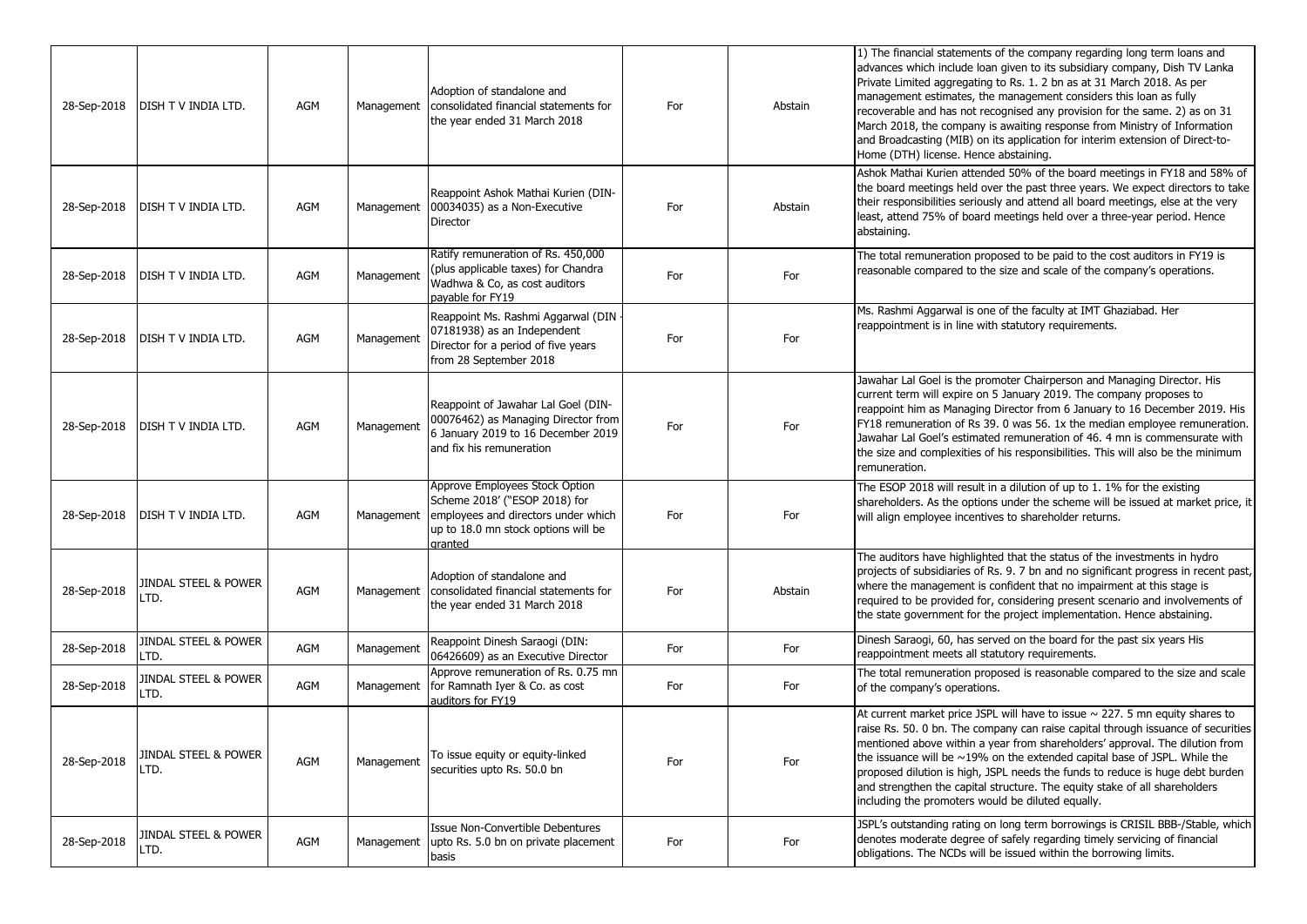| 28-Sep-2018 | <b>JINDAL STEEL &amp; POWER</b><br>LTD. | <b>AGM</b> | Management | Raise equity through the Jindal Steel<br>& Power Limited Employee Stock<br>Purchase Scheme - 2018 (ESPS<br>2018), under which upto 200 mn<br>equity shares will be allotted                                                                        | For | For     | Under the scheme the company proposes to grant shares (upto 2% of share<br>capital) at market price. There are no options - this scheme allows employees<br>to purchase fresh equity at market price. The scheme will aid the company's<br>capital raising effort. If fully subscribed to, and along with the QIP (Resolution<br>#4), the overall dilution for existing shareholders will aggregate 20. 4% on the<br>expanded capital base                                                                                                                                                                                                                                                                                                                                         |
|-------------|-----------------------------------------|------------|------------|----------------------------------------------------------------------------------------------------------------------------------------------------------------------------------------------------------------------------------------------------|-----|---------|------------------------------------------------------------------------------------------------------------------------------------------------------------------------------------------------------------------------------------------------------------------------------------------------------------------------------------------------------------------------------------------------------------------------------------------------------------------------------------------------------------------------------------------------------------------------------------------------------------------------------------------------------------------------------------------------------------------------------------------------------------------------------------|
| 28-Sep-2018 | <b>JINDAL STEEL &amp; POWER</b><br>LTD. | <b>AGM</b> | Management | Extend ESPS 2018 to the employees<br>of subsidiary companies                                                                                                                                                                                       | For | For     | The company proposes to extend the benefits of ESPS 2018 to the employees<br>of subsidiary companies. Our support on this resolution emanates from our<br>decision on resolution 6.                                                                                                                                                                                                                                                                                                                                                                                                                                                                                                                                                                                                |
| 28-Sep-2018 | <b>JINDAL STEEL &amp; POWER</b><br>LTD. | <b>AGM</b> | Management | Ratify remuneration of Rs. 96.9 mn<br>paid to Naveen Jindal in FY18                                                                                                                                                                                | For | For     | The ratification via a special resolution will enable JSPL to increase the<br>regulatory thresholds of remuneration payable to Naveen Jindal in FY18. In<br>doing so, the company will not be required to clawback the FY18 remuneration<br>already paid to him. Naveen Jindal's remuneration aggregated Rs. 96. 9 mn in<br>FY18, which is in line with peers and commensurate with the size and scale of<br>company's operations.                                                                                                                                                                                                                                                                                                                                                 |
| 28-Sep-2018 | JINDAL STEEL & POWER<br>LTD.            | AGM        | Management | Appoint Venkatesh Jindal to a place of<br>profit w.e.f., 15 July 2018 for a<br>remuneration of Rs. 6.6 mn per<br>annum                                                                                                                             | For | Against | Venkatesh Jindal, 22, did Bachelor of Science in Economics from Yale University<br>and also worked with Boston Consulting Group. He is the son of Naveen Jindal,<br>the Chairperson and Managing Director. The company seeks to appoint him as<br>Economic Analyst. He will be paid a remuneration in the range of Rs. 3. 0 mn<br>to Rs. 10. 2 mn, on CTC basis. His remuneration terms are wide and there is no<br>clarity on his experience and role in the company. Further, the company must<br>confirm if other employees with the same level and quality of work experience<br>are eligible to the same level of remuneration and designation or employment<br>cadre.                                                                                                        |
| 28-Sep-2018 | JINDAL STEEL & POWER<br>LTD.            | AGM        | Management | Revise remuneration terms of Rajeev<br>Bhadauria (DIN: 00376562)                                                                                                                                                                                   | For | For     | Rajeev Bhaduria was reappointed as Executive Directors in the previous AGM<br>for a term of three years. However, his remuneration terms do not include the<br>payment of remuneration by way of share-based employee benefits i. E.<br>ESOP/ESPS. Therefore, it is proposed to amend the terms of their appointment<br>to include the provision for the payment of remuneration by way of share-<br>based employee benefits. We do not anticipate any material change in their<br>overall remuneration and the company has been judicious in the past in paying<br>remuneration to him. Rajeev Bhadauria's remuneration is in line with peers and<br>commensurate with the size and complexity of operations. Further, he is a<br>professional whose skills carry a market value. |
| 28-Sep-2018 | JINDAL STEEL & POWER<br>LTD.            | AGM        | Management | Revise remuneration terms of Dinesh<br>Saraogi (DIN: 06426609)                                                                                                                                                                                     | For | For     | Dinesh Saraogi was appointed as Executive Directors in the previous AGM for a<br>term of three years. However, his remuneration terms do not include the<br>payment of remuneration by way of share-based employee benefits i. E.<br>ESOP/ESPS. Therefore, it is proposed to amend the terms of their appointment<br>to include the provision for the payment of remuneration by way of share-<br>based employee benefits. We do not anticipate any material change in their<br>overall remuneration and the company has been judicious in the past in paying<br>remuneration to him. Dinesh Saraogi's remuneration is in line with peers and<br>commensurate with the size and complexity of operations. Further, he is a<br>professional whose skills carry a market value.      |
| 28-Sep-2018 | Fino Paytech Limited                    | <b>AGM</b> | Management | To receive, consider and adopt the<br>Standalone and Consolidated Audited<br>Financial Statements under Ind AS for<br>the Financial year ended 31st March,<br>2018, together with the Reports of<br>the Board of Directors and Auditors<br>thereon | For | For     | No significant auditor qualifications                                                                                                                                                                                                                                                                                                                                                                                                                                                                                                                                                                                                                                                                                                                                              |